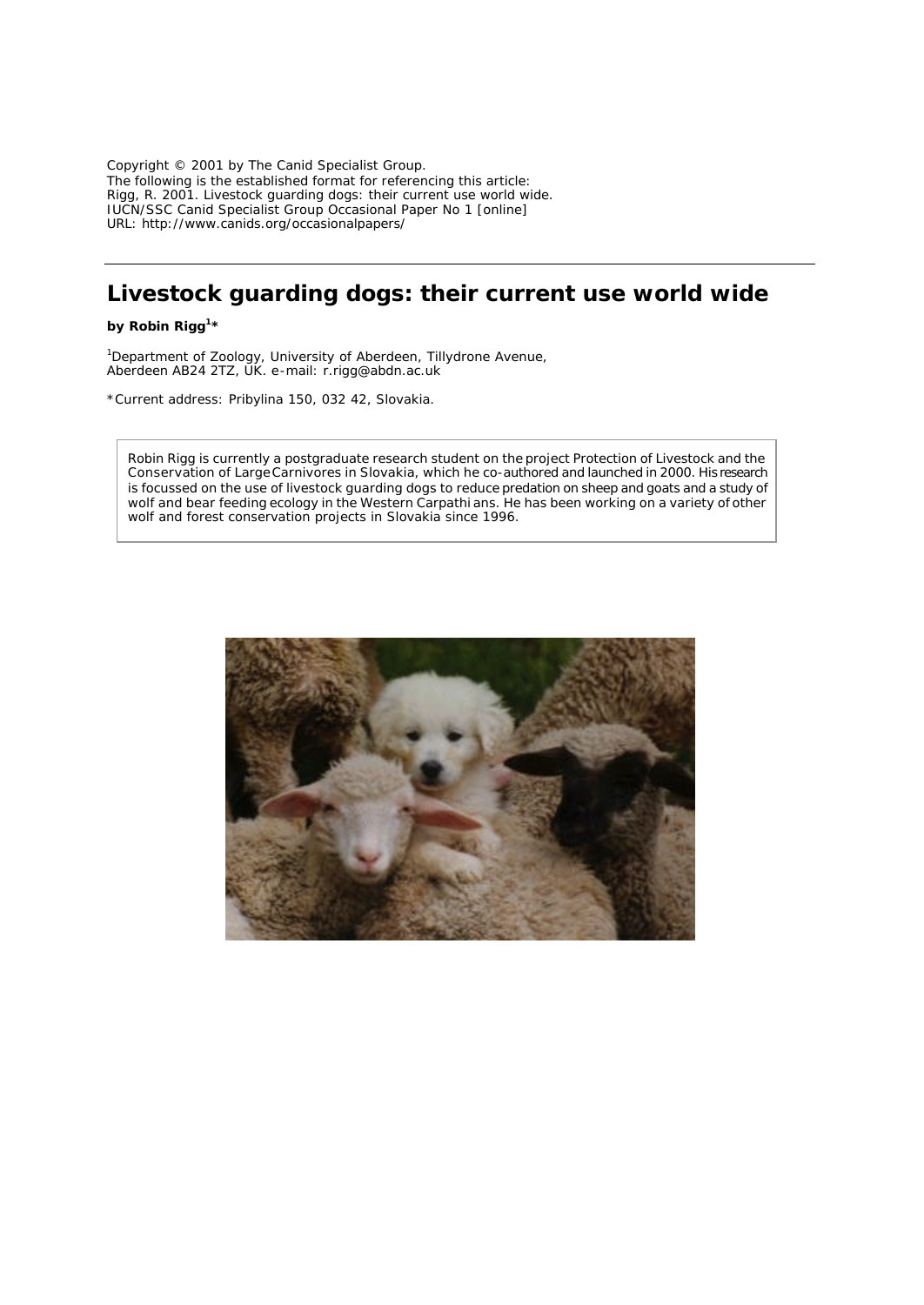### **Acknowledgements**

Thanks go to Dr. Claudio Sillero of the Wildlife Conservation Research Unit (WildCRU) at Oxford University for his guidance on the initial outline and sources for this report as well as later comments on a draft; Dr. Martyn Gorman of the University of Aberdeen Zoology Department for advice and supervision; the staff of the Oxford University zoology libraries and Queen Elizabeth House library, the Balfour Library and Cambridge University Periodicals Library, University of Aberdeen Queen Mother Library and Štatná Vedecká Knižnica in Košice; various members of staff at WildCRU and Oxford University Zoology Department for permitting the use of their rooms and facilities and for helping to obtain papers; Richard Morley for allowing a stay at the Wolf Society Residential Study Centre and Memorial Library; Maria Di Matteo for her advice, support and assistance in compiling the references and directory; Slavomír Gibarti, Miloslav Miskay, Žanet Šmidová and Peter Mlynárèik for help with translation; Sabina Nowak and Robert Mys<sup>3</sup>ajek for supplying papers; the Born Free Foundation (Alison Hood) for financing this report and, along with the Slovak Wildlife Society (David Lintott), the British Trust for Conservation Volunteers (Nikki Cripps) and the Wolf Society of Great Britain (Richard Morley and John Shackleton), for funding the Protection of Livestock and Conservation of Large Carnivores project in Slovakia. Thank you to Erika Stanciu of Retezat National Park in Romania, Ivelin Ivanov, Maria Stoeva, Melissa Nix and the members of Green Balkans in Stara Zagora and Plovdiv, Bulgaria and to everyone else providing personal comments. Finally, *ïakujem ve¾mi pekne* to all those who have assisted the work in Slovakia, including Stanislav Ondruš, Miroslav Kminiak, Dr. Tomáš Šafran, Vilo Pabar, Jana Strnádová, the farmers and shepherds and the BTCV volunteers.

Robin Rigg

Pribylina, Slovakia 21<sup>st</sup> October 2001

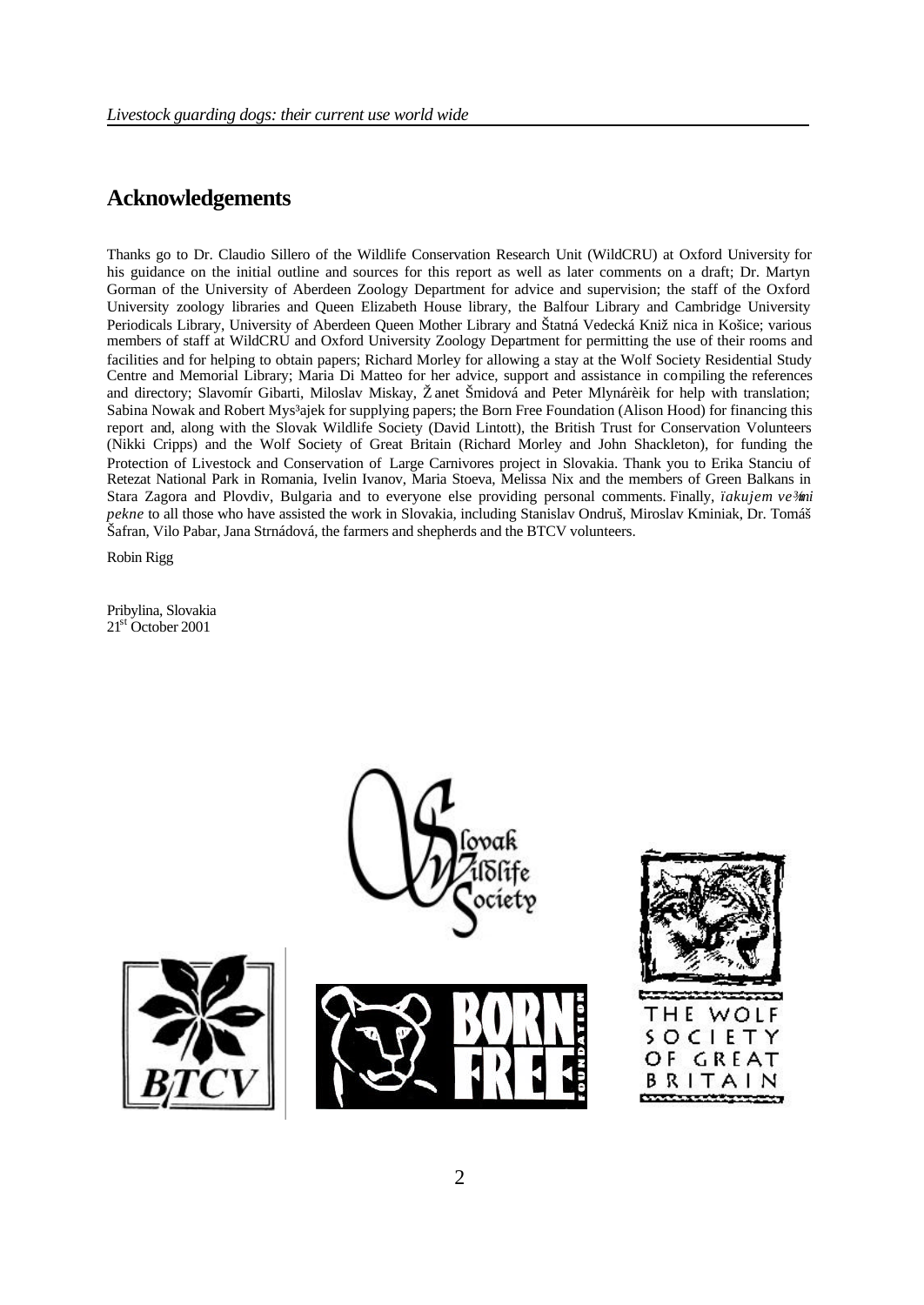# **Forward**

# **The use of livestock guarding dogs in carnivore conservation**

While most large carnivore species are threatened, there are some carnivore populations which are recovering, notably in North America and Central and Eastern Europe, where large carnivores are returning to areas where they had vanished long ago. Combined with a relaxation of responsible livestock guarding in many areas where carnivores had been eradicated, modern farmers no longer know how to protect their animals against attacks from wolves, coyotes, bears, pumas, lynx and others. Livestock losses often lead to increased antagonism towards wild carnivores and any associated conservation project, with the overall negative impact on conservation activities often exceeding the actual financial cost of predation.

It is therefore important that this increasing conflict is addressed, not only through education and alleviation schemes but also by taking active steps to reduce livestock losses to predators. There is much to be learnt from the herding traditions of regions where large carnivores have survived, such as the use of livestock guarding dogs in the Italian highlands and sheep herding techniques in Eastern Europe.

A better understanding of the various approaches and techniques tried and tested across a wide range of countries and projects may provide appropriate preventative measures for other areas. This is relevant to the current research WildCRU and the Born Free Foundation are undertaking on Human Wildlife Conflict Resolution and, more specifically, in the field testing of anti-predator strategies in Slovakia.

Claudio Sillero

Deputy Chair IUCN/SSC Canid Specialist Group Wildlife Conservation Research Unit South Parks Road, Oxford OX1 3PS, United Kingdom e-mail: claudio.sillero@zoo.ox.ac.uk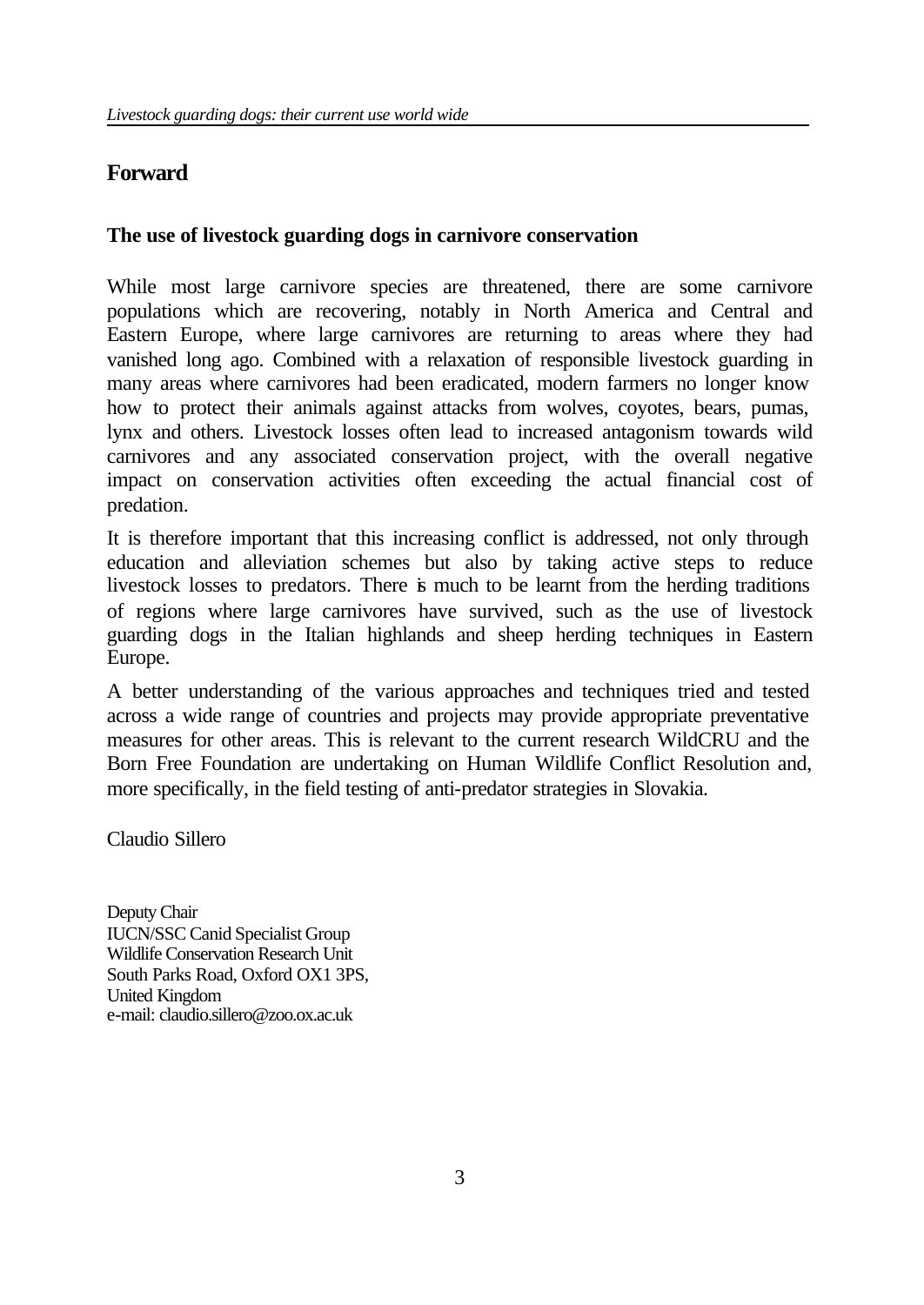# **Contents**

| Acknowledgements                                                           |                    |                                                                                                                       | $\overline{2}$                                             |
|----------------------------------------------------------------------------|--------------------|-----------------------------------------------------------------------------------------------------------------------|------------------------------------------------------------|
| Forward by Dr. Claudio Sillero                                             |                    |                                                                                                                       | 3                                                          |
| Introduction (report aims, target audience, sources, limitations)          |                    |                                                                                                                       | 5                                                          |
| Basics (definitions, guarding vs. herding, historical origins, advantages) |                    |                                                                                                                       | 6                                                          |
| Practicalities (choosing pups, raising and training, common problems)      |                    |                                                                                                                       | 9                                                          |
| Breeds (list of those known, descriptions, comparison, mongrels)           |                    |                                                                                                                       | 16                                                         |
| Case studies                                                               |                    |                                                                                                                       | 29                                                         |
|                                                                            | Africa             | Namibia                                                                                                               | 30                                                         |
|                                                                            | Americas           | Canada<br>Navajo<br><b>USA</b>                                                                                        | 34<br>35<br>38                                             |
|                                                                            | Asia               | India                                                                                                                 | 52                                                         |
|                                                                            | Australasia        | Australia                                                                                                             | 54                                                         |
|                                                                            | Europe             | Bulgaria<br>France<br>Italy<br>Norway and Sweden<br>Poland<br>Portugal<br>Romania<br>Slovakia<br>Spain<br>Switzerland | 55<br>61<br>66<br>72<br>79<br>84<br>86<br>90<br>100<br>103 |
|                                                                            | <b>Middle East</b> | <b>Israel</b><br>Turkey                                                                                               | 106<br>107                                                 |
| Other livestock guarding species                                           |                    | Donkeys, llamas, cattle<br>Comparison with LGDs                                                                       | 109<br>112                                                 |
| LGDs and large carnivore-livestock conflicts in Europe                     |                    |                                                                                                                       | 113                                                        |
| Conclusion                                                                 |                    |                                                                                                                       | 114                                                        |
| Annex I. Directory of LGD users and experts<br>Annex II. References        |                    |                                                                                                                       | 115<br>118                                                 |

*Cover photograph:* An eight week old Slovenský èuvaè undergoing socialisation with lambs as part of the project Protection of Livestock and Conservation of Large Carnivores in Slovakia. R. Rigg, 2<sup>nd</sup> July 2000.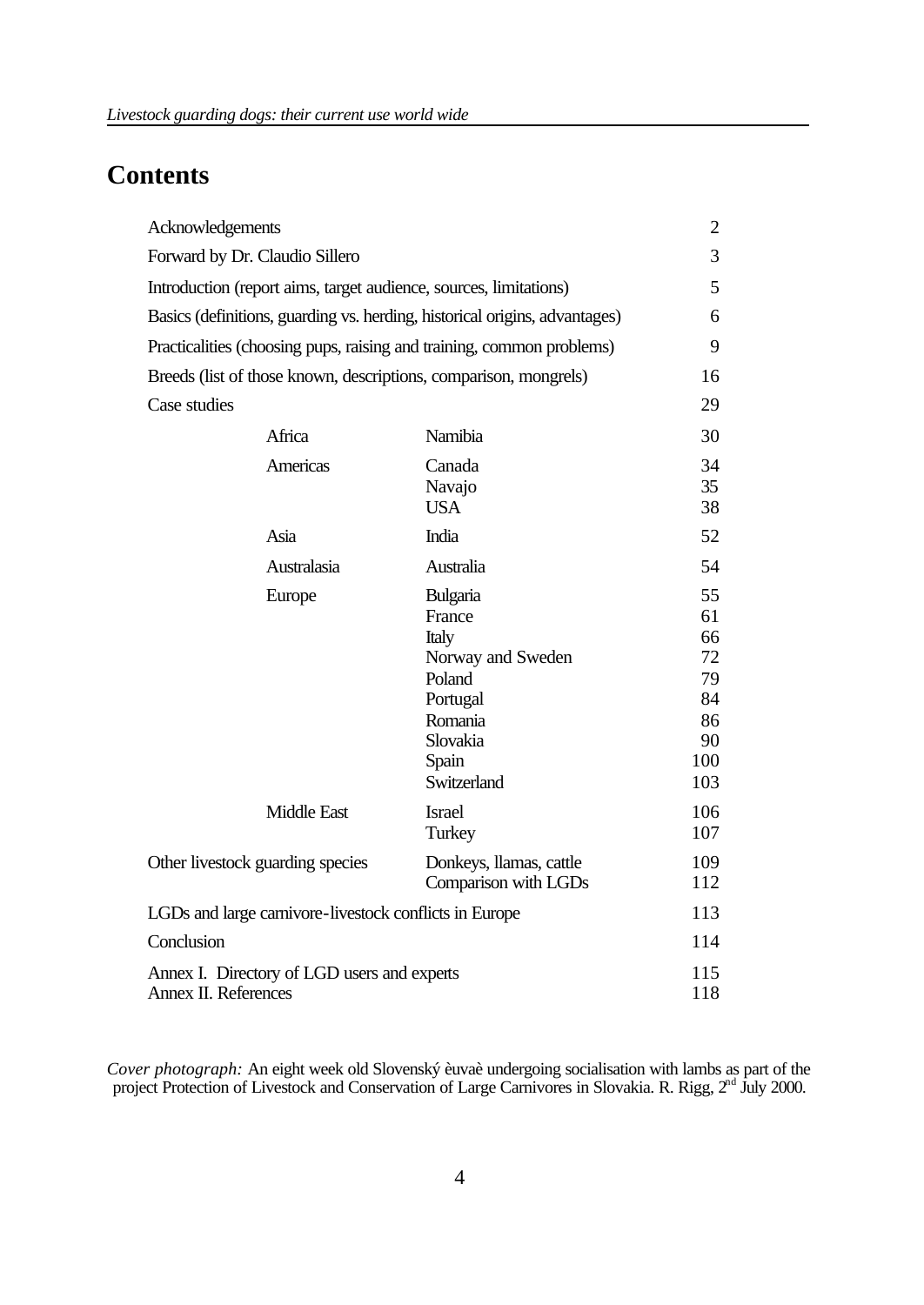# **Introduction**

#### **Aims**

This report aims to outline the basic concepts of using dogs to protect livestock from predators, to describe some of the breeds involved, to give brief advice on acquiring and raising dogs to be successful livestock guardians and to provide some indication of how to solve common problems. Its main purpose, however, is to compile a detailed review of current practices in the use of livestock guarding dogs throughout the world and to discuss these in relation to livestock depredation by predators. The annexes list known users and experts on livestock guarding dogs as well as sources of further information available in the scientific literature and on the internet.

#### **Target audience**

Wildlife managers, potential sponsors of livestock guarding dog and human-wildlife conflict resolution projects, researchers as well as livestock breeders.

#### **Sources**

The majority of material presented here was obtained from literature searches of scientific journals along with presentations from the 2<sup>nd</sup> International Wildlife Management Congress in Gödöllõ, Hungary from the  $28<sup>th</sup>$  June to  $2<sup>nd</sup>$  July 1999 and the Beyond 2000: Realities of Global Wolf Restoration symposium in Duluth, Minnesota from the  $23<sup>rd</sup>$  to  $26<sup>th</sup>$  February 2000 as well as the author's own experience of fieldwork in Slovakia in 1996-2001 and a brief study visit to Romania and Bulgaria from  $9<sup>h</sup>$  to  $24<sup>th</sup>$  August 2001. Consultations with various colleagues have been held as opportunity has allowed. As a great deal of work with livestock guarding dogs is not of a scientific nature, particularly outside the USA, additional material available on the internet between October 2000 and October 2001 has been included. For convenience, website addresses for articles posted on the internet have been included in the Annex II reference section and useful website addresses have also been provided in the early sections of the report (references to websites given within the body of text quote the year in which the site was visited).

#### **Limitations**

Although the intention has been to provide case studies from as many countries using livestock guarding dogs as possible, there was a shortage of information among the sources reviewed for some regions, particularly Asia and South and Central America, as well as some European states. ¼. Remeta (pers. comm. 2001) described groups of Caucasian Shepherd dogs being left for days at a time in sole charge of large herds (thousands) of livestock in Dagestan, Black and Green (1985 citing Orbigny 1826) mentioned working dogs in Uruguay and Darwin (1845 in Coppinger *et al* 1985) also observed dogs socialised to and guarding livestock in Banda Oriental; Arons (1980) mentioned and Coppinger *et al* (1985) discussed livestock guarding dogs in Mexico, the early Southwest US and South America. The latter authors also postulated reasons for the demise of the Castillian mastiff. Landry (1999*b*) has briefly reviewed observations from Bosnia, the Sharplanina region of Macedonia, Kosovo and Albania as well as the Caucasus (Georgia); Coppinger and Coppinger (1995) and Lorenz and Coppinger (1986) included captioned photographs of Shar Planinetz in Yugoslavia; whilst husbandry practices associated with livestock guarding dog use in these European countries do not seem to diverge greatly, as far as the evidence suggests, from those described for other European countries included in this report, practices in Latin America and Asia may be quite different.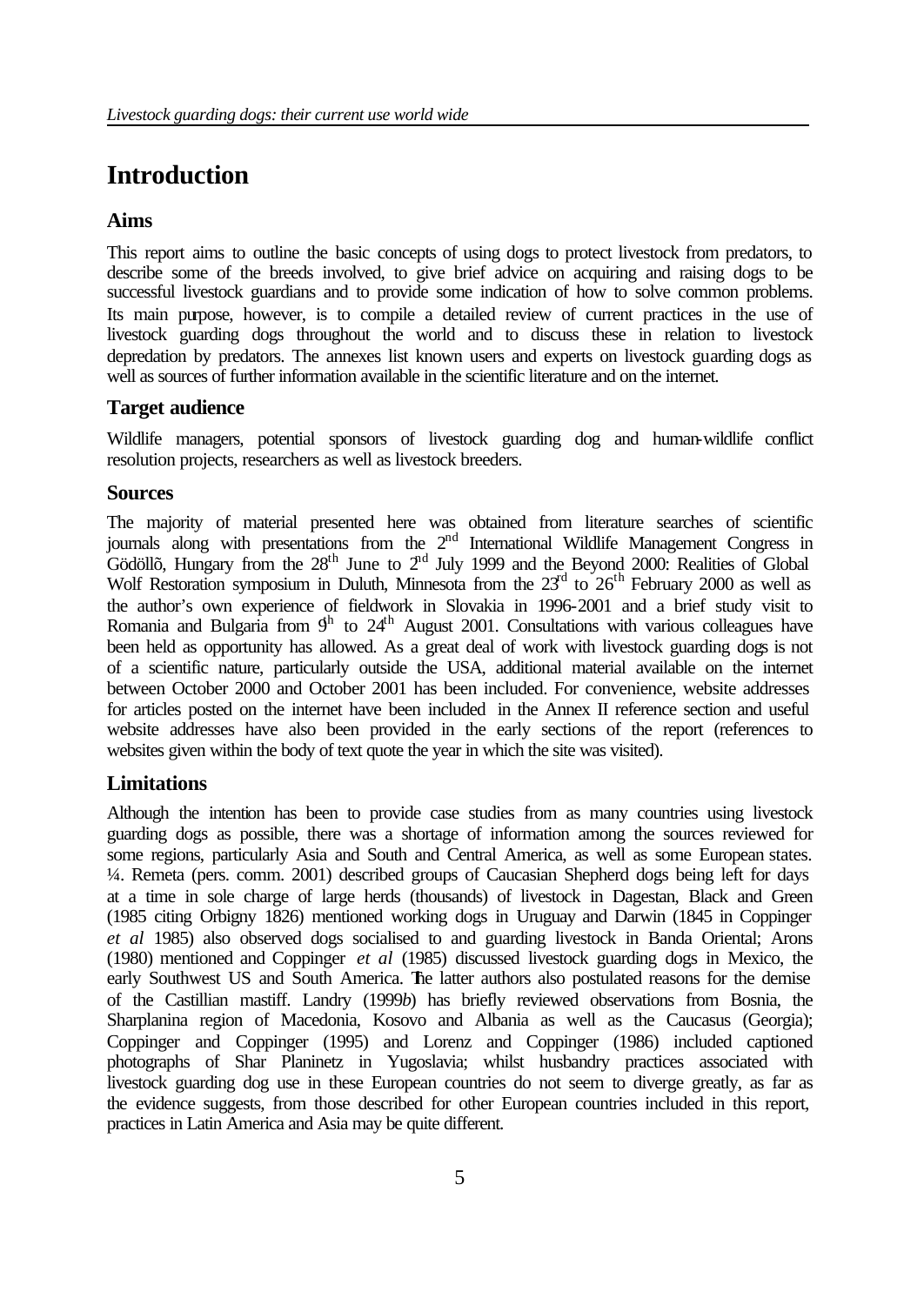# **Basics**

# **Definitions: What is a livestock guarding dog?**

Dogs have been used by people in Europe and Asia for millennia to guard domesticated animals against wild predators, stray or feral dogs and human thieves. Over the centuries, a distinct set of dogs has been developed throughout Eurasia from Portugal to Tibet. These are known as livestock guarding dogs or flock guards.

Livestock guarding dogs (LGDs), rather than helping herdsmen move their stock as do typical herding dogs such as collies, protect the animals from external threats. They are usually large (often 70 cm at the withers and  $>45$  kg), independent, stubborn and intelligent. They are less energetic than herding dogs, with calm dispositions. Most breeds have a large head and pendant, rather than pricked, ears.

Like other dogs, LGDs are social animals: they have a great need to stay in a group, especially with individuals that they have known since their early years. This feature has been inherited from wolves, the immediate ancestors of domestic dogs and has been used to socialise LGDs with livestock at an early age. In adulthood the dogs then follow and protect the flock as if they were part of it. The coat colour of LGD breeds has been adapted to the appearance of the animals that they have to guard: white dogs with white sheep, coloured (brown or grey) dogs with coloured sheep, goats or yaks. This increases the likelihood of livestock accepting the dogs among them and possibly helps shepherds to distinguish dogs from predators and/or gives the LGDs an element of surprise in confronting predators.

The typical LGD temperament (described by the UKC for the Sarplaninac), is: "highly intelligent and independent, devoted to family members and wary of strangers, calm and steady but fearless and quick to react to perceived threats."

> *Livestock Guarding Dog Association* http://www.lgd.org *Flock & Family Guardian Network Livestock and family guardian dog comprehensive resource gateway* http://www.flockguard.org *Dog Owner's Guide: Livestock guard dogs* http://www.canismajor.com/dog/livestck.html

*Guardian dogs. The United Kennel Club (UKC)* http://www.ukcdogs.com/GuardianDogs/GuardianDogs.html

> *Working Dog Web* http://www.workingdogweb.com/wdbreeds.htm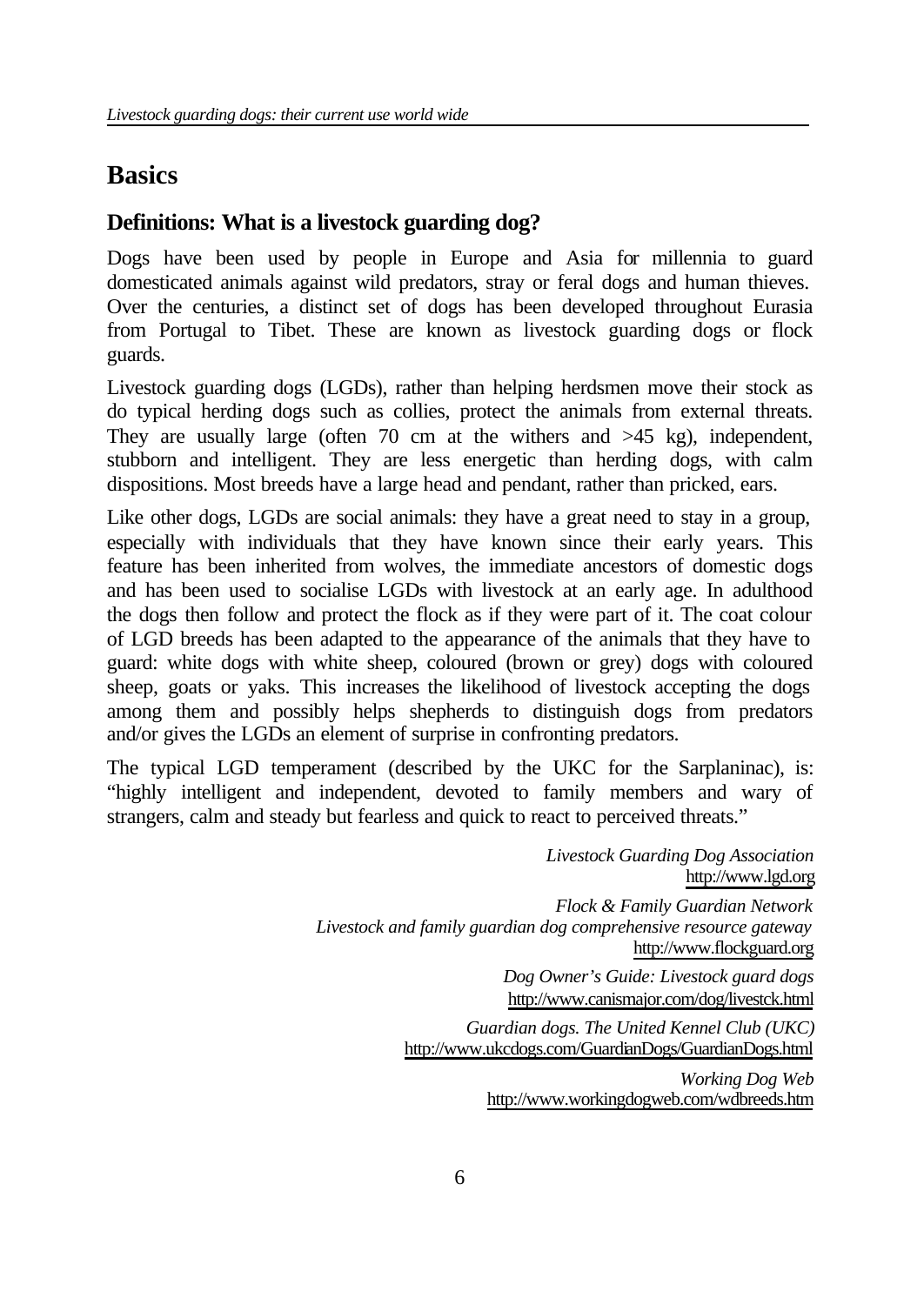# **Guarding dogs versus herding dogs**

Livestock guarding dogs work by being attentive to livestock and driving away intruders (McGrew and Blakesley 1982). Coppinger and Coppinger (1987) were sceptical that serious physical combat took place more than rarely, although there are claims that LGD-predator encounters often involve fights, such as in Sedefchev (2000) writing about the Karakatchan in Bulgaria (see USA LGD evaluation for speculation on how guarding dogs might reduce predation on livestock). Coppinger *et al* (1988 citing Coppinger *et al* 1987) suggested that LGDs display arrested development (neoteny) of predatory motor sequences and retain juvenile characteristics throughout their lives (Coppinger *et al* 1983). This, they argued, also blurs species-specific recognition, allowing dogs to bond with livestock such as sheep. Herding dogs, by contrast, retain predatory sequences which can be seen in their eye-stalk-chase approach to livestock (Coppinger *et al* 1985 citing Holmes 1966 and Vines 1981), although these sequences are incomplete or inhibited (collies do not usually catch and kill livestock). In short, LGDs behave towards livestock as if they were siblings whereas herding dogs behave as though they were stalking prey.

# **Historical origins**

The origins of livestock guarding dogs can be traced back nearly 6000 years, possibly to the upland region of present-day Turkey, Iraq and Syria (de la Cruz 1995). Sheep and goats seem to have first been domesticated around 7000-8000 years BC in the area of present day Iran and Iraq. These early animals were black, grey or brown and the first guard dogs were similarly coloured, as is e.g. the Sharplaninatz (de la Cruz 1995). Large dogs are present in  $13<sup>th</sup>$  BC illustrations recovered from the ruins of Babylon or Nineveh in ancient Assyria (reviewed in Landry 1999*b* and Taylor 2000). Domestic dogs and sheep first appear together in archaeological sites dated 3585 BC The first ancestors of guarding dogs probably arrived in Europe with nomadic shepherds from the Caucasus in the  $6<sup>th</sup>$  century BC.

White wool was favoured in Roman times and consequently dogs were selected for white colour, leading to breeds such as the Kuvasz and Pyrenean Mountain Dog, typically of 35-65 kg (de la Cruz 1995). Lucius Junius Moderatus Columella in *res Rustica* (65 CE) and Macius Terentius Varro in *Res rusticae* (36 BCE) wrote that white dogs were preferred as they could be distinguished from wolves and other predators; modern authors have suggested that coloured dogs pre-dated the ability to wash white wool and dye it in various colours. There is evidence, though, that livestock themselves may have been at least partially involved in selecting the dogs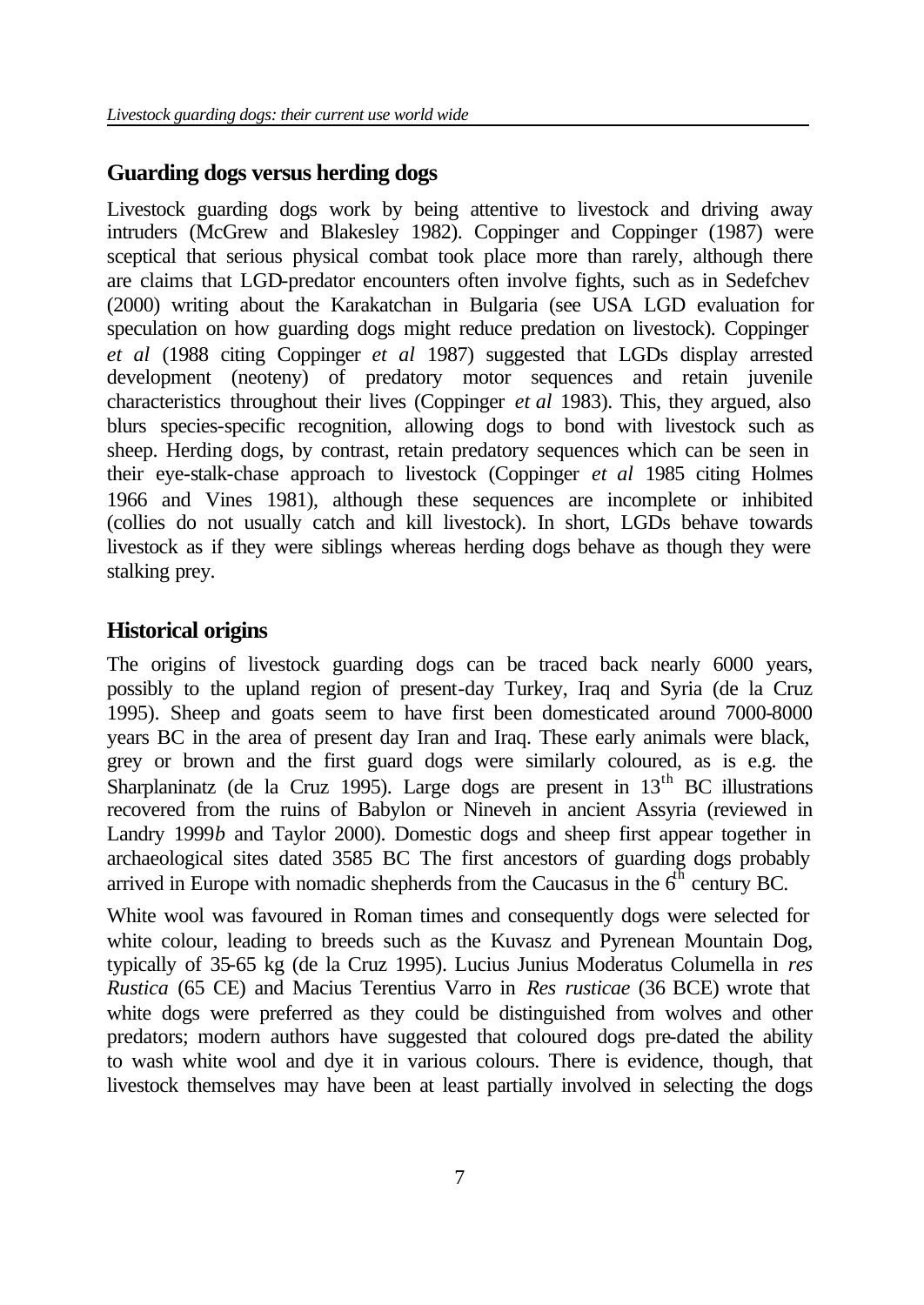that guarded them, as they were seen to be more comfortable with the dogs that most resembled them in appearance (reviewed in Taylor 2000).

Until very recently dogs were selected by herders to be livestock guardians on the basis of their physical attributes and behaviour as pups, their working traits and possibly also according to superstitions (as in Greece, Hubbard 1947 and Bulgaria, M. Stoeva pers. comm. 2001). People used what was locally available ("the founder effect") and adapted dogs to the required task, creating a set of animals variable in appearance but fairly consistent in function, termed a "land-race". Gradually they were then standardised by selective breeding (Sponenberg 2000). The concept of "pure breeds" with Standards only emerged from English views of animal husbandry in the  $19<sup>th</sup>$  century (de la Cruz 1995). Since then the International Canine Federation and other registry bodies have recognised many breeds of livestock guarding dogs and fixed or accepted Standards for them. This, together with changing use of dogs, has sometimes resulted in breeding for traits other than would be desirable in working livestock guarding dogs. D. and J. Nelson (quoted in Sponenberg 2000) called the process of standardising breeds away from their original niche "gentrification". Significant physical changes in some livestock guarding dog breeds have been observed in recent decades (e.g. Landry 1999*b* citing M. Nussbaumer pers. comm.) and show or pet dogs may be smaller than their working counterparts (Hubbard 1947; Pedro 1996-2000*a*).

On the other hand, the advantage of having breeds is that they represent predictable genetic packages: two pure-bred livestock guarding dogs will have pure-bred pups which can reasonably be expected to have similar behaviour to their parents, i.e. guard rather than herd livestock. This predictability greatly facilitates raising different dogs for different purposes in a variety of situations (Sponenberg 2000). Taylor (2000) noted that, as for related wild animal species (including wolves), body mass is generally greater for breeds from cold climates, typically "mountain dogs" or mastiffs e.g. the Turkish Kangal, and less for those from warmer climates, the "desert dogs" derived from gazehounds or greyhounds e.g. the Turkish Akbash.

## **Advantages: Why use livestock guarding dogs?**

Ginsberg and Macdonald (1990) believed that livestock guarding dogs continued to represent "perhaps the most cost effective method of non-lethal predator control".

Based on the results of a great deal of research on numerous dogs and livestock operations, the United States Department of Agriculture (USDA 1998) found the main advantages of LGDs to be:-

• reduction of predation on livestock;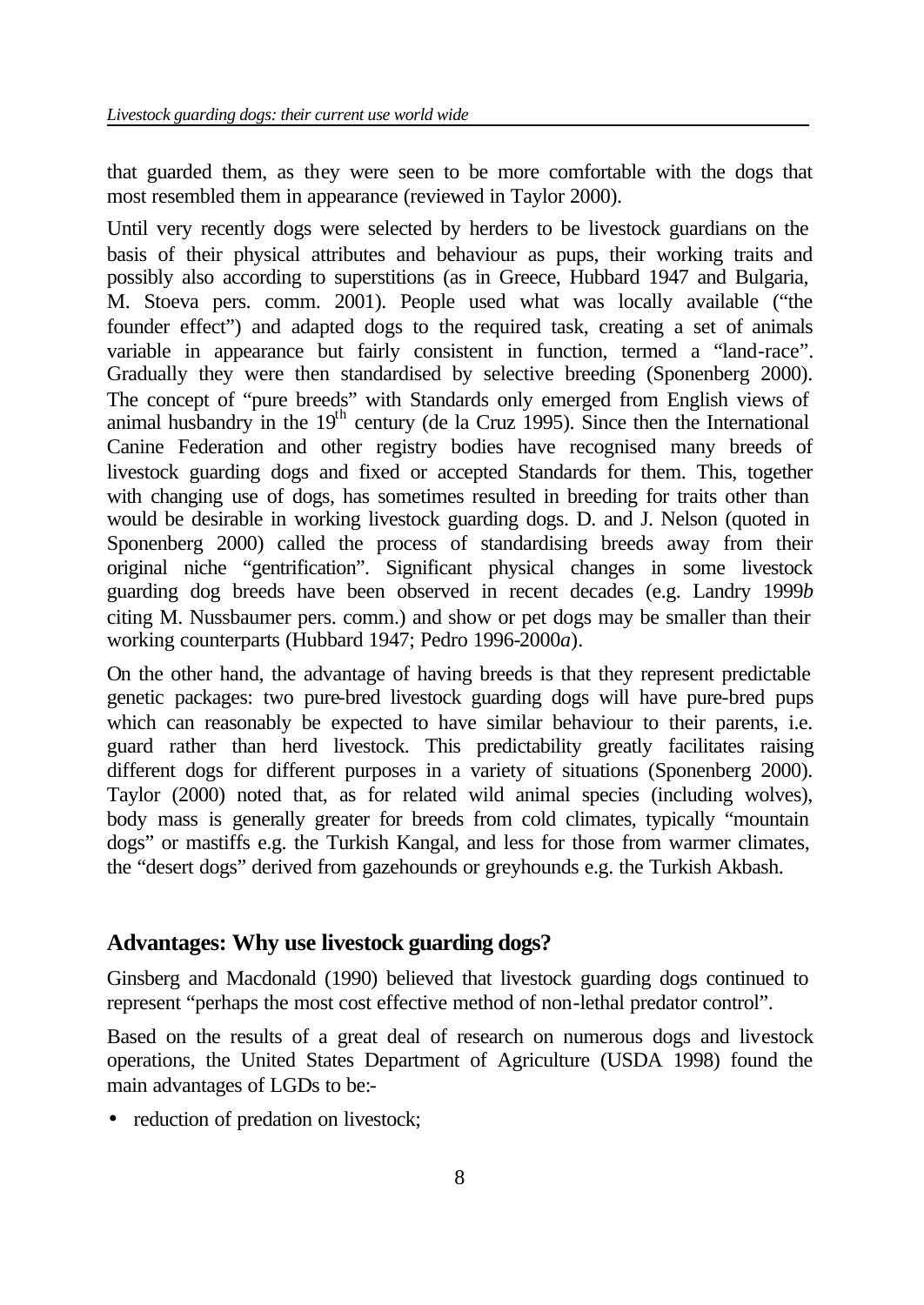- reduction of labour (lessening the need for night corralling);
- alerting owners to disturbances in the flock;
- protecting the owner's family and property;
- allowing more efficient use of pastures and potential expansion of the flock.

Several US studies have noted that guard dogs can greatly reduce livestock depredation by carnivores (see USA LGD evaluation). Green *et al* (1984) reported the greatest benefit of LGDs was in reducing predation, but 87% of producers also felt greater peace of mind with their dogs present, 53% said they reduced reliance on other forms of predator control and 47% said they eliminated the need for night confinement. These authors concluded that there are few limitations to the type of conditions under which a good dog can be a benefit.

The use of LGDs also has a role in carnivore conservation. In Europe, Boitani (pers. comm. to Ginsberg and Macdonald 1990) argued strongly that the traditional use of LGDs by Italian shepherds was pivotal to the historical coexistence of wolves and sheep. A number of on-going carnivore conservation projects include the use of LGDs. Coppinger and Coppinger (1987) recommended placing LGDs *in advance* of anticipated predator recovery or reintroduction so that they become established as residents and hence will be likely to defend their territories – and flocks – better against in-coming carnivores, especially in the case of canids such as wolves, which are treated as con-specifics (Coppinger and Coppinger 1995).

# **Practicalities**

# **How to choose pups**

The Livestock Guarding Dog Association (in Lit.) recommend choosing a pup from a reputable breeder after seeing at least the mother, if not both parents. The surroundings should appear clean and the pup healthy, happy and outgoing (not shy), rounded and firm (not emaciated) and with no discharge from eyes or nose. It should stand on strong legs and feet, receive a registration certificate, pedigree and inoculations/medications.

Andelt (1999*a*) provided the following guidelines for choosing pups:

*"Buy a pup between 6 and 8 weeks old, or an older dog that was raised with sheep. Examine the pup, and parents if possible. Adults should have sound shoulders, legs and feet and be certified or guaranteed free of hip dysplasia. Be sure that neither parent exhibits excessive aggressiveness or shyness. These traits are likely to show up later in the pup. Look for*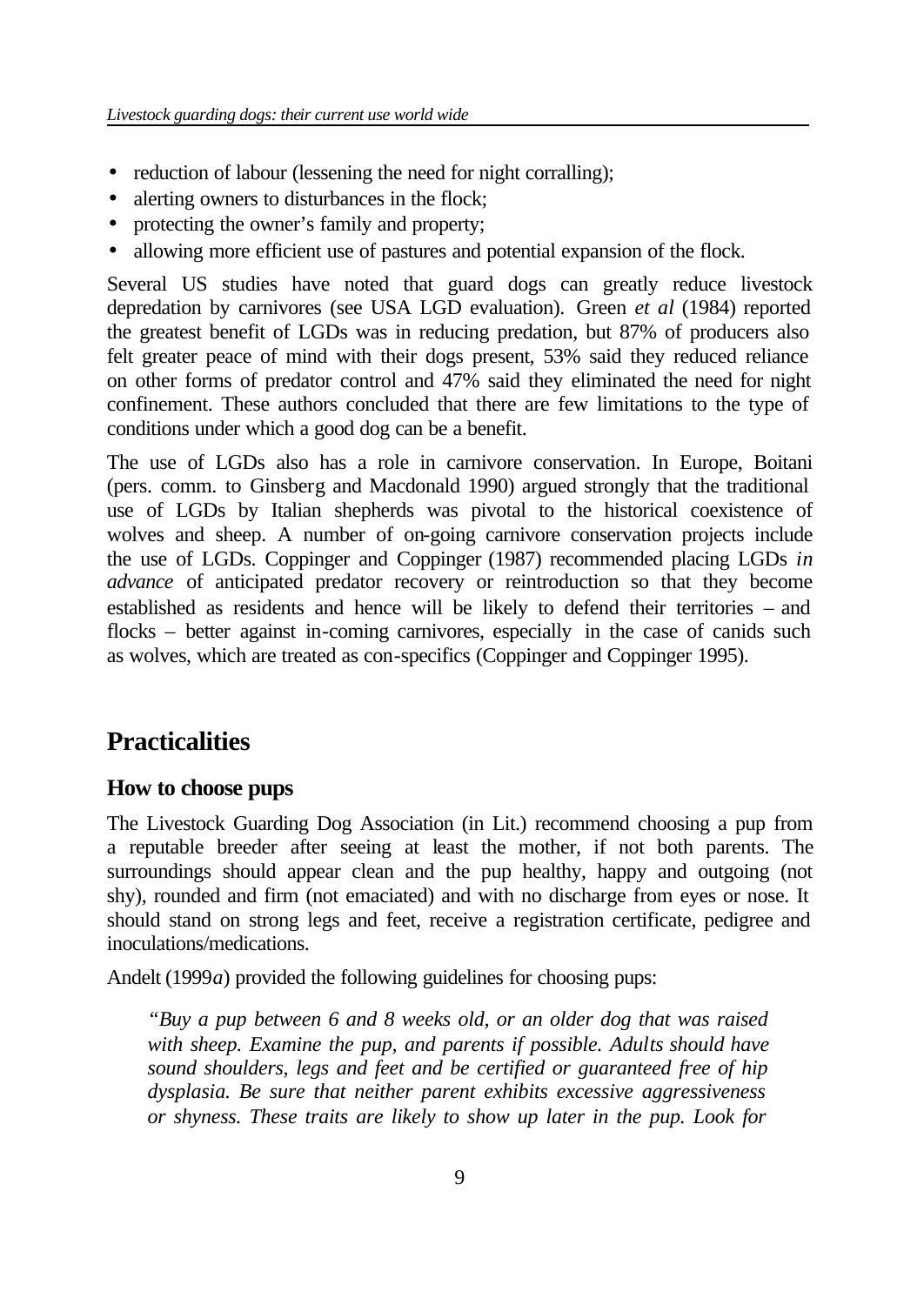*sound muscle and bone structure in the pups, including well-shaped heads, jaws and teeth. The teeth should meet, or preferably overlap in a scissors bite. Check eyes and ears for discharges. The pup should be confident, outgoing and friendly. Avoid a pup that seems overly shy, or one that dominates all its litter mates – it may later try to dominate you."*

Lorenz (1985) emphasised that the bloodline must be considered, ideally choosing a pup from good working parents rather than relying on the reputation of a particular breed because differences in temperament between dogs of the same breed may be greater than those between LGDs of different breeds.

> *How to choose a puppy* http://lgd.org/choosepup.html

### **Raising and training**

The traditional practice of raising livestock guarding dogs employed by shepherds may be somewhat loose and informal, though with quite severe punishments metered out to badly behaved dogs, as among the Native American Navajo (Black and Green 1985), and/or depend largely on experienced adult dogs being available to teach pups, as in Romania (Mertens and Promberger 2000*b*). Ancient herders probably selected the original livestock guardians from among their general camp dogs which were most similar in size and colour to sheep and showed the weakest chase behaviour. As the Navajo still do, they may have allowed such dogs to whelp and raise pups among the herd, which the pups then grew to regard as their pack, preferring to remain with it and guard it in adult life (Miller unpub. reviewed in de la Cruz 1995). Examples of pups suckled by ewes have been reported (e.g. Darwin 1839 reviewed in Arons 1980) though Arons (1980) found that this was not essential for the development of LGDs nor, necessarily, resulted in better dogs.

A more formal system has been developed in the USA and refined through longterm research that provides a methodology for socialising pups with livestock without necessarily using adult LGDs as teachers. This has become widely accepted as the method of choice for establishing new LGD programmes, variations of which have been used by LGD/carnivore conservation projects in Slovakia (Bloch 1995; Rigg and Fini o 2000), Poland (Nowak and Mys<sup>3</sup>ajek 1999*a*; Œmietana 2000), Switzerland (Landry 1999*b*), Namibia (Marker 2000*a*,*c*) and elsewhere, to many of which R. and L. Coppinger have been consultants. The basis of the method is in selecting key elements of traditional practice and combining them with the analysis of LGD ontogeny and behaviour.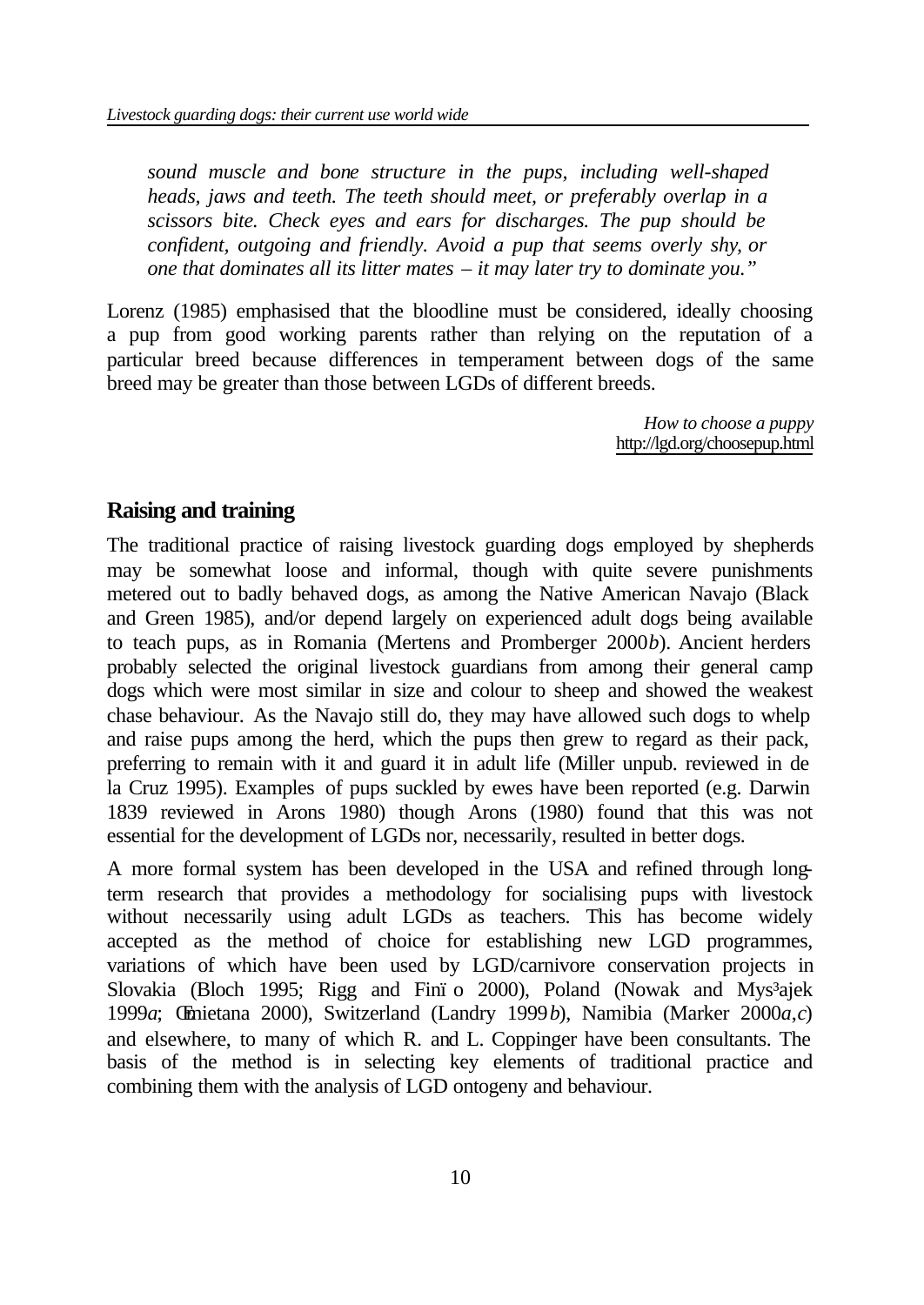Coppinger and Coppinger (1978) reported that LGD behaviour was separated into three basic components: trustworthy, attentive and protective. The development of these three behaviours is considered critical for good livestock guarding dogs (Marker 2000*c* citing Coppinger and Coppinger 1980). Lorenz and Coppinger (1986) described these three traits as follows:

*"Trustworthy. The absence of predatory behaviour is the basis of trustworthiness. Livestock-guarding dogs are selected to display investigatory and submissive behaviours that do not threaten sheep or other livestock. Approaching sheep with ears back and squinted eyes, avoiding direct eye contact and lying on the back are called submissive behaviours. Sniffing around the head or anal areas is called investigatory behaviour. Both are desirable behaviours, signs that your dog has the right instincts and is working properly.*

*Attentive. The attraction of a guarding dog to a home-site and to surrogate littermates is the basis of attentiveness. Flock guardians are selected for their ability to follow other animals. Following a moving flock and sleeping and loafing among the sheep are signs of attentiveness to sheep. A dog that retreats to the flock at the approach of a stranger is showing another good sign of a sheep-attentive dog. Researchers have shown a direct correlation between attentiveness to livestock and a reduction in predation. Therefore, success depends on training your pup to follow sheep.*

*Protective. The basis of protectiveness is your dog's ability to react to deviations from the routine. Consequently, flock guardians are selected for their ability to bark at new or strange activities. Typically, a young pup will respond to a new or strange situation by rushing out and barking with tail raised over its back. It will retreat to the sheep or home-site, if challenged, with tail between its legs. This is called approach-withdrawal behaviour. A predator, let's say a coyote, usually avoids the threatening approach-withdrawal behaviour of a guarding dog. Attacking a predator, which is generally unnecessary, rarely occurs. Interactions with potential predators often involve complex behaviours that are difficult to interpret. Approach-withdrawal behaviour may quickly shift to an aggressive display of dominance or a hasty retreat to the sheep. It might be coupled with defence of food or maternal-like defence of a young lamb. The distance of the approach toward strange activity increases as the dog matures. The distance a dog travels varies with individuals but rarely extends beyond the boundaries of the*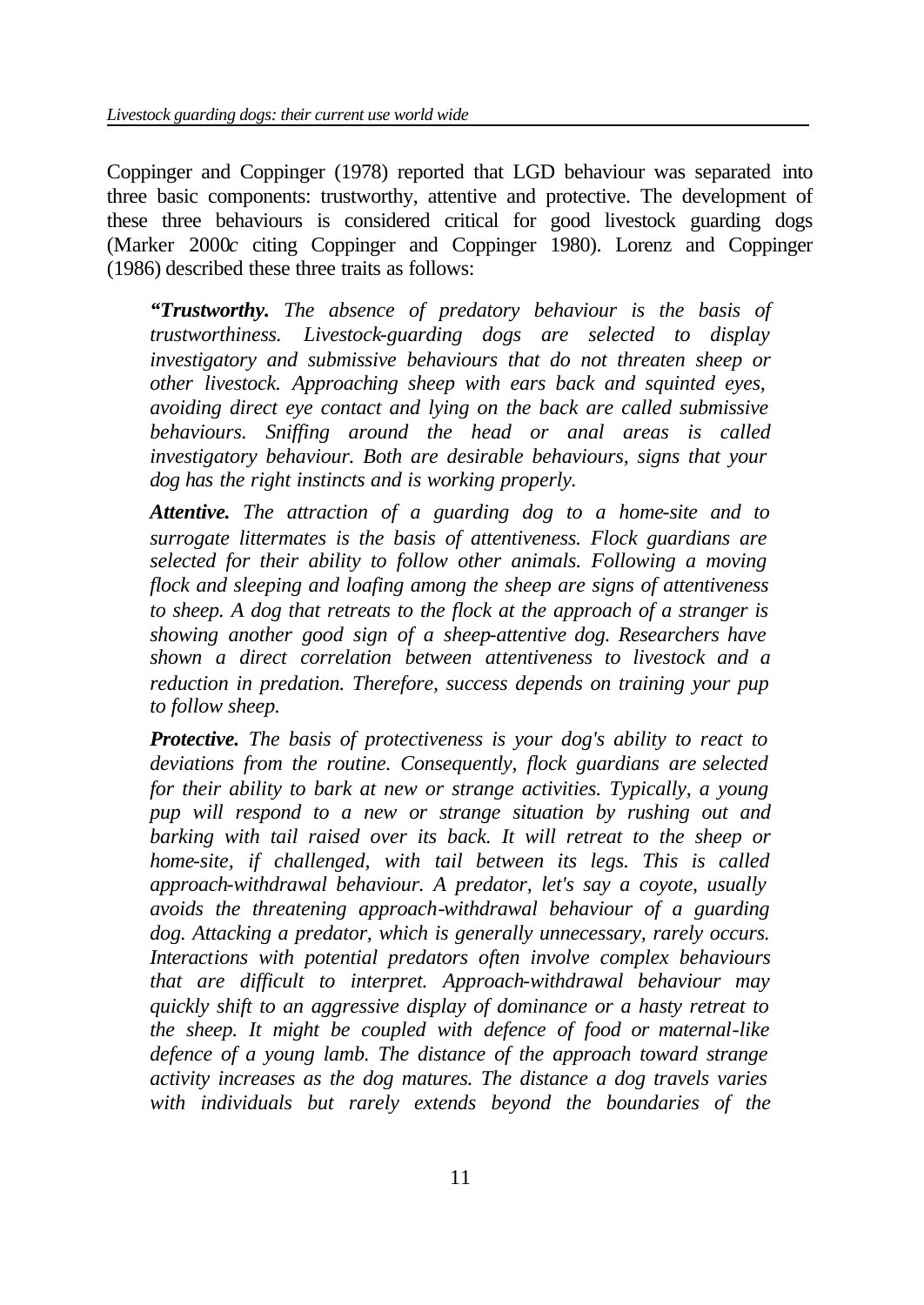*property. Because protective behaviour develops as a result of good trustworthy and attentive behaviours, it doesn't require specific training."*

In order to achieve a good adult LGD showing these three behavioural traits, a dog should be kept with, brought up with, socialised with and bonded with the stock it is going to protect (Coppinger 1992 quoted in Marker 2000*c*) – "If the dog isn't with the sheep it isn't where it's supposed to be." (Lorenz 1985). The critical period for dogs to form social attachments is roughly between 3 and 12 weeks of age (Landry 1999*b* citing Freedman *et al* 1961, Scott 1962, 1968 and Scott and Fuller 1965). This process is distinct from imprinting as described by Lorenz (1937 reviewed in Landry 1999*b*), which occurs when the pup first opens its eyes at about two weeks old. Social attachment becomes difficult after 16 weeks and so it is essential to begin the training of LGDs as pups; there are examples in the literature of unsuccessful attempts to introduce adult dogs to livestock in Namibia (Marker 2000*c*) and among the Navajo (Black and Green 1984). However, pups should not be separated from their mother and other dogs too early as they may later show fear of dogs (Landry 1999*b* citing Scott and Fuller 1965). The ideal age to begin training LGDs is around eight weeks old.

The Navajo's successful use of mongrels emphasises the importance of raising and training LGDs from pups, rather than relying on in-born traits alone. Both, however, are important: according to Coppinger *et al* (1988),.dogs not reared properly cannot be retrained to be successful guardians and dogs which do not have the right genes will not train regardless of management.

Assimilating all these issues, the USDA (1998) listed "Key points in successfully rearing a guarding dog":-

- Select a suitable breed and reputable breeder;
- Rear pups singly from 8 weeks of age with sheep, minimising human contact (probably the most critical ingredient for success);
- Monitor the dog and correct undesirable behaviours;
- Encourage the dog to remain with or near the livestock;
- Ensure the dog's health and safety;
- Manage the livestock in accordance with the dog's age and experience (e.g. use smaller pastures while the dog is young and inexperienced);
- Be patient and allow plenty of time to train your dog. Remember that a guarding dog may take 2 years or more to mature.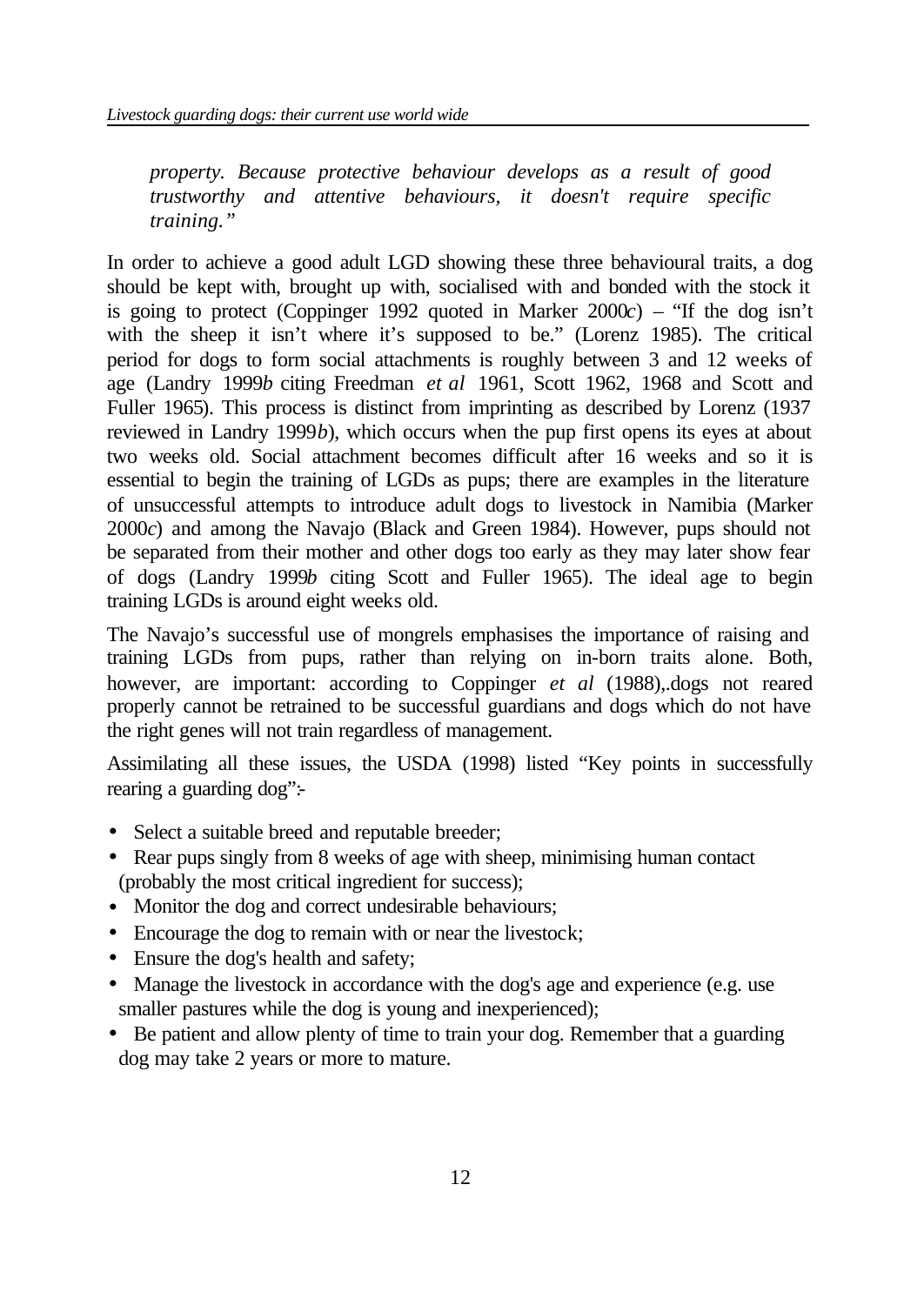A modified system of raising LGDs has been described which may be more suitable for smallholdings (see Australia LGD training).

LGDs can usually be expected to begin work when around one year old. Dogs usually live for 10-12 years, barring accidents or illness (Lorenz 1985) so will provide up to 10 years of productive service (Green *et al* 1984) as it may take more than a year for LGDs to develop enough confidence to attack predators, especially other domestic dogs (Arons 1980). See USA LGD evaluation for percentage mortality at different ages and causes of death.

R. Coppinger (pers. comm. to Cluff and Murray 1995) noted that two years are required for a LGD programme to be in place once a need has been identified, although Coppinger and Coppinger (1987) pointed out that the process of incorporating LGDs into existing livestock operations can be greatly speeded up by people with expertise and dogs of known quality.

# **Common problems**

Dogs often act playfully as puppies in the period from 6 months to 1 year and may make mistakes, but corrective measures and patience while the dog matures will remove these undesirable behaviours in most cases (Arons 1980).

Green *et al* (1984) reported that producers mentioned the following difficulties with adult or juvenile LGDs: caused problems when sheep were worked (84%); farmer worried about the dog's safety (22%); had unwanted breeding (9%); pups were too playful with sheep (69%; for 64% this had not been a serious problem while 32% said it had demanded considerable time and training); dog roamed (4%); sometimes bit people (7 of 137 dogs or 7%); or chased wildlife (3%). However, 52% reported that their LGDs caused no extra worry. The USDA (1998) recommended posting signs to alert passers by to the presence of LGDs and escorting visitors when near the flock.

Lorenz and Coppinger (1986) noted that most problems can be related to one of the three basic LGD behaviours:-

Not trustworthy. Nearly half of all dogs from 4 litters observed by Arons (1980) seriously injured a sheep during their first year, although they were more trustworthy with adult sheep and large lambs, which were less likely to initiate a chase by running. Obnoxious behaviours included chasing, biting, mounting and pulling wool. This is usually play but must be corrected as it can become a serious problem if sheep respond fearfully and/or run (Lorenz and Coppinger 1986). A stick attached to a chain on the dog's collar and hanging 8-10 cm above the ground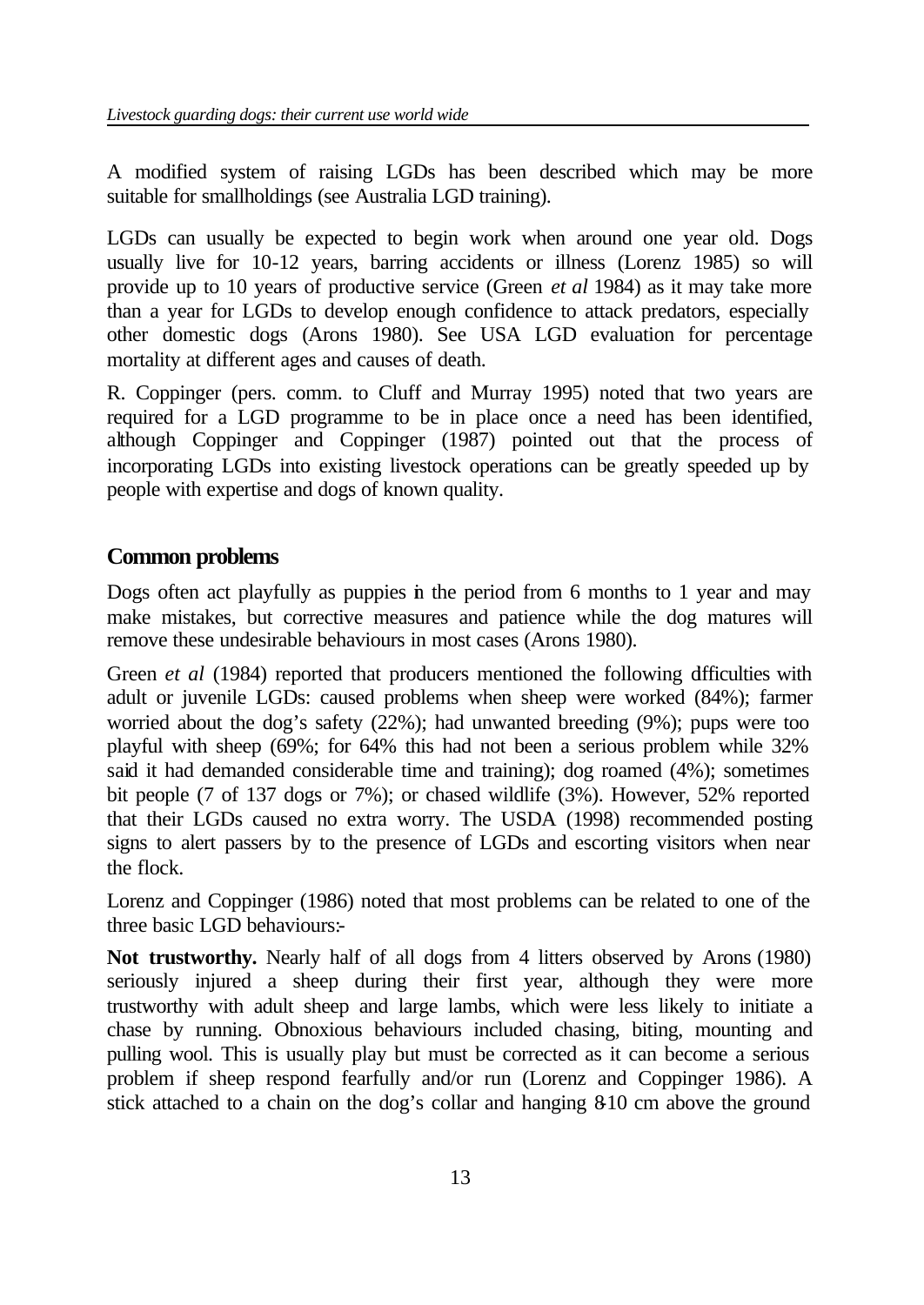inhibits play chasing. Play can also be reduced by lowering calorie intake (but not quantity of food), such as with a 2 week diet of cooked oats. Sick, old or odd sheep may be attacked by otherwise trustworthy LGDs. If stalking-type behaviour is observed, the dog should be replaced.

**Not attentive.** Very few dogs are 100% attentive and most sleep during the day (Lorenz and Coppinger 1986). Not all dogs observed by Arons (1980) stayed with the sheep at all times, although they were more attentive at night. Lack of shelter against bad weather, mosquitoes, heat and humidity all seem to affect attentiveness. Summer heat may reduce attentiveness; brushing out under-fur, shearing longhaired dogs and giving plenty of water can help. Basic needs must be provided to allow LGDs to do their job (Coppinger and Coppinger 1987). In Romania, for example, dogs leave their flocks to seek food (Mertens and Promberger 2000b). Leaving the flock can also be associated with sexual activity so neutering may decrease wandering (Lorenz and Coppinger 1986; Andelt 1999*a* citing Green and Woodruff 1988). The most common problem is, however, dogs returning to areas of human activity (Lorenz and Coppinger 1986). Seriously inattentive dogs tend to be those treated as pets or allowed to develop social relations with pet dogs (Coppinger and Coppinger 1987). Nevertheless, even dogs attentive to people can be useful in some situations, such as where a shepherd is always present, within an electric fence, where pastures surround a house or barn (Lorenz and Coppinger 1986) or where other LGDs are present (Coppinger and Coppinger 1987).

**Not protective.** Most protectiveness problems are associated with poor attentiveness. Protectiveness also depends on aggressiveness (in turn a function of age, sex and individual dog), density of predators, flocking behaviour of sheep, etc.. More than one dog may be needed to protect widely scattered sheep (Lorenz and Coppinger 1986) and this will also reduce the impact of a deficient animal. Having the company of other dogs tends to lower the threshold of protective behaviour categories (Coppinger and Coppinger 1987), i.e. gives LGDs the courage to be more protective. In addition, anxiety in novel surroundings is reduced (Coppinger and Coppinger 1995).

Green *et al* (1984) noted that the extra time involved in raising LGDs was often overlooked, although this varied with the type of livestock operation. For small flocks kept close to the normal work area extra time was minimal, whereas those with sheep in large pastures away from their house spent more time making special checks and visits. Ranchers reported spending around 50 hours per month supervising, training and feeding pups, but this dropped to 9-11 hours per month after the first year. Moving livestock to a new location can upset LGDs so extra time may need to be spent familiarising them with the new situation (McGrew and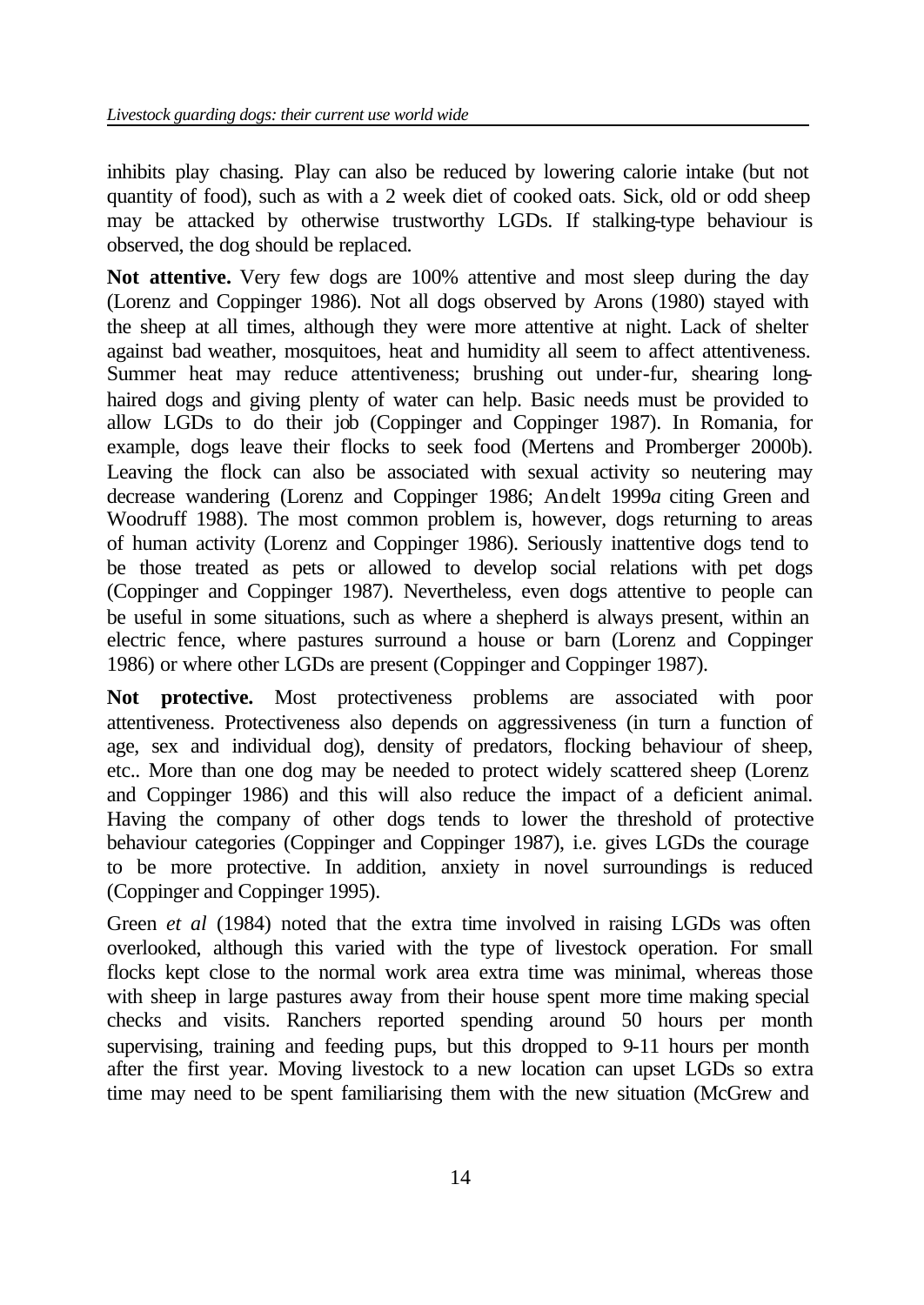Blakesley 1982). Conversely, dogs over 9 months old may save producers more time in sheep management than they require to feed and work with (Andelt 1992).

Any other predation-control methods used concurrently must be compatible with dog presence: poisons, traps and snares can all kill LGDs as well as predators (USDA 1998), although LGDs can be taught to avoid them if necessary (Lorenz and Coppinger 1986).

Finally, it should be noted that even the best dogs may not completely eliminate predation (Linhart *et al* 1979; McGrew and Blakesley 1982). Expectations of LGD performance must be realistic. Dogs are most effective in certain situations: their efficacy is increased in smaller herds and in the presence of a shepherd (Ginsberg and Macdonald 1990), although they have been found to work well in many other kinds of livestock operations (see the case studies in this report). Low levels of predation (e.g. <5 lambs per year) may render dogs not economically practical (Green *et al* 1984), although this is often a question of individual choice: where predation is episodic one farmer may feel that having a dog continuously on duty is worthwhile insurance while another decides the initial cost and effort are not worth the potential benefits.

> *General training tips and tricks* http://lgd.org/tips.html *Frequently asked questions* http://lgd.org/trainfaqs.html *Livestock Guard Dog Basics for working dogs* http://www.c-c-farms.com/lgd\_basics.html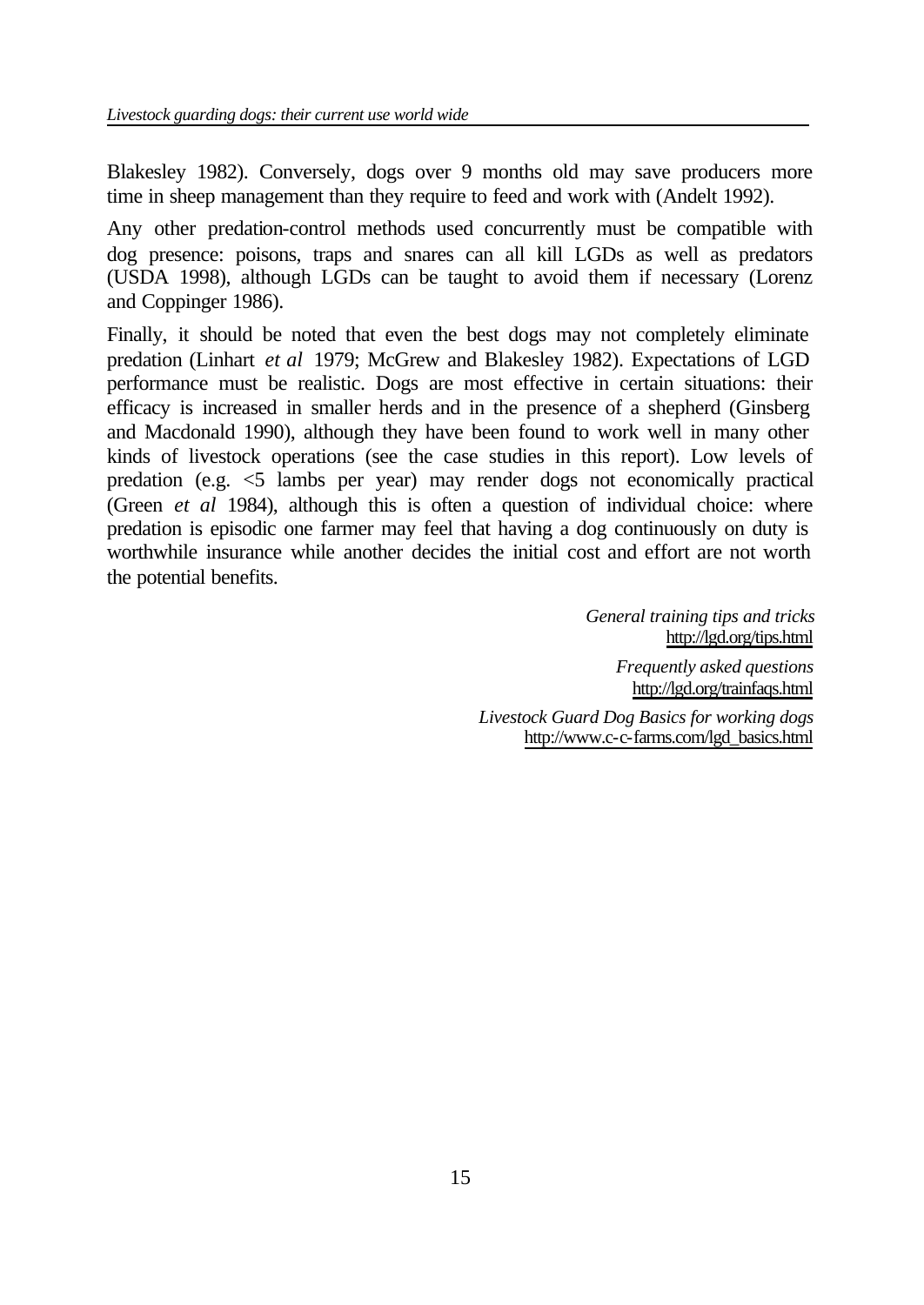# **LGD breeds**

In addition to the breeds recognised by the major kennel clubs and registry bodies, some races have been described but not officially recognised. There are also sometimes differences in opinion on classification as well as, more frequently, the spelling of breed names between different authors and organisations (Landry 1999*b*). Some eastern European and Asian races considered to be the same breed in the West have a different name in each of the countries in which they are native.

Table 1 presents a summary of LGD breeds recognised by the International Canine Federation (ICF) as well as others mentioned in the literature. A selection of breeds is then listed in alphabetical order with notes on their origin, physical description, use, advantages, possible problems and website addresses for further information (see also, where included, the relevant case study of the breed's native country).

| Country/region of origin | <b>Breed</b>                                                                                                 |  |  |
|--------------------------|--------------------------------------------------------------------------------------------------------------|--|--|
| Afghanistan              | Sage Koochi                                                                                                  |  |  |
| Bulgaria                 | Barachesto ovcharsko kuche (Barachesto)<br>Karakachansko kuche (Karakatchan)                                 |  |  |
| Caucasus                 | Kavkaskaya ovcharka (Caucasian Shepherd Dog, with<br>Georgian, Armenian, Azerbaydjan and Dagestan varieties) |  |  |
| Croatia                  | Tornjak, Croatian Guard Dog                                                                                  |  |  |
| France                   | Patou des Pyrénées (Great Pyrenees)<br>Briard, Alpine Shepherd Dog                                           |  |  |
| Greece                   | Elinikos Pimenikos (Greek Shepherd Dog)                                                                      |  |  |
| Hungary                  | Komondor<br><b>Kuvasz</b>                                                                                    |  |  |
| <b>Iran</b>              | Sage Mazandarani                                                                                             |  |  |
| Italy                    | Maremmano-Abruzzese (Maremma)<br>Bergamo Shepherd Dog                                                        |  |  |
| Kirgizia                 | Kirgizkaya ovcharka (Kirgizian Shepherd Dog)                                                                 |  |  |
| Mongolia                 | Buryato (Mongolian Livestock Guarding Dog)                                                                   |  |  |

**Table 1. LGD breeds** (Hubbard 1947, Green and Woodruff 1990, Adams 1998, Kubyn 1998- 2000, Landry 1999*b*, Fogle 2000, LGD Association website, United Kennel Club website).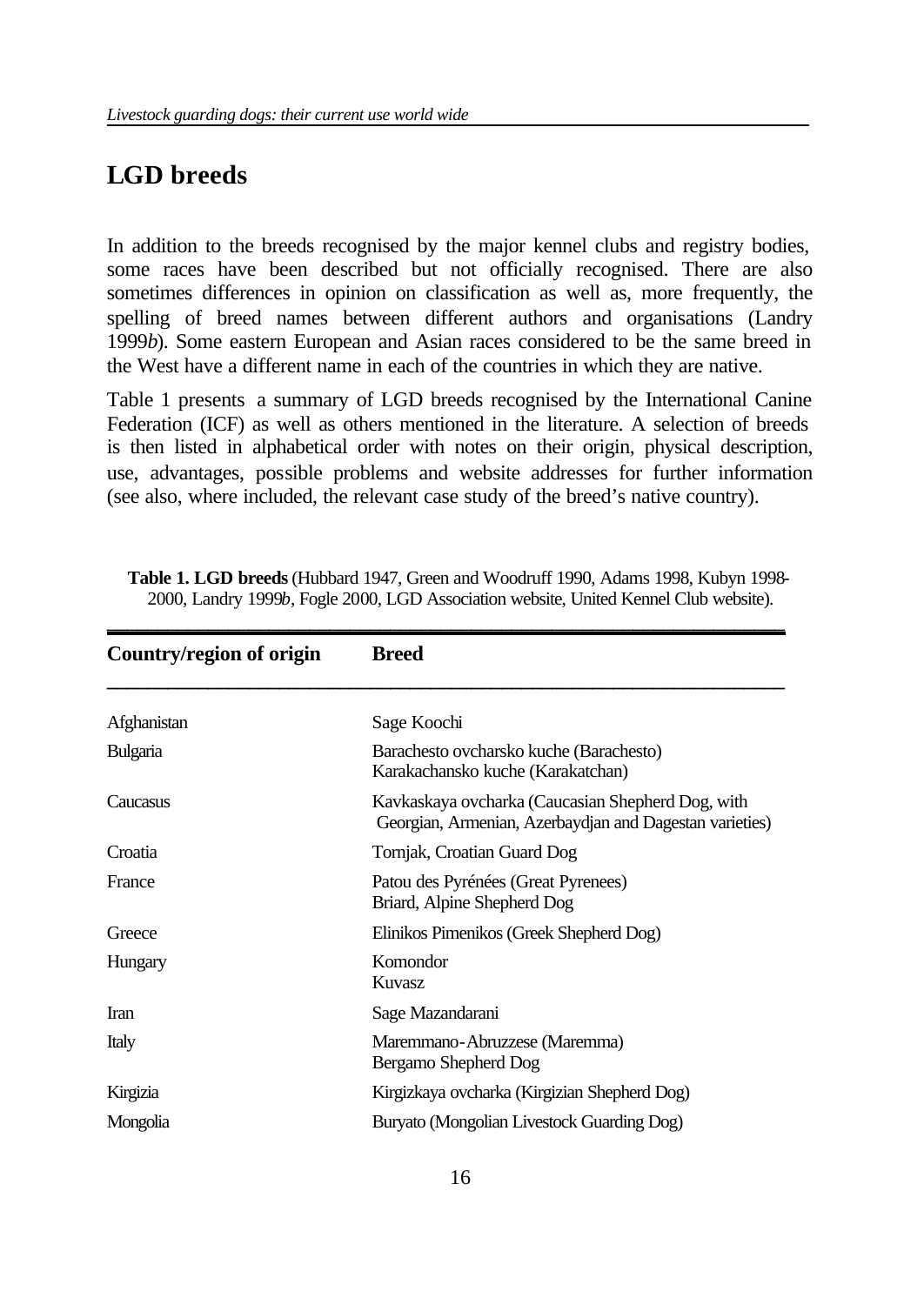| Morocco                      | Aidi (Atlas Guard Dog or Chien de l'Atlas)                                                                                            |
|------------------------------|---------------------------------------------------------------------------------------------------------------------------------------|
| Nepal and northern India     | Bhotia (Himalayan Mastiff)                                                                                                            |
| Poland                       | Owczarek Podhalañski (Tatra Mountain Dog or Goral)                                                                                    |
| Portugal                     | Cão de Castro Laboreiro<br>Cão da Serra da Estrela<br>Rafeiro do Alentejo                                                             |
| Romania                      | Ciobanese romanesc Carpatin (Romanian Shepherd Dog)<br>Ciobanesc romanesc Mioritic (Mioritic Shepherd Dog)                            |
| <b>Russia</b>                | South Russian Ovtcharka<br>Stredneaziatskaya Ovcharka (Central Asian Shepherd)<br>Iounjnorousskaia Ovcharka (Central Asian Shepherd)  |
| Slovakia                     | Slovenský èuvaè (Slovak Chuvatch, Liptok)                                                                                             |
| Slovenia                     | Krasky Ovcar (Kras, Karst or Istrian Shepherd)                                                                                        |
| Spain                        | <b>Pyrenean or Navarre Mastiff</b><br>Mastin Espagnol (Spanish Mastiff)<br>Perro de Pastor Mallorquin                                 |
| Switzerland                  | <b>Great Swiss or Swiss Grand Bouvier</b><br>Bernese Mountain Dog or Bouvier<br>St. Bernard (?)                                       |
| Tadjikistan                  | Dahmarda (Tadjikian Mastiff)                                                                                                          |
| Tibet                        | Do-Khy (Tibetan Mastiff)<br>Tibetan Kyi-Apso                                                                                          |
| Turkey                       | Akbash<br>Kangal Kopegi, Sivas Kangal or Karabash<br>(Anatolian Mastiff or Shepherd Dog)<br><b>Kars</b> Dog<br><b>Kurd Steppe Dog</b> |
| Turkmenistan                 | Alabay Koyunchi, Chokcha (Turkmenian Shepherd)                                                                                        |
| Uzbekistan                   | <b>Torkuz</b><br>Sarkangik                                                                                                            |
| former Yugoslavia, Macedonia | Sharplaninatz (Yugoslavian Shepherd Dog)                                                                                              |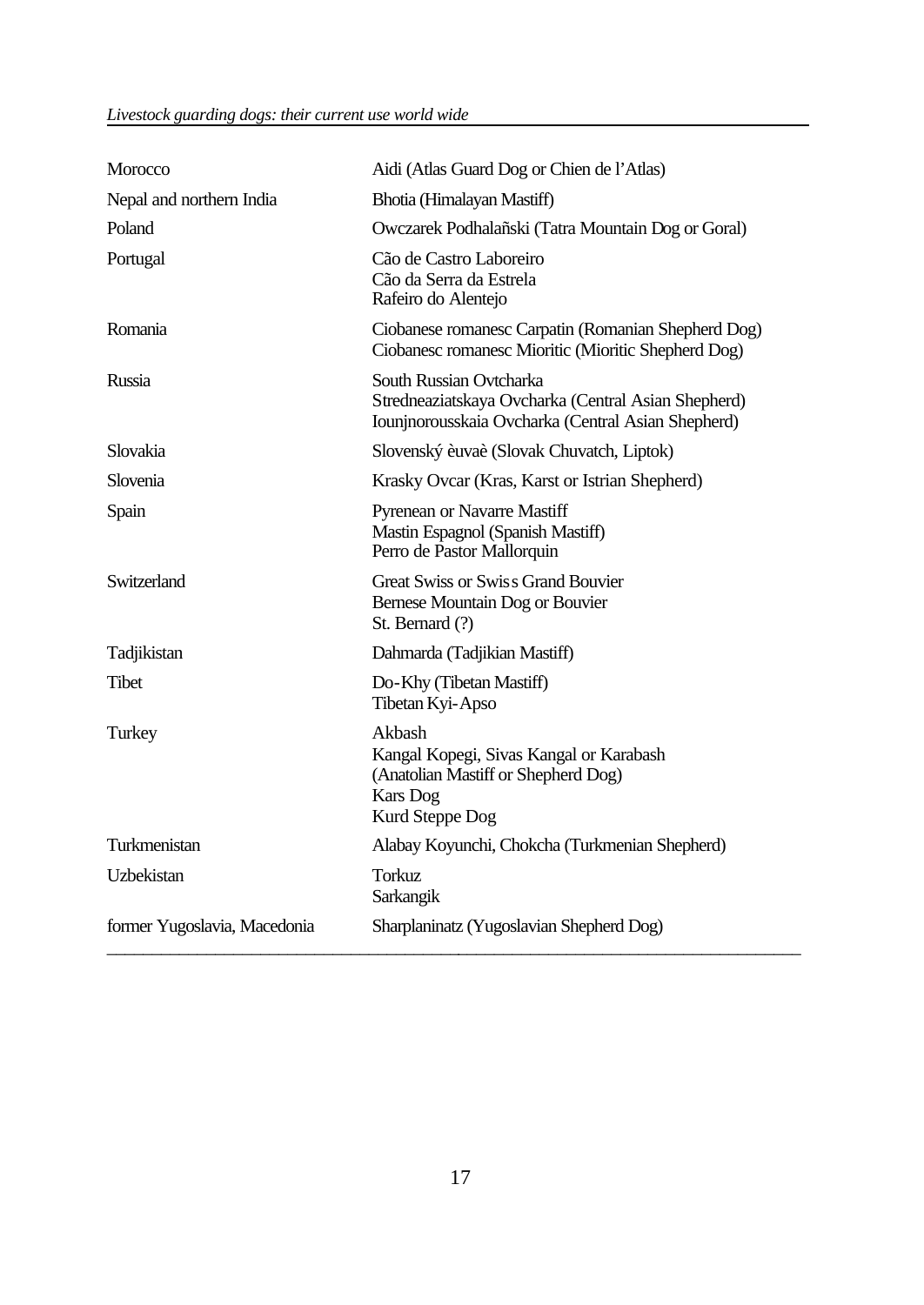### **Akbash, Anatolian Shepherd, Kangal, Karabash and Kars**

The Akbash is a white dog from west central Turkey, south and west of Ankara. Imported to the USA in 1978 and used for livestock protection as well as a companion dog, by 1986 it was one of the most successful LGD breeds in the USDA LGD Project. It is now recommended by the USDA Animal Damage Control as one of the best three breeds, less aggressive to people than many other LGD breeds but very aggressive to wild predators and intruding dogs. It is more heat tolerant than heavier, more massive breeds (Taylor 1998*b*) and shows signs of greyhound or gazehound influence in its long-legged build and fleetness of foot. Its white coat is accepted by sheep and distinguished at night by shepherds from dark coloured predators (Taylor 1998*a*,*b*). None of 6 sheep producers in a Colorado study (Andelt 1992) said their Akbash dogs were aggressive to people. Andelt (1999*b*) concluded that in the US the Akbash might be the breed of choice in fenced pastures and on rangelands.

Taylor (1998*b*) wrote that the United Kennel Club in the USA provided a registry for pure Akbash dogs, whereas other registry bodies outside Turkey – including the ICF, the British Kennel Club and the American Kennel Club – did not and, instead, registered all Turkish dogs as Anatolian Shepherds.

The Karabash has been referred to as the black-masked form of Anatolian Mastiff (Taylor 1998*b*) or Anatolian Shepherd Dog (LGDA 1988) – with the Akbash being the white form – and as another name for the Kangal (Landry 1999*b*; Dog Owner's Guide online magazine). Its dun coloured coat is difficult to see against the dusty soil in its native land (Turcoman Int' 2000*b*). In 1998 all exports of Anatolian Mastiffs were banned by the Turkish Agriculture Ministry amid fears that foreigners taking the best dogs abroad and breeding of the remaining animals with wild dogs were threatening the breed with extinction in Turkey (Turcoman Int' 2000*b*). The dark masked, fawn coloured Kangal from east central Turkey is heavier than the Akbash, has a blunt muzzle, pendant ears, powerful chest, broad skull (Taylor 1998*a*) and slightly shortened muzzle, showing the influence of the early mastiff. It was first reported in western literature by D. and J. Nelson in 1983 (Taylor 1998*b*) and is now on a list of endangered native breeds whose export from Turkey is strictly limited (Taylor 1997).

The Kars is a multi-coloured, heavy-coated dog from the far northeast of Turkey, first described in detail by Nelson (1996).

Marker (2000*c*) reviewed the literature to provide the following profile of the Anatolian Shepherd: It has a history of over 6000 years in the arid Anatolian Plateau region of Turkey and Asia Minor. Medium length coat and coarse, usually light coloured hair allowing for effective cooling of the body while still insulating.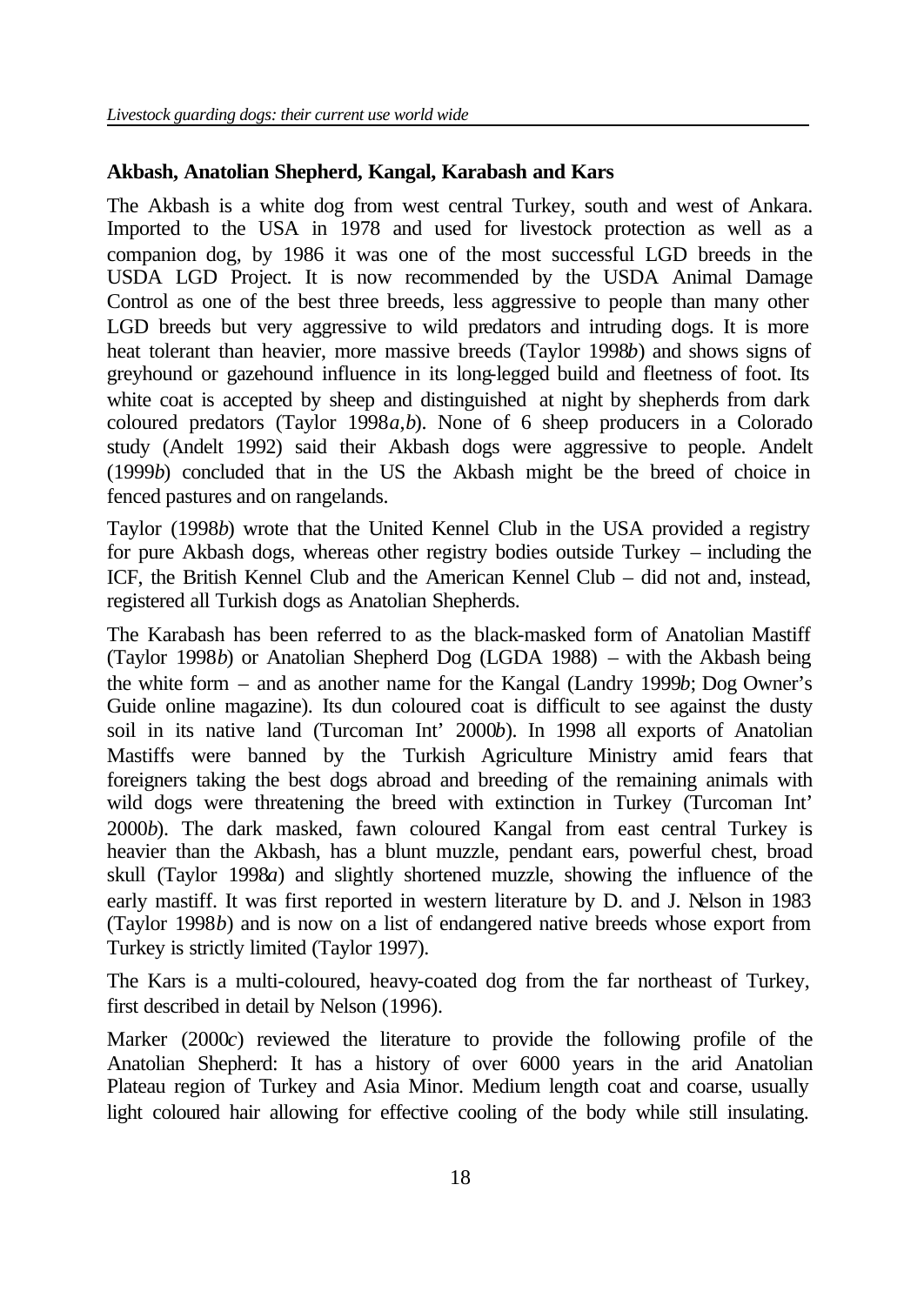Males normally 60+ cm at the shoulder and 70-75 kg. Can reach speeds of 75 km/h and go days with minimal water and food. Good eyesight, sharp hearing and excellent sense of smell. Have been found to be capable of deterring foxes *Vulpes vulpes*, coyotes *Canis latrans*, wolves *Canis lupus*, bears *Ursus* spp. and cougers *Felis concolor* in both rangeland and pasture situations.

> *The Akbash Home Page* http://www.whitelands.com/akbash *The ancient origins of the Akbash Dog* http://www.people.unt.edu/~tlt0002/adogs2.htm *The native dogs of Turkey* http://www.people.unt.edu/~tlt0002/newad.htm *The Kangal Dog: An Introduction* http://www.people.unt.edu/~tlt0002/kdhome.htm *Anatolian Shepherd Livestock Guarding Dog Program in Namibia* http://www.cheetah.org/anatolian.htm *Anatolian Mastiff/Karabas* http://www.turcoman.btinternet.co.uk/anatolian-karabas.htm *Anatolian Shepherds* http://www.anatolianshepherds.com

*Anatolian Shepherd Dogs Inc.* http://www.geocities.com/~anatolian

## **Castro Laboreiro**

A native Portuguese breed recognised by the Club Português de Canicultura (the Portuguese Kennel Club) and the ICF. Can be brown to light coloured, dark or mosaic, but "mountain colour", meaning greyish with more or less deep tones tending to black/brown/reddish hairs, is favoured by local people for good camouflage in wolf environment. Always attentive and with a penetrating gaze, it is a middle-large breed, 57-71 cm at the shoulder and 30-45 kg. Portuguese Kennel Club standards are smaller – males  $55-60$  cm and females  $52-57$  cm – reflecting out-dated measuring and/or a trend towards kennel and city dogs. Some dogs have double dew-claws, which are not recommended for livestock work (Pedro 1996- 2000*a*). The Castro Laboreiro shows devotion to its owner – "a one master dog" – and is docile and playful, unlike other LGDs such as the Serra da Estrela. It is very suspicious of strangers but has a great capacity for learning, is versatile and well balanced (Pedro 1996-2000*b*).

> *Castro Laboreiro Livestock Guardian Web Site* http://www.geocities.com/mop07231/castro\_laboreiro\_web\_site.htm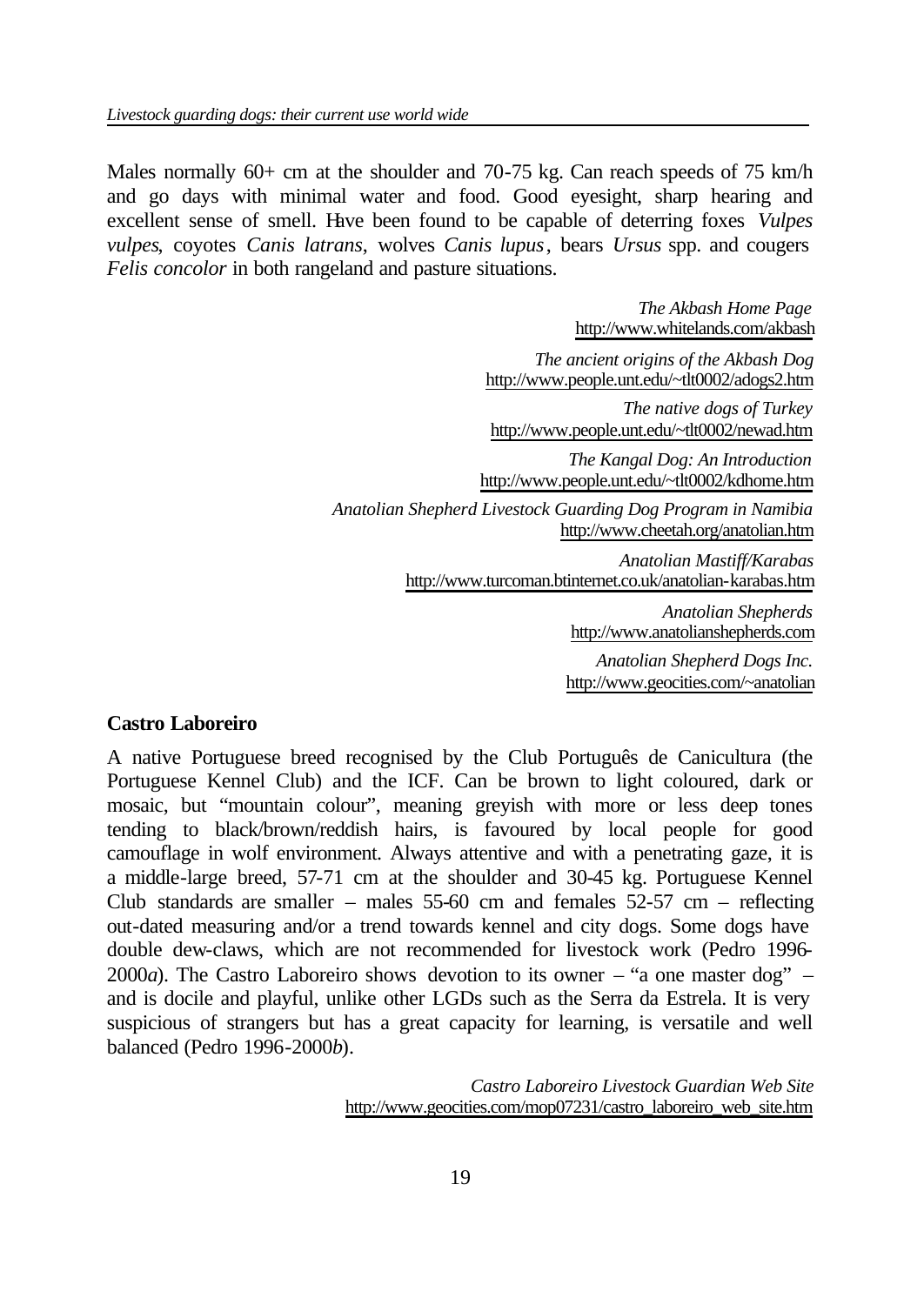### **Caucasian Shepherd**

Known variously as Kavkazskaya Ovcharka, Kauasischen Owtscharka and Nagazi in the Caucasus, where it originates. Historically it was a livestock guard, home guardian and fighting dog. Indigenous to the mountain regions of Georgia, Armenia and Azerbaydjan, Kabardino-Balkar, Dagestan and Kalmyk and the steppe of the northern Caucasus and Astrakhan. Tolerant of different temperatures and climates. Males at least 65 cm (69-85) and females 62 (65-75) at the shoulders, medium to long double coat often with abundant ruff and fringing. Males can weigh 90 kg.

Type varies through the range – more massive in the Transcaucasus, more rangy and leggy in the steppe. Range of shades from dark to light grey, reddish to fawn, white markings and usually distinctive dark facial mask. Massive wedge-shaped head. Shepherds crop ears shortly after birth to prevent biting by wolves or other dogs. Strong minded, well-balanced and even-tempered. Territorial and suspicious of strangers. Fast to protect flock from danger. Good judgement in assessing level of threat. Slow to mature. Very intelligent. Can be very head-strong, especially in first two and a half years. Good hearing. Usually vigorously healthy. Screen for hip and elbow dysplasia. Life expectancy 12 years or more. There has been extensive crossbreeding in Europe and the former USSR with, for example, St. Bernard, Great Dane, Tibetan Mastiff and Sar Planina (Kubyn 1995).

> *Caucasian Mountain Dogs* http://www.k9web.com/dog-faqs/breeds/caucasians.html

#### **Central Asian Ovcharka**

One of the oldest breeds, which has been left virtually untouched by modern selection due to the relative isolation of its region of origin in central Asia, although political and cultural changes in the  $20<sup>th</sup>$  century led to its use, for example, as a military guard dog at penal labour camps during Communism and more recently as a pet and show dog. Originally, each area had a different name for the dog which has led to different names for the breed (e.g. Alabai, Tobet and Kooche) in the present-day republics of Iran, Afghanistan, Turkmenistan, Uzbekistan, Kazakhstan, Tajikistan, Kyrghyzstan and Russia.

The first CAOs arrived in the USA in 1998, where the breed became a flock guardian. Many dogs exported from their countries of origin for breeding have been of questionable quality so caution is needed in choosing and buying dogs. In 1999 the Central (or Mid) Asian Ovcharka was accepted by the United Kennel Club as a working breed under the name Central Asian Shepherd (FoxFire Farms website 2000). It is also known as the Mid or Middle Asian Ovtcharka, Mid-Asiatic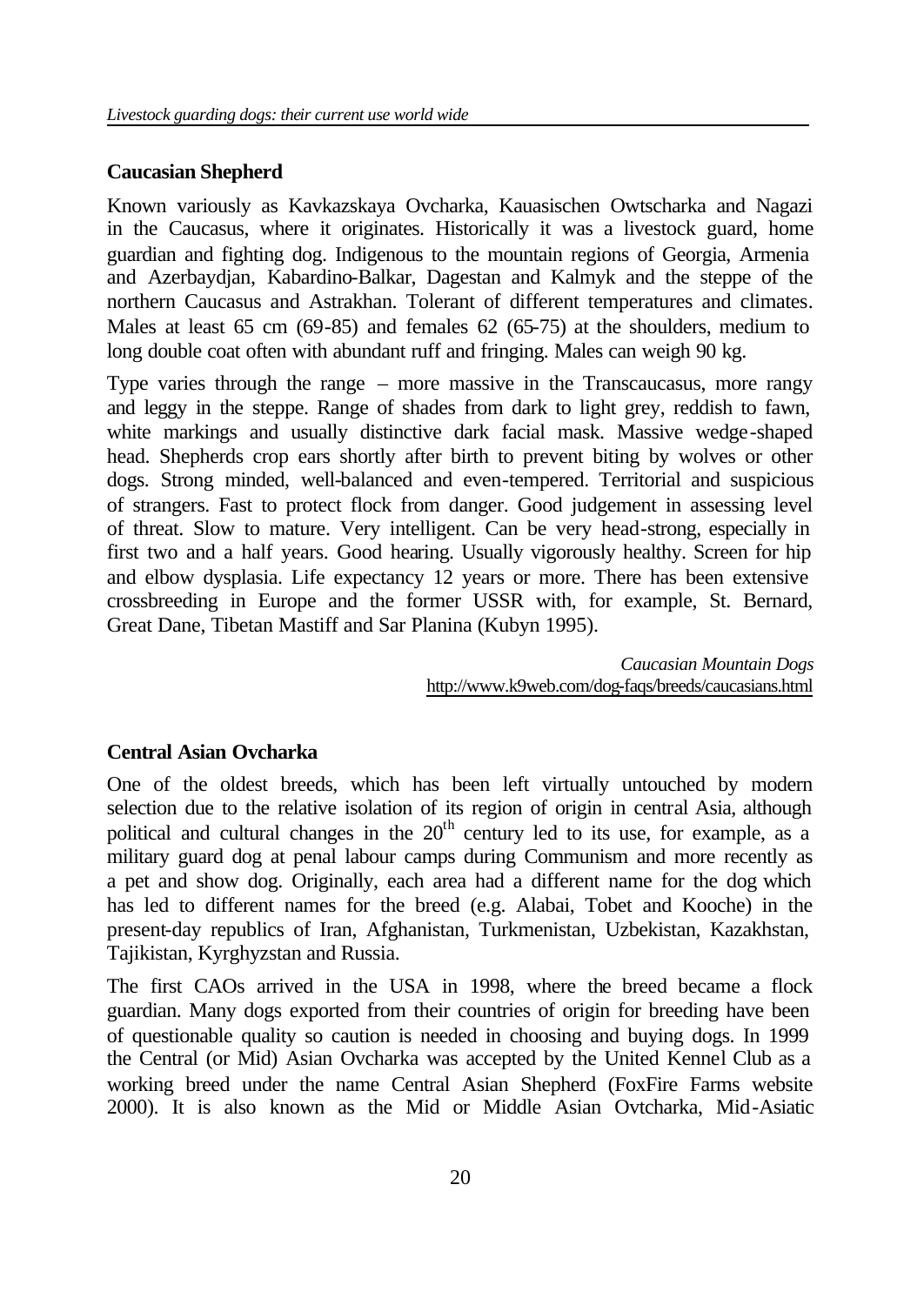Sheepdog or Stredneaziastskaya Ovcharka/Owtcharka (Turcoman Int' 2000*a*). Landry (1999*b*) lists the Stredneaziastskaya ovcharka and Iounjnorousskaia ovcharka in Russia. Skalicky (1999) has reviewed the work of I. Sehner on the origins of the Mid-Asian Ovcharka, briefly discussed some of its relatives – the Tibetan Mastiff, Mongolian Livestock Guardian Dog and Kirgiz Guardian Dog – and also included the Caucasian Ovcharka as a form of Mid-Asian Ovcharka, though he wrote that the Turkmenian Alabai is closer to the original type of livestock guarding dogs.

> *History of the Central Asian Shepherd* http://circlezfarms.org/v\_skalicky\_article-history\_of\_central\_asian\_shepherd.htm *FoxFire Farms, USA* http://www.centralasianshepherd.com/history.html *Alabai. The national dog of Turkmenistan* http://www.turcoman.btinternet.co.uk/alabay-turkmenistan.htm

#### **Great Pyrenees**

Native to the Pyrenees mountains of France and Spain. Massive skull, deep stop, pennant ears – characteristics of the mastiff family. Tan or grey markings on head are common (Taylor 2000). The Great Pyrenees has low aggression to humans (Hansen and Bakken 1999). No incidents of biting people were reported by US producers in Green *et al* (1984) and none of 3 sheep producers in a Colorado study (Andelt 1992) indicated that their Great Pyrenees were aggressive to people. Green and Woodruff (1988) found that significantly fewer Great Pyrenees than Komondors, Akbash and Anatolians injured livestock.

> *Great Pyrenees Club of California* http://www.sonic.net/~cdlcruz/GPCC/index.htm

*Pyrs of the Realm* http://www.pyrealm.com

#### **Greek Sheepdog**

All-white, though can have biscuit/lemon/fawn colour on head or flanks; about 65 cm in height. Used by shepherds in the Balkan mountains, Albania, Epirus, Macedonia, southern Greece and the Parnassus Ranges. Have been true bred for centuries, with non-white pups eliminated due to superstition and the advantage of being able to see white dogs better. Shepherds quite often crop the right ear (never the left) in the belief that hearing will be improved. Ferocious – strangers walk with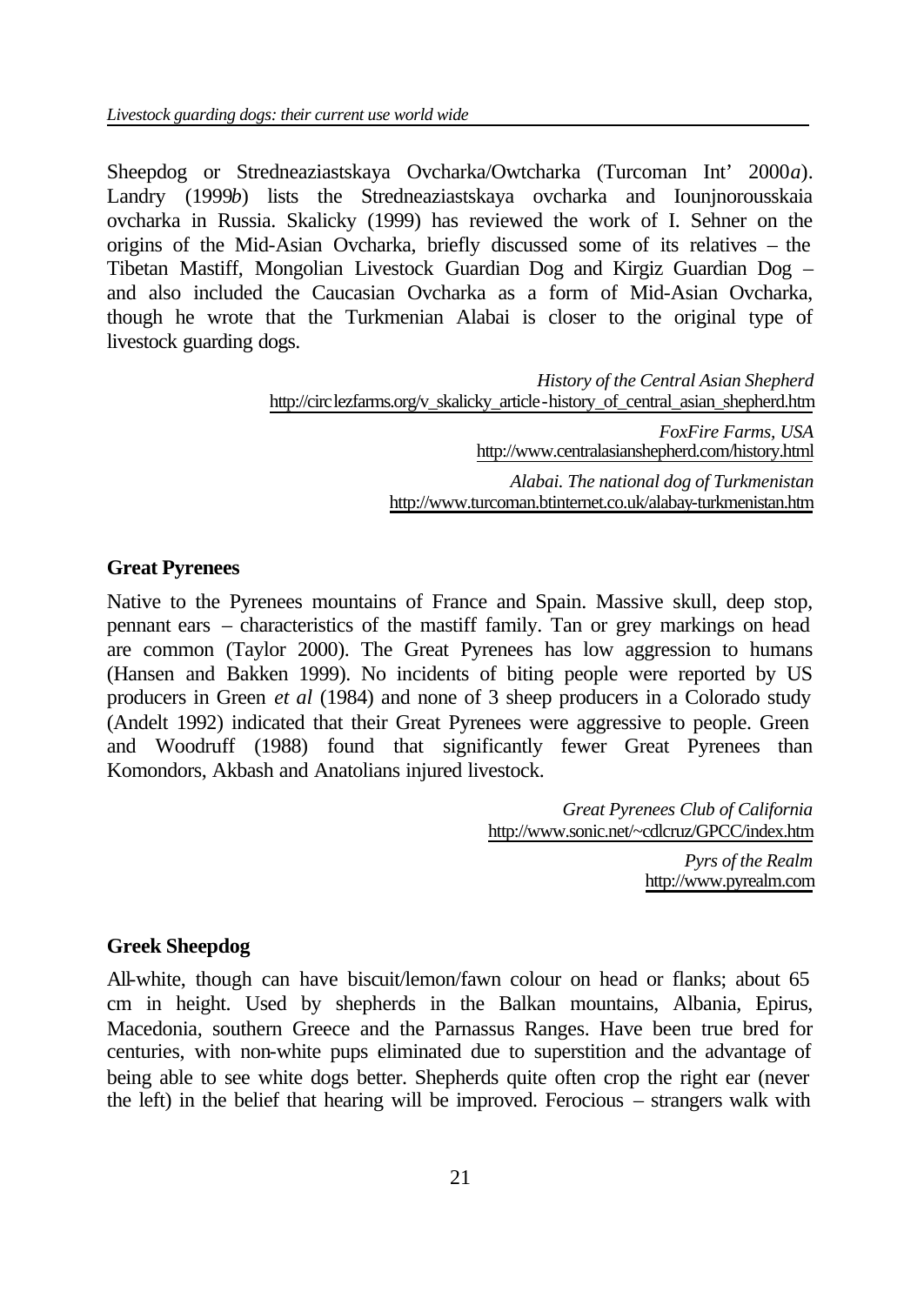cudgels. Shepherds use crooks and stones or a log or length of iron attached to the collar (Hubbard 1947).

> *Greek SheepDog (excerpt from Hubbard 1947)* http://www.flockguard.org/greek.htm

### **Karakatchan**

Has probably been bred in the area of present-day Bulgaria for 5000 years and is derived from local guarding dogs mixed with other races descended from the Tibetan mastiff which arrived later with herders from Asia (M. Stoeva pers. comm. 2001).

It is large (65-75 cm at the shoulders for males and 60-68 cm for females), with long (8-27 cm), straight fur and a strong, rugged constitution. The head is compact and monumental and the neck is short and strong. Long body fur and rich hairs on the legs and tail are typical. The fur consists of two colours: large, dark (black, grey, brown or yellow) patches clearly distinguishable on a white base. These colours have practical values: it is easy to see the dog even from a long distance and in case of night attack the shepherd can distinguish the dogs from predators.

Karakatchans are independent with a calm and adamant character. They are able to take decisions themselves when the situation calls for action and react only to serious irritants. They have inherited a strong instinct for guarding a herd.

Although not a registered breed, the Karakatchan has been included in the National Biodiversity Conservation Strategy of Bulgaria as an authentic, local race in danger of becoming extinct.

> *The Karakatchan Sheep Project* http://www.artesweb.com/niccer/karasheep.htm

## **Karst Shepherd**

Cheerful and less aggressive than other LGDs (Flock & Family Guardian Network website 2000). From Istria in the northeast corner of the Adriatic. Closely related to Sparta, Romanian and eastern Balkan sheepdogs. Has the short muzzle and heavy bones of the ancient Mollosus. Short, dense and quite harsh coat. Darker shades of grey, sometimes black and tan. 60-64 cm and 36-41 kg (Hubbard 1947).

> *Krasky Ovcar/Karst/Istrian Sheepdog (excerpt from Hubbard 1947)* http://www.flockguard.org/kraskyovcar.htm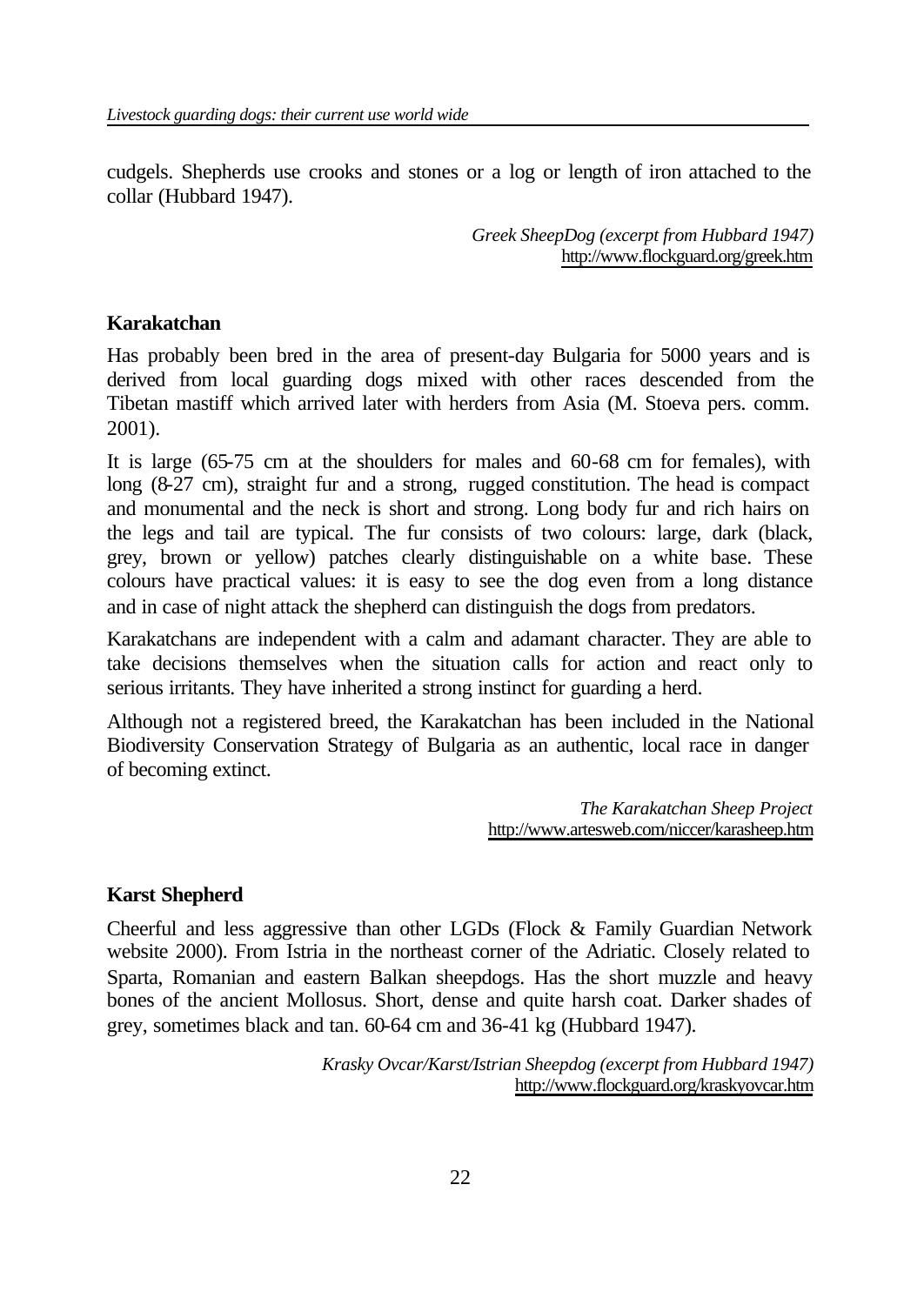### **Komondor**

This is an ancient breed, a descendent of the Owtcharka which was brought to the Hungarian Puszta by invading Magyars. It is named in documents from the  $16<sup>th</sup>$ century, though large sheepdogs were described in Hungary before that. It was almost wiped out during the Second World War; around 1000 were registered in Hungary in 1960. Importing to the USA resumed after 1962 and 50 litters were born annually in the 1980s. The Komondor's dense white cords protect it from the weather and predators. Males average 80 cm tall and females 70 cm, weights 50-61 kg and 36-50 kg respectively. Nevertheless they are fast, agile and light on their feet. Many dogs are not fully mature until 3 years old. The Komondor has few genetically-linked problems, although hip dysplasia as well as entropian eye disorders and bloat (gastric dilation-torsion syndrome) are possible. External parasites can be problematic due to the heavy coat. The ears should be kept hairfree and the feet pads checked regularly (KCA 2000; KC UK website 2001).

McGrew and Blakesley (1982) described the breed as very conservative and listed its traits as: intelligence, stubbornness, aggressiveness, shyness, strong habit formation and a low inclination to chase. Five of 6 sheep producers in a Colorado study (Andelt 1992) said that their Komondors were aggressive to people and both this study and Green and Woodruff (1988) found them to be more aggressive towards people than Akbash, Great Pyrenees or Anatolians. It was concluded that Komondors might be considered for remote areas or where livestock theft is a concern but are not suitable for public lands and other areas where encounters with humans are likely. McGrew and Blakesley (1982) suggested that aggression towards people might be alleviated by early social experience with a variety of people. They also reported that none of the nine 26 month old Komondorok (*sic.*) they tested was observed harassing sheep. However, they pointed out that Komondors may be less adaptable than other LGD breeds because of their strong site fidelity. These authors considered a 6- to 10-month old dog ideal, rather than a young puppy, for beginning socialisation training and recommended the following procedures in training a new Komondor of any age:

- *1. Place the dog with sheep immediately upon arrival at the farm or ranch and leave it there. The area should be large enough for the dog to move freely, but secure enough to prevent escape. It should include a sheltered place where the dog can retire from the sheep.*
- *2. Choose the sheep to complete the dog's personality. We have found that yearling ram lambs do well with large, aggressive dogs, while bummer lambs are more suitable for small or shy dogs.*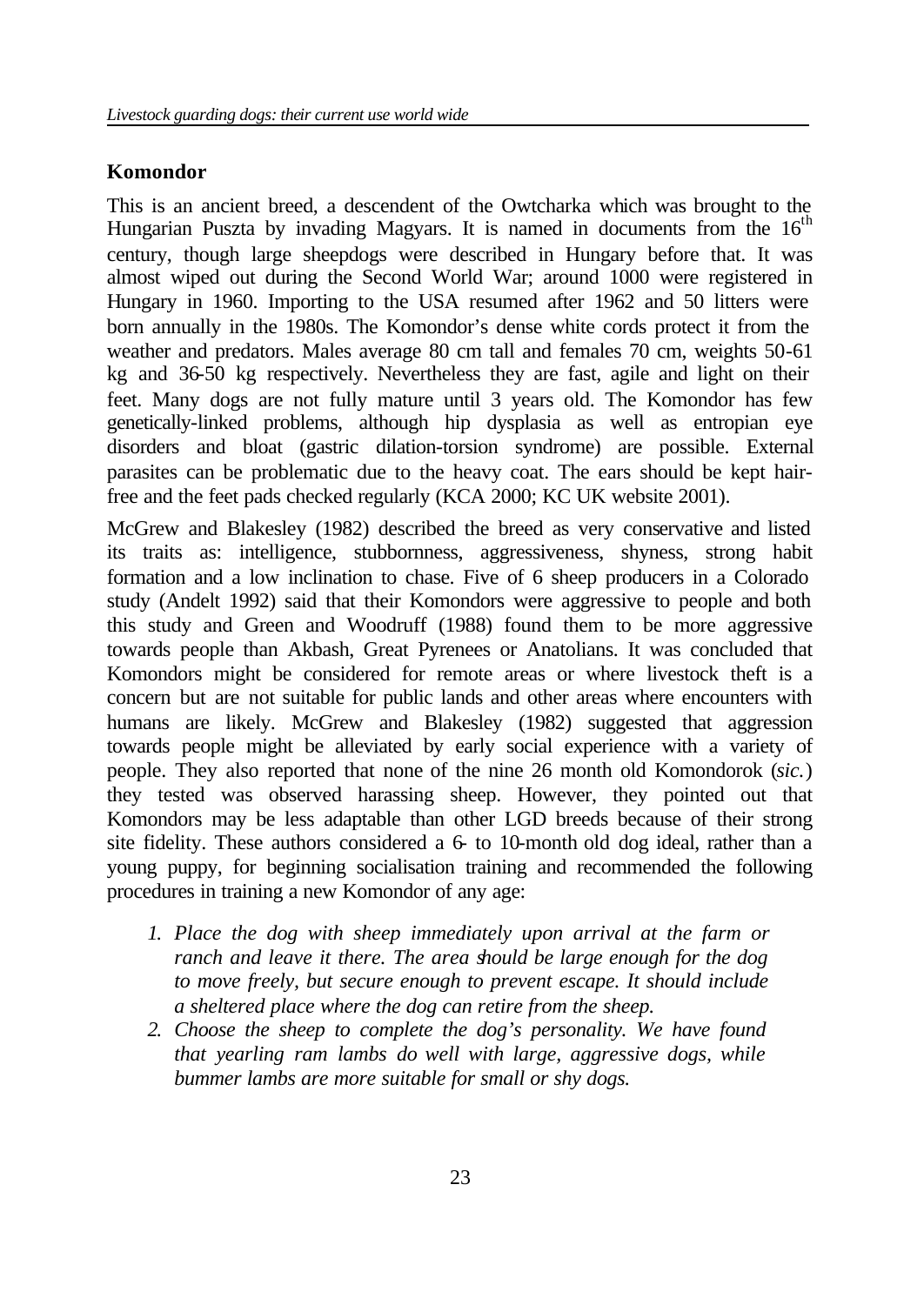- *3. Supervise early contacts with sheep very carefully. Do not leave the dog unattended for long periods of time until it is clearly adjusted to the situation. Concentrate on building confidence by praising and rewarding desirable behaviour.*
- *4. Ignore (not punish) undesirable behaviour unless it threatens the sheep. Chasing especially must be curbed since it can carry over into adulthood if learned as a puppy. Chewing ears and pulling wool are other traits which cannot be tolerated.*
- *5. Give the dog at least basic obedience training. For the safety of sheep and humans the owner must have control over the dog. Obedience training also provides an opportunity for development of an affectionate dog-human bond. Work with the dog on a regular basis in the pasture with the sheep so that training becomes associated with the pleasure of the owner's company and with sheep.*
- *6. As the dog matures and becomes accustomed to being with sheep, move it to situations which provide progressively more freedoms and opportunities for independent action. Continue to monitor it carefully, encouraging good behaviour and showing displeasure at bad behaviour.*

*About the Komondor* http://clubs.akc.org/kca/aboutthe.htm

#### **Kuvasz**

A traditional LGD from Hungary.

*Kuvasz Fanciers of America* members.aol.com/kfa4kuvasz

#### **Maremma**

The Maremma is originally from Italy, where it is still used within the traditional pastoral system. It has been extensively exported, is one of the LGD breeds most commonly used in the USA and has also protected livestock in Israel, Australia and elsewhere. The Kennel Club UK (website 2001) describes it as large, majestic, strongly built, lithe and able to move easily over rough ground and turn quickly, intelligent and courageous but not aggressive. According to the KC UK Standard, dogs are ideally 65-73 cm and 35-45 kg, bitches 60-68 cm and 30-40 kg. The coat is all white (or sometimes with a little shading of ivory or pale fawn) with black pigmentation of the lips, nose and eye rims.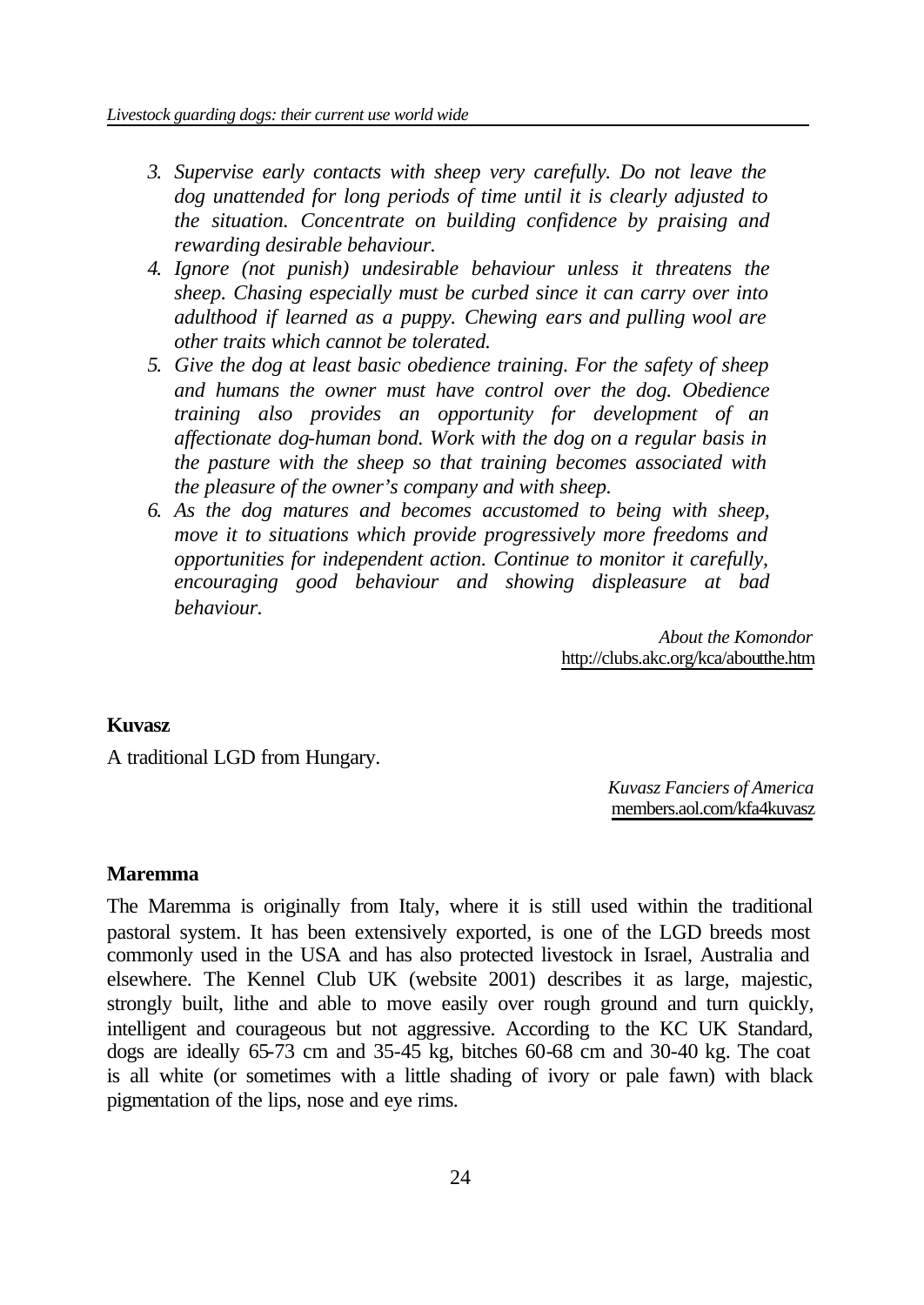*Circolo del Pastore Maremmano Abruzzese, Italy* http://www.cpma.it/index.htm *Amarcord Kennels Maremmano Abruzzese* http://www.maremmano.com *Selladore Maremmas, United Kingdom* http://www.selladore.u-net.com

#### **Podhalañski Owczarek or Tatra Mountain Dog**

White dogs, ancestors of today's Owczarek Podhalañski, came to the Podhale area of Poland along the Carpathian mountains together with sheep and cattle herders in the 14<sup>th</sup> and 15<sup>th</sup> centuries. These dogs are related to the Slovak Chuvatch, Hungarian Kuvasz, Pyrenean Sheepdog and Italian Maremmano-Abruzzese. In their native Poland, well-trained Owczarek Podhalañski dogs, although not herding sheep alone, can run them on meadows, from one place to another, gather them together, return them to pastures as well as drive them into pens where milking takes place (Dereziñski 1999).

> *Tatra Mountain Sheepdog* http://www.prodogs.com/breed/BreedPages/Tatra\_Mountain\_Sheepdog.html

#### **Sharplaninatz**

An ancient breed from the mountain region of southeastern Yugoslavia, known as Ilyria in Roman times. Most common in the Sharplanina mountain range and is believed to be descended from the ancient Molossian dogs of Greece and the Turkish LGDs. Still widely used to protect flocks from predators in its homeland. It was first recognised by the ICF in 1939 as the Illyrian Shepherd Dog but its name was changed to the Yugoslavian Shepherd Dog Sharplanina in 1957. The Sarplaninac was recognised by the United Kennel Club in 1995. A medium-sized dog and, although slightly smaller than many LGD breeds (males 61 cm, 35-45 kg and females 57 cm, 30-40 kg), has large teeth and great strength. It is doublecoated, the outer coat being long and straight, most often iron grey (UKC Breed Standard website 2000). No incidents of biting people were reported by US producers in Green *et al* (1984).

> *Official United Kennel Club Breed Standard* http://rarebreed.com/breeds/sarplaninac\_ukc/std.html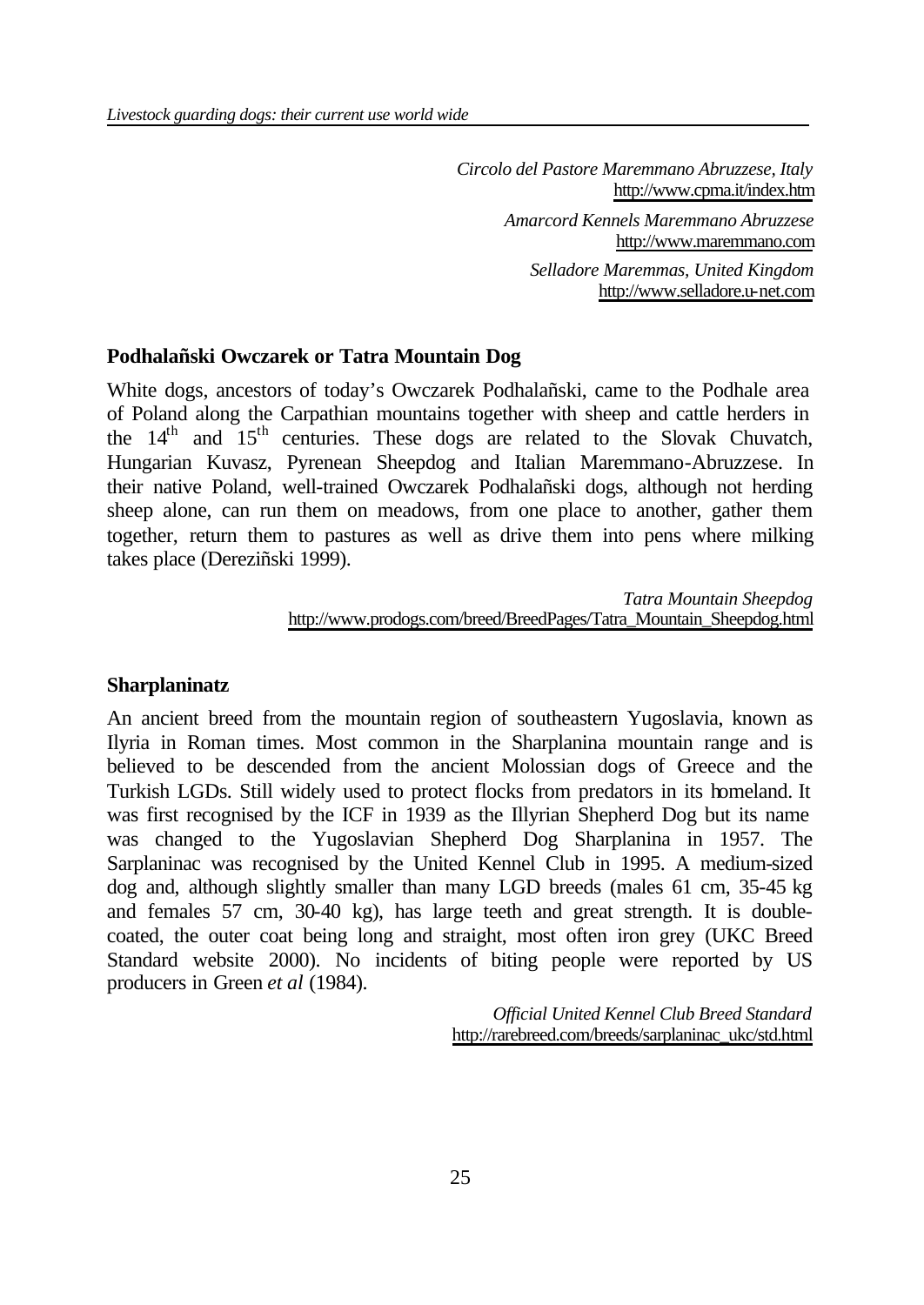#### **Slovenský èuvaè**

See Slovakia case study.

*International Canine Federation Standard* http://www.arba.org/Slovensky-Cuvac-Standard.htm

#### **South Russian Ovcharka**

The South Russian Ovcharka (SRO) is independent, intelligent, stubborn, dominant and loyal. Affectionate in its own time. Little will to please, independent, distrustful of strangers. A leader, with dominance established in the first 16 weeks of life, perhaps with another peak at 9 months (Sari 2000). Landry (1999*b*) referred to the Caucasian Shepherd dog as mountain-type and Southern Russian Shepherd dog as steppe-type in Russia.

> *Working dogs in Russia* http://www.wdogs.com/eng/index.htm *Ovcharka Dog Breeds Discussion Forum* http://www.ovcharka.org/discus/messages/board-topics.html

#### **Tibetan mastiff**

The Tibetan Mastiff has several characteristics which are unique in the dog world. It is still a primitive breed, as marked by the fact that bitches have a single oestrus per year, normally in autumn (Tibetan Mastiffs website 2001). Described as powerful, heavy, well-built, solemn and aloof but of kindly appearance, the Tibetan Mastiff is slow to mature, reaching its best at 2-3 years in females and at least 4 years in males. The head is fairly broad, heavy and strong and the skull massive. Males carry noticeably more coat than females, mainly fairly long and thick, with heavy undercoat in cold weather. Colours are rich black, black and tan, brown, various shades of gold, grey and blue; grey and blue and tan. Tan ranges from a very rich shade, through to a lighter colour. Dogs are at least 66 cm and bitches 61 cm (KC UK website 2001). Tibetan Mastiffs have exceptional memories.

> *Tibetan Mastiffs* http://www.tibetanmastiffs.com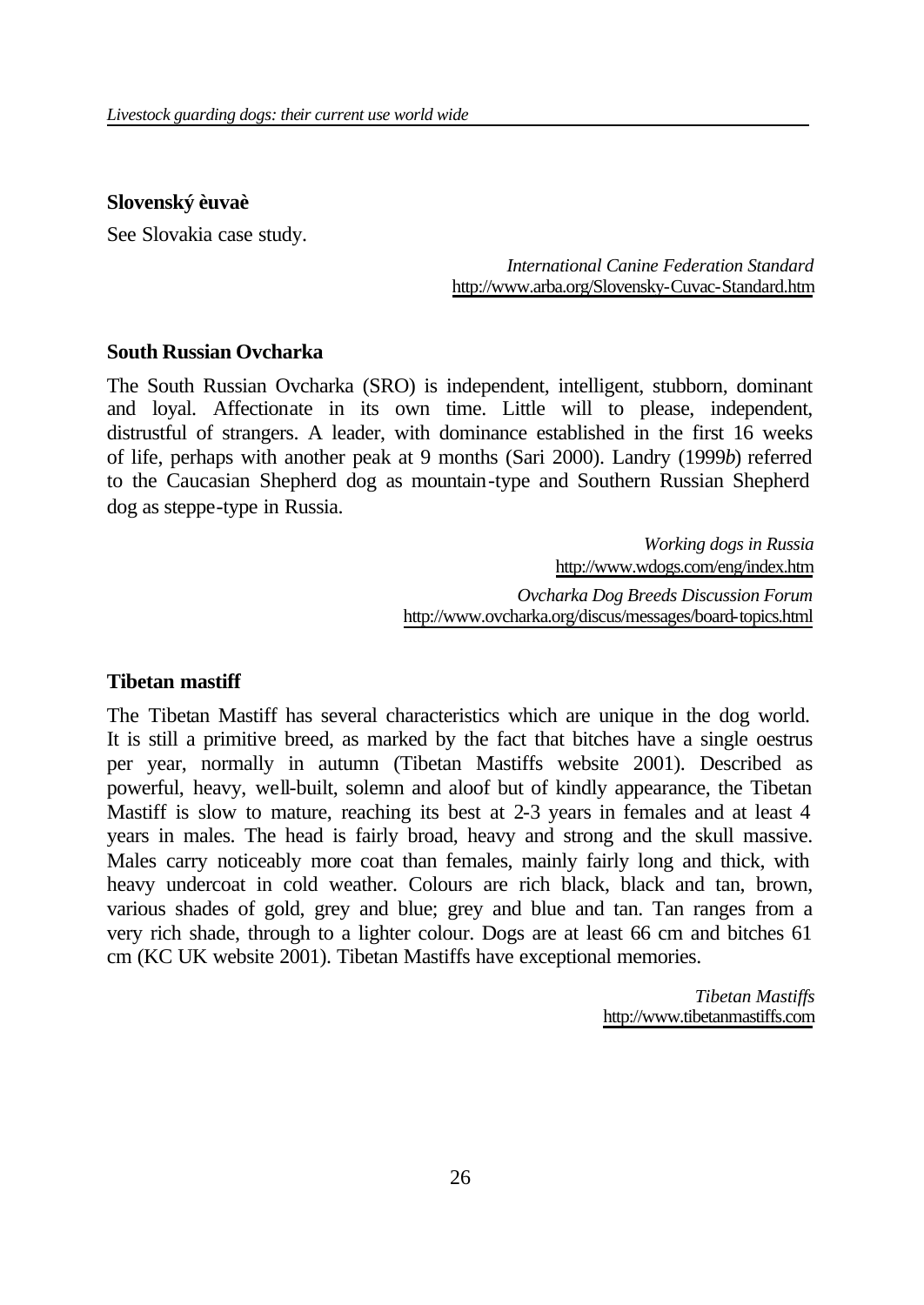# **Comparison of breeds**

Lorenz (1985) has noted that differences in temperament between dogs of the same breed may be greater than those between LGDs of different breeds. Green and Woodruff (1988) comparing breeds and characteristics of LGD use across the USA found no significant difference in success rate in protecting livestock between Great Pyrenees, Komondors, Akbash, Anatolian Shepherds, Maremma and hybrids, between males and females or between intact and neutered dogs. Andelt (1999*b*  citing Green and Woodruff 1989) reported that Akbash and Great Pyrenees both deterred black bear predation on sheep. Nevertheless, the results of 10 years of research by Coppinger *et al* (1988) indicated that variations in the basic LGD behaviours (trustworthy, attentive and protective) were breed-specific for the Anatolian Shepherds, Maremmas, Shar Planinetz, Anatolian/Shars and Maremma/Shars they studied. Other US researchers have also found differences.

**Effectiveness.** Andelt (1999*b*) found that for producers in Colorado using a single breed of LGD (Akbash, Great Pyrenees or Komondor) the estimates given for ewe and lamb mortalities to most predators in most types of sheep operations, value of sheep saved from predators and ratings of effectiveness did not vary among breeds. However, producers using more than one breed (also including Anatolians) rated Akbash as more effective than Great Pyrenees in deterring predation. More producers also rated Akbash as more effective than Komondors in deterring predation by all predators combined and by coyotes. Overall, the Akbash was also rated as more aggressive, attentive, trustworthy, active and faster than Komondors. Anatolians were rated as faster than Great Pyrenees, which were rated as less active than Komondors. Most producers considered aggressiveness to predators, great attentiveness to sheep and great trustworthiness to be the most important attributes. Green and Woodruff (1983) reported that Great Pyrenees were significantly more successful than Komondors and Akbash to deter predation on rangelands and pastures. Green and Woodruff (1990) reported that Great Pyrenees were more effective than Anatolians.

**Trustworthy and attentive.** Green and Woodruff (1988) reported that more Komondors than Great Pyrenees, Akbash, and Anatolians bit people and significantly fewer Great Pyrenees than Komondors, Akbash and Anatolians injured livestock. Green and Woodruff (1990) reported that a greater proportion of Anatolians injured and killed livestock than did Great Pyrenees. Coppinger *et al* (1983, 1988) reported that Maremmas were significantly more attentive and more trustworthy than Anatolians.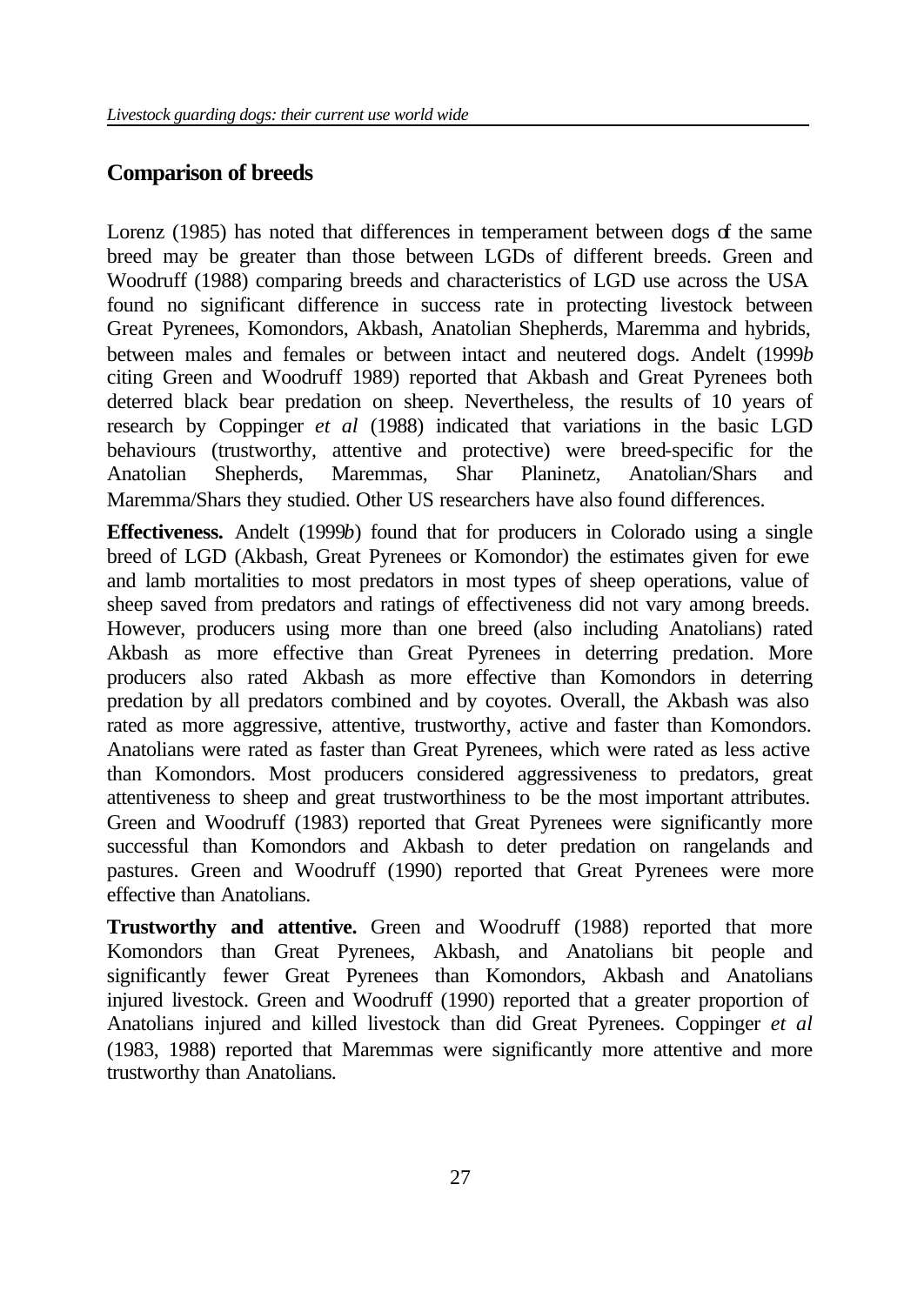**Age of maturity.** Some Akbash and Great Pyrenees may begin working as guardians at 6 months of age whereas Komondors usually start later (Andelt 1999*a*), reaching a degree of behavioural maturity at 18 to 30 months (many do not reach maturity until 3 years according to KCA 2000), as do Anatolian Shepherds (Green and Woodruff 1990).

**Cost.** The difference in cost for pups or adults of different breeds can be quite substantial (see USA LGD evaluation).

# **Mongrels**

Mongrels are used extensively as livestock guarding dogs by the Navajo. Black and Green (1985) pointed out that their method is a cheap, low labour intensity and readily accessible form of livestock protection which could be employed by other ranchers. Coppinger *et al* (1985) have emphasised that no evidence was provided that any type of dog can make a good LGD given sufficient training and postulated that mongrels are likely to make better LGDs than most pure breeds – except for Old World (Eurasian) dogs bred specifically for the purpose – because hybridisation disrupts eco-specific behaviours such as hunting sequences which are undesirable in livestock guardians. However, a six year study in Bulgaria concluded that hybrids of the native LGD Karakatchan with other traditional LGD breeds (Caucasian Shepherd) as well as St. Bernard and Newfoundland did not have the ability to guard livestock (Tsingarska *et al* 1998).

Black and Green (1985) mentioned a few other observations of mongrels used as LGDs: a large, 34 kg mongrel dog working with a flock in Turkey (R. Coppinger pers. comm. to Black); Orbigny (1826) observed a large dog that both herded and defended members of the flock from large avian predators and human intruders in Uruguay; Bendure (1948) also described the value of a mongrel dog in predator control. During visits in August 2001 four mongrels were seen in use as LGDs in a flock of sheep herded in Retezat National Park, Romania and several mongrels (together with Karakatchans) were seen guarding sheep and goat flocks in the Eastern Rhodopes of Bulgaria (R. Rigg pers. obs. 2001). Landry (1999*b* citing V. Guberti pers. comm.) mentioned the use of mongrels in Italy.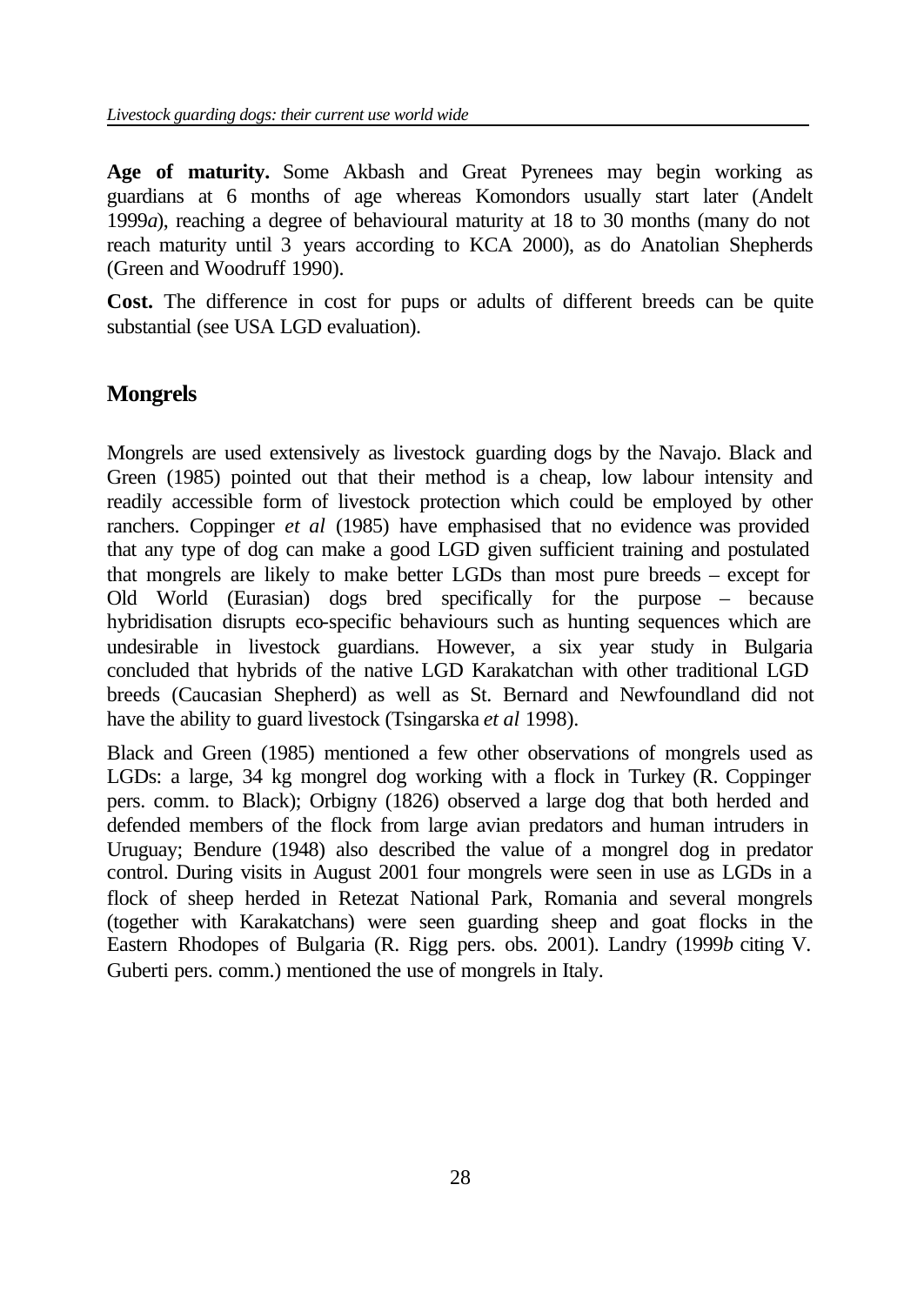# **Case studies**

This section contains an analysis of livestock-carnivore conflicts and attempts to reduce losses using livestock guarding dogs in a number of countries in Africa, the Americas, Asia, Australasia, Europe and the Middle East. The information is presented on a country by country basis and further broken down into the following sub-headings:-

# *Landscape*

A brief description of the livestock raising area, whether summer mountain grazing, fenced farmland, etc.

# *Livestock*

The main species grazed/subject to depredation.

# *Husbandry*

The prevalent practice(s), whether animals are fenced, with or without a shepherd present, if the herd is brought in at night or not; summer grazing or permanent, etc.

# *Predator species and attacks*

The main livestock depredators with estimates of numbers. Descriptions of the patterns of attacks including frequency, seasonality, time of day and numbers of victims as well as any apparent preference for livestock breeds, age classes, etc.

## *Losses*

Estimates in terms of head of livestock and financial costs.

# *LGD breeds and status*

The dog breed(s) used and whether traditional, introduced or re-introduced. Where known, the number of head of livestock per dog and/or number of dogs per herd.

# *LGD training*

The regime used for raising and training dogs and, where applicable, the criteria employed for selecting potential owners.

# *LGD evaluation*

The reported or apparent effectiveness of using LGDs.

## *Other measures*

For directly or indirectly protecting livestock from carnivores.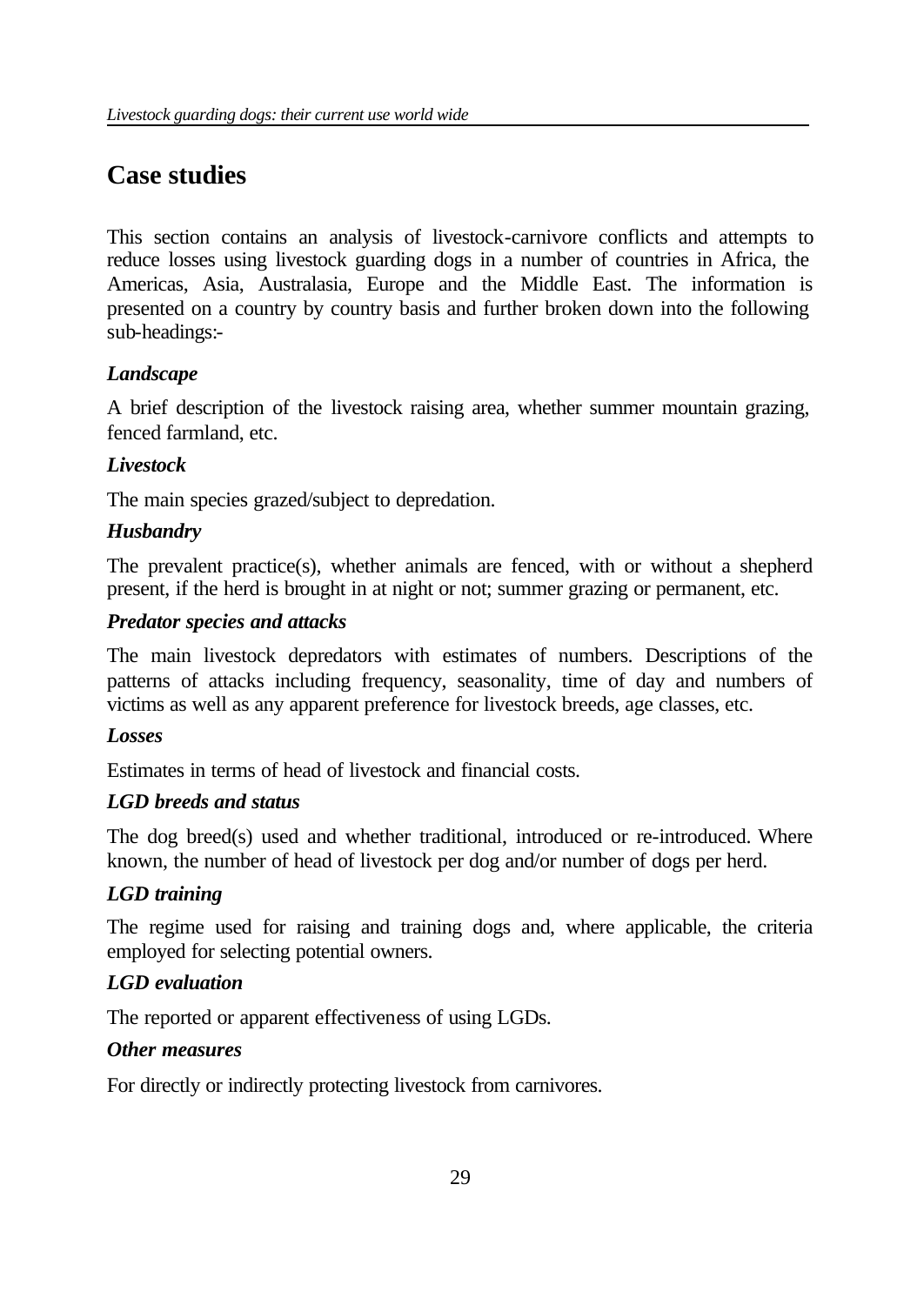# **AFRICA**

# **Namibia**

## **Landscape**

Twenty-eight percent of Namibia is arid, receiving less than 150 mm of rainfall annually. Another 69% is semi-arid, with 150-600 mm of rainfall per year (reviewed in Marker 2000*c*).

## **Livestock**

Cattle, goats and sheep, small stock (Marker 2000*b*).

# **Husbandry**

Cattle are managed in an open range system on commercial livestock farms averaging 10,000 ha. The 53,000 ha Schneider-Waterberg ranch, for example, employs herders with all stock, corrals lambs at camp until they are strong enough to follow the flock for a full day and usually corrals livestock at night. Over 70% of Namibia's game species are also present on the livestock farms. Communal lands make up 40% of the country. Communal farmers are primarily subsistence farmers; their herds are usually not separated (Marker 2000*b*).

## **Predator species and attacks**

Cheetah *Acinonyx jubatas*: 2000-3000 (90% primarily on commercial livestock farmlands). In a 1991-93 survey by the Cheetah Conservation Fund (CCF), larger farms (>15,000 ha) reported more cheetah problems, primarily due to less intensive farm practices. Farms that reported problems with cheetahs had a lower game:cattle ratio than farms with no such problems. At least 25% of farmers were affected by a perceived or actual problem. Fifty-one percent of calves killed by cheetahs were under 3 months old, 29% were under 8 weeks old. Cheetahs were known to kill small stock and calves up to six months old but were blamed for far more losses than actually occurred (Marker 2000*a*,*c*).

Leopard *Panthera pardus*, black-backed jackal *Canis mesomelas*, brown hyena *Haena brunnea,* caracal *Felis caracal* and baboons (Marker 2000*c*).

## **Estimated losses**

Cheetah: Viewed as a pest and described by many farmers as the biggest threat to livestock (Marker 2000*c* citing Marker-Kraus *et al* 1996), although other predators were reported by farmers as more of a problem (Marker 2000*c* citing Marker in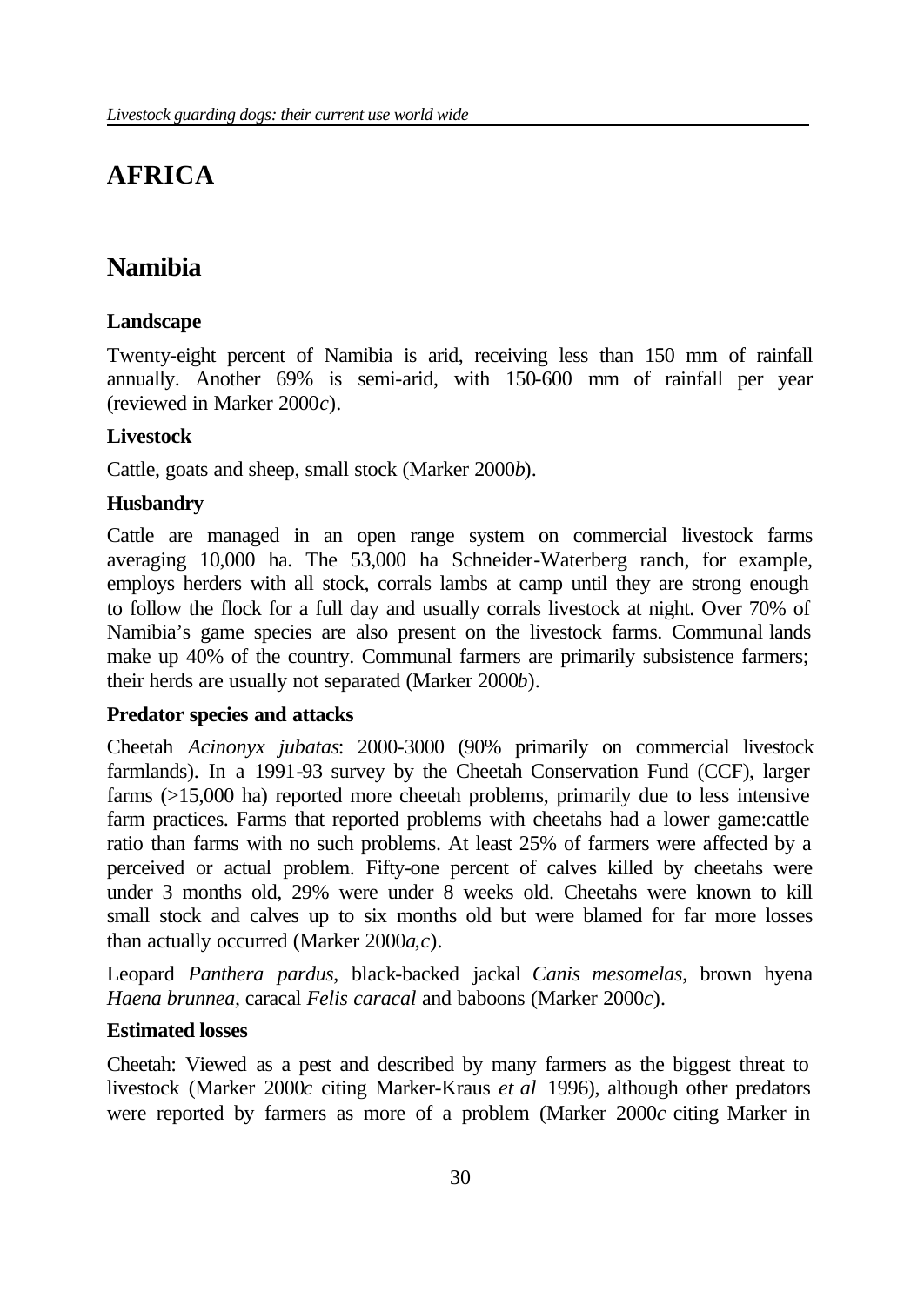press). A survey of farmers indicated losses of 3% of cattle and 9% of small stock annually. Many farmers accept losing one or two calves a year, while others (e.g. subsistence farmers) find any loss an economic hardship (Marker 2000*a*).

# **LGD breeds and status**

Anatolian Shepherd imported from Turkey on the initiation of the CCF's Livestock Guarding Dog Programme. Dogs were originally placed on the Schneider-Waterberg ranch, which has separate herds of small stock. Some farmers were using dogs before the Programme, but their dogs were smaller than the cheetah (15- 25 kg) and were not specifically bred for guarding abilities, even exhibiting herding tendencies. Anatolian Shepherds were chosen for the Programme due to their effectiveness in working in extensive areas, ability to think independently of humans and large size (Marker 2000*c*).

The LGD Programme imported 10 Anatolian Shepherds from Birinci Anatolians and the Livestock Guarding Dog Association in the USA. In January 1994 one adult male, one male pup, one adult female and one female pup, all of different lineage, were imported followed – in June  $1994 - by$  a further six pups, 2-4 months old and from five separate litters (two dogs were from separate lineages). Breeding from these original dogs began in March 1995; by 2000 over 120 dogs were in place on more than 75 farms (Marker 2000*a*,*c*).

# **LGD training**

The Schneider-Waterberg ranch was selected for the first trials of Anatolian Shepherds due to its existing non-lethal anti-predator measures, the support of this ranch for other CCF activities and the family's local influence. Subsequently, farmers must agree to follow a strict set of guidelines before puppies are placed with their stock. A "Potential LGD Owners Questionnaire" has been developed, in addition to the CCF's "Annual Farmers Questionnaire", to help place puppies where they are most needed. The CCF researches geographic areas, suitable people to approach and the timetable for the LGD Programme. Pups are weaned from their mother and placed with herds at 7-8 weeks of age (up to 16 weeks maximum). They go out with their herds immediately to habituate them to the behaviour of the livestock and wild animals. Human interactions are kept to a minimum to avoid pups bonding with people, but pups are carefully supervised and introduced slowly to their job and its dangers, with daily checks for ticks, illness and injury. The dogs live, eat and sleep with their herds. Breeding control is maintained by CCF through a contract and is covered in the guidelines for new owners in order to maintain the purity of the breed. Dogs are bred at the CCF Research and Education Centre and demonstration farm. A registry is also maintained to trace the breeding history of each dog and to document its placement and work. In 1996 semi-annual surveys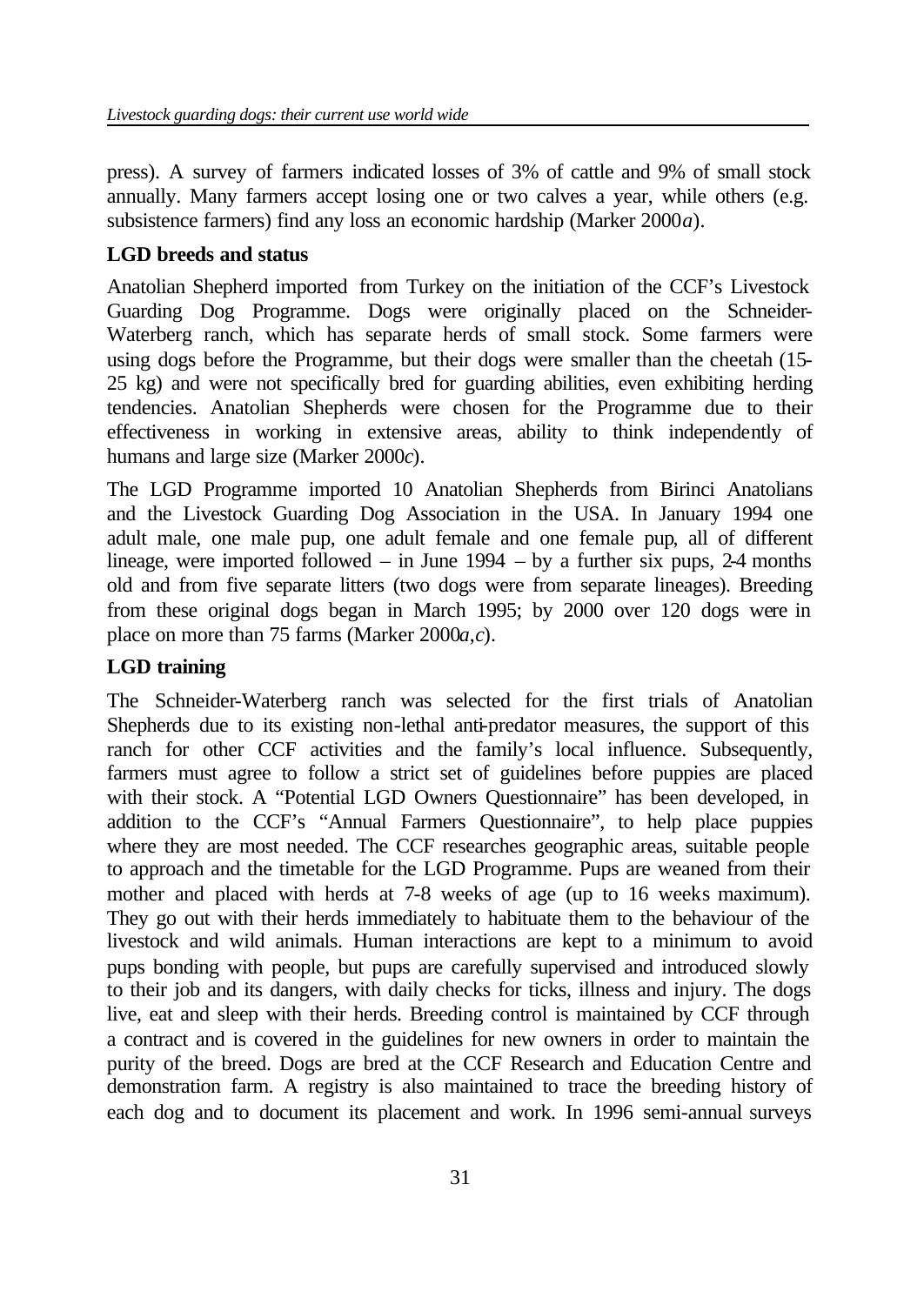were initiated to monitor the progress of dogs and maintain contact with farmers (Marker 2000*c*).

# **LGD evaluation**

The eye-stalk-chase sequence of herding behaviour in improperly bred or trained LGDs (such as those which farmers were using before the CCF's LGD Programme began) can cause a flight response in livestock, which in turn triggers hunting mode in predator species, especially the cheetah (Marker 2000*c*).

The importance of human supervision for puppies is stressed as they are vulnerable when not yet physically and mentally mature. Young dogs can suffer mental traumas while guarding stock that may prevent them from developing the confidence necessary to become successful adult guardians. One male puppy, showing good signs of socialisation (he was introduced at eight weeks of age and started to go out with herder and stock almost immediately) was killed by a troop of baboons 81 days after being introduced to the herd; he had been left unattended by the herder while out with the stock when less than five months old. Ticks present a major threat to dogs in the bush. Tick fever (*Ehrlichia canis*) and bont ticks (*Amblyomma hebraeum*) can cause pain, discomfort and damage to working dogs if not removed daily. Snake-bites also kill some dogs (Marker 2000*c*).

Attempts to introduce adult dogs to a herd failed. One male was not attentive to the herd, was afraid of the livestock and his size frightened both herd and herder. He ran away and was later found dead, his collar caught on a thorn bush. An unrelated four-year old female was also frightened of her new surroundings and repeatedly ran away; she was finally removed to a research centre for breeding purposes (Marker 2000*c*).

The effectiveness of individual dogs seems to be dependent on two variables: the lineage of the dog and, possibly more important, the attitude and expectations of the farmer involved (Marker 2000*c*).

One farmer reported that his Anatolian Shepherd had fought off two baboons – which are often reported killing small stock and ripping open their udders – that were aggressively threatening his herd. Other anecdotal accounts were reported of LGDs protecting their flocks from jackals, cheetahs, baboons and caracals. One LGD killed a leopard in defence of its flock. Cases of LGDs killing predators usually occurred near the corral after the dogs' initial warnings had not been heeded; a high incidence of rabies was found in jackals killed by LGDs (Marker 2000*c*).

The dogs have earned credibility and proven themselves capable of the task required of them. As word has spread of the effectiveness of the dogs, a waiting list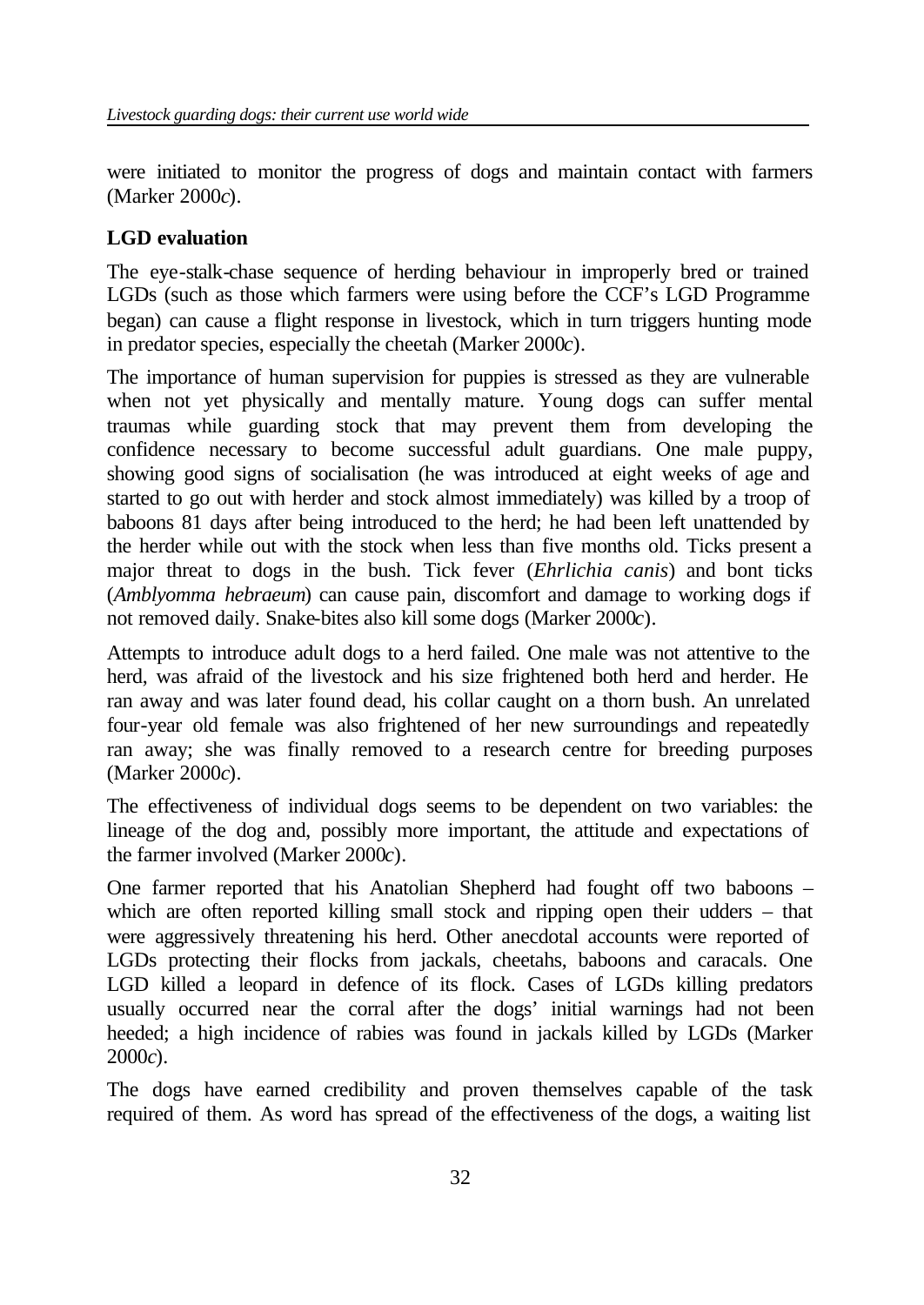has developed of farmers wanting to join the programme. The programme continues to grow and is making an impact on livestock management practices in Namibia (Marker 2000*c*).

## **Other measures**

Husbandry: Increased protection of young stock, such as the use of closely-watched calving camps. High concentrations of cattle during the calving season combined with a fast rotation schedule through smaller camps, thus not allowing local predators to become familiar with the management pattern. Farms with more camps tend to practice more intensive stock management, thus reducing predator conflict. Calving synchronised within the herd, with other farms in the area and with wildlife calving times. It is recommended to cull a cow that loses its calf to predation or fails to reproduce (Marker 2000*a*).

Enclosures: Use of corrals with thorn-brush barriers, lighted corrals and locations near human habitation. However, insufficiently protected corralled small stock can suffer higher losses as their panicked flight stimulates predators' killing instinct. Additional protection, eg. with electric fences (effective but needing intensive maintenance), of exotic game species such as blesbok and common impala, which may attract cheetahs in heavily bushed areas (Marker 2000*a*).

Conditioned Taste Aversion is being conducted (Marker 2000*a*).

Other guardians: Use of donkeys to protect calving herds. Use of mules, zebras, horse stallions and horned oxen for guarding. Leaving horns on a few members of the herd, especially females, to assist in aggression against predators. Some breeds of cattle, such as Brahman, Brahman crosses and Afrikaner are more protective of their calves and are better adapted to the Namibian environment. Some farmers consider mature cattle as less vulnerable to predators than heifers; placing heifers with older cows reduces losses (Marker 2000*a*,*b*).

Killing predators: Cheetahs can be legally shot to protect life or property. Historically farmers have removed them indiscriminately by shooting on sight or live-trapping. Ten thousand were removed from farmlands in 1980-2000. In 1992 the cheetah was listed in CITES Appendix 1 but Namibia was given a quota of 150 animals for trophy hunting and live export to recognised captive breeding facilities in order to stop indiscriminate killing by farmers (2000*a*).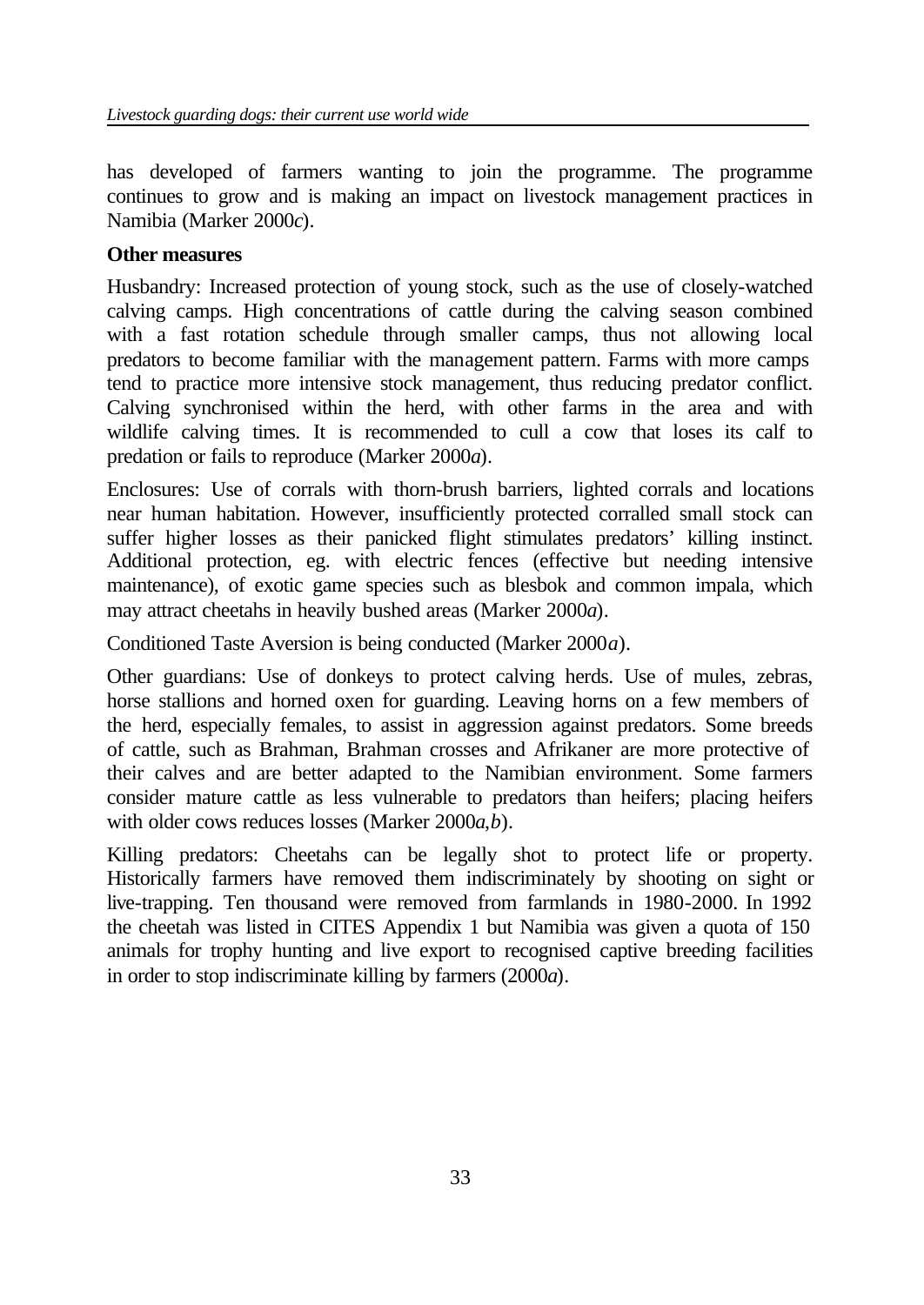# **THE AMERICAS**

# **Canada**

# **Livestock**

Cattle, sheep and swine (Horstman and Gunson 1982).

## **Landscape and Husbandry**

Twenty-five percent of all compensated losses in Alberta in 1974-79 occurred on grazing leases on public lands in the forested (unsettled) part of the province (Horstman and Gunson 1982).

## **Predator species and attacks**

Coyote *Canis latrans* (Tapscott 1997).

Black bear *Ursus americanus*: Cattle accounted for 81%, sheep 9% and swine 9% of 541 approved, compensated livestock predation claims in Alberta in 1974-79. Most (71%) of the killed cattle were calves. All 18 bears judged to have been livestock killers were male; 4 were 1-3 years old, 6 were 4-7 and 4 were 13 years or older (4 undetermined). Bears generally killed 2-3 sheep; 3 cases involved 6-13 animals. Multiple kills were more common than single kills in sheep and swine cases and infrequent in cattle cases. Some victims of group slayings were barely consumed (Horstman and Gunson 1982).

Wolf *Canis lupus*: Between 52,000 and 60,000 in Canada as a whole (Hayes and Gunson 1995).

Cougar *Felis concolor* (Cluff and Murray 1995).

## **Losses**

Coyote: Tapscott (1997) reported that the range and extent of predation on Ontario sheep had increased to the point where it threatened the viability of many operations. Producers lost almost three times the number of sheep and lambs in 1995 (3060) as they lost in 1986 (1149). During the four year period 1991-94 the sheep industry was compensated an average of \$388,000 per year for losses to wild predators (excluding feral or domestic dogs). The coyote was the key culprit.

Black bear: Although probably underestimated in compensation statistics, predation is relatively uncommon considering the numbers of livestock and bears on shared pastures (Horstman and Gunson 1982).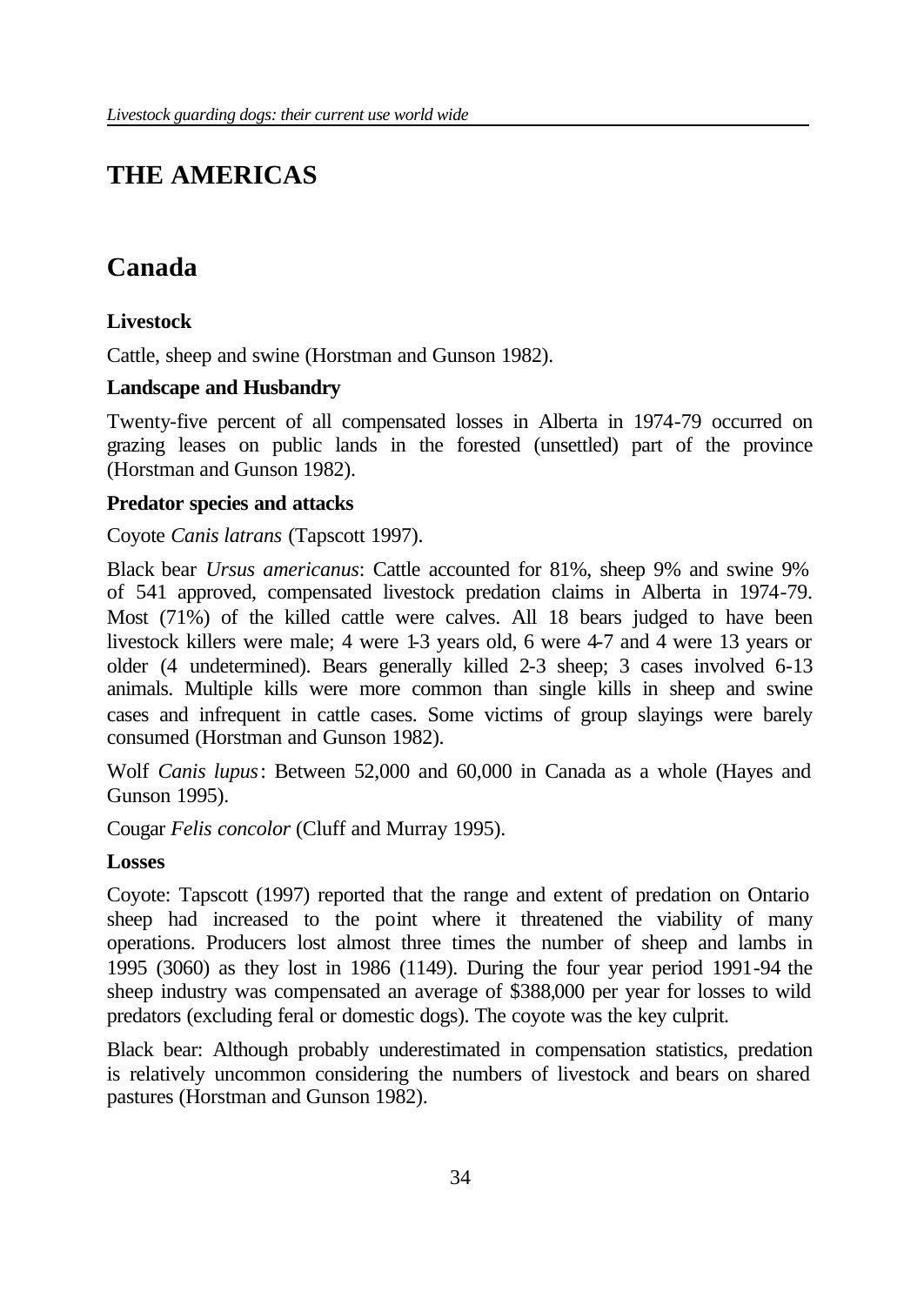## **LGD breeds and status**

The current use of livestock guarding dogs has been introduced to Canada in a similar way to LGD programmes in the USA. Arons (1980) noted that interest increased after the ban of Compound 1080 poison. Cluff and Murray (1995 citing DogLog l(l): 2-4 1990, Livestock Guard Dog Association, Hampshire College, Amherst MA) reported that LGDs were introduced on an experimental basis to protect domestic sheep in forestry clear-cuts on Vancouver Island, British Columbia. The sheep assisted in brush control on clear-cuts while the dogs protected them from depredation by bears, cougars and wolves.

# **LGD evaluation**

Green *et al* (1985) included producers from two Canadian provinces in their analysis of LGD costs, benefits and practicality (see USA LGD evaluation).

## **Other measures**

Legal killing: Hayes and Gunson (1995) estimated that human caused wolfmortality is 4-11% depending on region and is not the primary limitation to wolf numbers in Canada except along the southern edge of their distribution.

# **Navajo**

## **Landscape**

The Navajo reservation in Utah, Arizona and New Mexico, including the Hopi reservation in Arizona which it surrounds (Black and Green 1985).

## **Livestock**

Sheep *Oves aries* and goats *Capra hireus* (Black and Green 1985).

## **Husbandry**

Fifty-three flocks encountered by Black and Green (1985) were mixtures of sheep and goats, 2 were sheep only and 3 were goats only. The largest was 300 and the smallest 17 (av. 107). All goats appeared to be Spanish or Spanish-Angora crosses kept primarily for their mohair, except for 15 milk goats. The sheep were mostly mixed breeds kept for meat and wool. Sixty ranchers said they always corralled their herds at night and four said they usually did. Nineteen corrals were less than 200 m from the hogan (house), one was within 30 m and the most distant was 1600 m. Young goats and LGDs could leave and enter the corral at will, though sheep and adult goats were effectively contained. Eighty-eight percent of 51 ranchers questioned said they usually herded their sheep for several hours in the morning and evening, with the herd returned to the corral or near the homestead for 3-4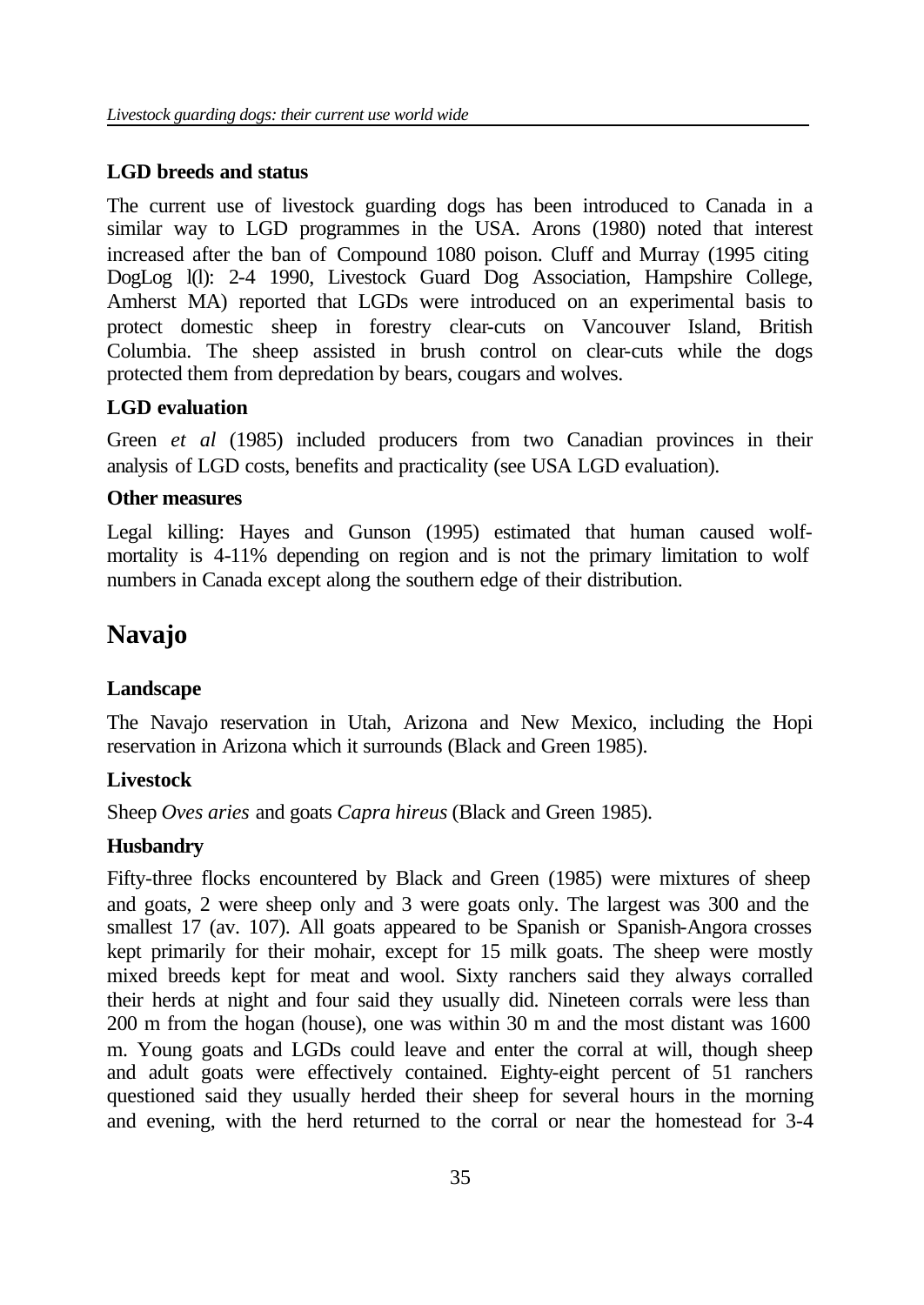hours between these periods. Twelve percent said they usually herded all day. Herding was always on open, unfenced rangeland. Children, adults and the elderly, men and women, participated in herding, both on foot and horseback, though older Navajo were more likely to be involved in traditional livestock operations (Black and Green 1985 citing Black 1981). Twenty-two percent of 64 ranchers said herds were sometimes left to graze unsupervised, 14% said often and 64% said never, though the herd might be out of view of the herder for several minutes at a time (Black and Green 1985).

### **Predator species and attacks**

Coyote *Canis latrans*: Most attacks seemed to occur when stray animals were accidentally left behind on the rangeland. Only 2% of 41 ranchers had experienced predation on flocks in corrals (Black and Green 1985).

#### **Losses**

Coyote: Sixty-five percent of 60 ranchers had suffered coyote depredation but only 17% considered it a serious problem (Black and Green 1985).

## **LGD breeds and status**

The Navajo have used LGDs, which they refer to as "sheepdogs", as opposed to their house dogs and stray dogs, for 200 years (Lorenz and Coppinger 1986) or more (Black and Green 1985). They learned the techniques for raising these dogs from the Spanish and probably had experience of the Castillian Mastiffs or Mastiff x mongrel hybrids (Coppinger *et al* 1985). A total of 230 mixed-breed LGDs were recorded at 72 ranches visited by Black and Green (1985) in 1981. Of 200 sexed, 77% were male and 23% female. Forty-five (29%) of the 154 males were castrated. The mean weight of 17 adult dogs weighed was 17 kg (range 7-27). Estimated weights of 69 adults averaged 15 kg. Pups used as LGDs had been born on the homestead, obtained from neighbouring ranchers, friends and relatives or found abandoned along highways. Eighty-eight percent of 17 ranchers said they would not buy a good dog and 86% of 27 said they would not sell one. Thirty-four ranchers said they tried to raise puppies from especially good dogs (Black and Green 1985).

## **LGD training**

The Navajo recipe for creating LGDs was summarised by Black and Green (1985) as follows:

*"Raise or place mixed-breed pups in corrals with sheep, lambs, goats and kids at 4-5 weeks of age. Feed the pups dog food and table scraps. Provide no particular shelters such as dugouts or dog houses (the pups*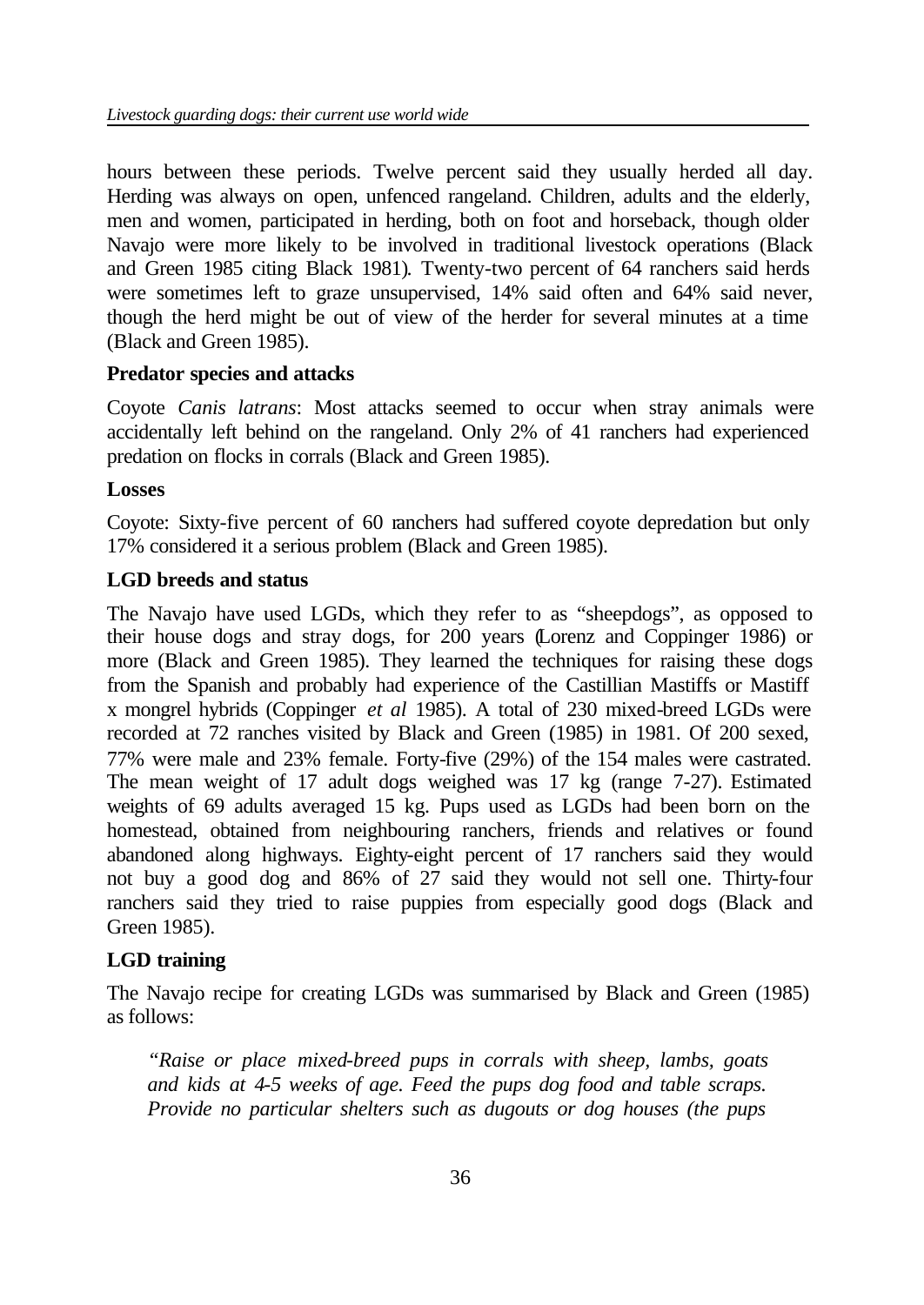*will sleep among the sheep and will dig their own dirt beds). Minimise handling and petting. Show no overt affection. Return pups that stray to the corral (chase them, scold them, toss objects at them). Allow pups to accompany the herds onto the rangeland as age permits. Punish bad behaviour such as biting or chasing the sheep or goats and pulling wool by scolding and spanking. Dispose of dogs that persist in chasing, biting or killing sheep."*

All 39 ranchers asked said it was important to begin with pups. Seventy-one percent of 55 ranchers said children were not allowed to play with the pups. The proximity of the corral to the hogan allowed almost constant observation of the pups, which were conditioned to remain near the corral/livestock by shouting, throwing objects at them and physically returning them. LGDs were associated with livestock throughout the year and were not excluded from any husbandry practice such as shearing, dipping and lambing (98% of 51 ranchers said no effort was made to exclude dogs from lambing areas). The only command used for LGDs was *dibe*, meaning sheep, sometimes accompanied by a gesture or thrown stick/stone, given when the dogs failed to accompany the herd as it left or if they approached the herder on the range. Punishments for dogs which harassed sheep included cutting off the tail and ear tips, beating, scolding, throwing objects, tying up and starving them and/or tying heavy objects such as a chain around their necks. Eighty-four percent of 45 ranchers asked said they destroyed (shot) dogs that consistently bothered or killed sheep. Feeding of LGDs was mostly done once a day near the corrals, with dog food, table scraps or a mixture of the two. Care was taken to isolate the feeding dogs from livestock to prevent sheep and goats eating the dogs' food (Black and Green 1985).

### **LGD evaluation**

Eighty-six percent of 35 ranchers said they lost more sheep to coyotes when they did not have good LGDs. Ninety-one percent of 53 ranchers said their dogs chased coyotes and 92% of 52 said they disliked or showed aggression towards coyotes. Twenty-one percent of 67 knew of dogs that had killed coyotes; most said they kept them away by chasing and barking. Eight percent of 62 said that coyotes had been known to kill their LGDs. Several ranchers said that sometimes young pups were lost or killed by hawks, eagles or coyotes and one had lost a good LGD to his German Shepherd house dog (Black and Green 1985).

Black and Green (1985) speculated that the familiar surroundings of hogan and corral probably enhanced LGDs' territorial defence. They provided the following behavioural profile of Navajo mixed-breed LGDs based on direct observation and their interviews with owners: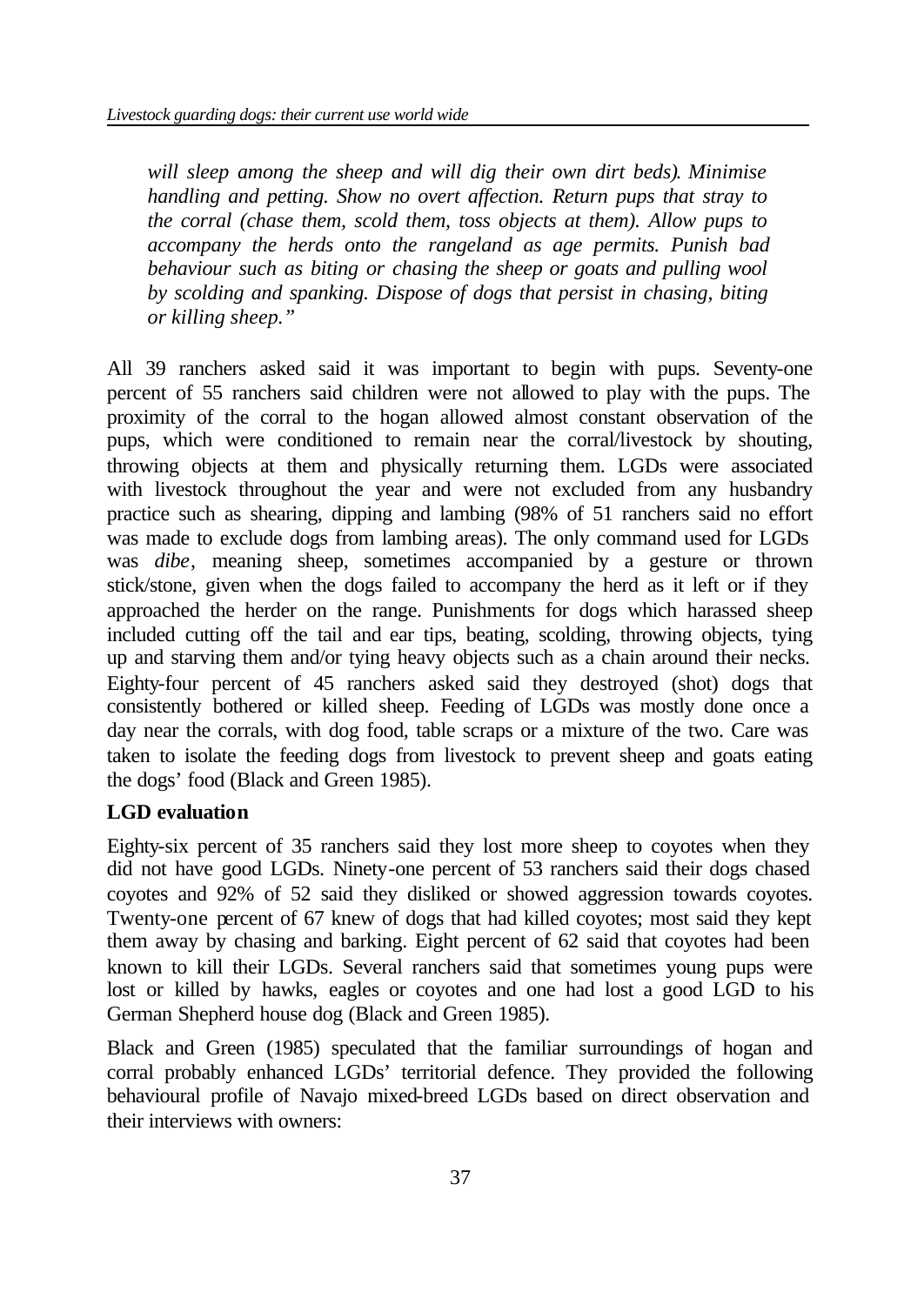*"They are attentive to sheep and goats. They make short sallies to obtain food and water or to chase an occasional rabbit or ground squirrel but return to the corral or flock following these activities. They bark at other flocks and dogs encountered on open rangeland. They bark at and chase horses, burros or cows when encountered. They are not aggressive towards flock members of any age but are submissive and perform appeasement gestures toward sheep and goats that on occasion threaten them. They lick and groom the facial areas, ears and perineal regions of sheep and lambs but rarely those of goats and kids. They walk, rest and sleep among the flock while corralled or foraging on the range without alarming the flock members. They do not aggregate at the corrals or on the range but maintain a random dispersion among the flock. They respond as a group to intruding, unfamiliar dogs. They respond by barking, growling and running in the direction of taped coyote vocalisations. They bark at, chase and may occasionally kill coyotes. They are wary of their owners and some are difficult to approach depending upon the degree of socialisation to humans. They may approach, bark at and show aggression toward strange human intruders*  both at the corral and on the range. They know few commands but will *approach someone bringing food and will return to the flock voluntarily or when given the command* dibe*."*

### **Other measures**

The proximity to the hogan probably decreased the likelihood of coyote attacks when the flock was at the corral (Black and Green 1985).

# **USA**

#### **Landscape**

Lorenz (1985) reported that in the mid-1980s LGDs were being used in at least 35 states. Landscape varies from the northern Rocky mountains of Idaho, Montana and Wyoming, through Minnesota farms adjoining forested areas or wilderness (Paul 2000) to the Great Plains and more arid conditions in the southwest. The US Sheep Experiment Station (USSES) is located in Idaho in level to slightly rolling terrain with primarily sagebrush-bunchgrass vegetation (McGrew and Blakesley 1982).

### **Livestock**

Cattle, sheep, goats, poultry and domestic dogs (in Lit.).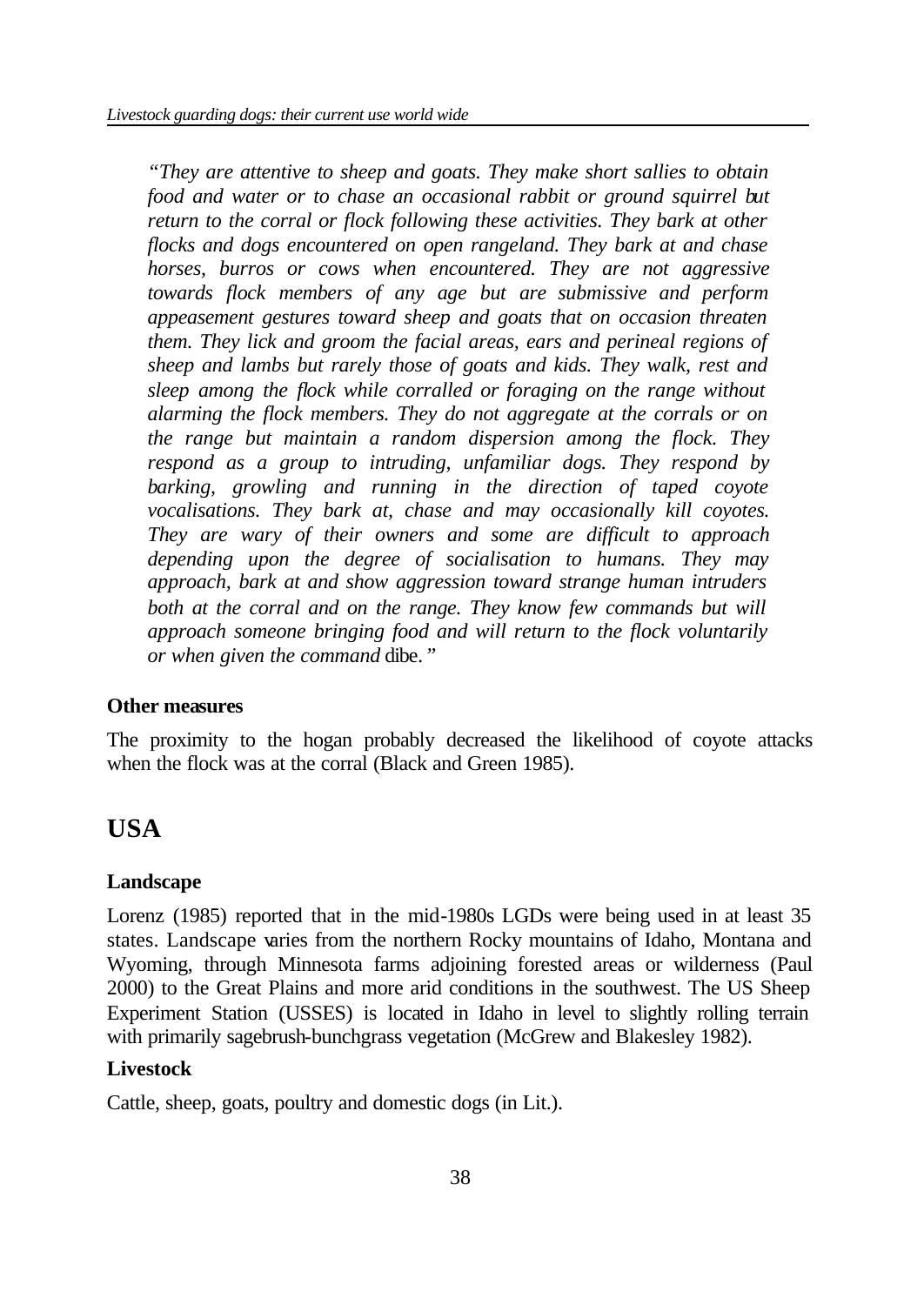#### **Husbandry**

A wide variety of operations, from open range to fenced pastures. A Minnesota Cattle Association representative speaking at the *Beyond 2000: Realities of Global Wolf Restoration* symposium in Duluth, Minnesota on 25<sup>th</sup> February 2000 stated that 80% of beef cow herds in the state had less than 25 animals. Jarvis and Jarvis (2000) in Wisconsin had a "large" herd of sheep spread out on different pastures, some of which were fenced. Movements of livestock between paddocks and to milking parlours were managed with herding dogs (border collies). In Idaho, Montana and Wyoming large numbers of range cattle spread over vast areas of public land in summer, rarely monitored closely (Meier *et al* 2000). In a study encompassing a number of states (Green *et al* 1984), 22% of 45 producers had small farm flocks of 50 or fewer ewes or nannies, 49% had flocks of 51-500, 18% had flocks of 501-1000 and 11% had flocks of more than 1000. Pasture operations accounted for 73% (18% of total producers on 1.2-16 ha, 20% 17-65 ha, 20% 65- 259 ha and 13% 259-810 ha; 1 producer fed sheep in a feed lot) and the other 27% grazed sheep primarily on rangeland for at least part of the year.

#### **Predator species and attacks**

Coyote *Canis latrans*: Listed as the principal livestock predator by producers responding to a questionnaire by Green *et al* (1984). See Knowlton *et al* (1999) for a detailed synthesis.

Domestic and feral dogs *Canis familiaris*: The second most important livestock predator after coyotes (Green *et al* 1984).

Wolf *Canis lupus*: 2500-3000 in Minnesota as of winter 1999-2000. Range has expanded significantly in recent years, more agricultural land has been colonised and depredation problems have increased (Paul 2000). Most losses in Minnesota occur in spring-summer when livestock are released to graze in open and wooded pastures. Spring calving is the worst time for losses, when livestock is released in close proximity to wolves. Mech *et al* (1988) found an inverse relationship between wolf depredation on domestic animals and severity of the preceding winter (related to increased availability/vulnerability of deer fawns). Adult cows are also killed or injured. Mostly only 1 or 2 cattle are killed, but an individual wolf may become habituated and kill 10-15 through a summer. Calving in forested or brushy pasture and disposal of the carcasses of livestock which died of other causes in or near the range (Paul 2000) or often left unburied at the edge of the range (Benson and Berg 2000) are believed to contribute to wolf depredation. One study found that farms suffering chronic cattle losses to wolves tended to be larger, had more cattle and had herds further from the house than farms with no losses (Mech *et al* 2000); it was tentatively suggested that farms with 240 acres (97 ha) or more and at least 35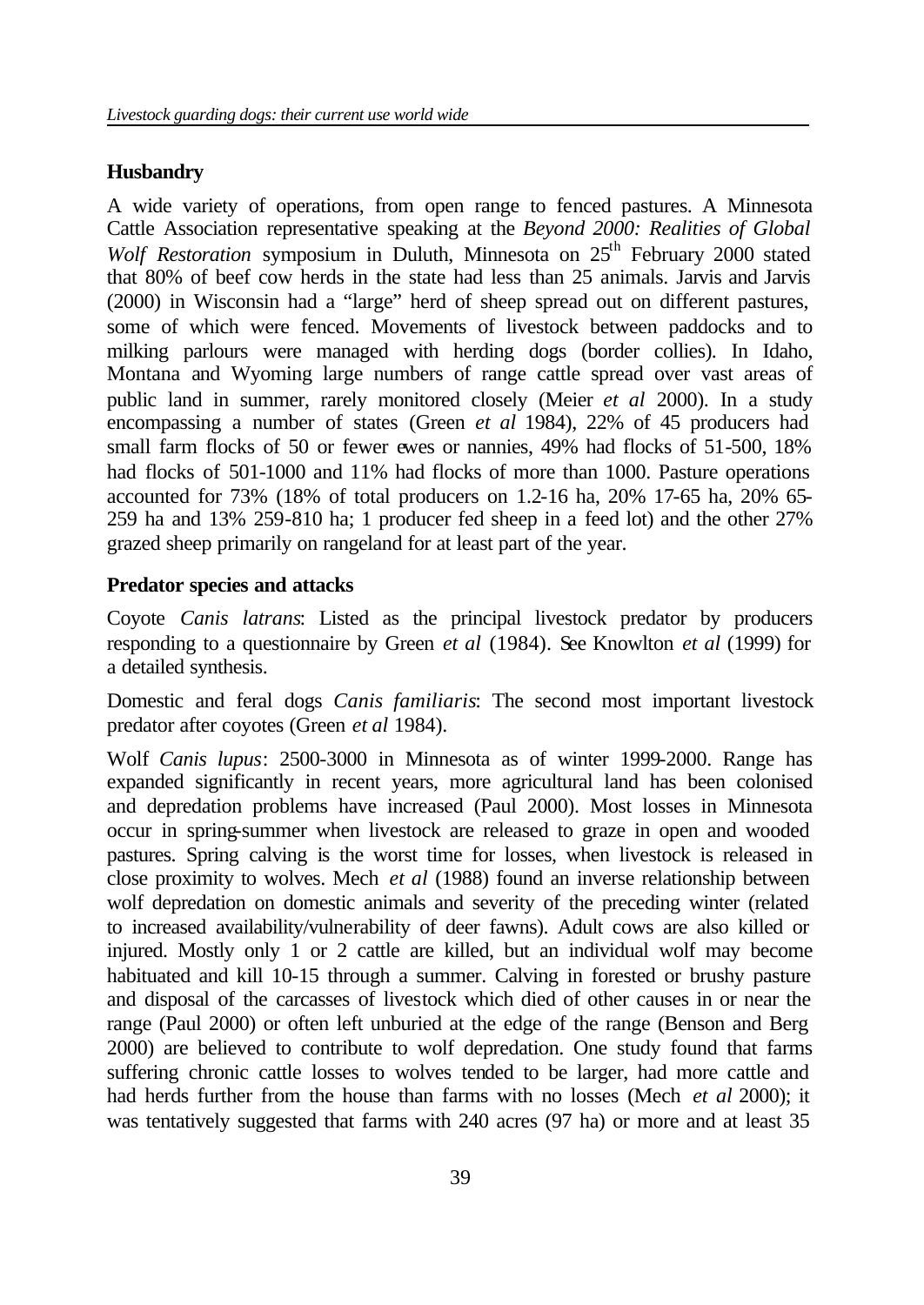head of cattle should pay special attention to proper disposal of carcasses. Finding killed animals may be a problem as a calf can be fully consumed in one night or dragged away (Paul 2000). Sheep are vulnerable to surplus killing: sometimes up to 30 are killed at one time. In one night 100-200 range turkeys may be killed causing \$1000+ in damage. Wolves often return after a couple of nights (Paul 2000). Range and flock turkeys are vulnerable. Dogs are killed in yards (increasing as the wolf range expands into areas of denser human settlement) and either left or eaten; people fear for human safety in these cases (Paul 2000).

Wolf recovery efforts began in northwest Montana in the 1970s to encourage natural dispersal from nearby Canadian populations. The first wolves denned in Montana in 1986. The wolf population peaked at around 90 in 1996 and then declined after the severe 1996/97 winter to around 60-70 in 7 breeding groups, mostly near Glacier National Park (Bangs *et al* 2000). Wolves were reintroduced to Yellowstone National Park (Wyoming) and central Idaho in 1995 and 1996. According to Bangs *et al* (2000) there were around 150 wolves with 10 breeding pairs in Idaho and approximately 120 animals in Yellowstone by 1999-2000; Meier *et al* (2000) gave the figures for each population as nearly 170 animals by winter 1999-2000. Depredation on livestock in the greater Yellowstone and Idaho areas has been less than predicted by the pre-reintroduction Environmental Impact Assessment; in northwest Montana it peaked after the severe winter of 1996-97. Wolves following the migration of deer and elk to low-elevation winter range come into closer contact with livestock. Unsupervised cattle scattered over large areas are vulnerable in summer. Wolf depredation is more likely where sheep are present rather than cattle. A typical complaint is the loss of 10 sheep, but there have been cases of up to 60 at one time, compared to 1 or 2 calves. There have also been attacks on dogs and other domestic animals (Meier *et al* 2000).

Bobcat *Lynx rufus* (Green *et al* 1984; USDA 1998).

Bears *Ursus* spp.: (Green *et al* 1984). One (5 year old male) out of eight radiocollared black bears *Ursus americanus* killed sheep, though the others frequently crossed sheep ranges without incident (Jorgensen 1979 reviewed in Horstman and Gunson 1982).

Cougar or mountain lion *Felis concolor* (Green *et al* 1984; Jarvis and Jarvis 2000).

Fox *Vulpes* spp. and golden eagle *Aquila chrysaetos* as well as theft by man were mentioned by producers responding to a questionnaire by Green *et al* (1984).

#### **Losses**

Coyote: Estimated to kill an average of 1-2.5% of adult domestic sheep and 4-9% of lambs in the 17 western states (reviewed in Andelt 1992).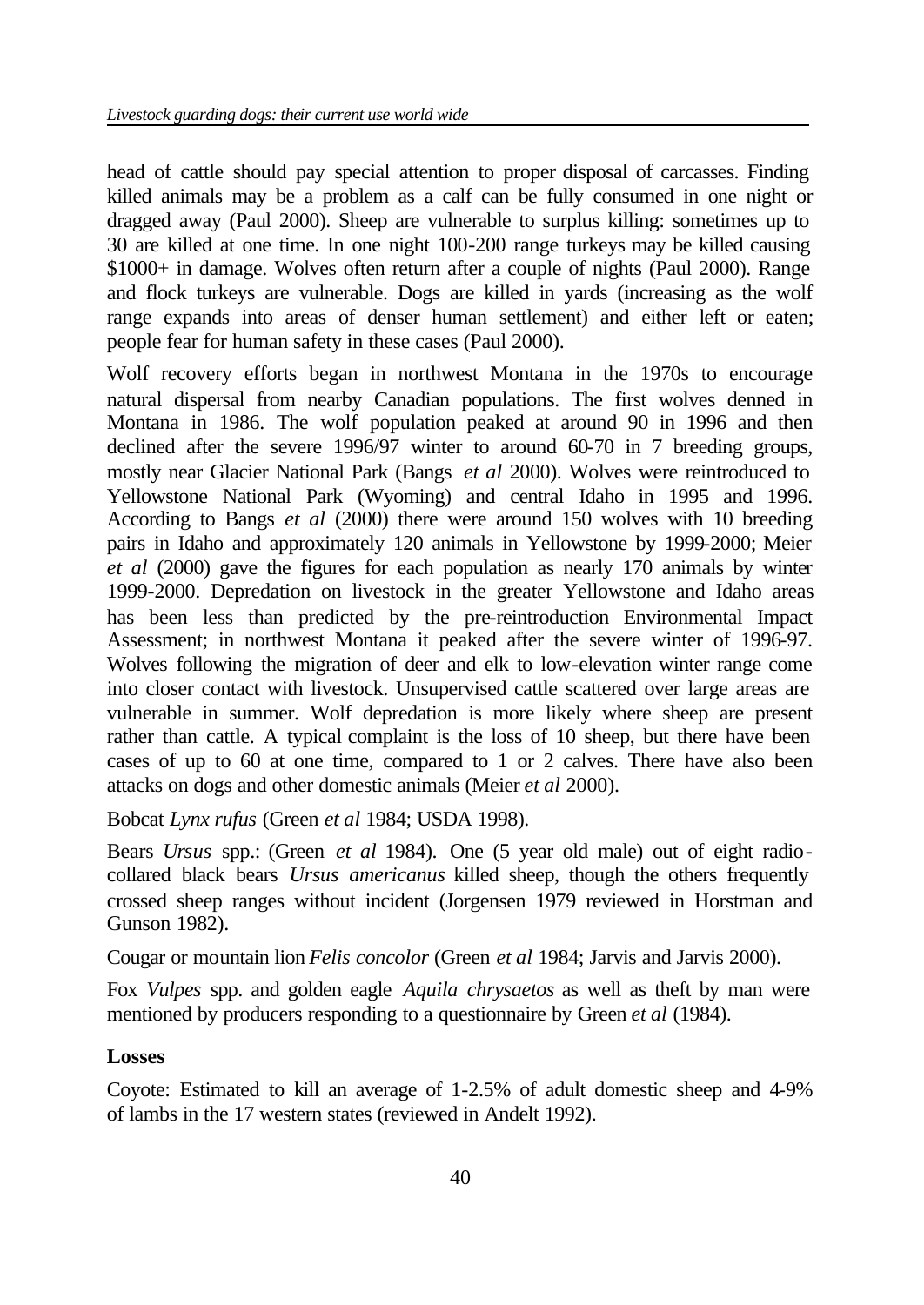Wolf (Minnesota): Two early studies (Fritts and Mech 1981; Fritts 1982) reviewed by Ginsberg and Macdonald (1990) found that many reports made to the state by ranchers seeking compensation for wolf predation in Minnesota were completely unverified (76% of cattle and 73% of calves reported missing were never found) and there was only one confirmed report of wolf predation in 5 years in the area of northwest Minnesota where wolves had recently been protected; only 1% of scats examined had remains of cattle suspected to have been killed by wolves. According to Fritts (1982) over 99% of all Minnesota livestock producers were unaffected by wolves. From 1976-98 the number of farms suffering verified losses to wolves ranged from 9 to 99 per year (mean 80 or 1% from 1995-2000) out of 8000 in Minnesota (Paul 2000). However, the number of affected farms is increasing. From 1977-98 the highest cattle losses claimed by farmers in Minnesota were 0.83 per 1000 available in 1998 and the highest sheep losses claimed were 13.87 per 1000 available in 1990. Verified losses may be a minimum: some stock is not found (especially calves) and some losses are not verified or not reported because the farmer does not like the system. On the other hand, farmers often wrongly attribute depredation by coyotes to wolves. Minnesota State compensation paid per year for animals killed by wolves ranged from \$14,444 to \$67,438 in 1978-98 and averaged \$45,320 per year from 1995-2000. The maximum payment per animal killed is \$750 (previously \$400), which is less than the value of the lost animals (Paul 2000). Compensation paid in the state up to 1998 totalled \$664,361 (Fritts 2000). Paul (2000) reported losses to wolves in the ratio of 75% cattle, 13% dogs, 6% sheep and 3% poultry. Thousands of turkeys have been lost in some years (Meier 2001). Benson and Berg (2000) reported that there are claims of around 10% losses but the real figure is likely to be <1%. Farmers fail to distinguish between predation and scavenging.

Wolf (Northern Rockies): In NW Montana from 1987-98 an average of 5 cattle, 4 sheep and less than 1 dog were lost to wolves per year (Bangs *et al* 2000) compared to total losses to all causes in 1986-91 of 142,000 sheep and 86,000 cattle (Phillips and Jenkins 2000). Since the wolf reintroduction programmes of 1995 and 1996 there have been average annual losses to wolves of 2 cattle, 20 sheep and 1 dog in the greater Yellowstone area of Wyoming and 5 cattle, 21 sheep and 2 dogs in central Idaho – less than one third of pre-reintroduction predictions. Livestock producers who experienced losses to wolves were compensated c.\$90,000 by the Defenders of Wildlife compensation fund (Bangs *et al* 2000). Documented levels of livestock (adult cattle and calves) missing at roundup are higher than before wolf reintroduction (Bangs *et al* 2000) and are becoming the most intense source of controversy in wolf management in these areas (Meier *et al* 2000). In the northern Rocky mountains from 1997 to 1999 verified wolf depredation accounted for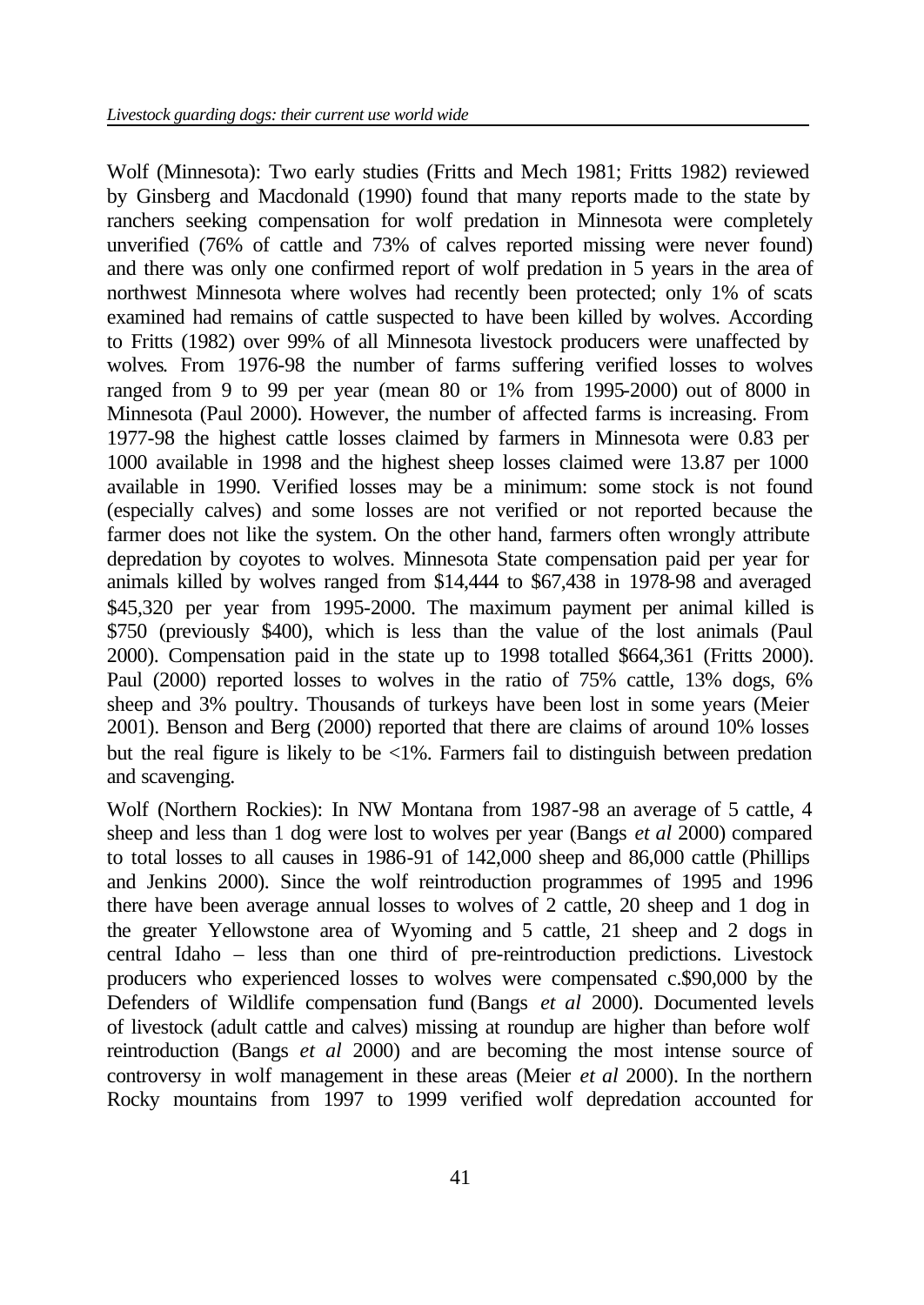0.01% of all sheep losses and 0.03% of all cattle losses (Meier 2001). Annual losses average around 22 cattle (increasing) and 66 sheep (Meier *et al* 2000).

# **LGD breeds and status**

Eurasian LGD breeds were taken to the New World in the  $16<sup>th</sup>$  century by Spanish conquistadors (Cluff and Murray 1995 citing Pfeifer and Goos 1982) and/or 150 years ago (LGDA 1988) but their use in the USA was limited until the 1970s when many poisons were discontinued (Green and Woodruff 1980; McGrew and Blakesley 1982; Andelt 1992 citing Pfeifer and Goos 1982). The Livestock Guard Dog Project was begun at Hampshire College, Massachusetts in 1976 and a few years later the Livestock Guard Dog Association was founded (LGDA 1988). R. and L. Coppinger imported Maremmas, Anatolian Shepherds and Shar Planinetz (*sic*.) of working stock from Italy, Turkey and Yugoslavia respectively (Coppinger *et al* 1988). Later, LGDs were also imported by private breeders (Jarvis and Jarvis 2000).

Forty-five producers cited in Green *et al* (1984) owned Komondor, Great Pyrenees, Akbash, Anatolian Shepherd and Sharplaninac, a total of 84 dogs at the time of data collection, which had been used from 0.5 to 10 years. Of 22 sheep producers in Colorado in 1986 with LGDs, 7 used a total of 41 Akbash, 7 used 12 Komondors, 4 used 9 Great Pyreneees, 1 used 3 Anatolians, 1 used 2 Maremmas, 1 used 1 Maremma and 1 mixed-breed (Navajo) dog and 1 used a Komondor x collie hybrid (Andelt 1992). The Wisconsin farm of Jarvis and Jarvis (2000) used several Maremmas on partially fenced permanent pasture to protect milking sheep, dairy goats, llamas, alpacas and ratites (large birds) from wolves, coyotes, black bears and cougars.

The LGDA (1988) listed Old World LGD breeds known in the USA as Anatolian Shepherd Dog (Akbash or Karabash, *sic*.), Castro Laboreiro, Great Pyrenees, Komondor, Kuvasz, Maremma, Polish Tatra Sheepdog, Shar Planinetz, Slovak Tchouvatch (*sic*.) and Tibetan Mastiff.

Andelt (1999*a*) wrote that the Akbash and Great Pyrenees were the most popular breeds, although Anatolian Shepherd, Komondor, Maremma and Sharplaninetz were also used in Colorado. Most producers with less than 200 sheep or whose sheep grazed in less than 200-acre (81 ha) fields usually had one or two dogs whereas those with  $1000$  ewes and lambs on open range often used  $25$  (usually 3) LGDs. The extent of predation, dispersion of sheep and amount of brushy cover on the range also usually influenced the number of dogs used.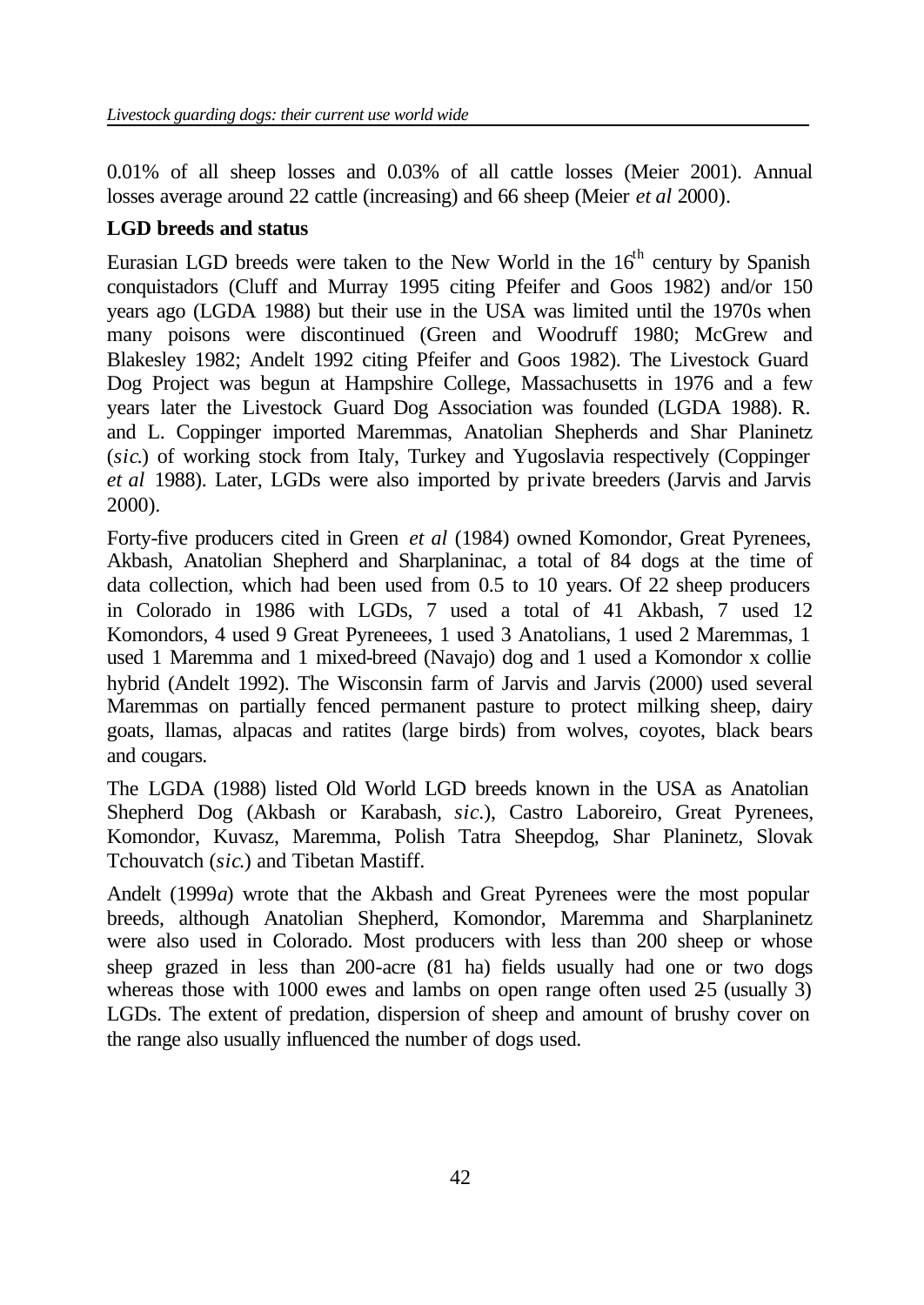#### **LGD training**

Despite a relatively short history of use, the process of rearing and training LGDs has been refined, standardised and formally described in more detail in the USA than perhaps anywhere else in the world. In addition to the guidelines reviewed in the early part of this report ("Raising and training") Andelt (1999*a*) has provided this summary of the key points:

- *Treat your dog like a working partner in the operation from day one. Most troubles occur because the owners forget that the dogs are workers, not pets. Do not let the dogs play with children or herd dogs or hang around the house.*
- •*Put the dog with sheep and leave it there. The best companions for a small pup are a few head of bum lambs in a small pen, preferably in a barn or isolated away from the flock. Place the pups with lambs at 8 weeks old, when pups develop a strong bond with sheep.*
- *If the pup is very young, put a chicken wire fence between it and the*  lambs. This gives it regular contact with the lambs but protects it from *being trampled. Even when the pup is old enough to be with lambs, it is a good idea to provide a place where it can get away to rest, eat and be alone. A low fence or a creep with a few extra slats works fine. During this early exposure, check the pup regularly to ensure that it adjusts to being with lambs.*
- •*As the pup gets older, integrate it into the working operation. Introduce it to equipment, machinery, other livestock (horses, cattle, chickens) and herding dog(s) so later it will not guard the sheep from them. It is important to spend time with the pup so it is not afraid of you and will allow you to catch it later. However, always return it to the lambs after a short time and praise it when it goes into the pen and greets the lambs. Do not pet or reward the dog when it wanders away from the sheep.*
- •*Begin the dog in obedience training ("come", "no") during its early exposure to sheep. Supervise the dog when it is first introduced to newborn lambs and reprimand it if it chases sheep. Remember, the dog is a working partner and cannot perform this role if it does not understand its job.*
- •*As the dog gets older, give it more opportunities to make decisions and take responsibilities. Move it from a small pen to a larger pen to a pasture and from a few head of lambs to the flock it eventually will*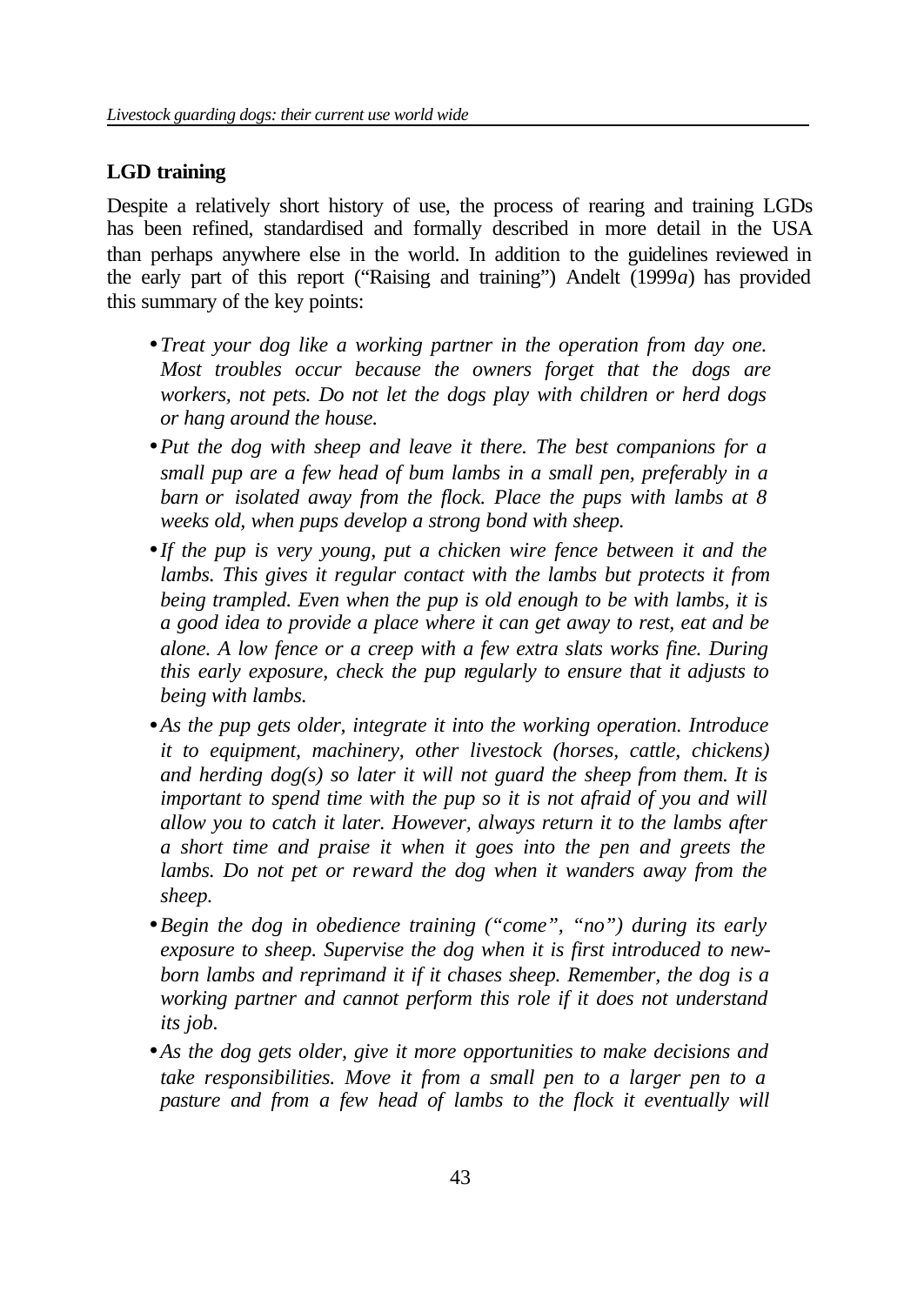*guard. Observe the dog carefully, especially after each move or change in routine. Make sure it adjusts properly and correct any undesirable behaviours early. It is especially important that the dog remains with the sheep. Return the dog to the flock any time it tries to leave. Always praise the dog when it stays with the flock.*

- •*Raise the pup with lambs that you intend to incorporate into the main flock. Once one group of sheep accepts the dog, other sheep unaccustomed to guard dogs tend to accept it more quickly. If your sheep are spooky of a new dog, it may be best to introduce them in a small corral.*
- •*Routine worming, vaccination and examination of your dog are essential for good health and performance. Regularly check ear canals, eyes, mouth and feet. Keep nails and hair on feet and under tail clipped, if needed. Look for cuts and scratches that can become infected or abscessed. You may need to shear or brush the dog's coat during hot weather. Provide high-quality dog food in a self-feeder near the sheep at all times. Put a barrier around the feeder to exclude the sheep, or the dog may remain near the feeder, guarding it from the sheep.*

### **LGD evaluation**

Green *et al* (1984) reported that the greatest benefit of LGDs was in reducing predation. They also identified a number of other advantages and found few limitations to the type of conditions under which a good dog could be a benefit. Coppinger *et al* (1988) and the USDA (1998) have since written that they may not be suitable in large, multi-sectioned pastures with widely scattered sheep and recommended at least two LGDs for range operations or for large areas with several hundred sheep. Green and Woodruff (1990) recommended using aggressive breeds such as Anatolian, Akbash, and Komondor where bears, mountain lions and wolves are frequent predators. Less aggressive breeds such as Great Pyrenees are recommended for public lands where LGDs are more likely to encounter unfamiliar people (Andelt 1992).

A considerable body of research is available assessing the performance of livestock guarding dogs in the USA, very little of which is negative. This large volume of material has here been divided into the following subheadings: Effectiveness (reduction of predation, other benefits and levels of trustworthiness, attentiveness and protectiveness/aggression); Mechanism (observations and speculations on how LGDs might reduce livestock predation); Mortality (levels and causes); and Costs.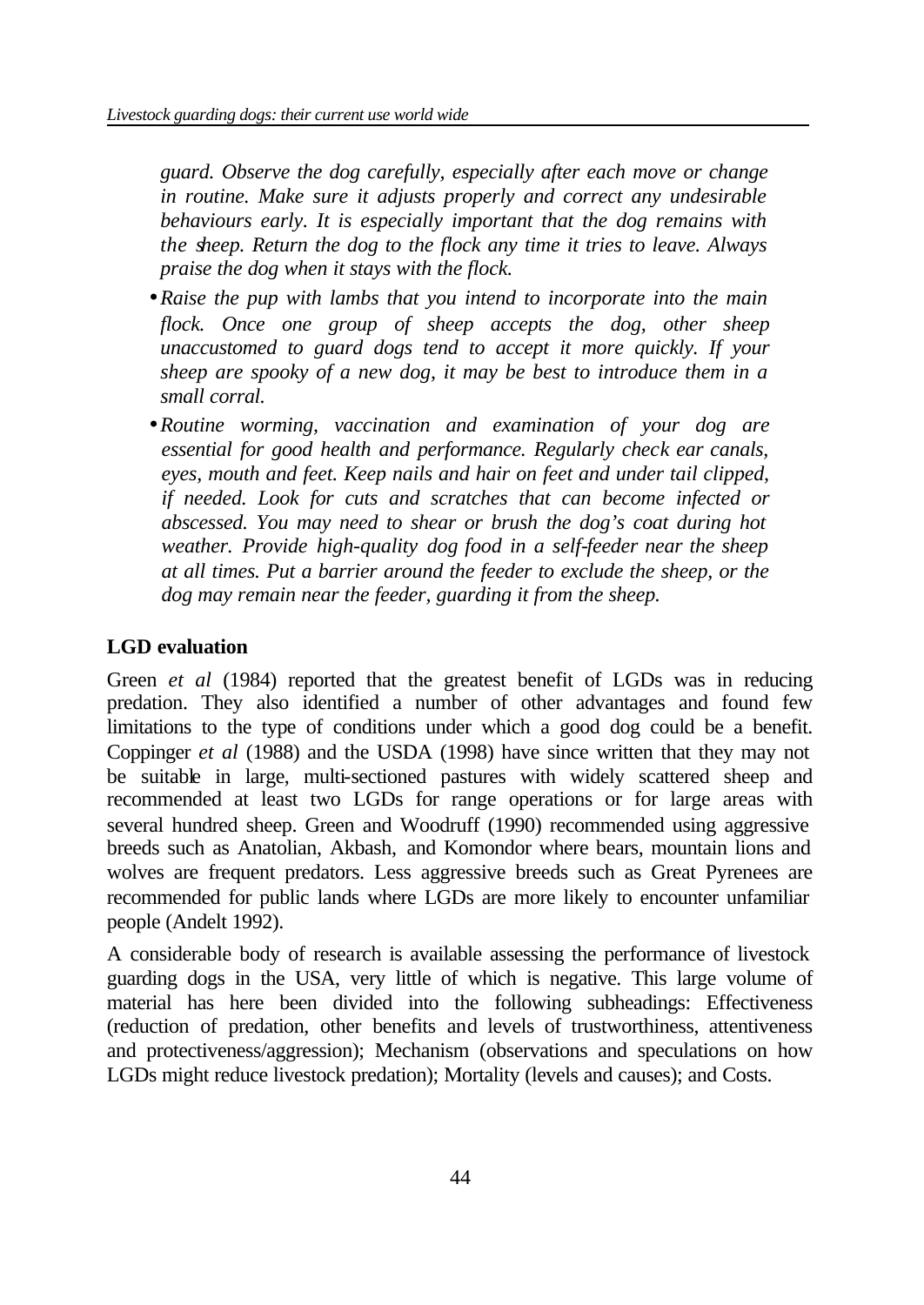#### *Effectiveness:*

Controlled field-testing of traditional LGD breeds started in the late 1970s and Lorenz (1985), reviewing the results, reported that by 1984 65-75% of co-operating livestock producers were satisfied with their dogs' work. LGDs were being used in at least 35 states in both range operations and fenced pastures and were reported by producers to work equally well with large (>1000) and small (<100) flocks. A 1982 questionnaire found that 98 (62%) out of a sample of 158 adult LGDs were with flocks that had fewer losses since having dogs; 25 out of 75 LGDs with flocks that had previously suffered frequent attacks (6 or more per year) eliminated losses while the other 50 reduced losses. Other benefits of having LGDs were reported to be peace of mind (39/40 or 98% producers), less reliance on other forms of predator control (24/40 or 60%) and elimination of the need for night confinement (21/40 or 53%).

Of 137 LGDs of 5 different breeds owned by 45 producers in up to 16 states and two Canadian provinces, 109 (80%) were rated by their owners as effective guardians, 25 (18%) were replaced or destroyed because they were ineffective or untrustworthy and 3 (2%) were neither effective nor replaced (Green *et al* 1984). Eleven (25%) of 44 ranchers owned LGDs which had killed or injured livestock; fourteen (10%) of 135 dogs had killed or injured at least one sheep or goat, nine of which mostly in isolated incidents, often within the first two years of life. Five dogs (4%) had to be killed or given away because they became habitual livestock killers. One (2%) of 61 dogs at the USSES was a habitual sheep killer. Forty ranchers estimated average annual savings thanks to LGDs of  $68$  sheep/goats (range  $0.1000$ ) valued at an average of \$2836 (range \$0-\$50,000 at 1982 prices). Two (5%) said their LGDs did not save any sheep or goats from predators and 5 (12%) said their LGDs saved more than 100 sheep per year. The overall mean damage caused by LGDs was \$42 per dog. Twenty-seven (73%) of 37 producers experienced net annual savings thanks to their LGDs. Ten (27%) experienced net annual losses; of these, three had used LGDs for less than a year, three had had pre-dog losses of <5 lambs per year and four had had dogs that failed and were replaced (only one discontinued use of LGDs). Thirty-eight (84%) out of 45 producers felt that dogs were an economically practical method to protect their sheep/goats; only one said that they were not economically practical. Twenty-four of another 25 sheep/goat producers interviewed orally said their dogs were an economic asset. Ranchers said that 64% of Komondors, 48% of Great Pyrenees and 56% of other breeds (Akbash, Anatolian Shepherd and Sharplaninac) were aggressive to strange dogs on their property (Green *et al* 1984).

A ten year study (Coppinger *et al* 1988) of the Hampshire College LGD project begun in 1976 found that the average reduction in predation achieved by five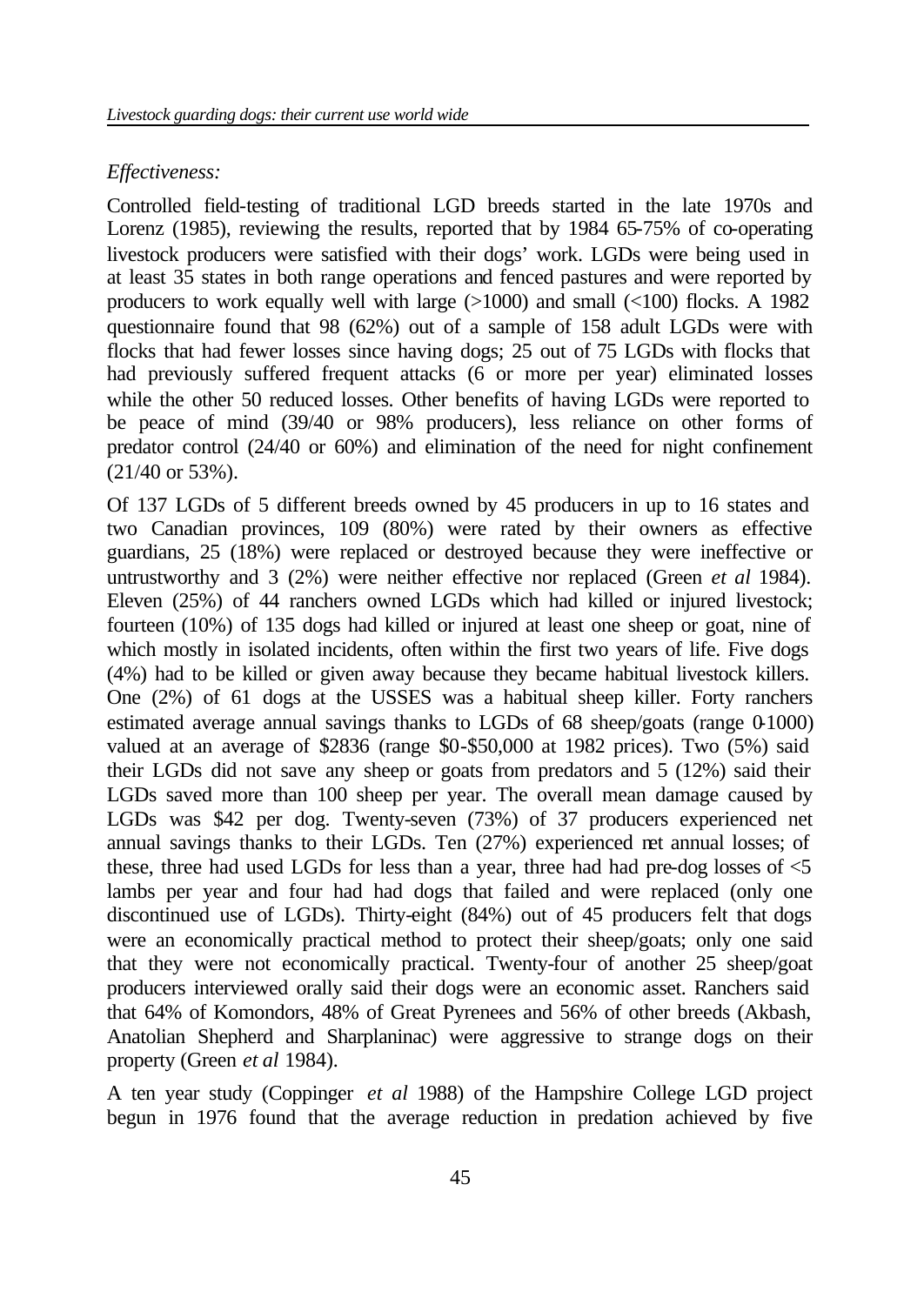strains of LGDs (Anatolian Shepherds, Maremmas, Sharplaninetz, Anatolian/Shars and Maremma/Shars) was 64%, with predation reduced to zero for 53% of producers reporting in 1986. The only situations where LGDs were judged not effective were those where sheep were scattered widely over a large area and never flocked or where producers did not spend more than minimal time with the flock. The original intention of this study was to test 100 dogs in the northeast but, partly due to producer demand, by the end of 1987 the project was keeping records of 1091 dogs placed in 37 states, including in New England, Oregon, Texas, Minnesota, Colorado, Arkansas, Kentucky and West Virginia.

Andelt (1992) found that lower sheep mortalities in Colorado in 1986 were correlated with the presence of LGDs and felt that producers' estimates of the value of sheep saved by LGDs strongly suggested the lower mortalities were the result of the LGDs. Twenty of 21 producers rated the predator control performance of their LGDs as excellent or good, similar to reports from Kansas (Andelt 1992 citing Andelt 1985) and higher than ratings reported across the USA (Green *et al* 1984; Green and Woodruff 1988). Fourteen of 21 producers indicated that LGDs reduced their reliance on other predator control techniques; about one third indicated that they were a complement rather than a substitute. Andelt (1992 citing Andelt 1985) reported that 15 of 17 Kansas producers indicated that LGDs reduced their reliance on other predator control techniques. Green *et al* (1984) reported that 8 (18%) of 44 and approximately half of 25 other producers stated that LGDs were their only method of controlling predation. Of thirty producers in Colorado that had started using LGDs (Anatolian, Great Pyrenees, Komondor, Maremma, Shar Planinetz and various crosses between these breeds) between the mid-1970s and 1982 fourteen were still using LGDs in 1986. Of the remaining 16, four (all open-range) again used LGDs in 1987-91 and were satisfied with them. Seven (3 open-range, 2 fenced pasture and 2 combined) sold their sheep but were pleased with their dogs. Failures of LGDs were due to: one herder not liking the dogs, 2 dogs killed by vehicles, one dog following the herder and leaving the sheep to return to familiar (open-range) pastures, one dog rated "unsuccessful" though less than 1 year old and 1 dog possibly not staying with the sheep, although the producer may not have known how to manage his dogs correctly (Andelt 1992).

Andelt (1999*a*) and Andelt and Hopper (2000) reported that the number of Colorado sheep producers using LGDs increased from c.25 in 1986 to >159-161 in 1993. At the same time the percentage of sheep with dogs in fenced pastures and on open range increased from c.7% to c.65-68%. Andelt (1999*a*) reported that a total of 129 producers estimated that their 401 dogs reduced predation losses by \$914,000 in 1993. Of 160-180 producers using LGDs in Colorado between 1990 and 1993, 84-85% rated their dogs' overall predator control performance as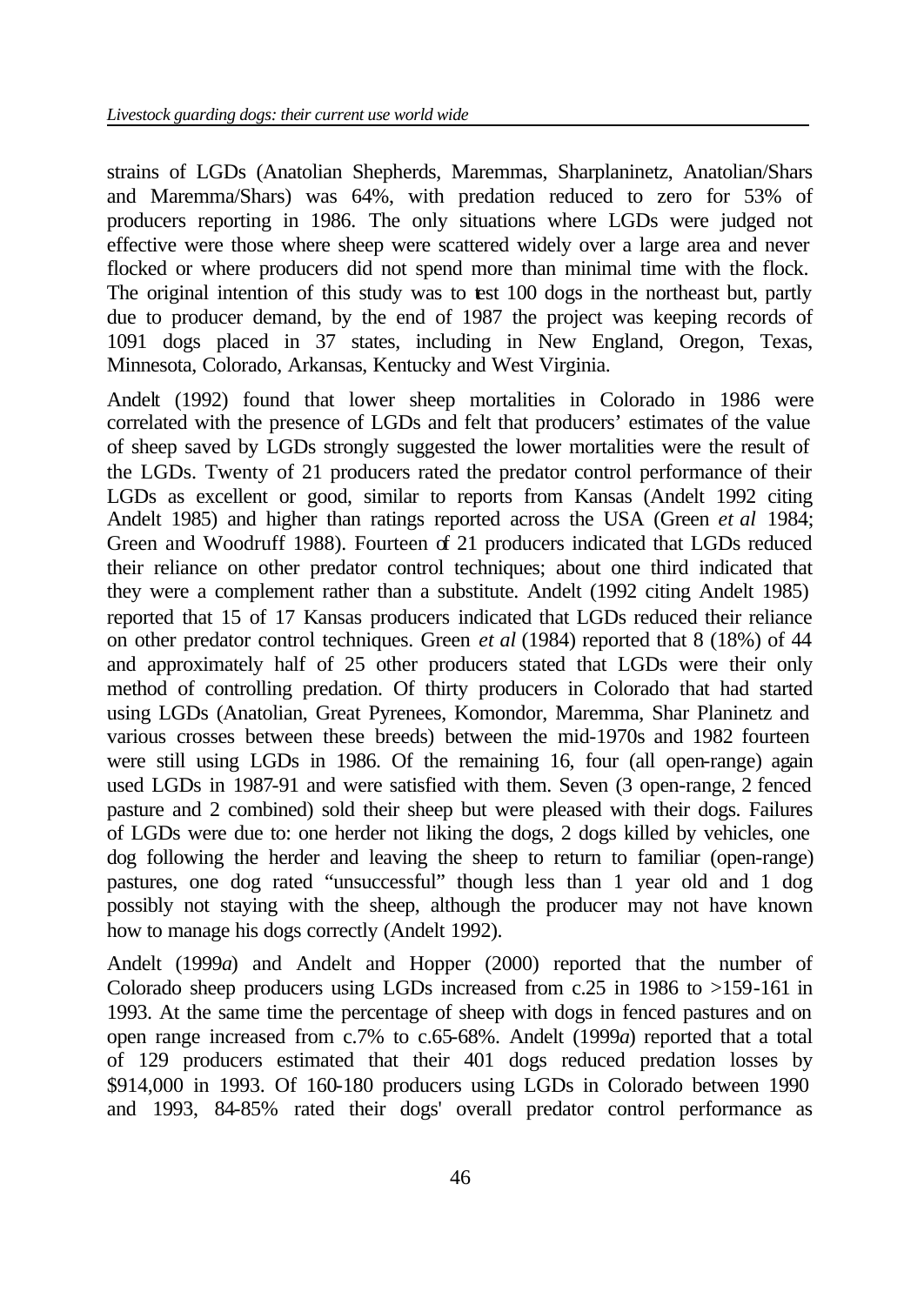excellent or good, 12-13% as fair and 3% as poor. The number of producers rating their dogs as excellent or good at reducing predation by specific predators was: 160 (89%) of 180 for coyotes, 48 (72%) of 67 for black bears, 34 (74%) of 46 for mountain lions and 95 (78%) of 122 for domestic dogs. One hundred and seventyfour (96%) of 182 producers would recommend use of LGDs to other producers. Andelt and Hopper (2000) gave these figures slightly differently: 125 producers indicated that their 392 dogs saved \$891,440 of sheep from predation during 1993; a total of 154 (96%) of 161 producers would recommend use of LGDs to others. These authors also reported that producers with dogs, compared to producers without dogs, lost smaller proportions of their lambs to predators, especially coyotes, and smaller proportions of ewes and lambs to black bears and mountain lions. Overall, producers who did not have LGDs lost 5.9 (1986) and 2.1 (1993) times greater proportions of lambs to predators than those who did. Proportions of sheep killed by predators decreased with the number of years that producers used LGDs. Mortalities of ewes to predators regardless of type of operation and lamb mortality on open range decreased more from 1986 to 1993 for producers who obtained dogs between these years compared to producers who did not have dogs. More producers  $(n = 105)$  indicated effectiveness of their dogs did not change with time compared to those indicating that it did ( $n = 54$ ). More producers ( $n = 35$ ) also indicated their dogs became more effective over time compared to those indicating theirs became less effective  $(n = 19)$ .

An Idaho sheep producer who lost an average of 12 lambs per year to coyotes from a pasture flock of 200 ewes lost only 4 over 5 years when he used a single LGD combined with other (unspecified) predation-control methods. An Oregon sheep producer lost only one lamb to coyotes in 6 years of using a single LGD to protect a pasture flock of 50 ewes, while neighbouring farms lost several sheep every year to coyotes and bobcats. A Wyoming sheep rancher significantly reduced coyote predation on his range sheep flocks for the first 3 years of using LGDs although the increasing coyote population returned losses to their previous levels by the fifth year (USDA 1998).

Jarvis and Jarvis (2000) reported that their Maremmas, as well as successfully chasing away coyotes, black bear and intruding deer – with the first dog to notice the danger said to call other dogs to help when necessary – also warned the farmers when other problems with their livestock arose, such as trapped animals, pregnant ewes cast on their backs or lambs born unnoticed. The dogs were particularly attentive and careful in guarding new-born lambs. The LGDs appeared upset – though without reported problems – when flock composition changed through sales. A combination of one or two LGDs with good fencing was recommended. As 50% of all sheep produced in the western United States in the mid 1980s were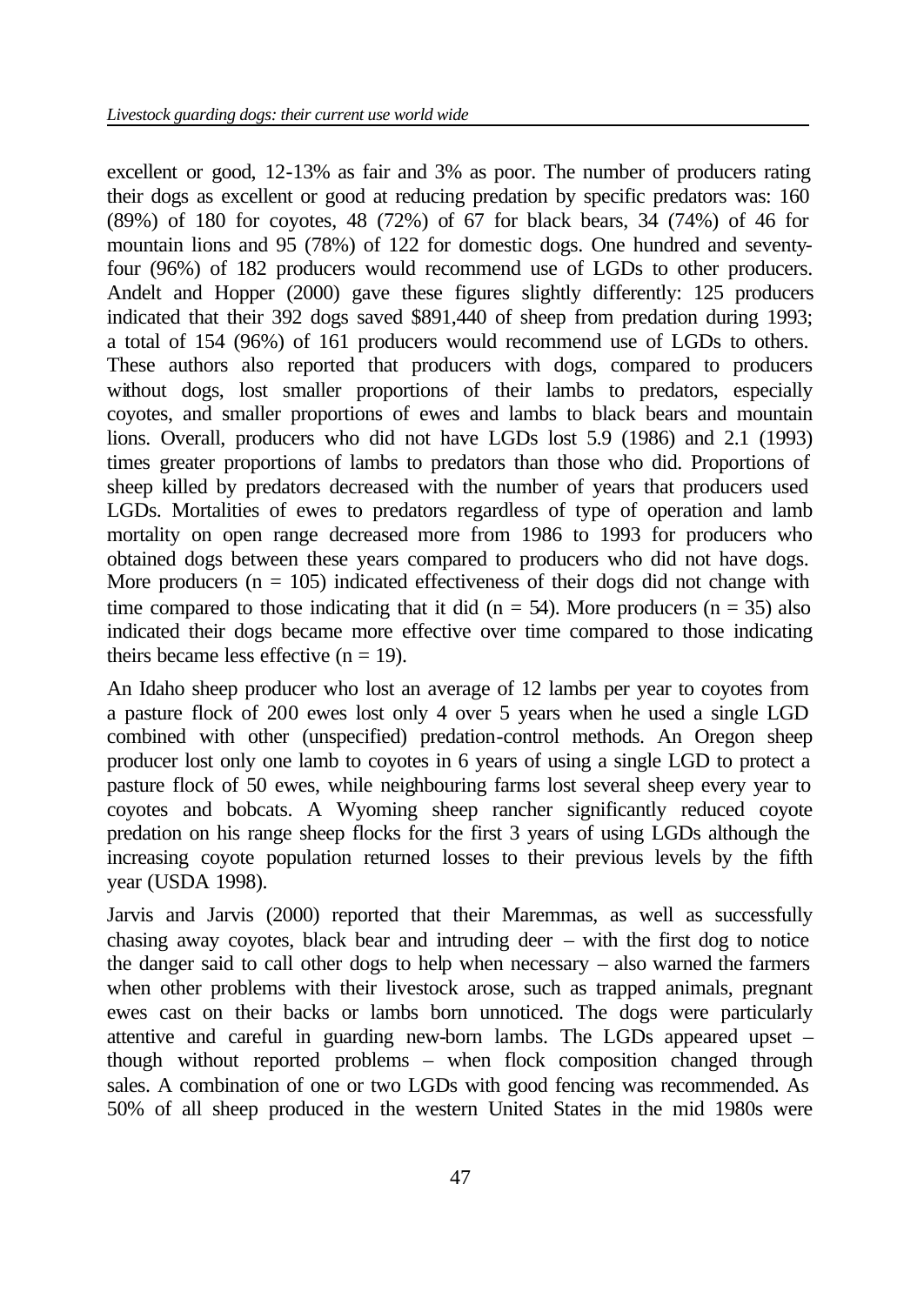raised within fenced pastures (Green and Woodruff 1987), the increased use of LGDs may be particularly effective in such areas (Ginsberg and Macdonald 1990).

Paul (2000) has reported that in Minnesota, guard animals (LGDs, donkeys and llamas) have been found to be effective only in limited situations for some individuals and has also stated (pers. comm. to Cluff and Murray 1995) that guard dogs were not effective in preventing livestock depredations in wooded pastures. However, Coppinger and Coppinger (1995) concluded that captive wolves in a large pasture and wild wolves in a Minnestota forest tended to avoid areas occupied by dogs, that dogs disrupted these wolves' predatory sequence, that individual LGDs (a 45 kg male Maremma x Sharplaninetz and 45 kg female Anatolian Shepherd) stationed within wolf territories prevented or reduced for limited periods access to supplies of meat (road-killed deer, farm-culled cows, calves or pigs and butcher's scraps) that wolves had become accustomed to visiting and that LGDs are particularly appropriate when the predator is an endangered or threatened species, such as the wolf in Minnesota. Black bears and ravens, which have also preyed on sheep, avoided bait sites with LGDs stationed at them. Some dogs bonded well to cattle (Coppinger and Coppinger 1987).

#### *Mechanism*

In controlled trials at the USSES, coyotes appeared to assess LGDs' abilities and killed sheep when the dogs were not with the flocks (McGrew and Blakesley 1982). However, the LGDs also modified their behaviour in response to coyote attacks and the aggressiveness of some increased through the trial period. Sheep adapted their behaviour, too: they stood with or ran to the LGD in over half the coyote attacks, especially those by the more aggressive of the two coyotes used in the trials. The sheep also established their bedding ground and spent an increasing amount of time where the LGDs spent most time and increased LGD effectiveness by detecting the coyote, almost always before the dogs (Komondors).

Pheromones, barking, coyote neophobia and coyote-dog encounters have been suggested as possible explanations for LGDs' reduction of predation (McGrew and Blakesley 1982 citing Linhart *et al* 1979). LGDs patrolling, barking and scentmarking around sheep did not appear to permanently repel coyotes (McGrew and Blakesley 1982). Komondors protected sheep by being near the flock and actively defending it. In 79 (52%) of 153 sheep-coyote interactions in captive conditions, the sheep either stayed with or ran to the dog and in 75 (95%) of these 79 cases the dog stood between the sheep and the coyote or chased the coyote away. In an additional 5 cases the dog ran to the sheep and repelled the coyote. The sheep were never attacked while with the dog. Navajo mongrels also actively repelled coyotes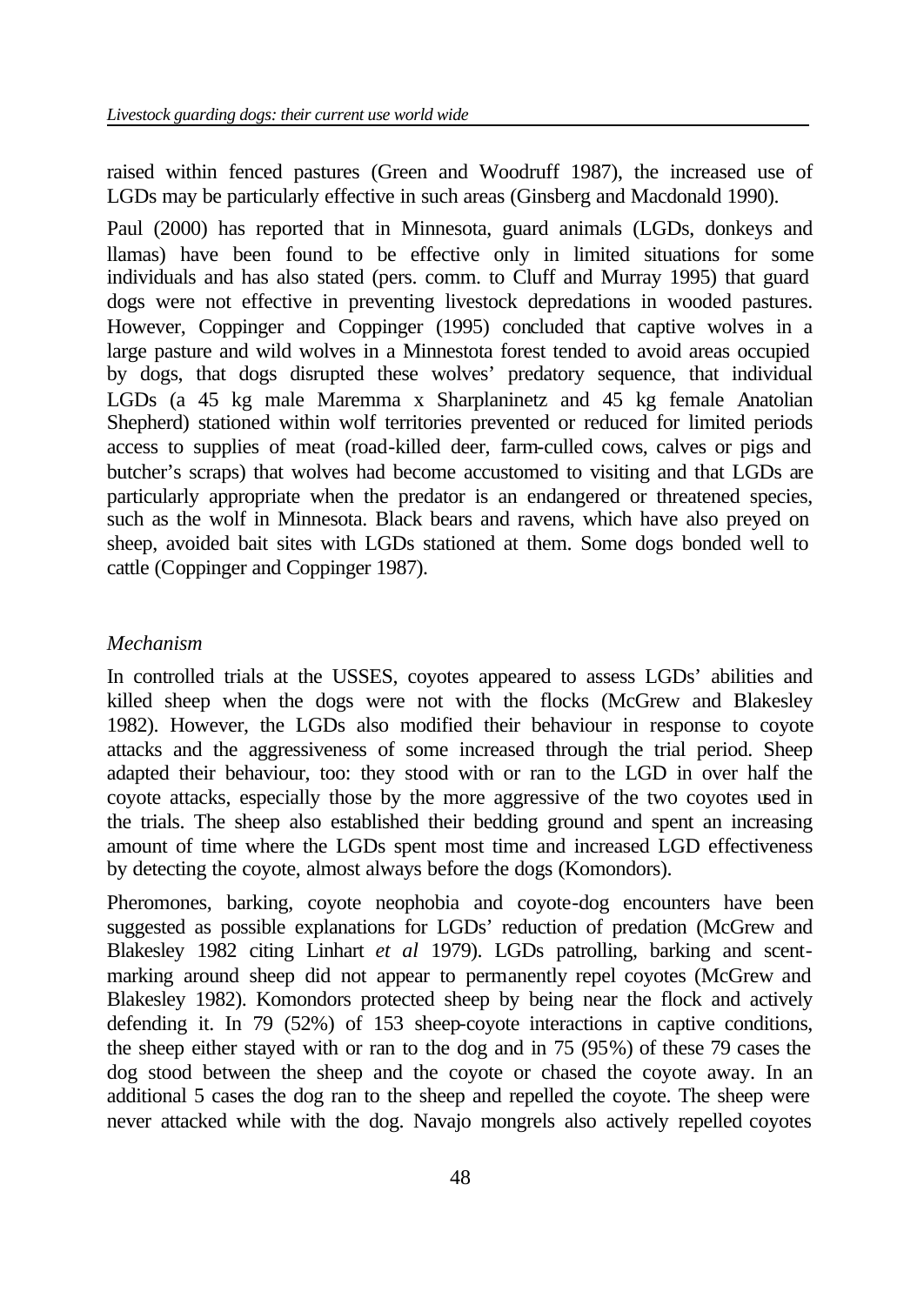(Black and Green 1985). Coppinger and Coppinger (1987) hypothesised that the presence of LGDs may prolong the time that predators need to prepare an attack, thus making the protected livestock energetically inefficient as a meal.

In a study of wolf-LGD encounters, no dog (or wolf) was injured, despite cooperative attacks by wolves on the LGDs. The wolves appeared to treat the dogs (and vice versa) as con-specifics, rather than prey items and long "battles" were judged to consist of displays rather than fighting intended to injure. Two LGDs worked better than one and reduced separation anxiety in isolated places (Coppinger and Coppinger 1987).

### *Mortality:*

Lorenz (1985) reported that up to age two and a half years, 2 out of every 10 LGDs on the range and 1 out of every 10 used away from the range died annually. After age two and a half this decreased to 1 in 20 in both cases. Green *et al* (1984) reported that 21 (32%) of 65 LGDs during 5.5 years of study at the USSES died before reaching adulthood (mean age of death 10 months, range 854) and 2% were destroyed. Mortality rates were 18% in the first year, 27% birth to two years, 35% birth to three years and 41% birth to four years or, expressed in age classes, 0% 0-6 months, 5% 6-12, 16% 12-18, 9% 18-24, 8% 24-30 and 8% 30-36 months. At the New England Farm Center (NEFC) 143 (33%) of 435 LGDs died at an early age. Causes of death at the USSES and NEFC respectively were disease/surgical complications (18 and 24%), hit by a vehicle (23 and 13%), accident in field (9 and 22%), destroyed due to untrustworthiness (4 and 17%), shot by hunter or trespasser (23 and 7%) and unknown (23 and 17%).

Lorenz *et al* (1986) assessed causes of pre-senile mortality among 449 working LGDs in 31 states and its effects on their management and cost. No differences in mortality were found due to breed or sex, but dogs working on open rangelands died (nearly 75% before 38 months of age) more frequently than those working on farms (50%) or fenced ranches. The causes of death were accidents (over 50%), culling for inappropriate behaviour (33%) and diseases (9%). The high accident and culling rates among young dogs substantially increased the cost of LGDs as a predator control technique. The authors therefore recommended (1) increasing the awareness of producers that accidents are the main cause of LGD death, especially during the first 30 months of a dog's life and (2) reducing the number of culls by improving the genetics of the dogs and by training producers to manage them.

Wolves were reported to have killed four LGDs in the Tom Miner basin in Montana in 1999-2000. The rancher began to keep his dogs inside when wolves were around because he believed the dogs may have been attracting wolves (Int. Wolf 2000). One LGD, the only one present, was killed by wolves in Idaho; groups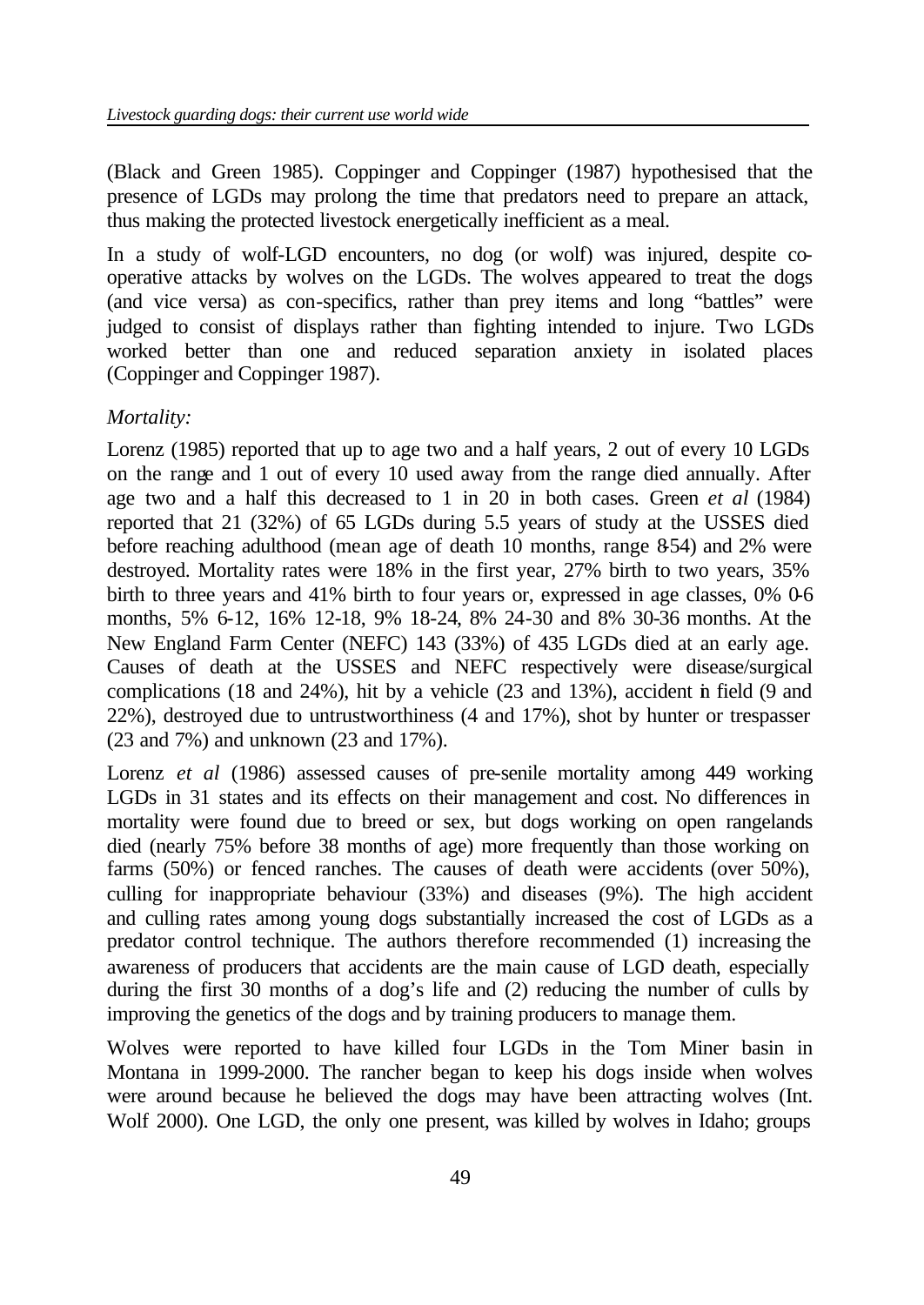of LGDs were said to be better (Meier *et al* 2000). Andelt (1992) reported that one LGD in Colorado was thought to have been killed by a predator (a mountain lion) when less than a year old. The Defenders of Wildlife compensation trust includes payment for LGDs (Meier *et al* 2000).

### *Costs:*

Green *et al* (1984) reported first year costs of \$883 for Komondors, the most expensive LGD breed surveyed, including purchase, shipping, food, veterinary expenses, travel, damage caused by the dog and miscellaneous costs. Subsequent annual costs for food, veterinary care, travel and miscellaneous expenses averaged \$286. Andelt (1992 citing Andelt 1985) reported that pups cost an average of \$240- \$690 plus \$26 shipping costs and food, veterinary care plus miscellaneous expenses averaged \$250 per year. Andelt (1999*a*) reported costs for pups of Great Pyrenees (\$150-\$350) and Akbash (\$300-\$500), adults of each (\$300 to over \$500 and \$500 to over \$1000 respectively) and annual maintenance costs (around \$250 on average). In comparison, Colorado producers with LGDs reported average annual savings per dog of \$3216 in ewes and lambs (Andelt 1992).

### **Other measures**

See Cluff and Murray (1995) for a thorough review and critique of lethal and nonlethal predator (wolf) control methods including traps (pitfalls, deadfalls, snares and steel traps), bounties, incentives, poisons (strychnine, Compound 1080, cyanide and thallium), aerial shooting, set guns, fish hooks and stomach piercers, hunting drives and corrals, denning, hunting and trapping, guard dogs, fences, light and sound repellents, chemical repellents, aversive conditioning, relocation of problem animals, diversionary feeding and fertility control.

Livestock producers reduced coyote predation using both lethal and non-lethal methods: various livestock management practices, frightening devices, trapping, snaring, calling and shooting, sodium cyanide guns, denning and aerial gunning. Government specialists in animal damage control primarily used lethal methods (Green *et al* 1984 citing Evans and Pearson 1980, Boggess *et al* 1980, Connelly 1982 and Green 1982; Andelt 1992 citing Andelt 1987).

A graduated system is used to reduce wolf-livestock conflict in the northern Rockies (Meier *et al* 2000):

1. Single instance of depredation: chemical and electronic aversive techniques, (including shock collars; Phillips and Jenkins 2000), harassment (but this may only work in the short-term; Phillips and Jenkins 2000) or capture and radiocollaring of one or more wolves (Meier *et al* 2000).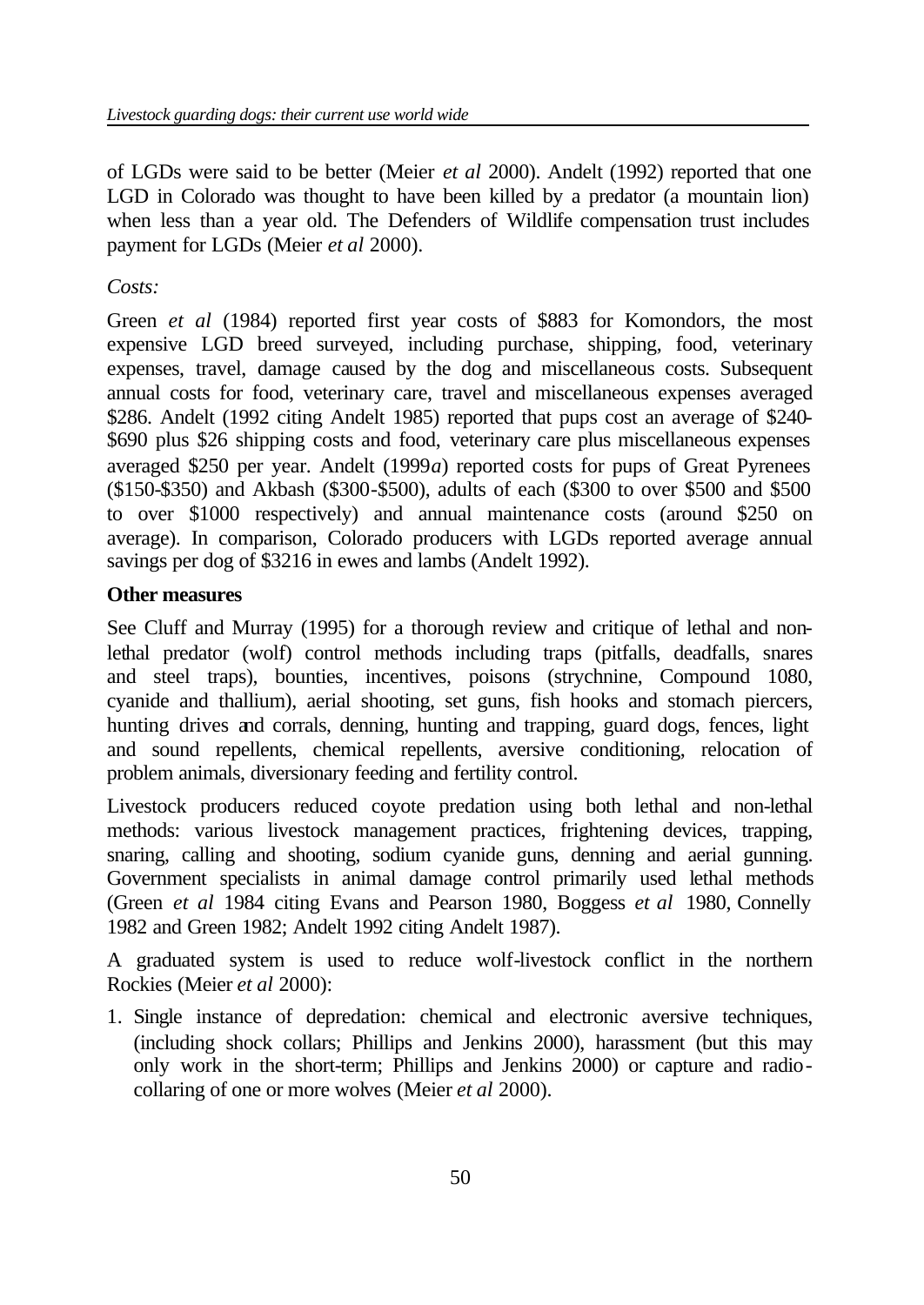2. Repeated depredation: increased levels of control, up to and including lethal removal of entire packs – 24 wolves were killed in the three years up to winter 1999/2000 in the three recovery areas (Meier *et al* 2000). It was estimated before reintroduction that 10% of Idaho wolves would be removed annually due to livestock conflict – actual levels are much lower, but expected to increase (Bangs *et al* 2000). Lethal control involves 5-10% of the whole northern Rockies wolf population (Phillips and Jenkins 2000).

Once losses have been confirmed, a rancher may legally shoot a wolf, but there had been only 2 (Bangs *et al* 2000) or 3 (Meier *et al* 2000) cases by February 2000.

Legal killing: The US Fish and Wildlife Service depredation control programs from 1976-85 and the US Department of Agriculture depredation control program from 1986-98 captured from 15-227 (150-225 per year recently; mean 163 from 1990- 2000) wolves per year in Minnesota. Trapping (leg-hold traps and snares) and removing wolves is allowed within half a mile of a farm soon after losses have occurred in Minnesota. Only depredating packs are targeted. In 75% of cases one or more wolves are captured (Paul 2000).

Aversion: Siren devices seem to be successful, especially in keeping wolves away from temporary, restricted areas such as around cabins. A signal from a radiocollared wolf sets off sirens and lights; no cattle were lost during tests in Montana. A second-generation device tested in Idaho was also successful – the rancher found tracks of wolves in snow approaching livestock and then retreating when it came in range of the siren (Meier *et al* 2000). Paul (2000) mentioned the "Electronic guard" – a flashing light/siren. Taste aversion trials with Lithium chloride and thiabendazole were planned in the Rocky mountains, but it was problematic to obtain permission from the Environmental Protection Agency for testing these chemicals (Meier *et al* 2000). In a 1998 test on a northwest Wisconsin beef farm the north and west boundaries of the ranch were scent marked with wolf scats and urine from  $13^{th}$ -16<sup>th</sup> April and an electronic howling device was installed which played howls for 15-30 seconds 3 times per night from  $13^{th}$ -29<sup>th</sup> April (nightly) and  $30<sup>th</sup>$  April to  $12<sup>th</sup>$  May (periodically). Two radio-collared adult wolves (one male, one female) averaged greater distances from the ranch during the trial (Schultz *et al* 2000).

Shock collars: On the same ranch as above the wolf female was caught and fitted with a dog shock collar on  $14<sup>th</sup>$  May 1998 and subsequently given a shock when she was located on or near the ranch. From  $14<sup>th</sup>$  May to  $30<sup>th</sup>$  June the wolf moved further from the farm after being shocked, but the effect was lost from  $f<sup>t</sup>$  July to  $31<sup>st</sup>$  August. On  $26<sup>th</sup>$  April 1999 she was trapped again and fitted with a new collar which administered a shock automatically when she approached within 50 metres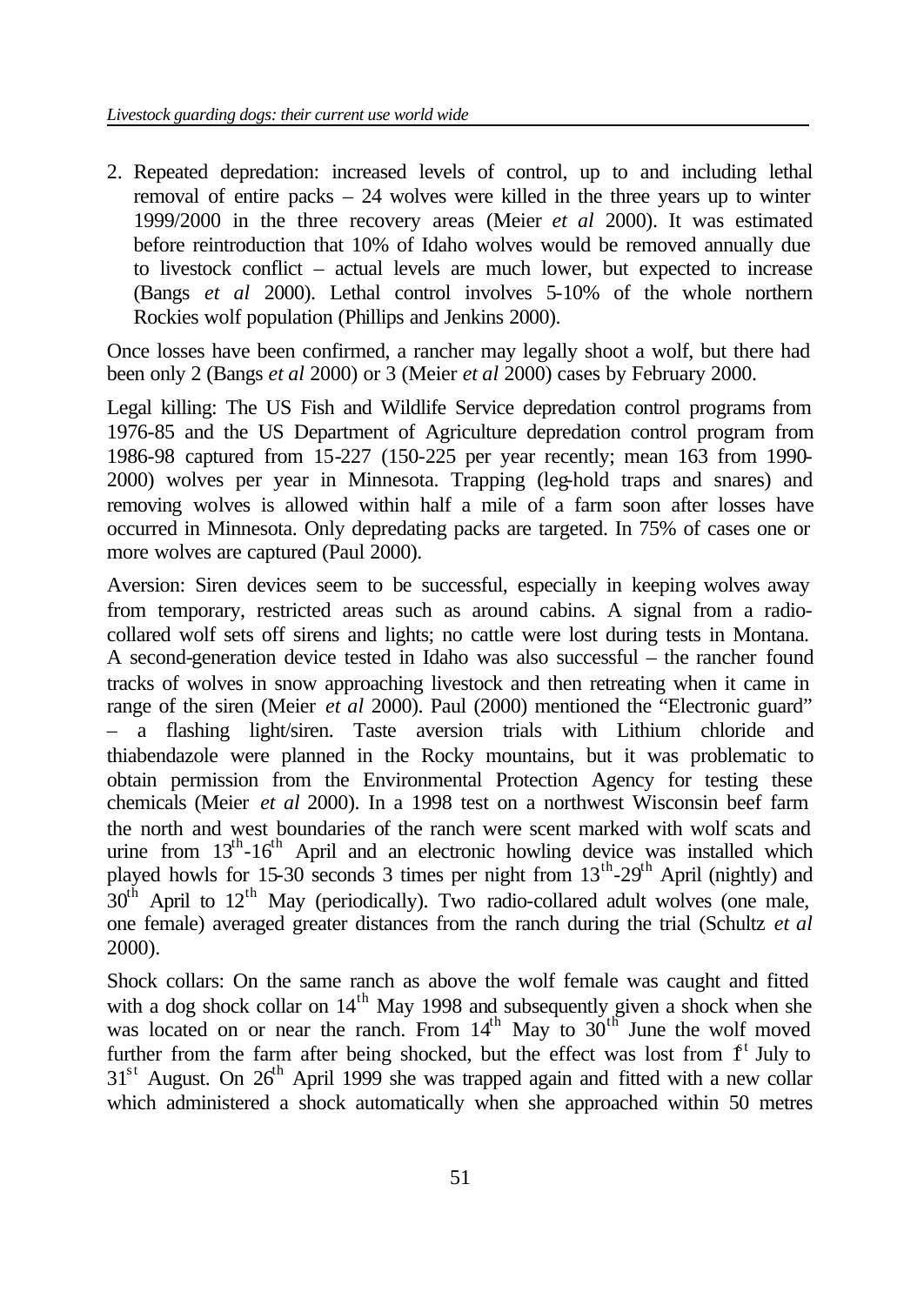of a command centre in the middle of a calving pasture. No livestock were reported lost to wolves on this farm in 1999 – for the first time since 1994. Twenty-one calves were compensated in 1997 (3 wolves; no trial) and 18 in 1998 (4 wolves; simulated pack and mechanical shocking). In 1999 four wolves were present (Schultz *et al* 2000).

Relocation of predators: Efforts to relocate wolves depredating on livestock are being expanded (Meier *et al* 2000). In the northern Rocky mountains 2-4 wolves preying on livestock (<6%) are relocated or killed annually (Bangs *et al* 2000). According to Phillips and Jenkins (2000), relocation is costly and time-consuming and only 1 in 28 relocated wolves in NW Montana survived to reproduce. Fritts (1982 cited in Coppinger and Coppinger 1987) reported that relocated wolves tended to drift back towards farms with livestock.

Compensation: Defenders of Wildlife compensation trust (does not include payment for domestic dogs). This could be expanded to include pro-rata allowance for suspected but unverified livestock loss (e.g. missing animals) and increased payments to ranchers tolerating wolves on their property or allotments (Meier *et al* 2000).

Husbandry: Subsidies have been proposed for employing cowboys with cattle and herders to watch livestock, as well as for LGDs (Meier *et al* 2000).

Other guardians: Donkeys and llamas (Paul 2000). A wolf pack killed two out of three llamas guarding livestock southwest of Marion in Montana (Int. Wolf 2001).

# **ASIA**

# **India**

# **Landscape**

Highly over-grazed and degraded semi-arid landscape (Jhala 2000).

# **Livestock**

Cattle (a very large number), buffalo, goats and sheep (Jhala 2000).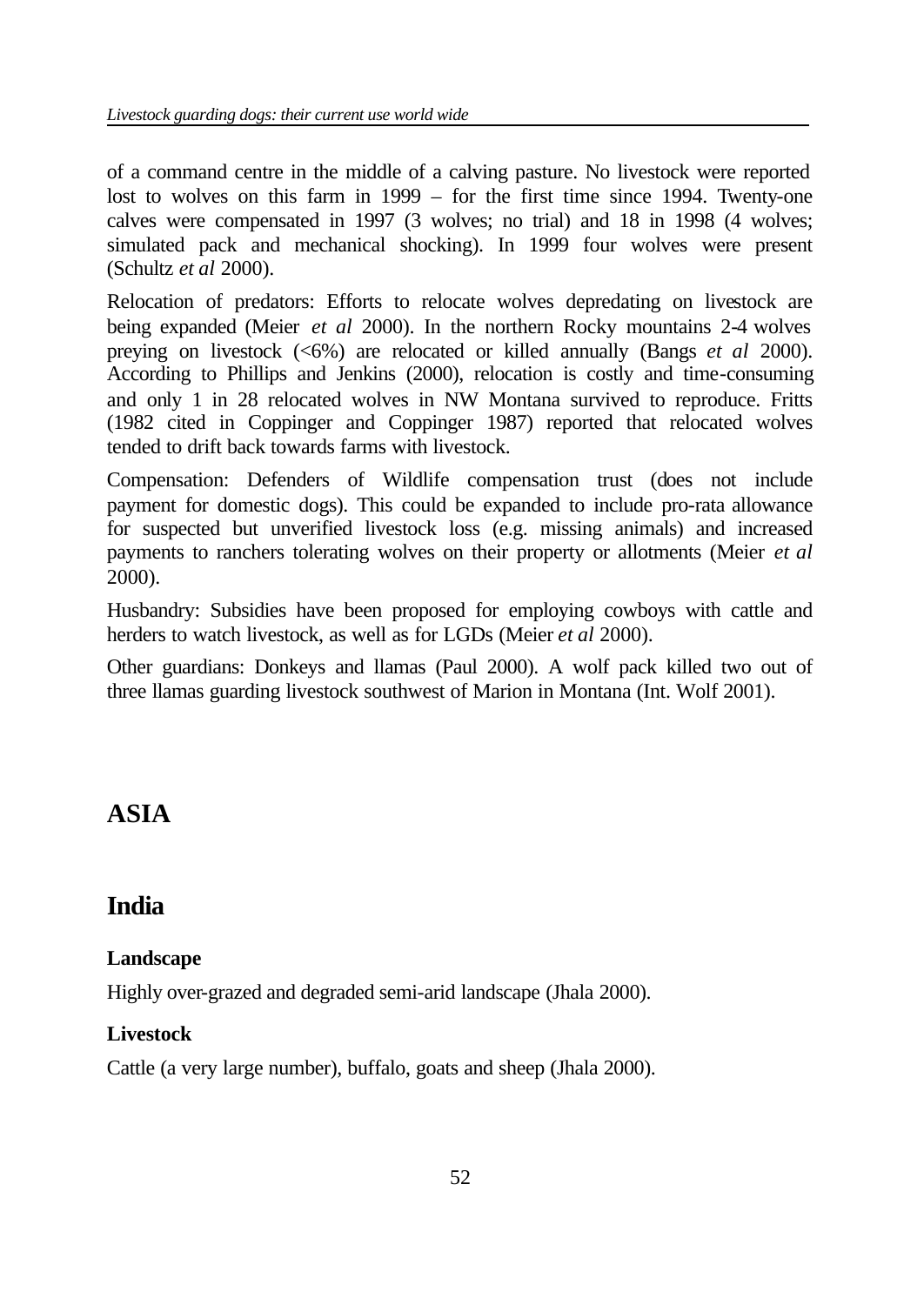## **Husbandry**

Nomadic and resident. Shepherd always with the flock. Build corral at night (Jhala 2000).

### **Predator species and attacks**

Wolf *Canis lupus pallipes.* Between 1500 and 2000, thought to be decreasing, in peninsular India. In some areas where wild prey is scarce wolves are heavily dependent on livestock and may follow pastoral communities as they migrate with their herds over long distances (WSGB 2000*c*; Kumar 2001).

Hyena *Hyaena hyaena,* jackal *Canis aurius*, leopard, Indian tiger and Asiatic lion (Kumar 2001).

### **Losses**

Between 1991 and 1995 farmers and shepherds in the Maharashtra Great Indian Bustard Sanctuary suffered livestock losses worth \$3246 (probably not all due to wolves). The average annual income there was \$300 so all losses were significant. (Kumar 2001)

### **LGD breeds and status**

"Guarding dogs" (Jhala 2000; Kumar 2001).

# **LGD evaluation**

Jhala (2000) reported that dogs were very effective. For example, in early February 2000 four dogs killed a sub-adult wolf defending its den. Kumar (2001) disagreed, stating – without elaborating – that the use of guard dogs has been "unsuccessful".

### **Other measures**

Husbandry: Night vigils, thorn corrals, bringing stock back to the village each night (Jhala 2000).

Illegal killing: Wolf pups are killed (smoked) in the den. Poisoning with pesticides (Jhala 2000), clubbing and attacks by sheepdogs (WSGB 2000*c*). Wolves are classified as endangered and therefore cannot be legally killed, though there is pressure to allow shooting in the *dhangar* (rancher) shepherd communities of the northern, central and western portions of the country where conflict is serious (Kumar 2001).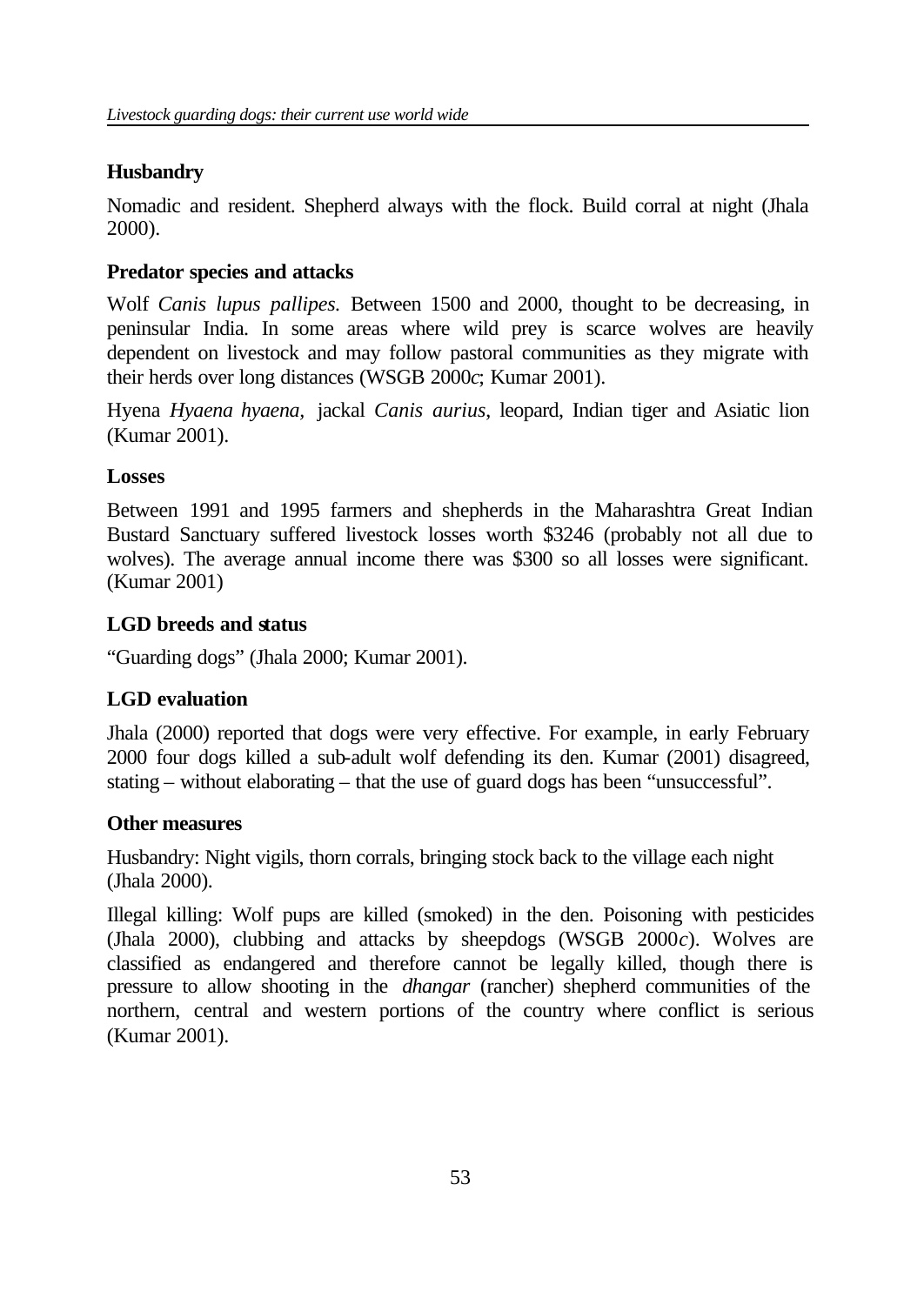# **AUSTRALASIA**

All information in this section was taken from the following websites visited in 2001 (the abbreviations in brackets have been used as references within the text):

> *Andeela Alpacas, Mittagong, Australia (AA)* htpp:www.andela.com.au/maremma/index.html

> *Mid North Kennels South Australia (MNK)* http://www.users.on.net/drussell/maremm.html

*Selladore Maremmas, United Kingdom (SM)* http://www.selladore.u-net.com

# **Australia**

# **Livestock**

Sheep, goats, alpacas, poultry and deer (AA; MNK).

# **Husbandry**

Large sheep farms as well as smallholdings with neighbours close by (AA).

### **Predator species and attacks**

Foxes, wild dogs and birds of prey (MNK).

# **LGD breeds and status**

Imported Maremma, at least some of them from the UK (SM).

# **LGD training**

The US system of confining a pup to a small area with a few head of livestock, gradually letting it out into the herd under supervision until it can begin guarding at 6-12 months of age is appropriate for mainstream sheep farmers but not for smallholdings with regular visits from various groups of people. Instead, one small alpaca stud personally introduced its male Maremma to the various elements of the smallholding, including chicken house and paddocks, on a lead until he followed on command, familiarising the dog with the area he was expected to guard, giving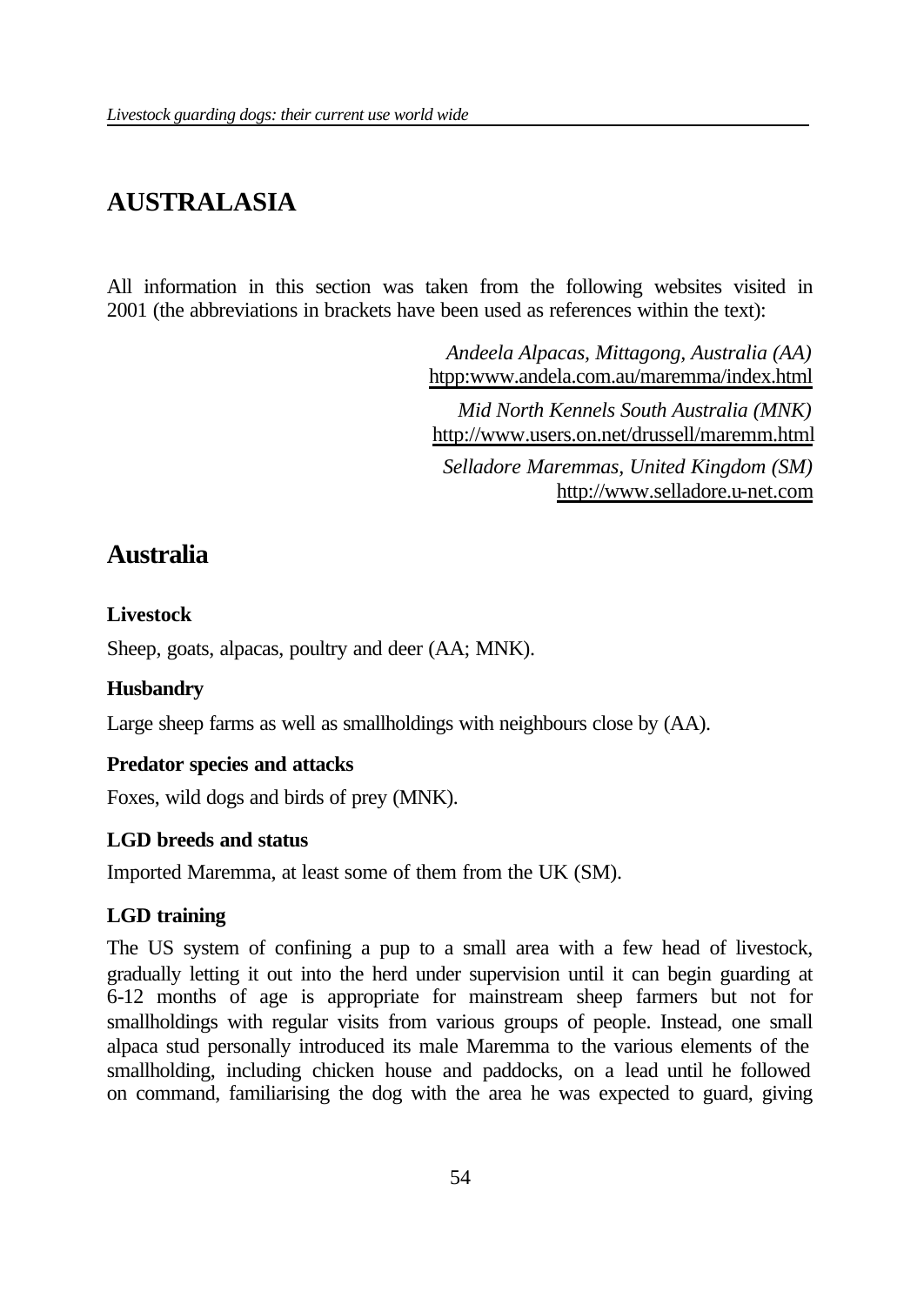and reinforcing instructions as needed and gradually allowing the dog to form appropriate social relationships with the alpacas (AA).

#### **LGD evaluation**

Livestock breeders using Maremmas in Australia have reported increases in lambing and kidding of up to 35% due to the protection provided against predators (MNK). After training, the male Maremma mentioned above chose to sit with alpacas "for hours on end", especially when there were unfamiliar events such as visitors arriving with a car and trailer or neighbours having a party. The dog had to be introduced to female alpacas with young (crias) carefully and with support because they tended to react defensively, which was confusing for the dog. He learned to keep at a distance from such females but was still rated as attentive by his owners, to whom he also gave peace of mind by his continual presence. They pointed out that barking may bother some neighbours or, alternatively, neighbours may view the presence of LGDs as a protection for their own property and stock, too. A Maremma at a different alpaca farm was reported as having been destroyed after biting visitors (AA). Maremmas were rated as very protective towards children (MNK). Some may take up to 12 months to be totally effective in case of serious predation problems (AA).

# **EUROPE**

# **Bulgaria**

#### **Landscape**

Varies, but often rough, forested mountain terrain (Sedefchev 2000). Around 30% of Bulgaria is forested and 37% is arable land. There are large alpine meadows and pastures in the high mountains. The mountain forests are mostly of oak *Quercus*  spp. and beech *Fagus sylvatica*, in Kraishte mixed with other deciduous trees and some areas are planted with pine *Pinus* spp (Tsingarska 1999). The Eastern Rhodopes mountains in the south have a mild Mediterranean climate. Some areas of forest have been cut and replanted with *Pinus nigra* (Tsingarska *et al* 1998).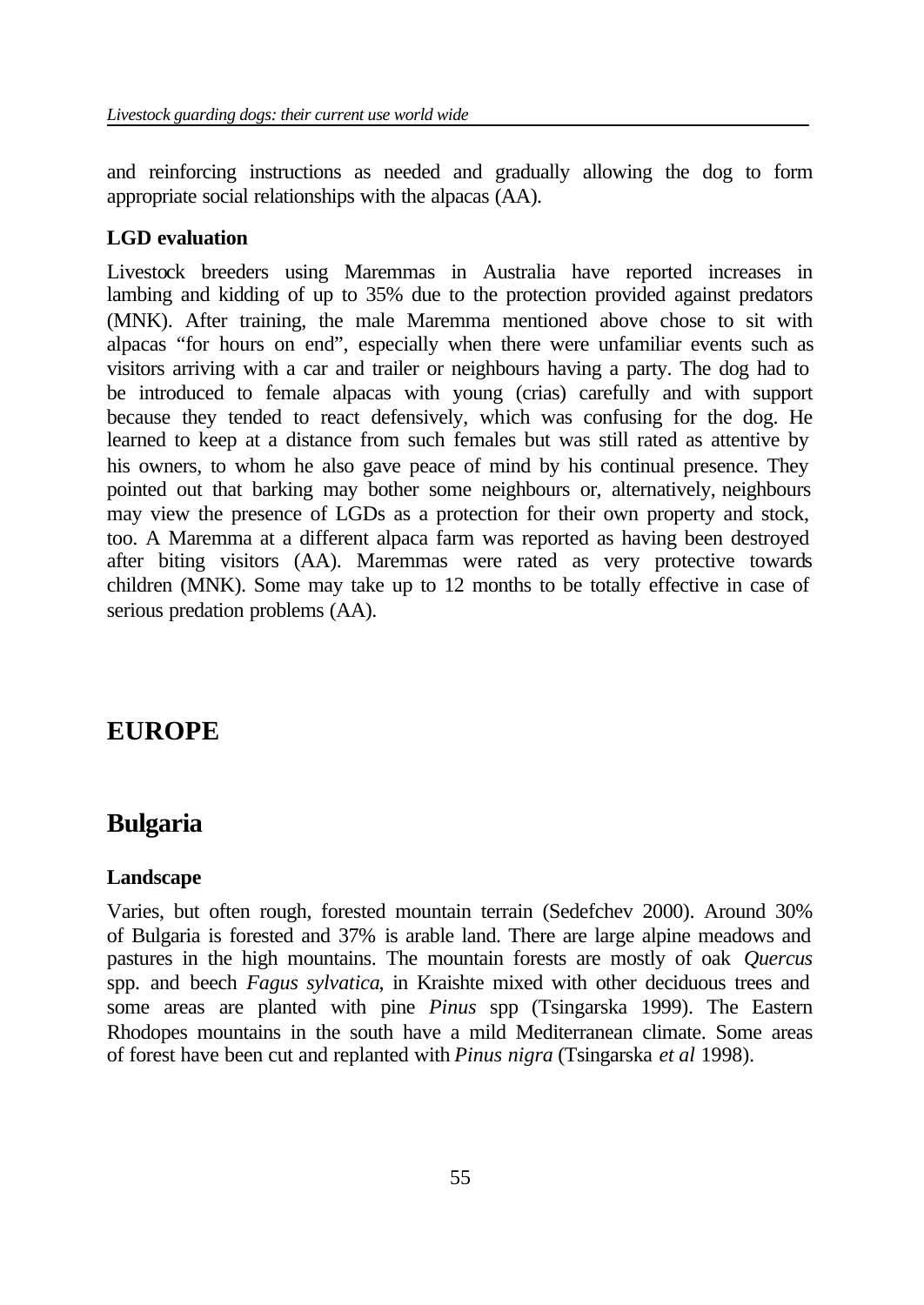## **Livestock**

Sheep, goats, cattle, horses, donkeys and mules (Genov and Kostava 1993 reviewed in Kaczensky 1996; Tsingarska *et al* 1998).

## **Husbandry**

Usually the sheep of individual owners in a village are amalgamated into a flock of 50-100 and taken by one shepherd with LGDs to the summer grazing grounds. There the shepherds sleep in cabins at night; sheep are left outside with LGDs. Owners of a combined flock may take it in turns to shepherd. Some shepherds have flocks of only their own animals (Tsingarska *et al* 1998). During the winter (from October/November) sheep and goats are generally kept in barns in or near the village (Genov and Gancev 1987 reviewed in Kaczensky 1996). In Pirin in the west, for example, forty shepherds amalgamate their sheep into one large herd in summer and move from the foothills up to alpine pastures a about 2600 m a.s.l. There is no enclosure for the sheep on the mountain and only basic conditions for the shepherds. However, due to a mild climate, year-round grazing is possible in some places, such as the Rhodope mountains. Cattle and horses roam free from spring to late autumn, unguarded (Genov and Kostava 1993 reviewed in Kaczensky 1996; Tsingarska *et al* 1998; Sedefchev 2000) or – in the case of two herds of cattle seen in Pirin in August 2001 (R. Rigg pers. obs. 2001) – accompanied by a single cowherd, one with and one without LGDs. One shepherd was described by Tsingarska *et al* (1998) as grazing his flock of 200 sheep at night during the summer to avoid high daytime temperatures and in winter moved them to more southerly mountains far from his village.

### **Predator species and attacks**

Wolf *Canis lupus*: Population estimated at 800-1000 (Route and Aylsworth 1999). Donkeys and mules are mainly attacked while tethered to trees near villages. Cattle and horses are attacked on pastures, separated from the herd or chased over cliffs (Genov and Kostava 1993 reviewed in Kaczensky 1996). In the Eastern Rhodopes cattle are not attacked, donkeys rarely and then only young (M. Stoeva pers. comm. 2001); there have been some recent cases of attacks on horses, which had not happened in previous years (I. Ivanov pers. comm. 2001).

Brown bear *Ursus arctos*: Population estimated at around 900 in 1989 (Genov and Wanev 1992 reviewed in Kaczensky 1996) and c.700 in 2000 (Swenson *et al* 2000). Ninety percent of victims were sheep, which were preferred to goats. An average of 2.2 sheep (range 1-39) or 1.2 cattle or 1.3 horses were killed per attack. Most sheep were killed on the pasture as the bear tried to disperse the flock. Of 55 claims when the time of attack was known, 48 (87%) occurred between 22.00 and 04.00 (Genov and Wanev 1992 reviewed in Kaczensky 1996). Sheep and goats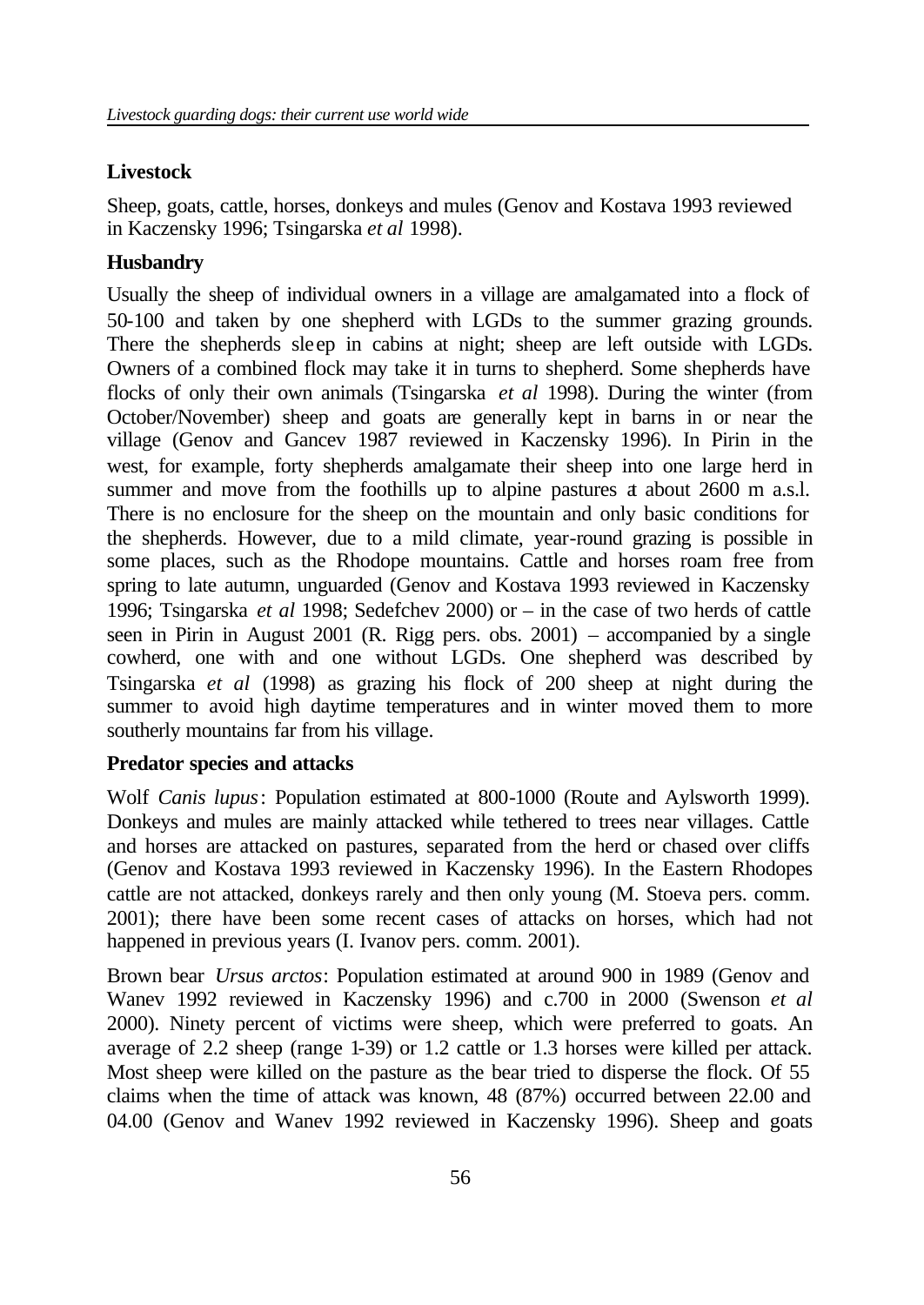were killed from April until December, peaking in July and August, with few attacks during winter when they are in barns (Genov and Gancev 1987 reviewed in Kaczensky 1996), though on rare occasions bears seemed to take advantage of bad weather to break into barns (Genov and Wanev 1992 reviewed in Kaczensky 1996), causing sheep to panic and sometimes die of suffocation or be killed in larger numbers than usual (Genov and Gancev 1987 reviewed in Kaczensky 1996).

Some flocks are attacked weekly (Sedefchev 2000). The greatest damage occurs in the Pirin and Rhodope mountains where sheep and goats are grazed year-round (Genov and Kostava 1993 reviewed in Kaczensky 1996).

Golden jackal *Canis aureus*. Not in the Eastern Rhodopes (Tsingarska *et al* 1998; I. Ivanov pers. comm. 2001).

### **Losses**

Wolf: The average was 2001 head per year killed from 1984-88. Almost 3000 animals (mostly sheep) were killed in 1988, more than six times the damage by bears in that year and three times the damage by wolves in 1984 (Genov and Kostava 1993 reviewed in Kaczensky 1996). Damage is probably over-estimated due to the inclusion of some attacks by stray dogs (E. Tsingarska pers. comm. to Kaczensky 1996).

Bear: From 157 to 709 (averaging 380 more recently) head of livestock, mostly sheep, killed per year (Genov and Wanev 1992 and Genov and Gancev 1987 both reviewed in Kaczensky 1996).

High levels of poaching in the last 10 years have brought about a massive reduction in wild ungulate populations and this, along with insufficient protection, is thought to have increased large carnivore attacks on livestock, most often sheep (Tsingarska *et al* 1998).

# **LGD breeds and status**

The tradition of livestock protection has been in existence in Bulgaria for thousands of years. However, the use of Karakatchan dogs was abandoned in some areas, such as the Eastern Rhodopes, during the collectivisation of agriculture under Communism. LGDs were killed or strayed into the forests (Tsingarska *et al* 1998; I. Ivanov and M. Stoeva both pers. comm. 2001) and few good dogs remained (Tsingarska *et al* 1998). In the more remote areas of the Western Rhodopes there was less collectivisation and so traditional methods, including the use of LGDs, have survived better (M. Stoeva pers. comm. 2001) although Tsingarska *et al* (1998) reported that the use of LGDs was rare in their project area within Kraishte and north Rila mountain.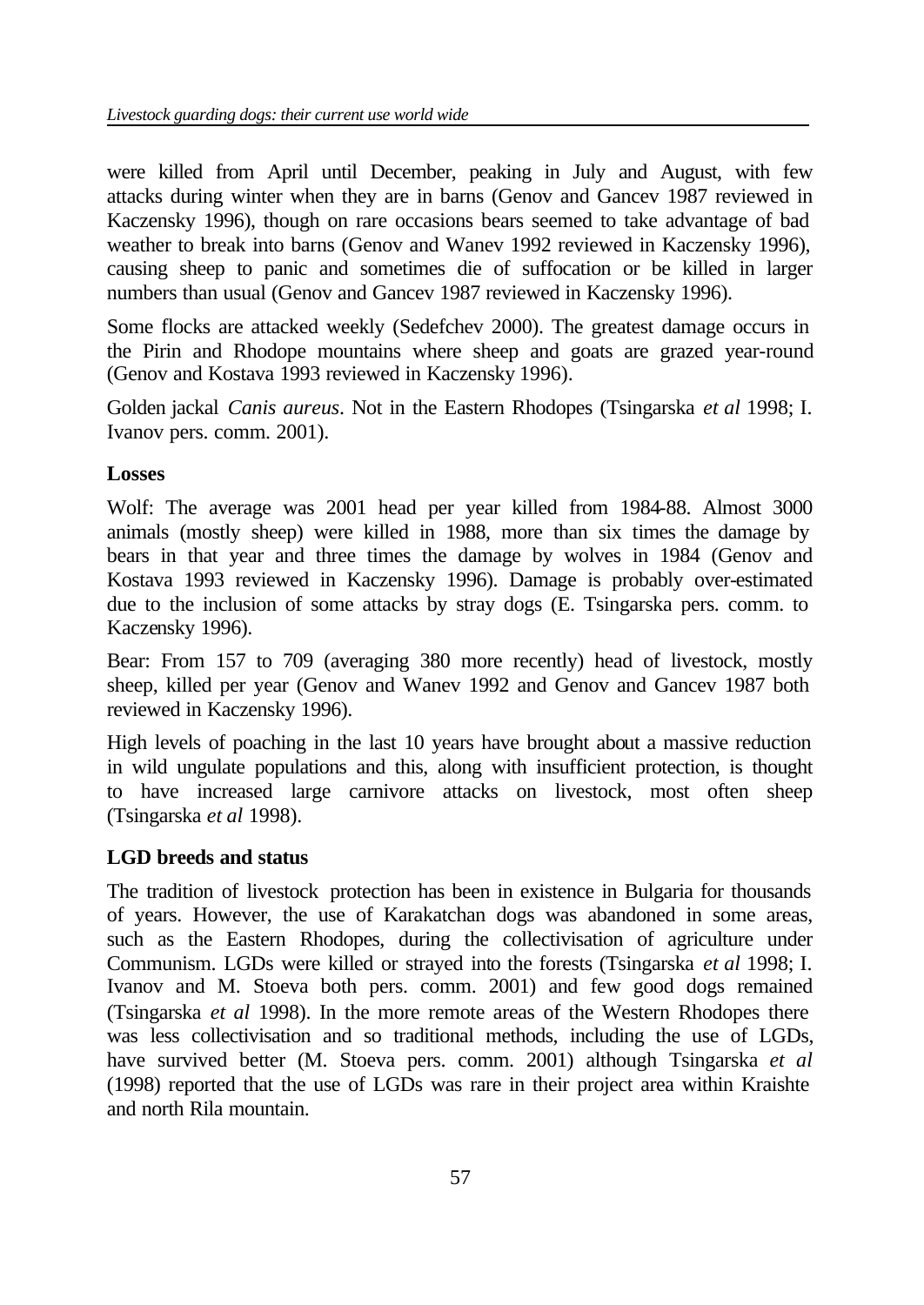Ten years ago the native Karakatchan, one of the most ancient LGD breeds, was on the verge of extinction. In December 1996 Green Balkans – Sofia (now Balkani Wildlife Society) organised a national workshop on wolves which led to the Programme for the Study and Conservation of Wolves in Bulgaria. One project within this programme, called "Wolf-Man Co-existence in Bulgaria", operated in co-operation with the Bulgarian Biodiversity Preservation Society (BBPS) – Semperviva to protect flocks and at the same time save the Karakatchan breed (Tsingarska *et al* 1998; Sedefchev 2000). The Karakatchan is threatened by crossbreeding with Caucasian Shepherd, St. Bernard and Newfoundland. A six year survey and inquiry by Semperviva found that hybrids did not have the ability to guard livestock (Tsingarska *et al* 1998). Project workers toured Pirin, Rila, Stara Planina and the Rhodopi to find the remaining working dogs and breed from these (M. Stoeva pers. comm. 2001). The first phase ran from June to December 1997 (Tsingarska *et al* 1998). Work began in the Eastern Rhodopes mountains and in 1999 and 2000 concentrated in the Kraishte, Rila and Pirin mountains of western Bulgaria, where there are relatively high concentrations of wolves and bears and nature conservation initiatives are in place (Sedefchev 2000).

Currently almost every flock is accompanied by LGDs, but these are mostly mixedbreeds. In general, shepherds who have LGDs keep 2-5 dogs to a herd (Landry 1999*b* citing K. Georgiev pers. comm.). Flocks with the native Karakatchan usually have two dogs, three where conditions are hard. For example, a flock of 700 sheep in Pirin is guarded by three dogs. Flocks using mixed-breeds may have more dogs (Sedefchev 2000). In August 2001 a herd of 50 cattle in Pirin (grazed there from April/May to Sept./Oct., depending on the weather) was accompanied by a single cowherd with 2 Karakatchans and a herding dog; in the Eastern Rhodopes a herd of c.400 goats grazing amongst open groves of almond trees was guarded by 3 Karakatchans and a mongrel; a flock of sheep in the same area visited during the night was closed in a barn with 3 Karakatchans and 2 mongrels roaming freely outside (R. Rigg pers. obs. 2001).

### **LGD training**

Karakatchan pups are raised at the "KaraKitan" breeding station, owned by members of BBPS – Semperviva. This breeding station has the last of the old working dogs from known lines in order to ensure the origin of the pups being raised. BBPS – Semperviva members select which flocks are to receive dogs based on the frequency of losses to large carnivores as well as the motivation and opportunity of the shepherds to raise and keep LGDs. Usually a male and a female from different parents are given. In some cases, where conditions are hard, a third dog may be given. Socialisation is not considered a problem; pups usually start to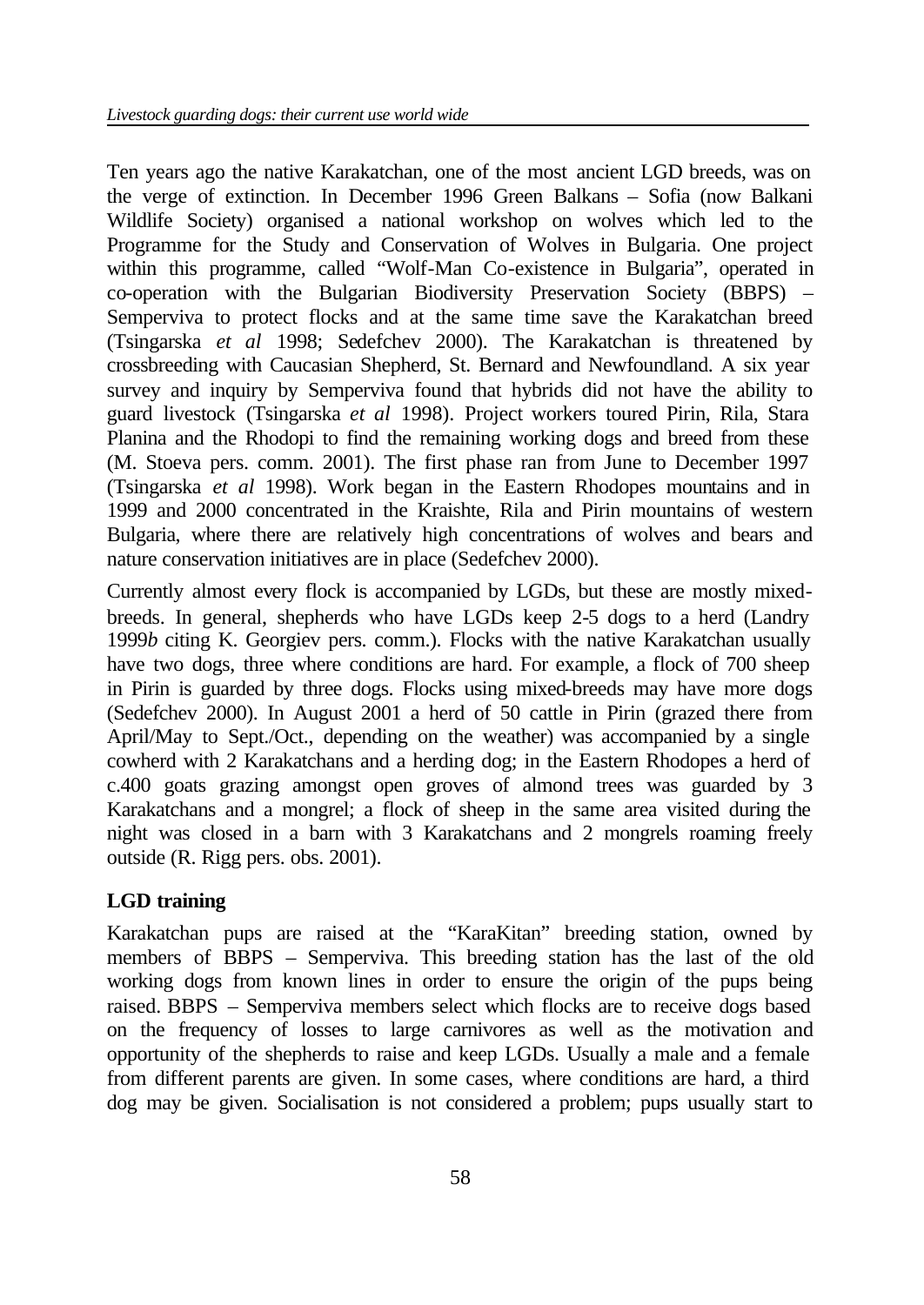follow the flock of their own accord two or three days after being given to the shepherds. A two and a half month old male pup went with the flock the morning after he was introduced to the sheep. A three month old female pup "cried" on her second day with the shepherds because she wanted to be released to follow the sheep. Once the dogs are adult, any pups they have should be passed on to other shepherds to ensure the self-sustainability of the programme (Sedefchev 2000).

In the Eastern Rhodopes part of the project (which ran from 1997 to spring 2000) a total of 10 male-female pairs of dogs were given to different shepherds. Recipients were chosen that fulfilled the following criteria (M. Stoeva pers. comm. 2001):-

- They has at least 150-200 head of sheep/goats (not cows);
- The flock was grazed a maximum of 15 km from the village;
- The flock was not left unattended when grazing;
- The flock was brought back to the village every evening;
- There was a level of risk/conflict over losses.

The following regime was used for raising pups (M. Stoeva pers. comm. 2001):

- For the first 3-4 months project staff only talked to future owners, educating them about keeping Karakatchans. A contract was signed specifying the obligations of both parties. Once pups were placed (at age 30-40 days according to M. Stoeva pers. comm. 2001 although Tsingarska *et al* 1998 wrote 2-3 months), they were checked monthly to observe their behaviour and given veterinary treatment as needed;
- $\bullet$  1<sup>st</sup> to  $3<sup>rd</sup>$  month: Pup in contact with young livestock through a fence but not left together with them. Once or twice each day for around an hour the pup was put in with the livestock, but only when supervised;
- $\bullet$  3<sup>rd</sup> to 4<sup>th</sup> month: Pup left together with young livestock;
- $\bullet$  4<sup>th</sup> to 5<sup>th</sup> month: Pup began to go out with the flock;
- $\bullet$  5<sup>th</sup> to 6<sup>th</sup> month: Pup together with all livestock including adults;
- Where older dogs were present, young dogs watched and learned from them;
- The diet of pups was carefully controlled by project staff up to the age of 9 months to ensure they grew well.

# **LGD evaluation**

A 1997 survey found that, while good Karakatchan dogs were scarce, there were no complaints of predator damage to livestock where they were kept (Tsingarska *et al* 1998). Dogs must be brave enough to attack predators (presence alone is not enough) and strong enough to drive them off. There are direct conflicts between large carnivores and LGDs in which weaker dogs are often killed. A flock of 700 sheep on Pirin mountain was previously guarded by more than five mixed-breed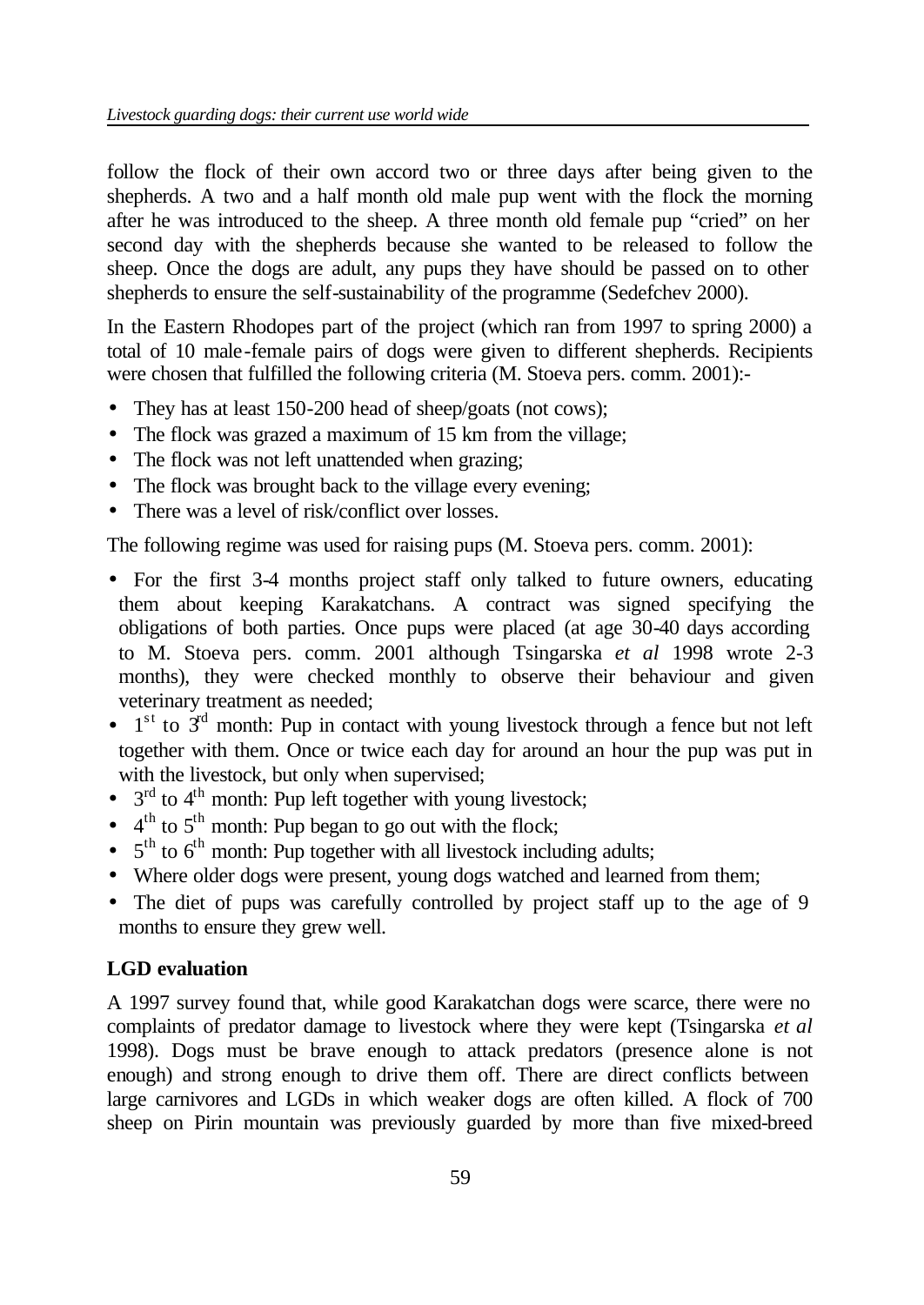dogs but lost, according to the shepherds, an average of 25-30 sheep per year to large carnivores before they were replaced with three Karakatchans. During three years of the Karakatchan project, there were no losses to predators in this or the other protected flocks, despite numerous attacks (Sedefchev 2000).

Three LGDs in the Eastern Rhodopes part of the project were poisoned and there were some problems with neighbours due to LGDs eating their domestic turkeys. None of the 20 dogs in this area had to be taken back from shepherds – all of whom did what had been agreed, though some better than others (M. Stoeva pers. comm. 2001). At least one dog had died by 2001 (R. Rigg unpub. data).

Tsingarska *et al* (1998) stated that the first results of guarding abilities can be observed and registered when LGDs are one and a half years old.

One shepherd in the Eastern Rhodopes responsible for a collective herd of 150 goats and sheep said that he had lost only one animal to wolves in the 3 years since he was given 2 Karakatchan dogs, whereas his village used to lose c.15 annually. He stated that wolf numbers had fallen in his area in the same period, although adding that 9 sheep/goats had been dragged from a nearby barn on the edge of the village and killed in 2000. He received his dogs when they were 2-3 months old and left them to follow the flock without any formal training. He said he trusted them and felt safe with them present (R. Rigg unpub. data).

### **Other measures**

Legal killing: of wolves is encouraged year-round with bounties (a quarter of a month's salary plus timber per wolf killed). Removing pups from dens is permitted. Campaigns to reduce wolf populations are launched annually by the Union of Hunters and Fishermen. The Forestry Committee regards 150-200 wolves as an optimal number which would prevent damage to livestock and wild ungulates (Tsingarska *et al* 1998).

Illegal killing: Poisoning wolves; in some cases this has accidentally killed LGDs (Sedefchev 2000). The use of opiates (Phenobarbitol) was officially banned by the Forestry Committee in April 1993 but illegal poisoning continued (Tsingarska 1996). Trapping and snaring (Tsingarska *et al* 1998).

Alternative food-base: Genov and Wanev (1992 reviewed in Kaczensky 1996) suggested feeding bears in spring and autumn to reduce their predation on livestock.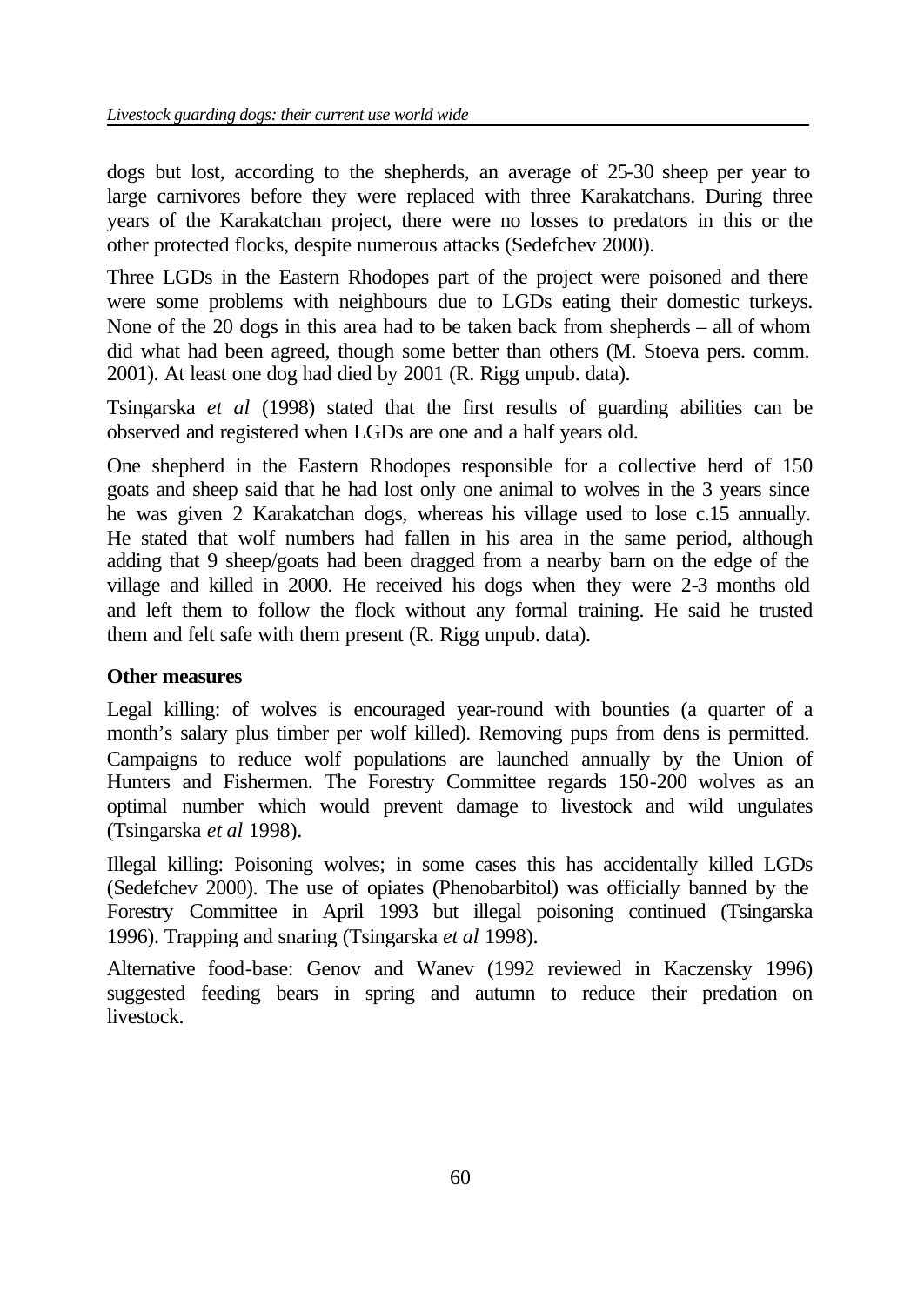# **France**

### **Landscape**

The Alps, high mountains with forests and mountain meadows. The Jura mountains with meadows and forests and the Vosges and Pyrenees mountains (in Lit).

### **Livestock**

Sheep and goats (in Lit.).

### **Husbandry**

"La transhumance": Most sheep are brought from the lowlands of southern France up to the Alps in spring where they spend five months on mountain pastures. There is year-round grazing in some areas. Flocks have from a few hundred (CSM 1999) up to over 3000, but typically 1000-2000 head (B. Lequette pers. comm. to Kaczensky 1996). There are estimated to be 120,000 to 140,000 (85,000 on high altitude pastures; Espuno 2000) sheep in Mercantour National Park during the summer  $-20,000$  within the wolf range – and 60,000-70,000 graze there all year round (Lequette *et al* 1995; B. Lequette pers. comm. to Kaczensky 1996). Traditionally shepherds stayed with their flocks all summer and slept out on the mountainside (CSM 1999), but this has changed with greater accessibility by car (B. Lequette pers. comm. to Kaczensky 1996). Flocks are now never attended by more than one shepherd (Lequette *et al* 2000), almost all remain alone at night, sometimes are even left alone (B. Lequette pers. comm. to Kaczensky 1996) or with LGDs for several days and are only checked 2-3 times a week. Milk sheep are checked twice daily from spring to late summer and brought into a pen or enclosure each night (Bouvier and Arthur 1995 reviewed in Kaczensky 1996), but herding sheep only continues to some extent in the Pyrenees, where sheep milk production is important; sheep for meat are favoured in the Alps and graze freely all summer in many parts. Sheep in the Jura mountains are kept in open meadows intermingled with forest (Kaczensky 1996). Practices at some flocks in the Alps have changed again in response to the return of wolves from Italy in 1992 (Lequette B. and Houard T. 1995; Lequette *et al* 2000; T. Bennett pers. comm. 2000).

#### **Predator species and attacks**

Dog *Canis familiaris* (Bouvier and Arthur 1995 reviewed in Kaczensky 1996).

Wolf *Canis lupus*: Returned to France from Italy (confirmed by genetic analysis) after extirpation in the 1930s due to human hunting (Lequette *et al* 1995). The first sighting was a direct observation of two wolves on  $5<sup>th</sup>$  November 1992 (Lequette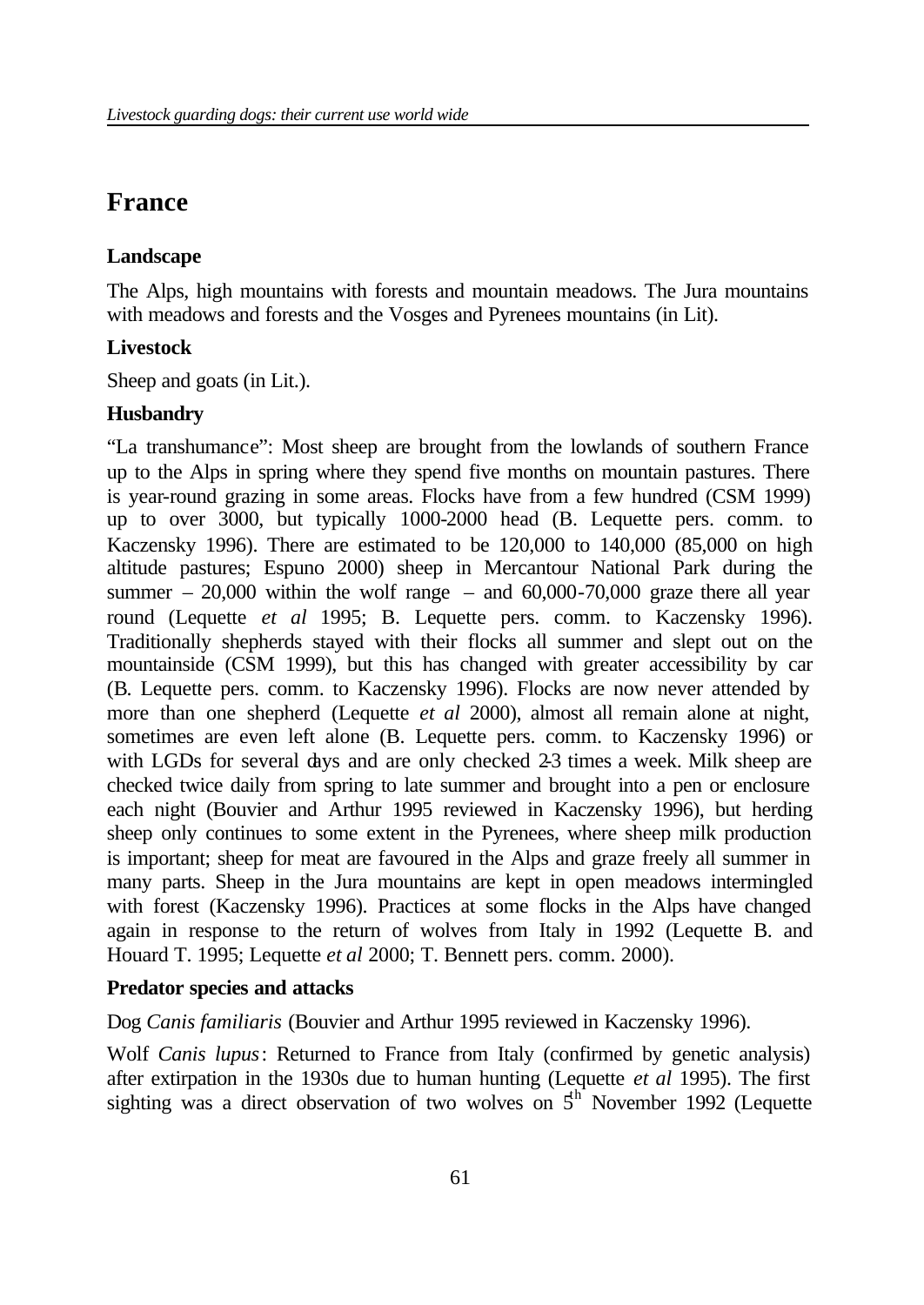and Houard 1995). In late winter 1997 there were around 20 wolves in the French maritime Alps (Lequette 1997). Goodwin *et al* (2000) reported 30-50. There have been regular losses of sheep to wolves since 1993, with the mean number of attacks per herd per summer increasing yearly from 1994 to 1996 as the wolf population expanded in range and numbers, stabilising in 1996-97. Ninety percent of attacks have been at night (Espuno 2000). One shepherd reported that attacks were at night when wolves first reappeared, but later also occurred during the day (T. Bennett pers. comm. 2000). Attacks have often been focussed on a small percentage (Espuno 2000) – less than 20% (Lequette *et al* 2000) – of flocks. A case was reported of a large number of sheep, including pregnant ewes, many of which aborted, stampeding off a cliff while fleeing from wolves (T. Bennett pers. comm. 2000). A study in Mercantour National Park using records from the Direction Departementale de l'Agriculture et de la Foret, Mercantour National Park and Groupement d'Internet Economique Faune Sauvage de France – LIFE programme found that the number of wolf attacks per herd strongly correlated with herd size. Confinement of herds at night was related to lower numbers of attacks but no effect was detected of the day-time presence of a shepherd (Espuno 2000).

Brown bear *Ursus arctos*: Numbers in the Pyrenees dropped from c.150-200 in 1938 to 30 in 1971, 13-16 in 1983 and 6-8 in 1993 (reviewed in Kaczensky 1996). One bear was credited with 65 attacks on sheep in the Pyrenees in 1991 (Kaczensky 1996). Sheep kept for milk are less vulnerable than those for meat due to different husbandry practices (Bouvier and Arthur 1995 reviewed in Kaczensky 1996). Attacks in 1968-91 occurred from April to November, with a peak in September. Sheep seemed to be more vulnerable when on high pastures, from mid-July until mid-October (Nedelec *et al* 1995 reviewed in Kaczensky 1996).

Lynx *Lynx lynx*: In 1971-89, wild lynx caught in Slovakia were reintroduced to the Swiss Alps and Jura mountains on the Swiss-French border and in 1983-93 to the nearby Vosges in northeast France (Breitenmoser *et al* 1995 reviewed in Kaczensky 1996). In 1988-89 predation on livestock was consistently high from May to November (ONC 1989 reviewed in Kaczensky 1996).

### **Estimated losses**

Dog: Stray dogs killed 667 sheep in the Haute-Savoie in 1983 (Bouvier and Arthur 1995 reviewed in Kaczensky 1996). Around 100,000 domestic animals are killed by stray dogs annually in France (reviewed in Landry 1999*b*), including 70,000 sheep (WSGB 1999*a*).

Wolf: In 1993, 36 sheep were killed in the Mercantour National Park area and 57,200 FF (c.\$11,400) paid in compensation. In 1994, 98 were killed and 24 injured (21 died later), 200,000 FF (c.\$40,000) paid. From January to early June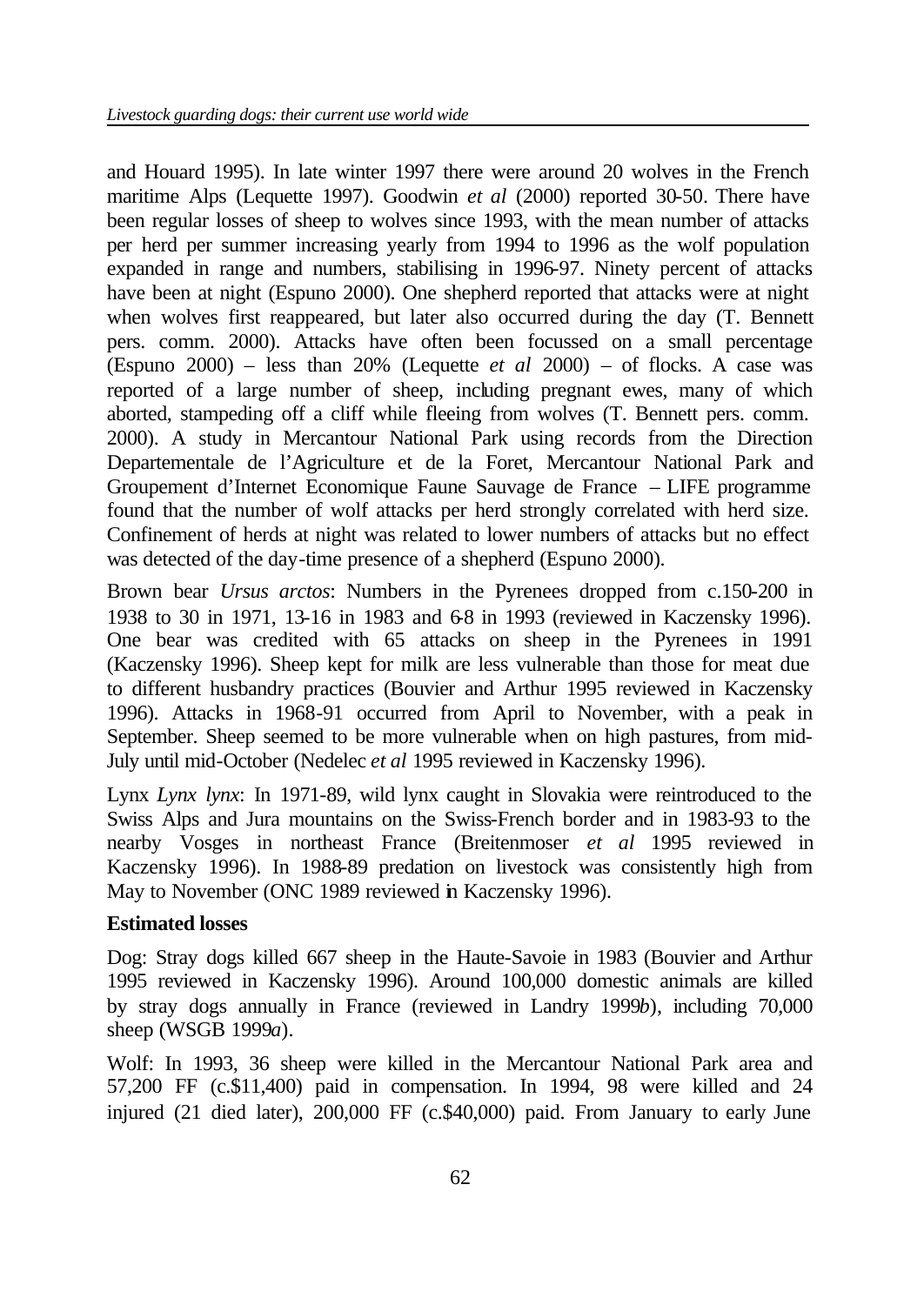1995, 50 were killed and 24 injured (Lequette *et al* 1995) and throughout the year 95 attacks resulted in 408 sheep and goats killed (Lequette *et al* 1996*a*). In 1996 more than 500 sheep were killed from January to the end of October (Lequette *et al* 1996*b*) and 950,000 FF was paid in compensation throughout the year. In 1997 damage reached about 700 sheep, plus 118 paid at 75% of their value (Lequette 1997). Differentiating wolf/dog attacks is problematic (Lequette *et al* 1995) and there are many times more stray dogs than wolves in the area, so wolf damage might be somewhat over-estimated (B. Lequette pers. comm. to Kaczensky 1996; Lequette 1997). Wolves were blamed for more than 1000 sheep deaths in 1999. Farmers have claimed that around 3000 sheep in Mercantour National Park (WSGB 2000*a*) and 5000 sheep in the Alps (WSGB 2000*b*) were killed by wolves from 1992-99. Reuters (2000 quoting C. Guigo) reported 4000 animals killed since 1992 causing 11 million FF (\$1.62 million) of damage.

Bear: Small losses in the Pyrenees, almost entirely of sheep and goats. Livestock depredation declined along with bear numbers from 1958 to 1990 and averaged 68 killed per year in 1968-91 (Nedelec *et al* 1995 reviewed in Kaczensky 1996) and c.75 in the ten years before 1996. In 1983 bears killed 66 sheep in the French Pyrenees (Bouvier and Arthur 1995 and Nedelec *et al* 1995 both reviewed in Kaczensky 1996).

Lynx: Minimal in the Alps and Vosges but considerable in the Jura mountains, beginning in 1988. An average of 123 livestock were killed per year in 1984-92 (reviewed in Kaczensky 1996). In 1989 more than 389 sheep and goats were killed during 219 attacks, with 77% of the damage in Ain district and 40% of these attacks in three communities or 1% of the lynx range. No significant difference in age preference was noted: in the Jura 155 adult sheep and 215 lambs were killed (ONC 1989 reviewed in Kaczensky 1996). Low wild ungulate density, vulnerability of sheep on pastures among forests and illegal releases of captive lynx were suggested as possible causes. In 1988 there were 74,328 sheep grazing in the Jura, but not all within the lynx range. (J.M. Vandel pers. comm. to Kaczensky 1996).

### **LGD breeds and status**

The Great Pyrenean mountain dog was part of the livestock tradition in the Alps but their use became less common after the extirpation of large carnivores. Very few flocks in 1996 had LGDs (B. Lequette pers. comm. to Kaczensky 1996), although Landry (1999*b*) reported that some kept them for protection against bears and dogs. A project to help farmers protect their sheep with LGDs began in 1985. Usually one dog is sufficient to protect a flock. Since the return of wolves to France, the Pastou/Patou/Patois has been employed with a number of flocks (CSM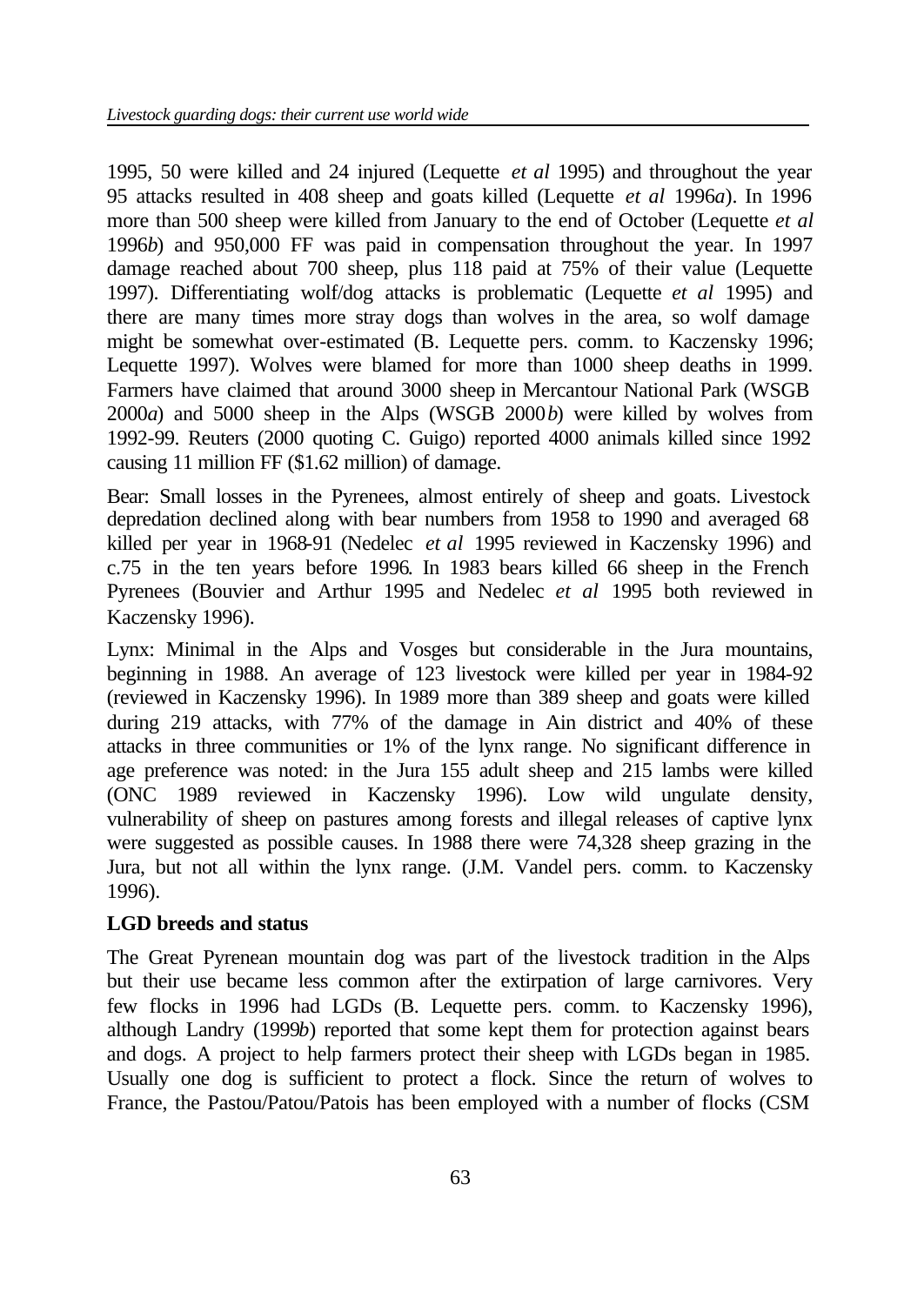1999; Landry 1999*b*). One shepherd reported using a male Beauceron from the Massif Central which he stated both guarded and herded a combined flock of 1600 sheep (T. Bennett pers. comm. 2000).

# **LGD evaluation**

Forty sheep from a flock of 1500 in Mercantour National Park were lost in 1993. After the introduction of a shepherd and two dogs, only five sheep were lost. Wolves killed just one sheep in 1998. In 1999 there were 6-8 wolves and four guarding dogs in the area. The local shepherd was convinced that it was not necessary to kill the wolves in order to protect livestock (Landry 1999*a*).

In the Queryas Regional Park in summer 2000 there were no attacks on 20 flocks inside enclosures with a shepherd and dog nearby (CSM 1999).

One shepherd's flock sustained six wolf attacks in 1999, but then had none since starting to use dogs, enclosures and a sound machine, but he was still not convinced that wolves and the transhumance of sheep could co-exist. Other shepherds were said to be more optimistic provided that the EU paid sufficiently for protective measures (CSM 1999).

There have been some cases reported of wolves killing LGDs (Landry 1999*a*).

The study in Mercantour National Park found that there were significantly lower numbers of attacks when LGDs were present, with a weak negative correlation between number of attacks and number of dogs present (Espuno 2000).

### **Other measures**

Husbandry: The French Environment Ministry, through the Mercantour National Park budget, finances protection systems (shepherd huts, electric fences, LGDs) proposed to shepherds working in wolf areas (Lequette *et al* 1995). One farm initiated 24 hour guarding of their flock and constructed a 2 m high fence, buried 1 m into the ground, enclosing 6 acres (2.4 ha) around the barn (T. Bennett pers. comm. 2000). Cabins have been built or renovated on remote pastures so that shepherds can sleep closer to their sheep (CSM 1999). Electric fences are used to enclose flocks at night. They are usually portable and confine sheep but are not predator-proof (Espuno 2000). One shepherd reported that wolves had quickly learned to panic sheep into breaking out of electric fences (T. Bennett pers. comm. 2000).

Removing predators: All 3 large carnivores are fully legally protected (bear since 1962, lynx 1976 and wolf 1993) but the Environment Ministry can issue permits to remove a wolf, bear or lynx depredating on livestock. This is then done by wardens of the State Hunting Office by shooting or trapping at a previous kill or in the act of killing livestock. Eight lynx were removed from the Jura mountains in 1989-91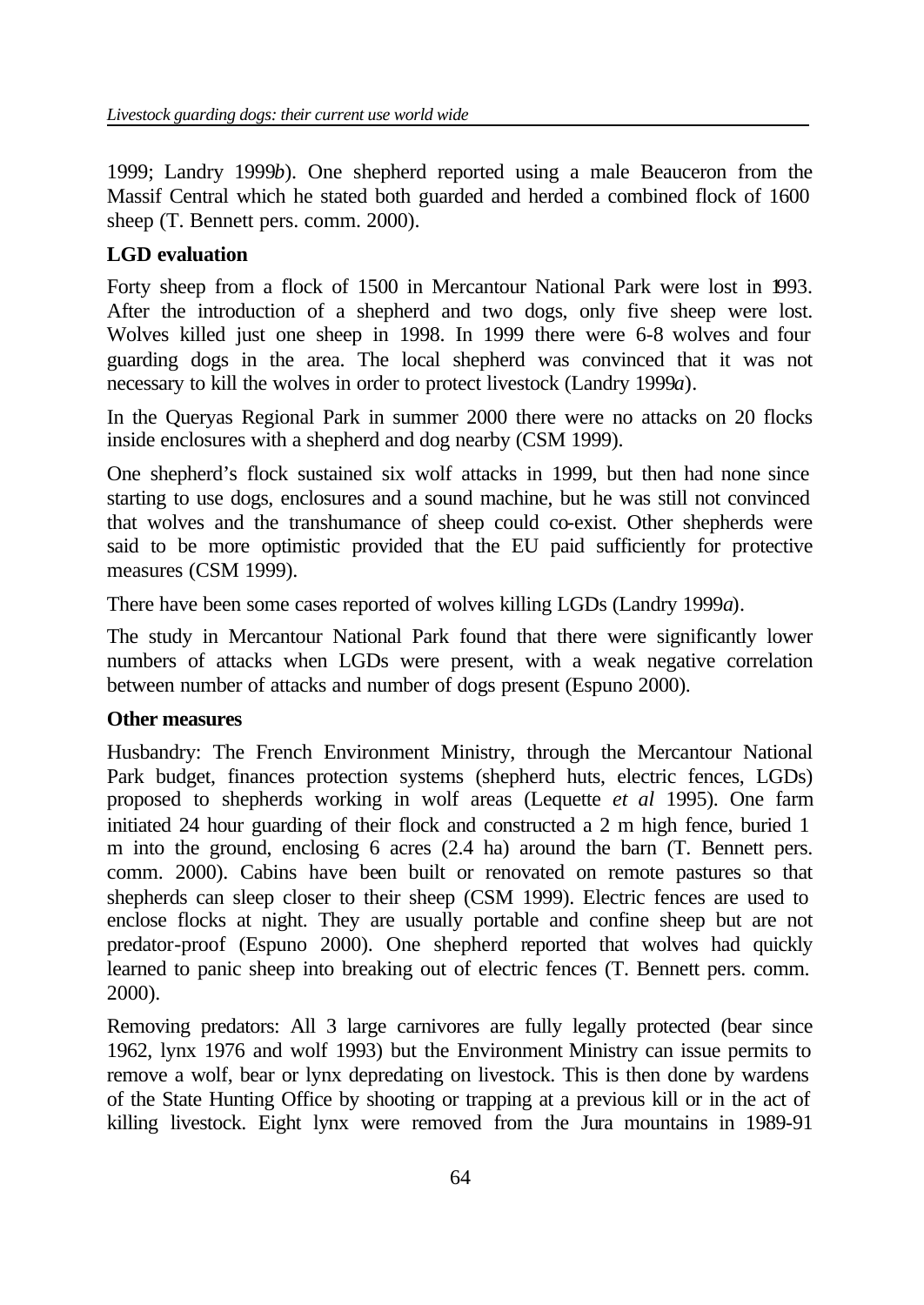(Kaczensky 1996). Overall damage decreased after lynx removal, but in six cases removing a single lynx only gave relief from predation for 20 days (Vandel *et al* 1992 reviewed in Kaczensky 1996). Toxic collars were believed to have killed two lynx in the Jura (Kaczensky 1996). Many farmers call for wolves to be eradicated or confined in a fenced park, or for a zoning system to be introduced (Hutt 2000).

Illegal killing: Poaching of lynx has been a problem in the Vosges and Jura mountains (Kaczensky 1996). In the Alps there have been reports of poisoned sheep carcasses left where wolves are known to frequent (CSM 1999).

Protective collars: More than 1000 collars, made of 5mm leather with spikes or zinc plates, were fitted to sheep at around 23 different pastures in the Jura mountains from 1988-96. Seven pastures had no attacks and 16 had 106 attacks by lynx (60% of the pastures had only one attack per year before fitting sheep with collars). Fifty of the attacks were on flocks without collars and in 25 attacks 7 collared animals were killed. No information on collars was available for the remaining 31 attacks (Vandel unpub. data and Vandal and Stahl 1993 both reviewed in Kaczensky 1996).

Compensation: Established for losses to lynx in the Jura mountains in 1989 and the Alps in 1990 (Kaczensky 1996). Paid by the Fonds Français pour la Nature et l'Environment for wolf damage since 1993-4 (Lequette *et al* 1995; Espuno 2000). Seventy-five percent of the market price is paid if it is not sure whether damage was caused by wolves or dogs (Dahier 1995 reviewed in Kaczensky 1996). According to T. Bennett (pers. comm. 2000), because insurance is paid for losses to dogs and compensation for losses to wolves (carcasses must be shown), in cases where the predator involved is not certain, each responsible body may argue that the other should pay. After a confirmed wolf attack, stress compensation per head of surviving sheep is automatically paid as well as an additional amount for lost milk (Dahier 1995 reviewed in Kaczensky 1996). The market price of killed animals plus a fee for disturbance and additional effort are paid in the case of lynx (Kaczensky 1996).

Aversion: Aversive conditioning was attempted four times by chasing a bear, but attacks shifted to other areas (Camarra *et al* 1992 reviewed in Kaczensky 1996). Some shepherds use make-shift measures such as bird scarers or speakers placed round the corral and broadcasting intermittently through the night from a cassette recorder. Queyras Regional Park were reported to be using wardens and forestry workers to maintain a sporadic human presence on the mountains during winter in an attempt to keep wolves away from pastures (CSM 1999).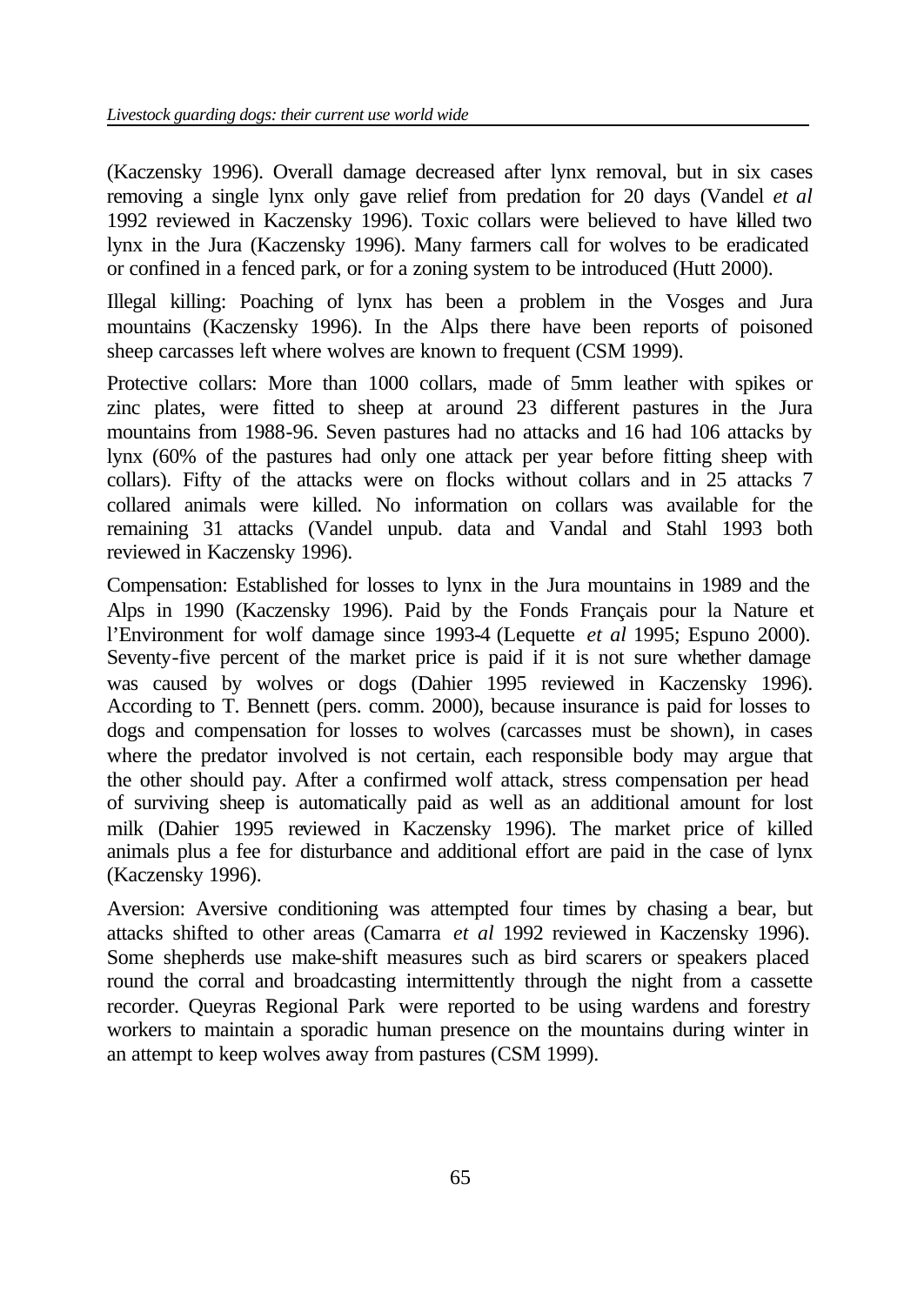# **Italy**

# **Landscape**

The Abruzzo region in the Apennine mountains, central Ialy. Below 1100 m a.s.l. are oak *Quercus* spp. and hornbeam *Carpinus betulus*, with extensive pastures and arable land in the valleys. Thick beech *Fagus sylvatica* forests cover slopes from 1100 m to 1800 m a.s.l.; some primeval pine *Pinus* spp. forests survive in Abruzzo National Park. Above the forests are further extensive open pastures, with a rocky high mountain zone above them. In winter there is generally permanent snow cover above 900 m a.s.l. The north is largely un-wooded (Zimen 1981). The province of L'Aquila (5034 km<sup>2</sup>) is between 600 m and 2912 m a.s.l. with 31% beech and oak *Quercus* spp. woodland and 27% dry upland grasslands and semi-natural pastures (Cozza *et al* 1996).

A separate area with wolves north of Rome, Monti della Tolfa, has hills of <600 m a.s.l. with typical Mediterranean bush vegetation, few human visitors and cattle left to wild pasture year-round (Boitani 1982; Boitani 2000).

# **Livestock**

In L'Aquila Province the main livestock were sheep and goats (212,500, 48.3% of Abruzzo's total stock), cattle (29,230, 20%) and horses (14,400, 77%) as well as mules and donkeys (Cozza *et al* 1996). There are many free-roaming dogs (Boitani 1982).

# **Husbandry**

The traditional system of shepherding in Abruzzo was and partially still is transhumance. Local flocks rarely exceeding 100-200 (maximum 300) sheep plus a few goats, are kept in areas above 760 m a.s.l. They spend the winter in villages, are driven out to pasture close by when there is no snow cover and are kept in stone sheds at night. In summer they are taken higher up the mountains to graze, guarded by shepherds with at least two LGDs, put into fenced pens at night and are not allowed out in fog (Zimen 1981; Boitani 1992). Larger flocks of up to several thousand from the plains are also managed by transhumance: eight months are spent at lowland farms and from June-October they are moved to uplands, housed in temporary folds at night and attended by shepherds and LGDs. Herding dogs are not used; shepherds keep their flocks together and drive them themselves. Cattle and horses are left to graze freely (Zimen 1981; Cozza *et al* 1996).

Landry (1999*b* citing P. Breber and F. Francisci both pers. comm.) noted that the sheep economy is mainly based on the manufacture of cheese. Sheep are milked in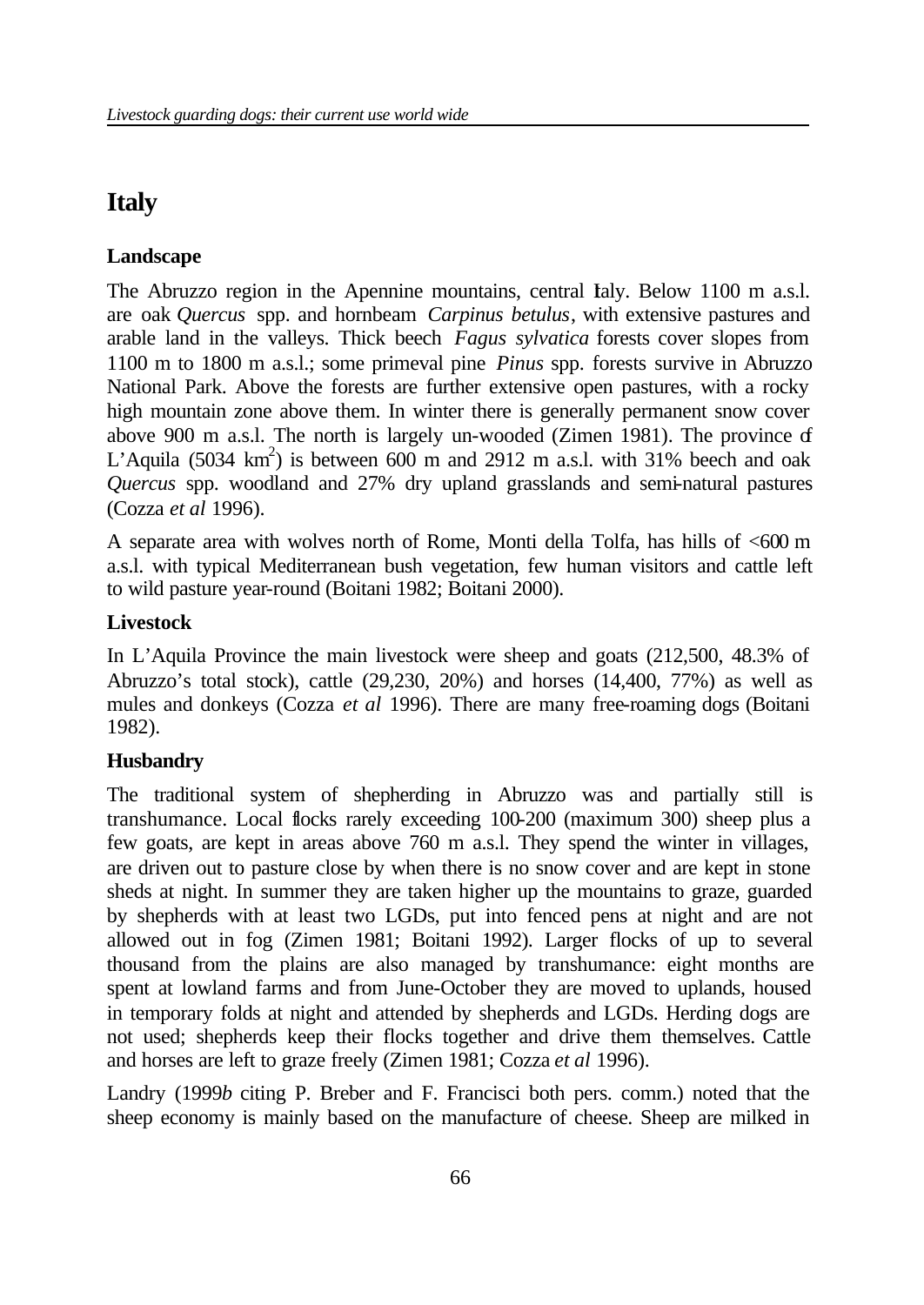the morning and then led to pastures accompanied by several guard dogs which form a pack in which each individual has a precise function. They are generally left on alpine pastures more or less without surveillance and then brought back in the evening for milking. In the north of Italy, milk-ewes have often been replaced with ewes for meat, which need less attention.

In L'Aquila Province, there is a lot of small-scale (average 7.6 ha) mixed farming, with 64% of farmers engaged in four or more enterprises on one farm. Sheep and goat flocks vary from on-farm flocks of 2-30 up to 500-1500 for dairy and meat production. Horses are often kept for recreation – sometimes allowed to graze unattended on abandoned farmland (mares with young are hobbled; Zimen 1981) – and mules and donkeys for work (Cozza *et al* 1996).

In other areas grazing is free and lambs, calves and foals are born on the pasture (Meriggi *et al* 1991). Flocks number 1000-2000 and are unguarded or have inexperienced shepherds with poor dogs (Boitani 1992).

### **Predator species and attacks**

Wolf *Canis lupus*: Recovered from a fragmented population of 100-200 in isolated Apennine mountain ranges in the early 1970s (Boitani 1992) to a present population estimated at 400-500 extending throughout the whole Apennine range and into the Maritime Alps of France (Boitani 2000). As a result of the increased numbers and range of wolves over the last 25 years, wolf-livestock interactions have also changed drastically (Ciucci and Boitani 2000).

During a 1974-78 study in Abruzzo, wolves were seen to approach pens from downwind and sometimes to observe flocks for long periods. Attacks resulted in from 1 to 200-300 sheep killed at one time, with surplus killing only when wolves chased sheep out of the pen (Boitani 1982; Boitani 1992). Most losses recorded were of single sheep, either dragged out of the pen and eaten nearby at night, or killed when separated from the flock on the way back to the fold and/or in thick mist. There were also larger losses of up to ten sheep or, on two occasions, more than 100 which seemed to happen when the sheep panicked. Wolves took advantage of bad weather (mist, thunderstorms) to attack flocks. Pressure increased on domestic animals during the period of wolf pup-raising (Zimen 1981). Cattle were rarely attacked and only a few wolf packs seemed able to kill horses regularly (Boitani 1982). Predation on cattle and horses concerned almost exclusively calves and foals (reviewed in Kaczensky 1996), but even these were rarely killed by wolves and then usually when separated from their mother, despite being left to graze freely (Zimen 1981). In winter wolf depredation was limited to a few livestock. Wolves also killed and ate most kinds of domestic dogs, including hunting dogs (Boitani 1982).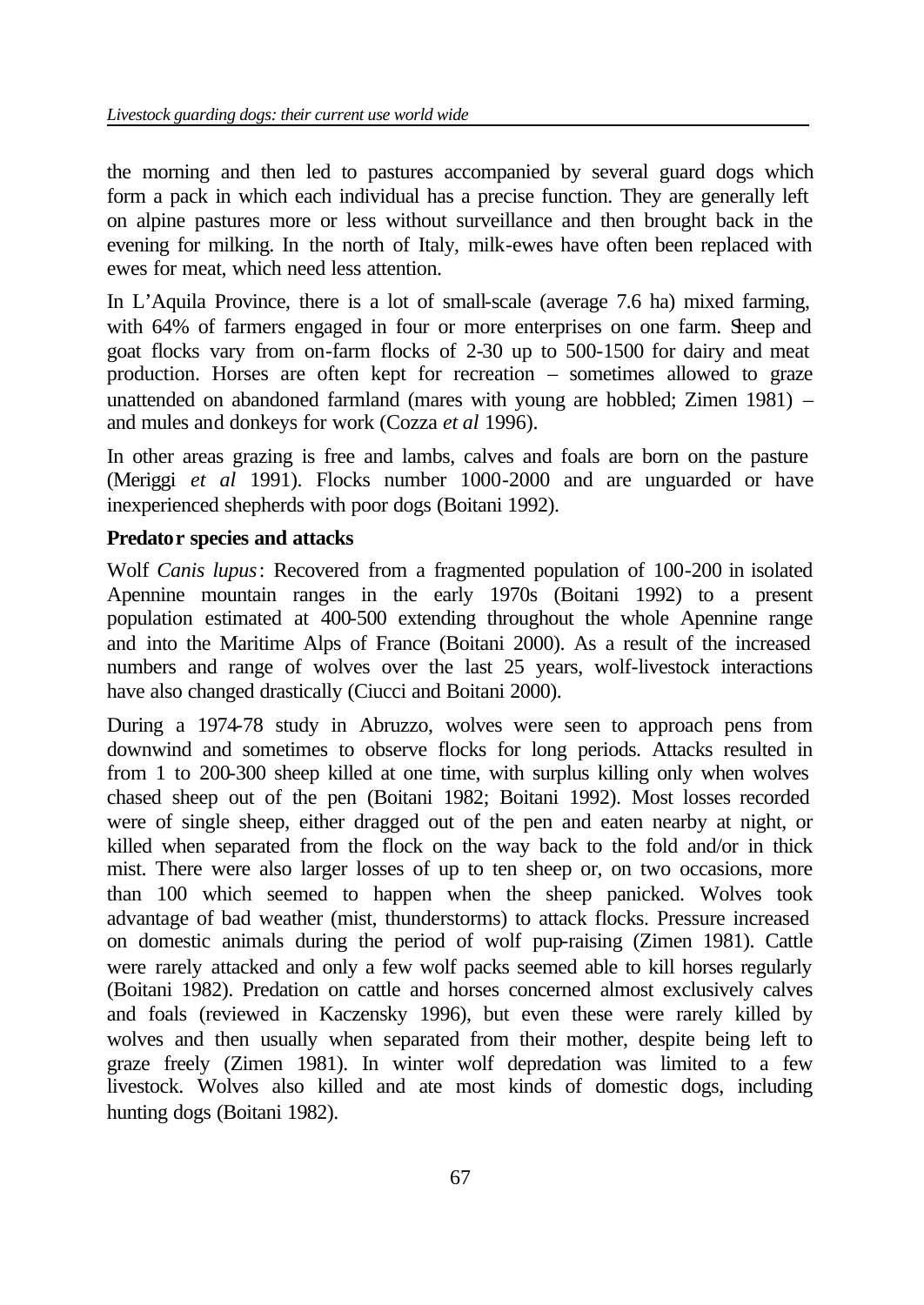Fico *et al* (1993 reviewed in Kaczensky 1996) found that in 1980-88 in Abruzzo wolf predation on horses was highest from April (the onset of foaling) until July, on sheep and goats from July until October and on cattle from May (calving) until November. Attacks by wolves on sheep and goats, cattle and horses occurred in every month of the year.

Stray and feral dogs *Canis familiaris*: c.3000-15,000 in the Abruzzo region (Fico *et al* 1993 reviewed in Cozza *et al* 1996 and Kaczensky 1996). A dog census in 1983 estimated 80,000 feral dogs and 850,000 free-roaming in Italy (Boitani and Ciucci 1993). Many attacks claimed to have been by wolves actually involved dogs (Zimen 1981; Boitani 1982).

A study in L'Aquila Province by Cozza *et al* (1996) of losses mostly (94.2%) attributed to wolves found that more cattle or equids were attacked in spring than sheep or goats. Almost all reported sheep damage was to adults (but losses of lambs were often not claimed due to their low value), whereas cattle and equids were mostly young stock. Attacks on sheep occurred slightly more often during the day (including dawn and dusk) whereas cattle and equids were attacked mostly at night. Most attacks were on animals at pasture (being herded, in the case of sheep and goats), in 13.4% of cases on an animal said to have become detached from the flock along the grazing route. Around one third (31.3%) of attacks on sheep were at the fold or in enclosed meadows. Most attacks occurred in wooded or scrub terrain, rather than open ground. Medium-large flocks and large cattle or equid management units were more exposed to high predation than smaller ones, but no association was found between level of predation and management or grazing system (except, possibly, the casual management of pet horses). It was concluded that reasons for predation rates were probably specific to each management unit.

Ciucci and Boitani (1998) investigated wolf- and dog-livestock conflicts (1992-95) and costs of compensation (1991-95) in the Tuscany region of central Italy. They found that most depredations (95.2%) involved sheep, with a mean annual loss of 2550  $(\pm 730 \text{ SD})$  sheep or 0.35% of the regional stock. Sheep lost to predators by province were correlated with sheep density within areas containing wolves, but there were also marked geographical and temporal fluctuations in compensation costs. The highest levels of conflict were observed in provinces at the border of the wolf range, where livestock was left unattended most of the year and sheep density reached its highest regional levels. The authors reported that, according to approved damage claims in 1992-95, depredations were highly seasonal, increasing steadily from spring to early fall. They suggested this may follow trends in sheep availability on pastures and density fluctuations of local wolf packs. An average of 3 sheep (range 1-18) were killed per attack ( $n = 483$ ); 42% of the attacks involved killing of 2 sheep. In addition, 21-113 sheep (19% of sheep lost or 2.3% of the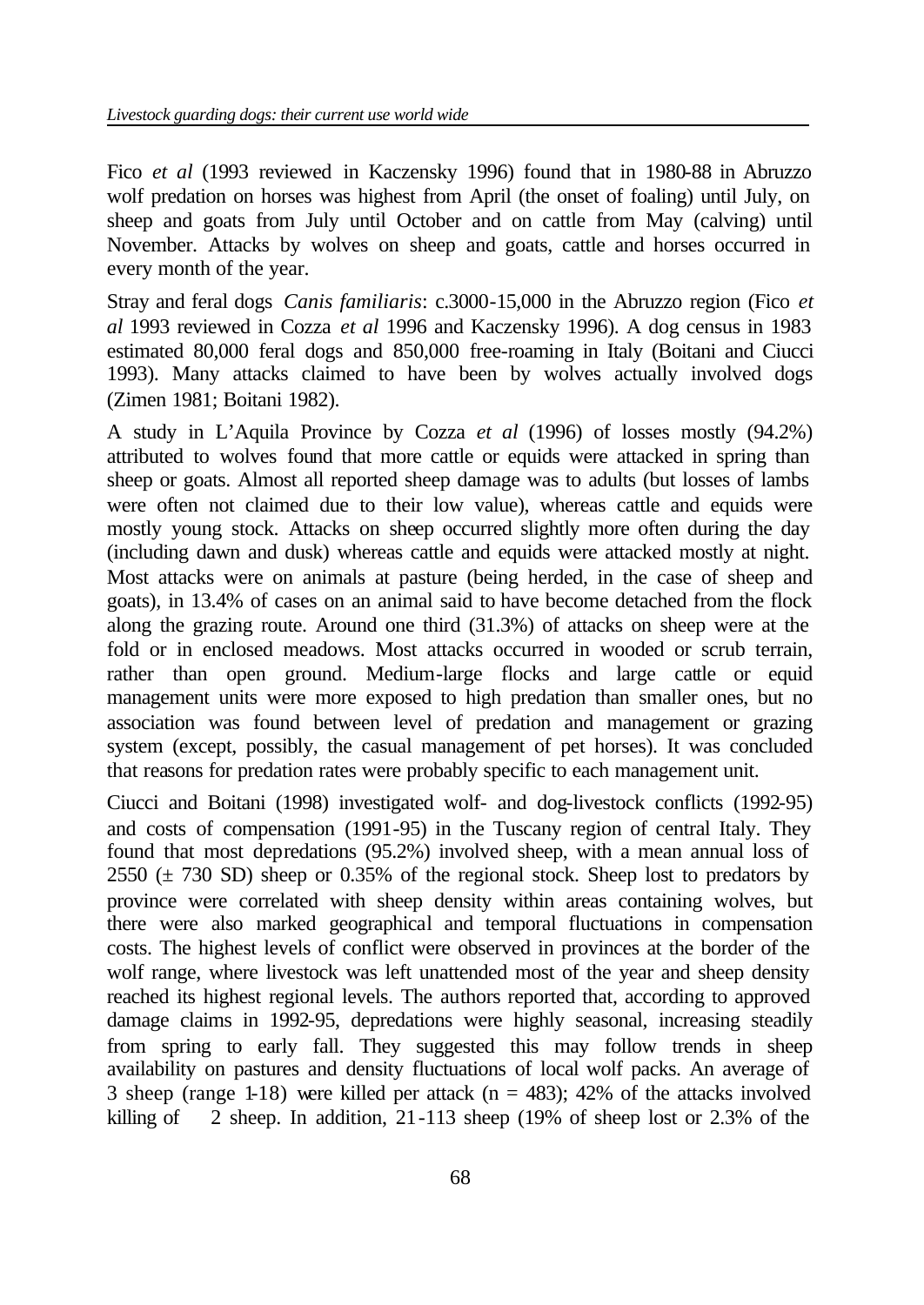depredation events) were killed or attacked in mass slaughters. Depredations also resulted in 35% ( $n = 168$ ) of sheep injured and 33% ( $n = 158$ ) missing. Most sheep depredations occurred during the night, in pastures interspersed with wood or vegetative cover, and involved free-ranging flocks unattended by either shepherds or LGDs. High levels of conflict occurred in localised areas of intensive sheep production; 6% of the affected farms and 8% of the affected municipalities accounted for 32% of sheep lost to wolves and dogs across the region. Cozza *et al* (1996) reported similar results from L'Aquila, where the 4.1% of claimants considered to be chronically affected (2.1-7.8 claims per year) by predation accounted for 26.2% of all claims, while 87.9% of claimants were affected by predation less than once per year or on a single occasion.

Brown bear *Ursus arctos*: The isolated Abruzzo population is currently estimated at 40-50 (Swenson *et al* 2000) and was reported to be responsible for 4.8% of attacks on livestock (Cozza *et al* 1996) in the area. In 1980-88 sheep and goats were predated on throughout the year but mainly from July to October (with a dip in August). Cattle predation began in May (calving) and continued until December but was highest from July to September. Horses were attacked from April (foaling) until November, with a peak in June (after Fico *et al* 1993 in Kaczensky 1996).

### **Losses**

According to Ciucci and Boitani (2000), approximately \$2 million is paid in compensation per year for livestock losses to predators which, they say, seems to be the highest in Europe, but is still less than 20% of the compensation paid to Italian farmers for wild boar (*Sus scrofa*) damage to agricultural crops. The same authors (Ciucci and Boitani 1998) found that Tuscany's regional compensation programme cost \$345,000 (± 93,000 SD) per year in 1991-95.

Wolf: Zimen (1981) and Boitani (1982) reported that many claims for damage by wolves in Abruzzo in the mid-1970s were fraudulent or the damage was done by dogs. Documented losses, mostly of sheep, averaged c.1489 head of livestock per year in 1974-78 and 1267 – including 16% horses – in 1980-88 (Boitani 1982; Fico *et al* 1993 reviewed in Kaczensky 1996). Compensation paid in Abruzzo totalled \$103,000 in 1974 and \$209,000 in 1977 (Boitani 1982) although, after recalculating to take account of damage by dogs, averaged \$61,000 per year from 1974 to 1978 or \$2773 per wolf per year (Blanco *et al* 1992 after Boitani 1982). F. Tassi (pers. comm. to Zimen 1981) estimated that actual damage to livestock in Abruzzo National Park was only 20-30% of that claimed. Meriggi *et al* (1991 reviewed in Kaczensky 1996) reported that 45 head of livestock were killed in northern Italy in 1988.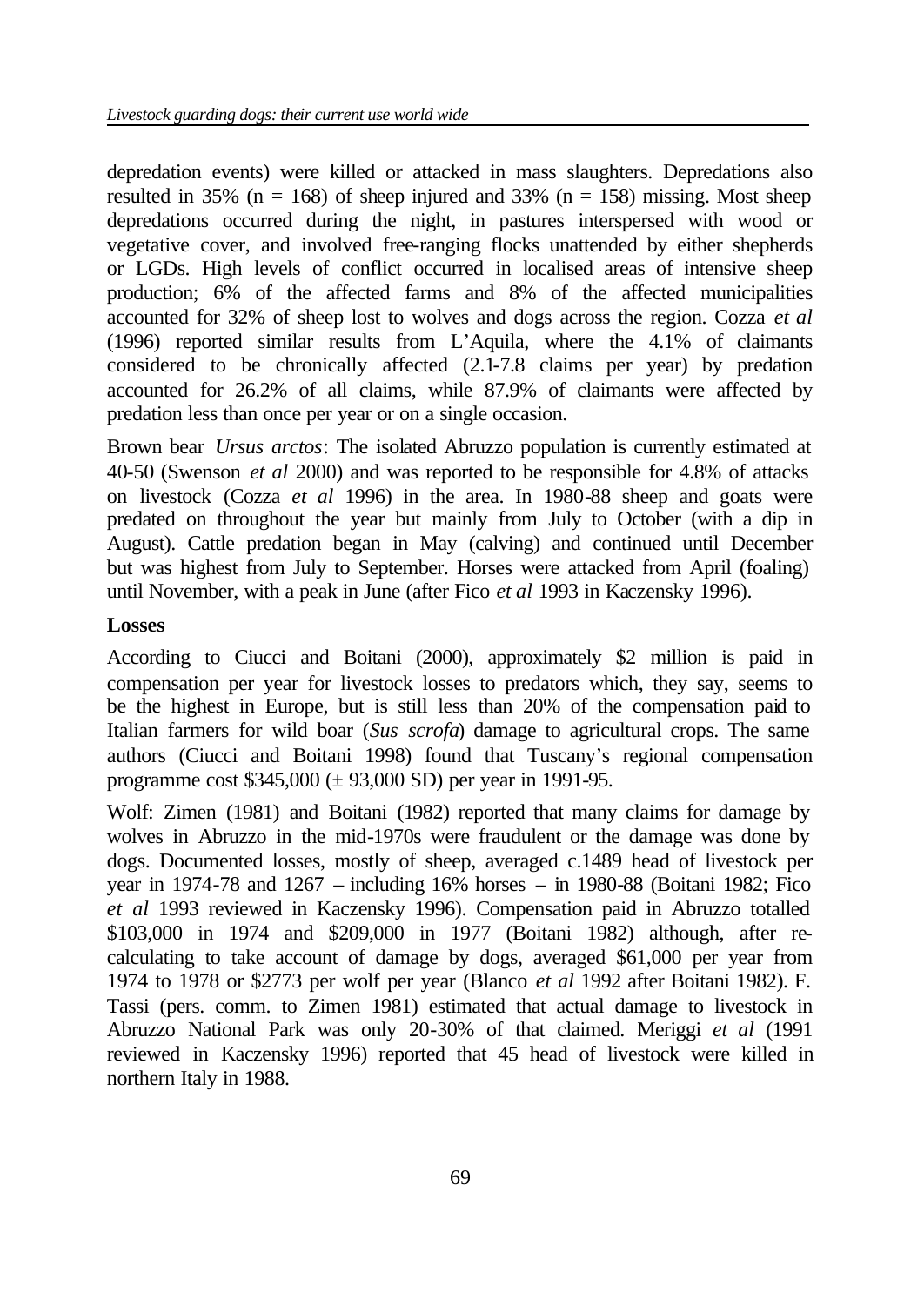In 1980-88, 83.9% of 4993 compensation claims in Abruzzo region were filed in L'Aquila Province. Almost all (94.2%) losses here were attributed to wolves, though only 3.9% of claims were verified by veterinarians. Over the period 1986- 92, 615 management units or 28.2% of the total number censused in 1991 registered a total of 1777 claims. In the Abruzzo region in 1994, 0.14% of the total subsidies to agriculture were compensation for damage caused by species of scientific interest such as wolves and bears (Cozza *et al* 1996). Approximately 1.8 million euros were paid in compensation for wolf damage in 1996 and c.0.5-1.0 million euros were estimated for 1997 (Boitani 2000).

Dogs: Lack of specific professional support for evaluating canid attacks (especially distinguishing between wolf and dog attacks), as well as the previous lack of compensation for damage by dogs, which was not introduced until 1995 (1994 in Tuscony, Ciucci and Boitani 2000), is likely to have caused a significant level of bias in attributing losses to wolves which were actually caused by dogs or by neonatal and juvenile mortality (Cozza *et al* 1996). Boitani (1982) suggested that as many as 50% of claims in 1974-78 were actually due to damage by stray dogs.

Bear: Killed an average of 71 animals, mostly sheep and goats, per year in Abruzzo in 1980-88 and 0.75 in Trentino in 1978-89 (Fico *et al* 1993 reviewed in Kaczensky 1996).

### **LGD breeds and status**

Shepherds use different races of dogs or mongrels to protect their flocks (Landry 1999*b* citing V. Guberti pers. comm.). Many LGDs observed in the 1970s wore collars with 5 cm metal spikes to protect them from wolves (Zimen 1981).

Cane da pastore Maremmano-Abruzzese or the Maremma has been used for more than 2000 years to protect sheep from bears and wolves. In the traditional transhumance system, still operating in some rural areas, flocks of up to 300 sheep on summer pastures are constantly attended by a shepherd along with 2-3 (Ciucci and Boitani 2000) or 5-15 (Landry 1999*b* citing P. Breber) dogs.

The Bergamo Shepherd dog was also traditionally a livestock guarding dog but its use seems to have become rare (reviewed in Landry 1999*b*).

### **LGD evaluation**

Depredation problems were much less in areas where the traditional husbandry system of small flocks with shepherds and LGDs was still used than in areas where it had been abandoned (Boitani and Ciucci 1993; Ciucci and Boitani 1998) and larger flocks were attended by inexperienced shepherds and dogs. In some cases wolves seemed to have learned to approach sheep pens without being detected by LGDs though, in general, LGDs in Abruzzo were still an effective deterrent against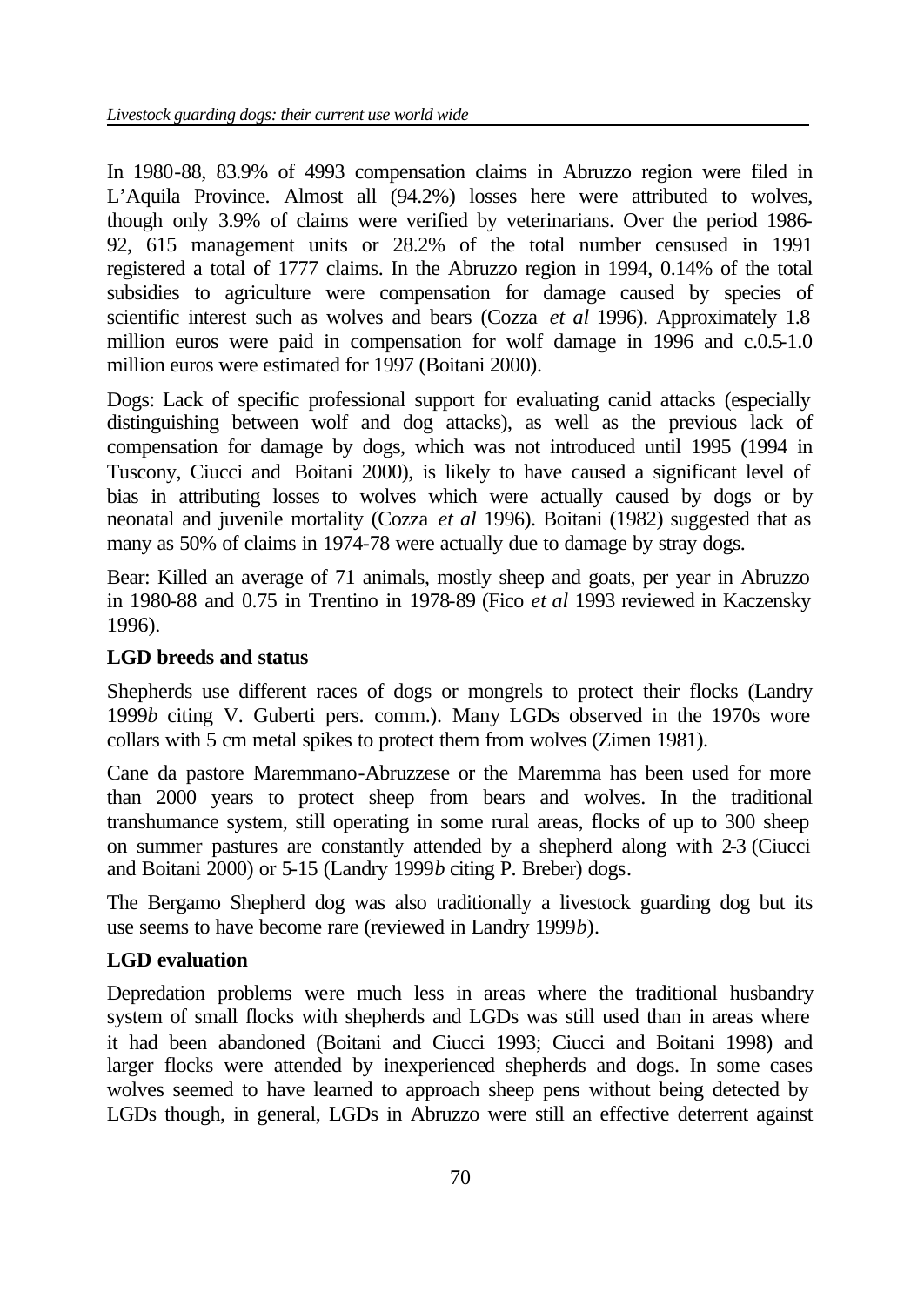wolf attacks (Boitani 1982). Boitani (1987 cited in Coppinger and Coppinger 1995) noted that sheep were "well protected" against wolves by LGDs, although damage did occur.

LGDs are not always correctly socialised (Landry 1999*b*). Coppinger *et al* (1983) and Landry (1999*b*) observed that some dogs remained with livestock at stables while others accompanied shepherds. In the evening, when the sheep were together, some LGDs left the flock to roam in bands, causing a lot of damage in neighbouring flocks (Landry 1999*b* citing V. Guberti pers. comm.). However, Coppinger *et al* (1983) observed that in some regions (Monti della Laga) ewes fed in wooded areas under the surveillance of LGDs without shepherds present.

### **Other measures**

Husbandry: The traditional method includes a number of anti-predator measures besides LGDs, such as keeping sheep in fenced pens at night (although the use of a cord net favours wolf attacks, Boitani 1982) and not allowing them out in fog (Zimen 1981; Boitani 1992). Zimen (1981) observed that when mist appeared in the mountains, the shepherds immediately took their flocks down to the valleys and, if it was misty there too, returned them to their sheds. However, inexperienced shepherds from outside the area, with large flocks or inexperienced dogs, did not always appreciate the danger or were unable to collect their many animals in time. The forest administration of Abruzzo built bear- and wolf-proof pens in the mountains in the 1970s (Zimen 1981). The WWF-sponsored Abruzzi Wolf Project in the mid-1970s recommended that one shepherd, with "sufficient" dogs, be in charge of no more than 100 sheep.

Illegal killing: Despite having full legal protection since 1976, 50-70 wolves (Boitani 2000) – a large proportion of the wolf population (Ciucci and Boitani 2000) – are killed illegally every year through shooting, poisoning and trapping (Boitani and Ciucci 1993), mostly by hunters rather than shepherds or livestock breeders (Boitani 1982). A bias towards blaming wolves for losses has led to antagonism towards them and indifference to solving the widespread problem of stray and feral dogs (Cozza *et al* 1996).

*Fladry*: This is a traditional technique for hunting wolves in Eastern Europe and Russia, which is based on wolves' unexplained reluctance to cross a barrier consisting of a long line suspended over the ground with strips of red material 40- 50 cm long and 10 cm wide hanging down from it at 35-40 cm intervals (Okarma 1993). Recently it has been used by researchers in Poland (Okarma and Jêdrzejewski 1997) and Romania (Promberger *et al* 1997; Promberger-Fürpaß *et al* 2000) to trap wolves for fitting/replacing radio-collars. Trials at Rome Zoo in 1997- 98 found that captive wolves never crossed such a barrier, even to reach their daily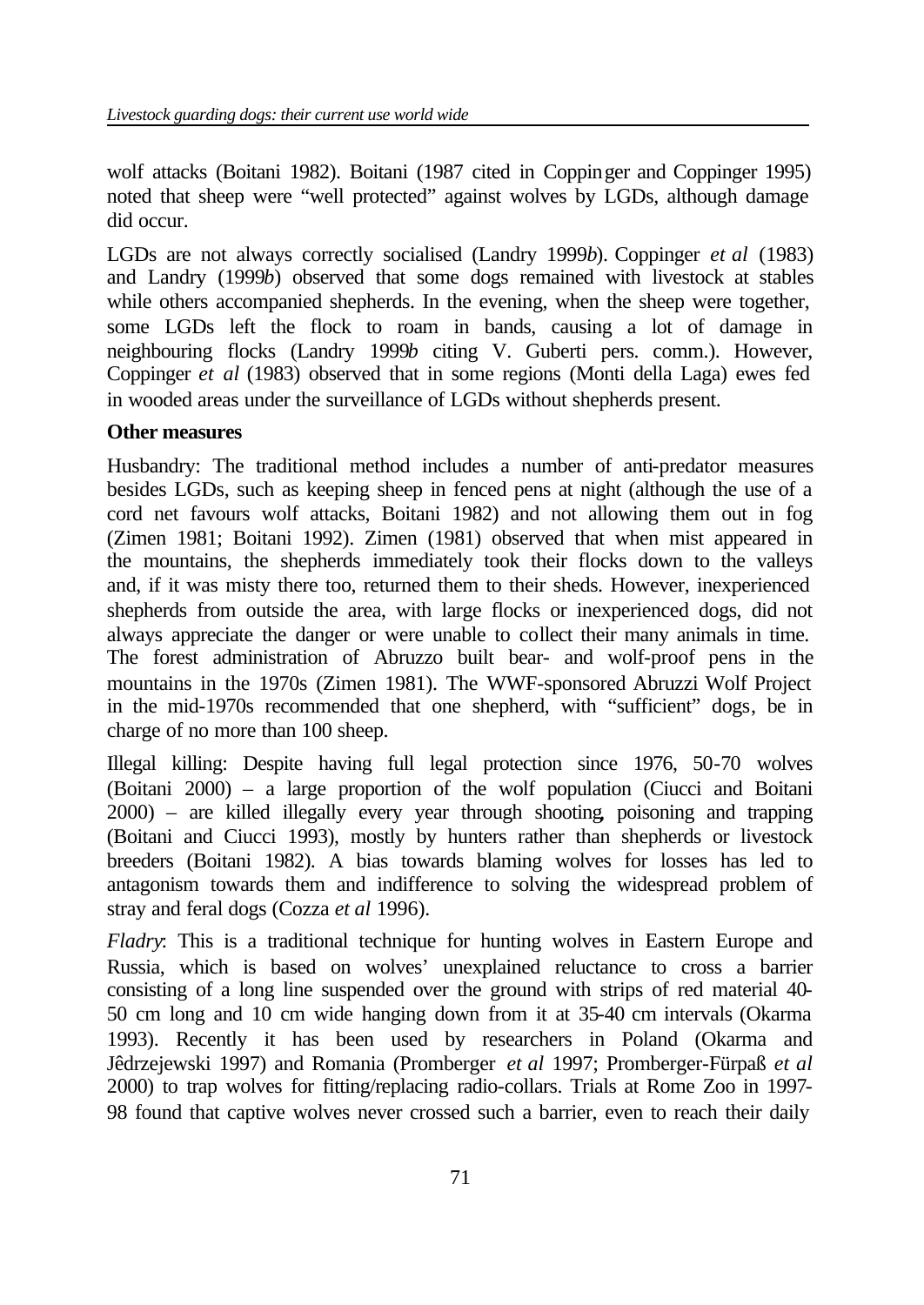food ration, when red or grey flags were placed 50 cm apart and touched the ground at the bottom. Wolves crossed the barrier if the flags were 75 cm apart or the rope was 25 cm or 75 cm from the ground. The Italian Agriculture Ministry accepted a research project to test the technique in a forest area in Abruzzo with a view to using it for protecting from wolves livestock which is kept in enclosures at night (Musiani *et al* 1999; Musiani *et al* 2000; Musiani 2000).

Alternative food-base: The reintroduction of red deer *Cervus elaphus* and roe deer *Capreolus capreolus* into the Abruzzo region provided alternative prey for wolves (Zimen 1981; Boitani 1982; Boitani 1992). A supplementary feeding programme to keep bears within Abruzzo National Park began in 1968 and subsequently has involved provision of fruit trees, crops and, sometimes, carrion sites (Boscagli 1995 reviewed in Kaczensky 1996).

Compensation: Ciucci and Boitani (1998) concluded that compensation programmes alone were not effective in reducing the conflict or in preventing illegal, private efforts to control wolf numbers. They recommended that improved husbandry should be encouraged and facilitated through financial incentives and public education. However, Cozza *et al* (1996) pointed out that the low probability of predation for each owner in L'Aquila means that investment in protective measures or changes in husbandry practice may not be viable even in areas with a high number of attacks.

# **Norway and Sweden**

# **Landscape**

Forested mountains. The northern boreal region is dominated by birch and conifer forests with large areas of minerotrophic mires. The southern boreal area also has coniferous forests interspersed with alder *Alnus incana* forests and mires (reviewed in Sagør *et al* 1997). The Snøhetta plateau in southern Norway is 4400 km<sup>2</sup> with peaks up to 2000 m a.s.l.. Valleys are dominated by birch *Betula pubescens* woodland, with pine *Pinus sylvestris* and spruce *Picea abies* at lower altitudes. Some valleys have roads, summer dairy farms and groups of summer cabins. The plateau is separated from similar neighbouring plateaux by valleys with permanent settlements and transport corridors. Timberline in the west (more oceanic climate) is at about 800 m a.s.l. and in the east (more continental) at around 1000 m a.s.l. (Landa *et al* 1999).

# **Livestock**

Sheep and reindeer (in Lit.).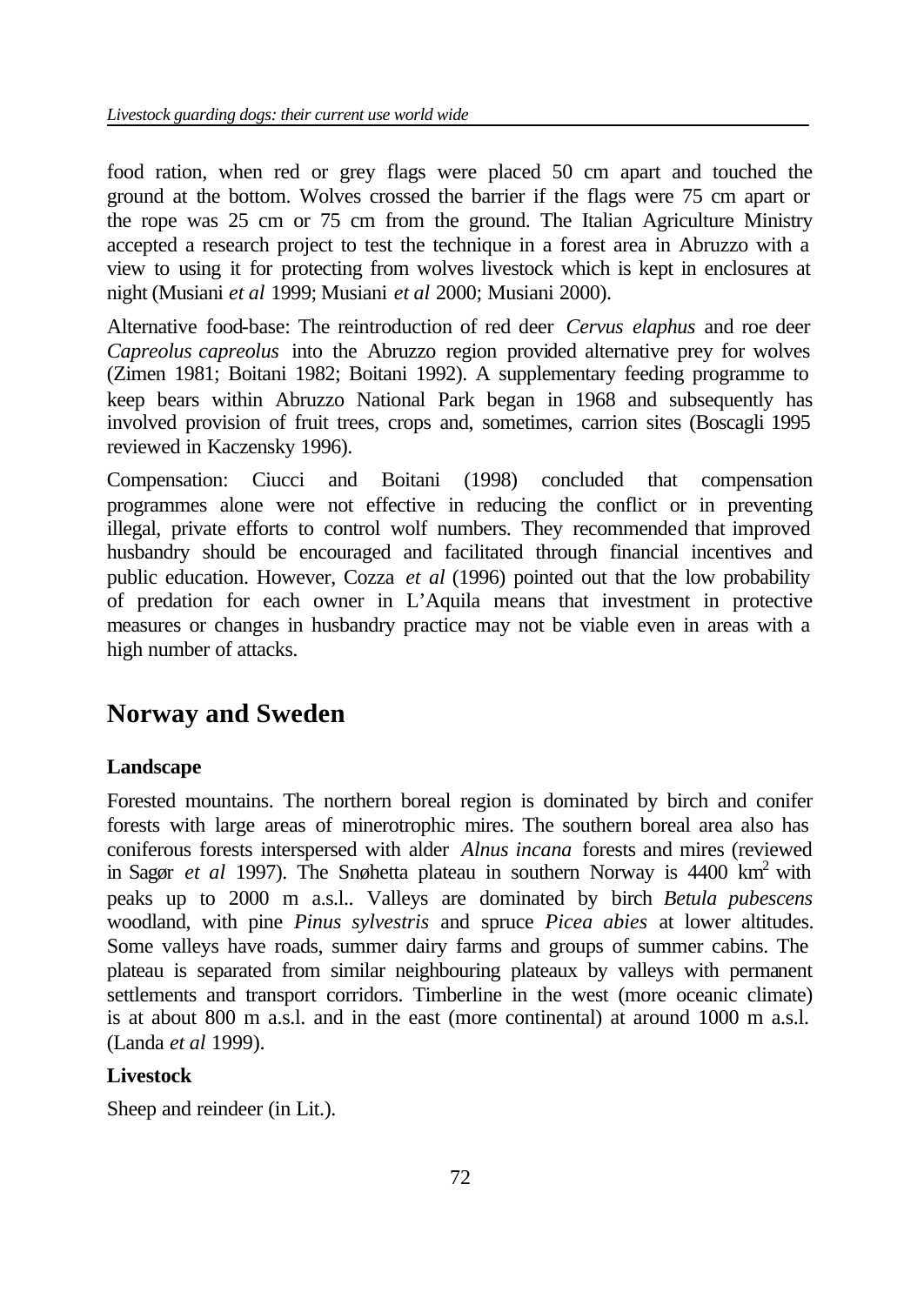#### **Husbandry**

In Norway, two to two and a half million sheep are released into the forests and mountains, on unfenced, rough ranges for up to 3 months between spring and autumn (Hansen and Bakken 1999; Hansen and Smith 1999; Linnell 2000). Sheep are released onto mountain ranges in June, left to graze unattended and collected at the beginning of September (Landa *et al* 1999). Shepherds sometimes patrol the unfenced ranges for part of each day, but the sheep are often greatly dispersed; some breeds do not flock. Sheep are kept indoors during winter and lambing also occurs indoors in late April to early May. Sheep and lambs are then kept in fields close to the farm until early June (Kaczensky 1996).

Twenty herding co-operatives on Snøhetta plateau had an average of 1100 sheep each, increasing from 375 in 1979 to 1890 in 1994. The participation of sheep owners in co-operatives varied from 70-95% between municipalities. Rams were not released on the same ranges as ewes and lambs (Landa *et al* 1999).

#### **Predator species and attacks**

Brown bear *Ursus arctos*: The Scandinavian population of 25-50 is shared between Sweden and Norway (Linnell 2000). A typical bear attack results in the killing of one to several sheep, with occasional cases of surplus killing in confined settings. Sheep-killing bears were categorised as: (1) adult males with/without an associated family group; (2) sub-adult males leaving home ranges that overlapped livestock ranges, possibly becoming habitual livestock predators; or (3) transients (Mysterud 1980 reviewed in Linnell 2000*b*). Bears preferred ewes to lambs (Kvam *et al* 1995 cited in Sagør *et al* 1997 and Landa *et al* 1999; Knarrum 1996 reviewed in Kaczensky 1996). Damage in Hedmark County in 1990-93 was most intense in July and, especially, August, when there seemed to be more bears present in Norway. In the May/June breeding season some of Norway's primarily male population travel to Sweden. Depredation increased from 1981 to 1991 as bear numbers increased (reviewed in Kaczensky 1996).

Eurasian lynx *Lynx lynx* (Hansen and Bakken 1999; Linnell *et al* 2000*a*). Prefer lambs (Directorate for Nature Management pers. comm. to Sagør *et al* 1996).

Wolverine *Gulo gulo*: Minimum populations in 1995-97 were estimated at 120 individuals in the north of Norway and – isolated by c.100-200 km –  $27\pm7$  in the south on Snøhetta and surrounding plateaux (Landa *et al* 1998*b* reviewed in Landa *et al* 1999). Sheep and reindeer are particularly at risk; lambs are preferred (Directorate for Nature Management pers. comm. to Sagør *et al* 1996). Reported attacks have increased in recent years since the introduction of a compensation scheme, though numbers of ewes and lambs released onto summer pastures have also increased (Landa *et al* 1999). Attacks vary in time and space but some areas or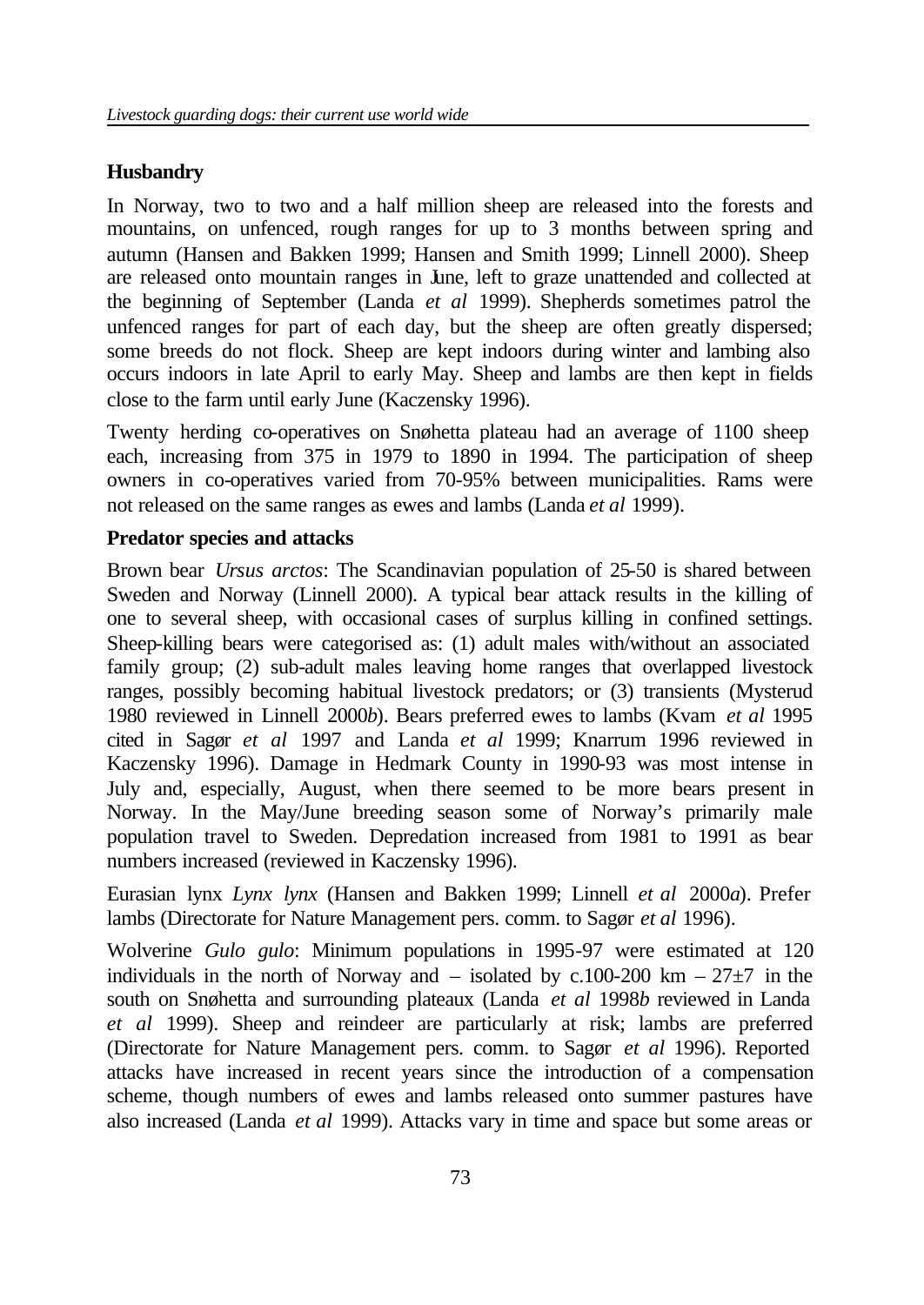owners have consistently high losses. Most documented cases occur in the last few weeks of the grazing season (Børset 1995 and Mortensen 1995 both reviewed in Landa *et al* 1999), corresponding to the expected increase in wolverine caching behaviour before winter (Haglund 1966 reviewed in Landa *et al* 1999). Lambs on summer pastures are especially vulnerable – they are six times more at risk of being killed than ewes (Landa *et al* 1999) – and different breeds of sheep vary in awareness and anti-predator strategies (Hansen *et al* 1988 reviewed in Landa *et al*  1999). Dala sheep had higher losses than expected, whereas Norwegian short-tailed and fur-bearing breeds had lower (Landa *et al* 1999). Levels of sheep losses were strongly related to the occurrence of wolverine cub-rearing areas (Landa *et al* 1998*a* reviewed in Landa *et al* 1999).

Wolf *Canis lupus*: A total of 78-81 censused in Norway and Sweden in winter 1999-2000 (reviewed in Svarte 2000); 55-80 (Boitani 2000).

Golden eagle *Aquila chrysaetos* (Kaczensky 1996).

#### **Losses**

Up to 20% of reindeer *Rangifer terandus* may be preyed upon annually (Kvam *et al*  1995*a* reviewed in Hansen and Bakken 1999).

More than 100,000 sheep disappear from the summer range of Norway each year. In some areas depredation may exceed 70% of the total loss (Hansen and Bakken 1999). Many (if not most) missing sheep are never recovered. Studies with silent mortality transmitters by Kvam *et al* (1995*b*) and Mysterud *et al* (1994) reviewed in Kaczensky (1996) and Hansen and Bakken (1999) found that most losses were due to predators. Mysterrud and Warren (1994) marked 1891 lambs, of which 133 (7%) died; in 60% of cases this was attributed to predators. Compensation for loss to predators is annually paid on 3-5% of all sheep released in spring, which represents 13% of sheep lost to all causes. In some areas (e.g. Hedmark County) up to 13% of all sheep are lost to predators (Kaczensky 1996).

Bear: Cause the highest losses relative to their low numbers in Norway: an average of 2055 sheep per year (0.09% of total stock) in 1992-95 (Kaczensky 1996). In 1998, compensation was paid for 4265 sheep, which was an average of around 100 sheep killed per bear. Losses are usually well documented by trained personnel and have steadily increased over the last 10 years (Linnell 2000) in areas where there has been increased immigration from the increasing population of bears in Sweden. The percentage of ewes lost at two test sites on the border increased from 1.8% and 1.6% in 1981 to 9.3% and 6.3% in 1993 respectively (Sagør *et al* 1997). Nationally, less than 0.08% of sheep are lost and 1% of owners are affected, but individual owners may lose up to 28% of their stock (reviewed in Kaczensky 1996). In the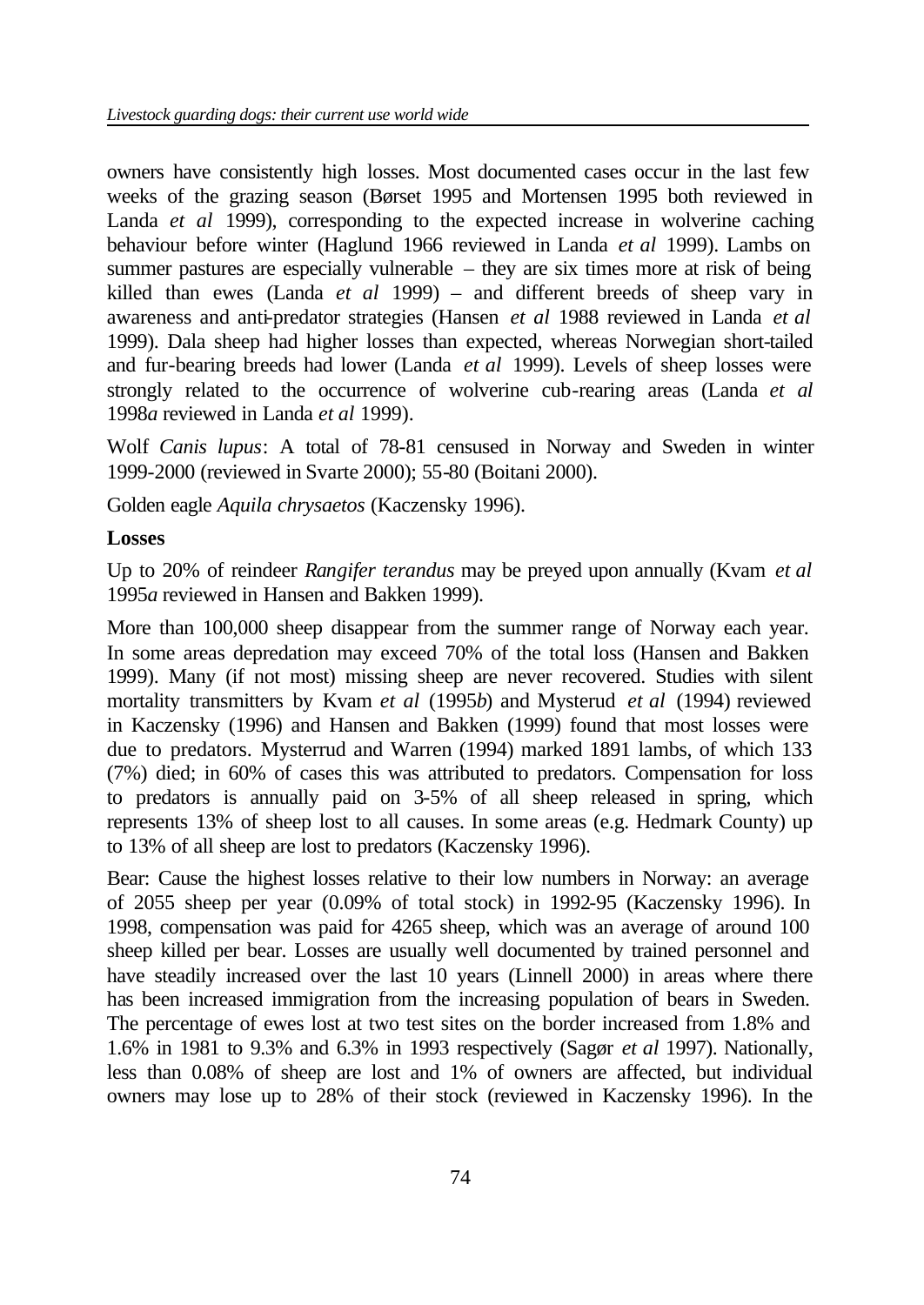central Lierne area, bears caused 95% of ewe and 38% of lamb mortality (Knarrum 1996 reviewed in Kaczensky 1996).

Lynx: In Norway killed 4731 sheep per year (0.22% of total stock) in 1992-95 (Kaczensky 1996). Around 9000 lambs were lost in 1999. Radio-tracking of 34 lynx between 1994 and 1999 in southeastern and central Norway found rates of 38 (for adult male lynx), 53 (yearling males), 8 (adult females) and 26 (yearling females) livestock killed per 100 nights when lynx passed through a sheep flock (634 nights of intensive tracking; 63 sheep and 3 goats found killed in addition to wild prey such as roe deer). Livestock formed an insignificant part of lynx summer diet and there was no evidence for problem individuals, but males were found to kill livestock more than females (Linnell *et al* 2000*a*). Mysterud and Warren (1991 reviewed in Kaczensky 1996) fitted 1003 lambs in Hedmark County with silent mortality transmitters. Nineteen lambs (2%) and three ewes were subsequently found dead: 10 (45%) due to disease and 12 (55%) attributed to predation (9 certainly by lynx, 2 possibly by lynx and 1 unknown). Knarrum (1996 reviewed in Kaczensky 1996) found that lynx caused 5% of lamb summer mortality, which was 11% for all causes combined.

Wolverine: 50-85% of dead sheep found on Snøhetta plateau could be documented as killed by wolverines (Børset 1995 and Mortensen 1995 both cited in Landa *et al*  1999).

Wolf: Ginsberg and Macdonald (1990 citing Naess and Mysterud 1987) reported losses of 0.02% of the sheep crop. In 1992-95, an average of 207 sheep per year or 0.009% of total stock available in Norway were killed (Kaczensky 1996). Environment Ministry figures stated that 612 sheep were lost to wolves in Hedmark County in 2000 (Hutt 2001).

## **LGD breeds and status**

Although sheep were managed more closely than at present in the  $19<sup>th</sup>$  century, when large carnivores were more common (Nedkvitne *et al* 1995 reviewed in Sagør *et al* 1997), there has never been a tradition of using LGDs in Norway (Kaczensky 1996; Hansen and Bakken 1999). Some were imported from Italy and Poland for an experimental project which was in its third year by March 2000 (Linnell 2000). Norwegian strains of Great Pyrenees (mainly bred as show dogs) were tested for their ability to protect livestock by Hansen and Bakken (1999).

## **LGD training**

The Great Pyrenees tested by Hansen and Bakken (1999) and Hansen and Smith (1999) were not reared with sheep until the age of 12-16 weeks and were handled a lot by several different people, due to the influence of the breeders and the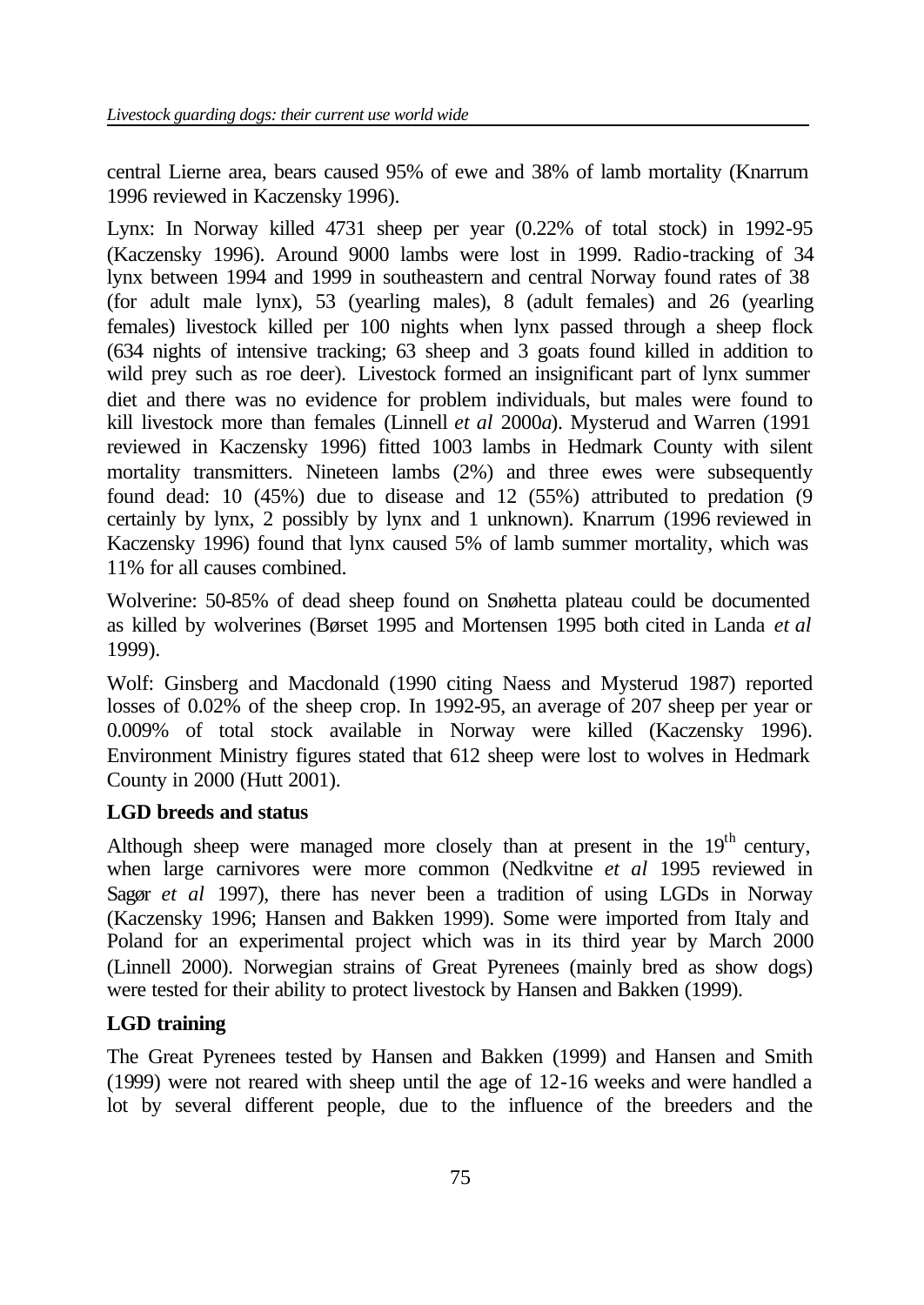Norwegian Kennel Club. Males were castrated but bitches were not spayed. In Hansen and Smith's (1999) trials – conducted from  $\hat{\tau}^h$  June to  $\hat{3}^d$  September 1995 – sheep were familiarised with 10 two- and three-year old Great Pyrenees in small paddocks during a 3 week period before being released onto  $35 \text{ km}^2$  of mountain and forest range, where the LGDs then worked in teams of 2-3 to guard 624 lambs and ewes in two flocks.

## **LGD evaluation**

Three Great Pyrenees tested by Wikan (1996 reviewed in Hansen and Bakken 1999) chased bears; a bear needed at least 4-5 encounters with the dogs before it left the area.

Of 13 Great Pyrenees (11 male) from 7 litters and two breeders tested by Hansen and Bakken (1999), none were aggressive towards unfamiliar people and aggression towards other dogs (most offensive) and unfamiliar sheep, horse and cattle was low, but 10 of the 11 LGDs tested chased reindeer. Regular exposure of pups to reindeer may solve this problem. Two males and one female tested in autumn 1995 all chased a 150 kg male bear for 25 minutes away from the area and then returned to their flock. The female was most persistent in chasing and she also chased a wolverine in a separate trial (Staaland *et al* 1998 reviewed in Hansen and Bakken 1999). The bear returned within one hour. LGDs did not seem to be protective of their flock, though they never chased sheep. It was concluded that better socialisation would improve this. Some of the younger dogs pursued unknown sheep when these fled from the dogs. The authors suggested that such behaviour could cause difficulties on rangeland where different flocks meet.

Hansen and Smith (1999) reported that mean loss (predators, disease and accidents) in flocks with LGDs decreased by 7% from 1994 to 1995, whereas that in seven neighbouring flocks decreased by 3.7%. Bear depredation started 14 days earlier on flocks outside the study area. Most losses on one of the research flocks occurred when sheep wandered out of the study area, into areas where LGDs were not regularly used. The authors tested three different methods of using LGDs and found that LGDs working within a 1  $km^2$  fenced pasture ("pasture dogs") had a better anti-predatory effect than free-ranging, unsupervised LGDs ("loose dogs") or LGDs walking with a dog handler ("patrol dogs"). No sheep were killed inside the fenced pasture.

Due to late and poor socialisation, all the LGDs tested were more strongly bonded to people than to sheep. The loose dogs ran to settlements, did not cover the whole area where the sheep were widely dispersed, chased and killed wildlife and – in some cases – sheep. The pasture dogs also left their flocks to find people. The patrol dogs only seemed to be effective when actually present; bears killed sheep a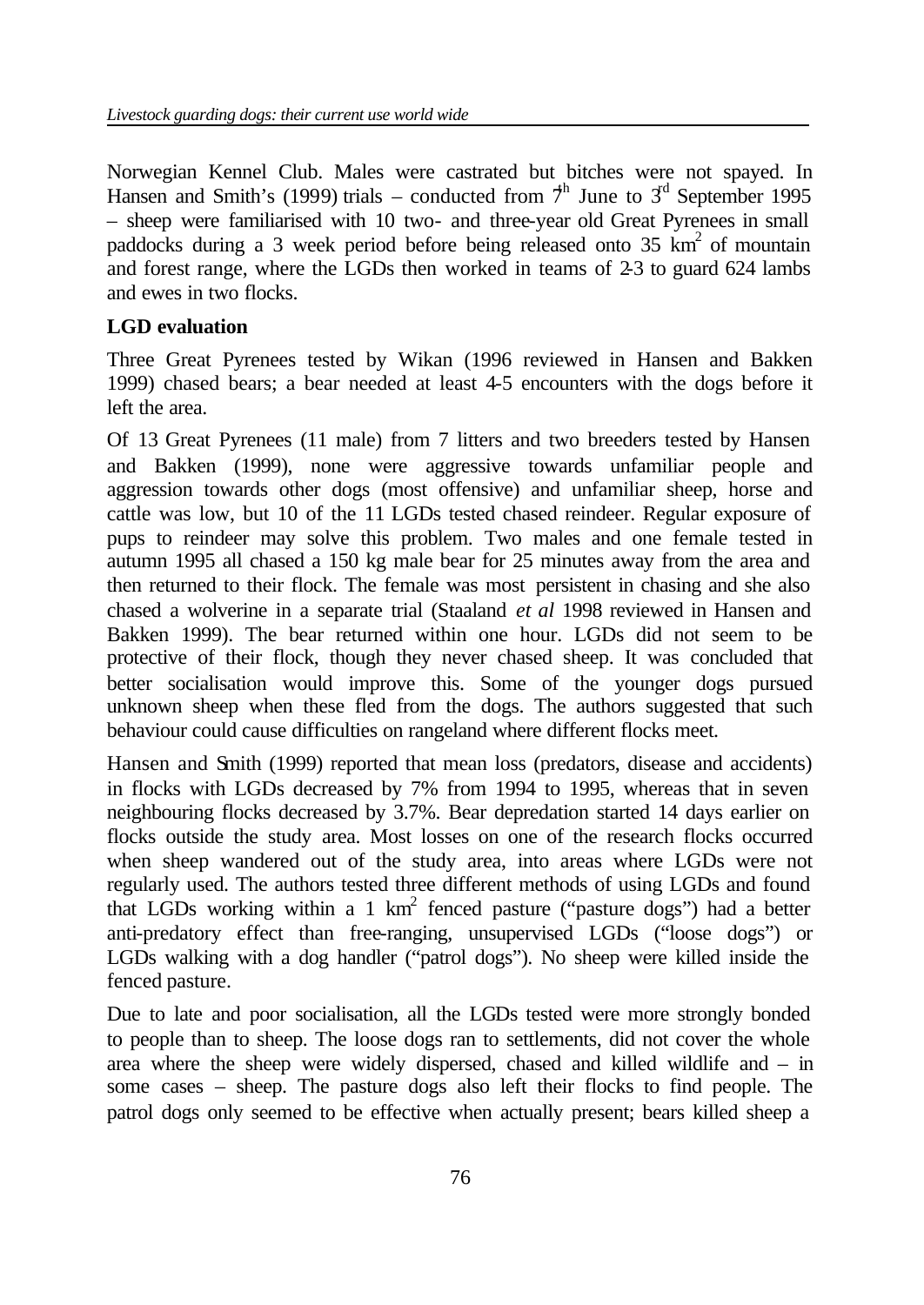few hours after LGD and handler left the area. No sheep were lost within the fenced pasture, though other factors may have contributed in addition to the presence of LGDs. It was concluded that Norwegian sheep husbandry would have to be adapted to suit LGDs by using sheep breeds which flock in conjunction with well-socialised LGDs and shepherds (recommended for areas with highest depredation), enclosing grazing areas and placing sheep with LGDs inside or by using – at night – patrol dogs with a dog handler.

Hansen *et al* (1997 reviewed in Hansen and Bakken 1999) reported fewer losses of lambs to lynx with LGDs present.

Linnell (2000) stated that flocks involved in the experimental testing of LGDs did not have a single case of bear predation in two years. However, shepherds with herding dogs are needed to prevent flocks spreading out so that LGDs can guard them effectively. These would be new components in Norwegian sheep husbandry which involve extra expense and farmers are often slow to accept new methods. It seems that improved husbandry practices including use of shepherds and LGDs would greatly reduce losses but economics may restrict their use.

A research project funded by the Norwegian Institute for Nature Research (NINA) has had some success in using a shepherd and border collie herding dogs to keep Norwegian sheep together as a flock. It is expected to take ten years to bring back a sufficient herding instinct in Norwegian sheep and to establish a system of shepherds and watchdogs (NMFA 1997).

## **Other measures – Norway**

See Linnell *et al* (1996) for a review.

Aversion: Collars with a chemical dispenser were fitted to sheep and tested against wolverines with promising early results. The method may also be a useful protection against lynx but probably not against bears, which lack a specific bite site (DNM 1996 reviewed in Kaczensky 1996). In each of 16 trials in Hedmark county bears were successfully "scared away" from sheep grazing areas without showing any aggressive behaviour (Wabakken and Maartmann 1994 reviewed in Kaczensky 1996).

Protective collars: Leather/steel collars worn by livestock were found to be slightly effective against lynx (DNM 1996 reviewed in Kaczensky 1996).

Husbandry: Bringing sheep in from the forest in early August to avoid the season with the highest losses to wolverines and, partially, bears is recommended (Sagør *et al* 1997; Landa *et al* 1999), but farmers lose up to 30% of the grazing season by doing so (Linnell 2000) and incur increased costs for hay (P. Wabakken pers. comm. to Kaczensky 1996). Landa *et al* (1999) recommend the use of less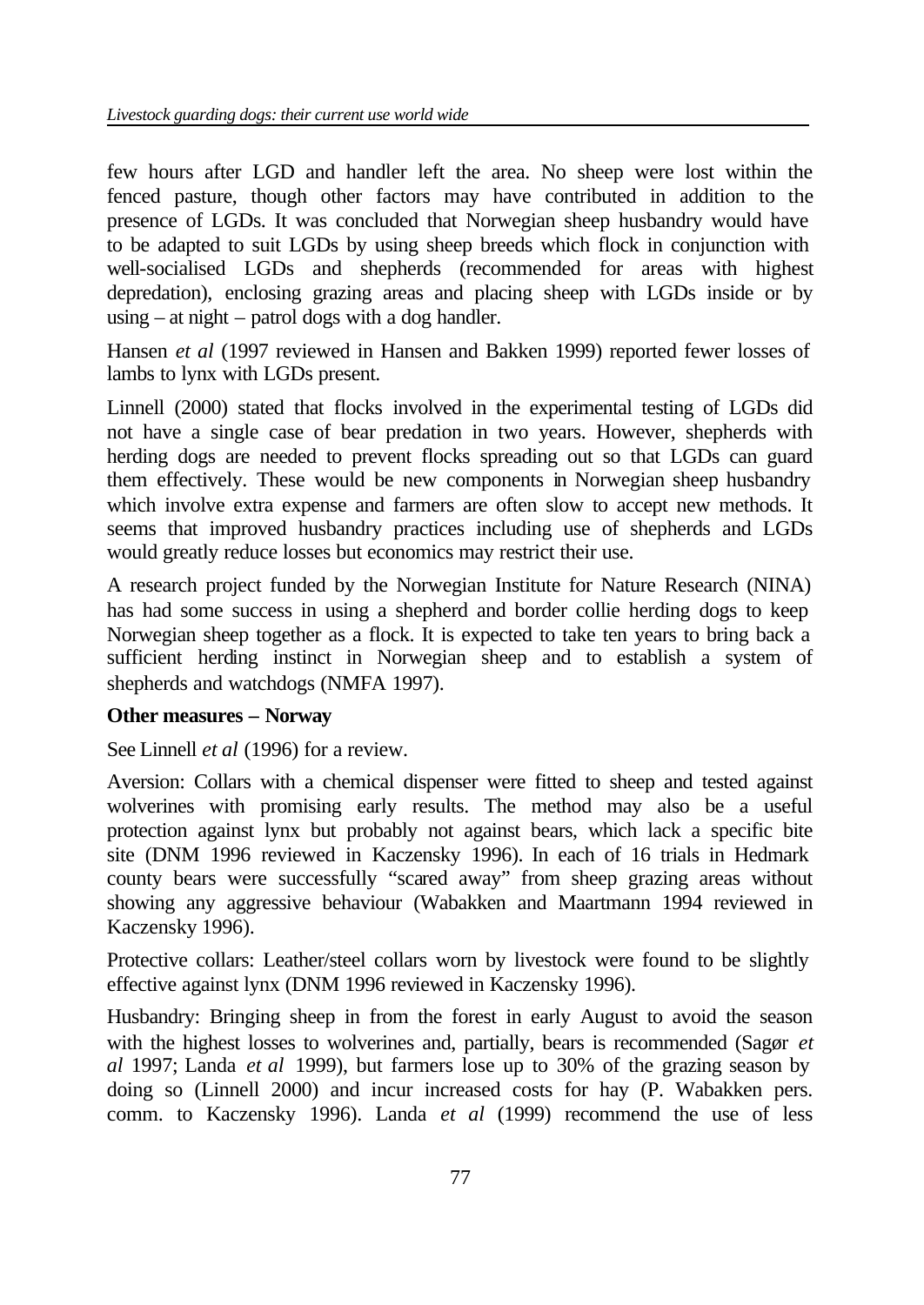susceptible sheep breeds in wolverine areas. Some farmers have been encouraged to change to milk production or, more promising due to the national overproduction of milk, beef (Kaczensky 1996). Subsidies have been paid for increased sheep monitoring but proved ineffective due to the lack of real shepherding and activity in the daytime only (DNM 1996 reviewed in Kaczensky 1996).

Legal killing: Shooting 16 presumed problem bears in two test areas did not reduce sheep losses in the following year. Removed individuals were quickly replaced by bears immigrating from Sweden (Sagør *et al* 1997). Special permits are issued in summer to kill wolverines in areas with high depredation on reindeer. In addition, wolverine numbers have been controlled by licensed hunting in winter since 1993 in the north and since 1997 in the northeast. However, on the Snøhetta plateau, killing wolverines had no observable effect on losses of ewes. An observed reduction in the losses of ewes and lambs combined in the same year that wolverines were killed was not measurable in subsequent years (Landa *et al* 1999). In October 2000 the Directorate for Nature Management stated that the combined use of anti-wolf resources had amounted to several tens of millions of Norwegian kroner in recent years and that it did not consider it realistic to implement measures of such a magnitude in subsequent years (Svarte 2000). Licensed hunters were therefore paid to remove two entire wolf packs – mostly achieved by shooting from helicopters – during the winter of 2000-1 (Hutt 2001).

Relocation: Two problem bears were caught for relocation; one died in transit and the other returned over a distance of 124 km to the area of capture within 81 days but was then hit by a train (Wabakken and Maartmann 1994 reviewed in Kaczensky 1996). Some zoning of sheep and bear areas is likely in the long-term (Sagør *et al* 1997; Linnell 2000). Removing sheep from areas where wolverine are known to rear young is expected to reduce losses (Landa *et al* 1999).

## **Other measures – Sweden**

Wildlife damage is firstly prevented through hunting management of predator populations, secondly through grants towards preventive measures such as electric fences and thirdly compensated (Levin 2000*a*).

Anti-predator fences: Sheep owners can be subsidised by the county administrative board when buying a predator-proof fence and are the most positive towards wolves of all social groups; in an attitudes survey, 91% said they were willing to accept wolves in their area. There has been no record of a wolf killing a sheep inside a functioning electric fence (Angelstam 1999; Levin 2000*b*; A. Bjärvall speaking at the Beyond 2000: Realities of Global Wolf Restoration symposium in Duluth, Minnesota on  $26<sup>th</sup>$  February 2000). In a 1997 study at the Wildlife Damage Center, Grimsö Research Station, electric fences kept all bears away from beehives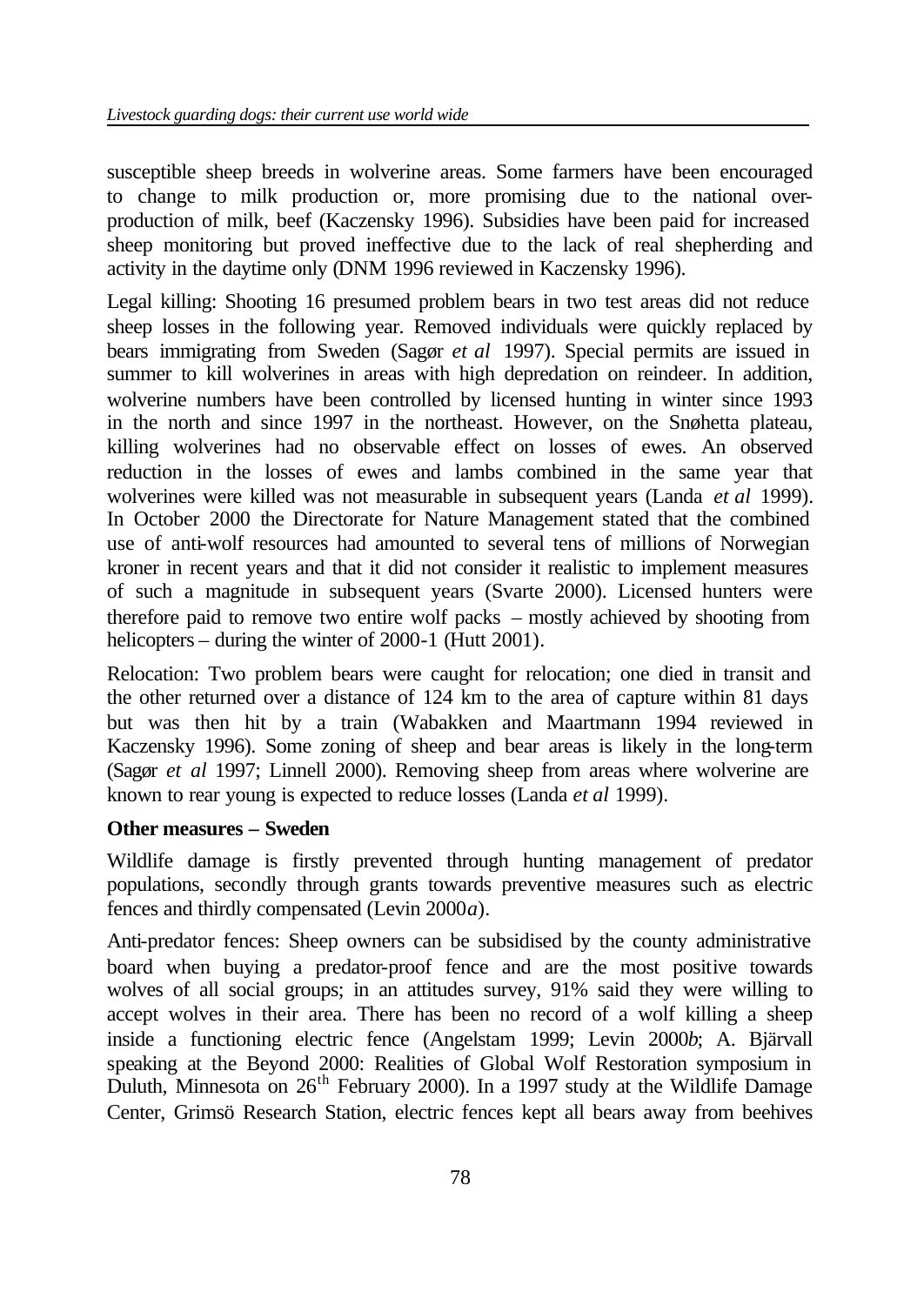within fenced areas whereas all hives in the control plots were destroyed. The Centre recommended using four or five plain, galvanised and high tensile wires of 1.6-2.5 mm diameter at heights of 20, 40, 60, 90 (and 120) cm from the ground to deter wolves, bears and lynx. Stakes are usually set at 45 m intervals, with sturdier ones at corners. Voltage should be at least 5000V. The largest fence reported enclosed a pasture of 40 ha (Levin 2000*b*).

Relocation of livestock: In mid-February 1997, after a pack of five wolves had preyed on semi-domestic reindeer in northern Sweden in 1996, snowmobiles and a helicopter were used to move the reindeer herd out of the area considered to be wolf territory. The plan was supported by some forest companies, who offered suitable alternative areas for the reindeer. No wolf-reindeer conflicts were subsequently reported (Bjärvall 1997).

Illegal killing: Villagers had previously rejected the above reindeer relocation when it was proposed and instead applied for a permit to kill all five wolves. The Environmental Protection Agency rejected the application on December  $20<sup>th</sup>$  but two wolves (the remaining three were snow-tracked in the area in March) were killed illegally before the reindeer relocation went ahead (Bjärvall 1997).

# **Poland**

## **Landscape**

The Polish Carpathian mountains, including the Bieszcady mountains in the southeast which consist of long parallel ridges, highest peak at 1346 m a.s.l., separated by wide valleys. The area is mostly forested, with beech *Fagus sylvatica*  dominant, plus fir *Abies alba*, spruce *Picea excelsa*, grey alder *Aldus incana* and sycamore *Acer pseudoplanatus*. Above 1150 m a.s.l. are sub-alpine meadows or *po³onina.* Winters are long (snow cover for 90-140 days) and can be fairly severe (snow depth often 150 cm). The main wild ungulates are red deer *Cervus elaphus*, roe deer *Capreolus capreolus* and wild boar *Sus scrofa.* Human settlement is relatively sparse in the mountains (Vološèuk 1999).

## **Livestock**

Sheep, cattle, goats and horses in the south (Œmietana and Klimek 1993; Bloch 1995; Bobek *et al* 1993; Œmietana and Wajda 1997). Only sheep were predated in the west (Promberger and Hofer 1994 reviewed in Kaczensky 1996) and mostly sheep in the area of Bieszcady studied by Œmietana (2000).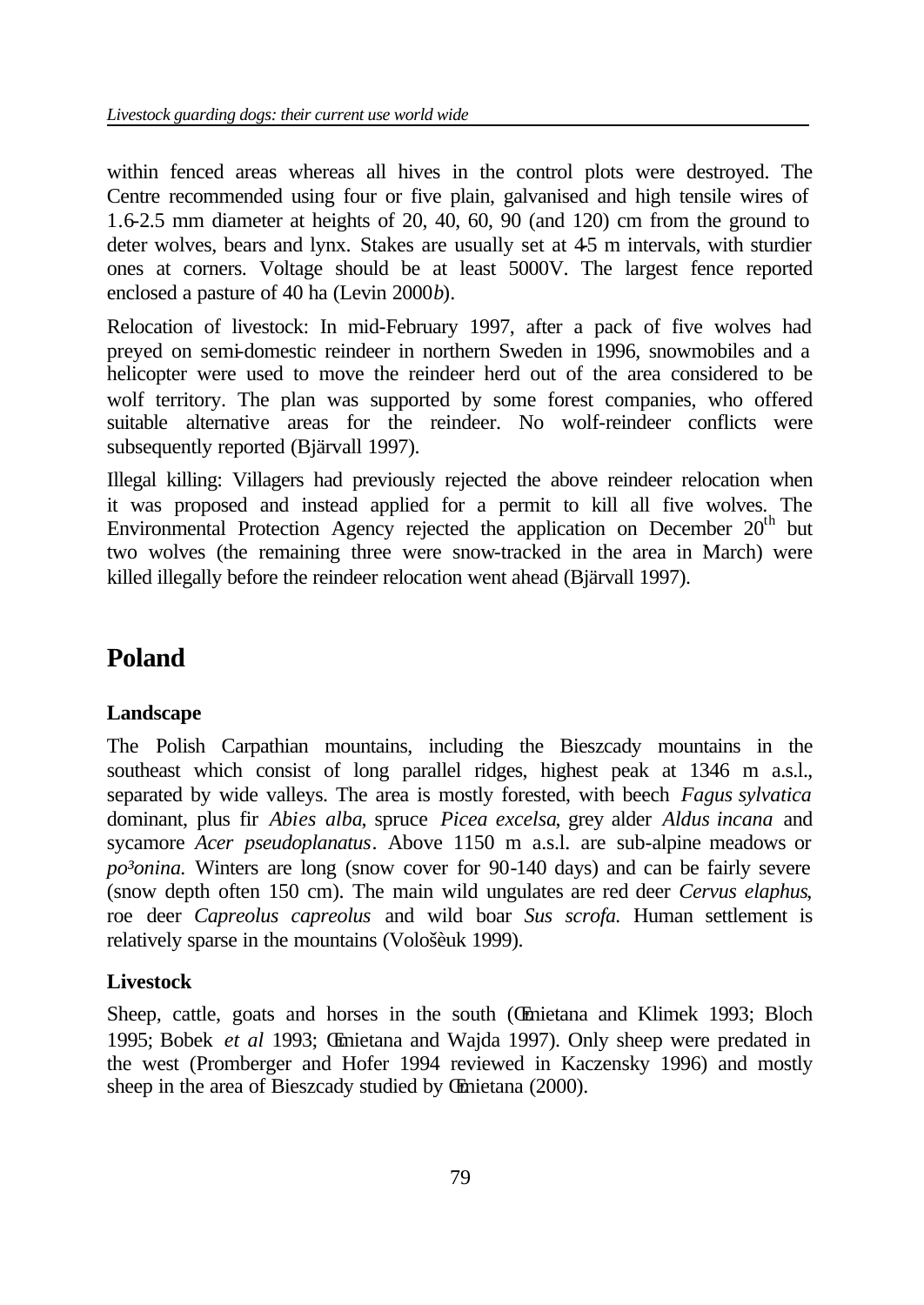#### **Husbandry**

In the Bieszcady mountains in the southeast as well as Podhale (the region under the Tatra mountains), livestock are grazed in the traditional way on summer pastures, with shepherds and LGDs in constant attendance. Sheep are often kept in enclosures or barns at night, with the LGDs either inside or outside the enclosure (Bloch 1995; H. Okarma pers. comm. to Kaczensky 1996) and in stables or barns during the winter (Œmietana and Klimek 1993). Kossak (1998) wrote that cattle and sheep in Poland are left on pastures all day, often insufficiently guarded or even left unprotected.

#### **Predator species and attacks**

Wolf *Canis lupus*: 600-700 in the whole country (Goodwin *et al* 2000). Attacks on livestock away from human habitation can take place at any time of day, in any weather and in any configuration of terrain; poor visibility due to bad weather and natural cover assist wolves but are not necessary conditions. Nevertheless, most attacks occur at night (from dusk till dawn), with no moon, in cloudy, foggy or rainy weather, in places protected by forest, bushes, tall corn or other tall agricultural plants, in naturally or artificially rugged terrain (with deep furrows, drainage canals, etc.) and often – though not always – at least  $500$  m from the nearest buildings. Most attacks are on cattle or sheep (Kossak 1998).

Of 16 occasions from  $29<sup>th</sup>$  July to  $2<sup>nd</sup>$  October 1994 when a radio-collared wolf was detected 900 metres or less from a sheep flock, seven (44%) occurred between 23.15 and 00.45 and the other 9 (56%) were between 05.15 and 06.15 (readings were taken every 15 minutes during "night shifts"). On a further 14 monitoring nights the collared wolf was not detected near the flock (after Bloch 1995).

Sporadic daytime attacks have occurred, such as on animals at the rear during a drive when shepherd and LGD were some distance away at the head of the flock, possibly by a small number of packs or breeding pairs specialised on livestock predation which are sometimes reported as appearing to be unafraid of people (Nowak and Mys³ajek 1999*a*,*b*). Research in Bialystok region found that in situations where young cattle stayed on the pasture with adult cows and bulls only calves of around 200 kg or calves left with mothers on a tether were killed or wounded. Wolves do not select according to sex, colour or breed. System of pasture (livestock free within fence or tethered in open terrain) is also nonselective, although animals which are both tethered and hobbled tend to be attacked rather than individuals which break loose (except tethered cows with free-roaming young). Herd size also plays no role in wolf attacks on cattle. In Bialystok region 75% of large livestock – mainly cattle – killed by wolves had bites on belly and flanks and 25% on the throat. Disembowelling of prey (70%) was also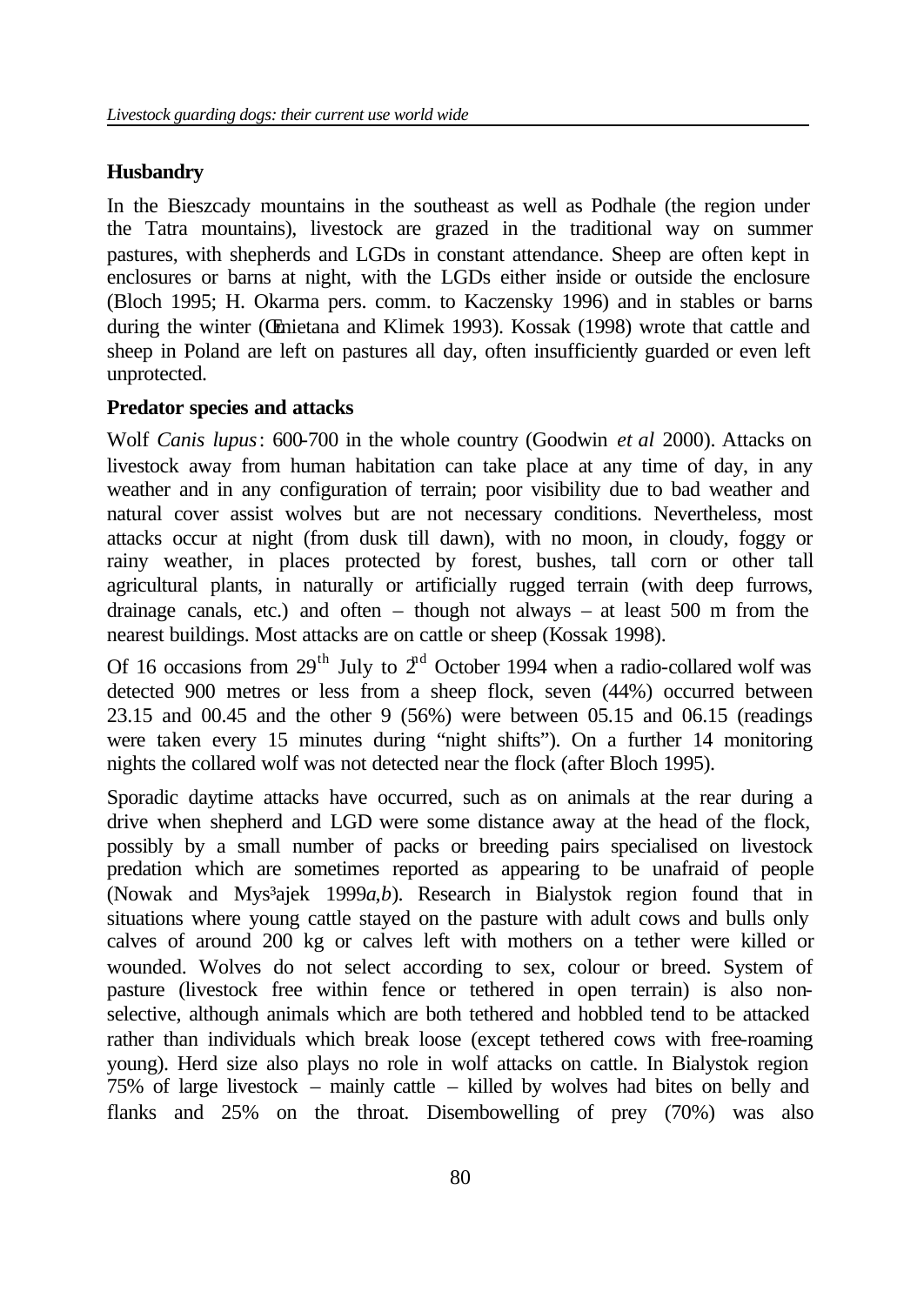characteristic. Sheep may be bitten on any part of the body, though mostly neck and head, belly and back. in some cases skin and muscles were not damaged, the sheep having been "strangled" with a twisted neck or broken spine (reviewed in Kossak 1998).

Brown bear *Ursus arctos*: Numbers were estimated at an average of 77 in the Polish Carpathian mountains in 1980-91 (Jakubiec 1995 reviewed in Kaczensky 1996) and perhaps 100 in the late 1990s (Goodwin *et al* 2000). Attacks on livestock are very rare and confined to some mountain areas (Kossak 1998).

Eurasian lynx *Lynx lynx*: Estimated at 185 individuals in the late 1990s (Goodwin *et al* 2000). Livestock depredation by lynx was not considered to be a problem (H. Okarma pers. comm. to Kaczensky 1996; Kossak 1998).

#### **Losses**

Wolf: In the 1950s losses were recorded annually. From November 1951 to October 1952, for example, wolves were reported to have killed 30 cows, 892 sheep, 2 horses and 20 pigs (Kowalski 1953 reviewed in Okarma 1993). From 1988 to 1992 an average of 461 sheep per year were killed in the Polish Carpathians, where there were estimated to be  $350$  wolves over 14982 km<sup>2</sup>. Four cattle were unsuccessfully attacked (Bobek *et al* 1993 reviewed in Kaczensky 1996). Analysis of 221 wolf scats collected in the Bieszcady mountains from October 1989 to November 1992 estimated only 2.5% (spring) and 2.0% (summer) sheep biomass and 0% (spring and summer) cattle biomass in the wolf diet, despite a high density of wolves and hunters baiting with livestock carcasses during the autumn and winter (Œmietana and Klimek 1993; Œmietana and Wajda 1997). The greatest damage in this region occurs in an area of  $c.100 \text{ km}^2$  around Ustrzyki Dolne;  $c.800$ sheep plus several goats and cows were killed in 1996-99, costing c.\$50,000 (Nowak and Mys³ajek 1999*b*). According to Okarma (1993) losses of livestock to wolves nationally in the early 1990s were so insignificant and unimportant economically that no records were kept.

In the west, 11 sheep per year were killed on average in 1986-93 by a population of c.25 wolves (Promberger and Hofer 1994 reviewed in Kaczensky 1996).

Bear: Killed an average of 72 sheep and goats and 14 cattle per year in the Polish Carpathians in 1987-91 (Bobek *et al* 1993 reviewed in Kaczensky 1996).

## **LGD breeds and status**

The Owczarek Podhalañski or Tatra Mountain Sheepdog has been used for centuries by the Goral people of southern Poland. They have traditionally been equipped with a collar with nails or made wholly from steel as a protection from wolves (Dereziñski 1999). The system of LGDs is still partially in place. One camp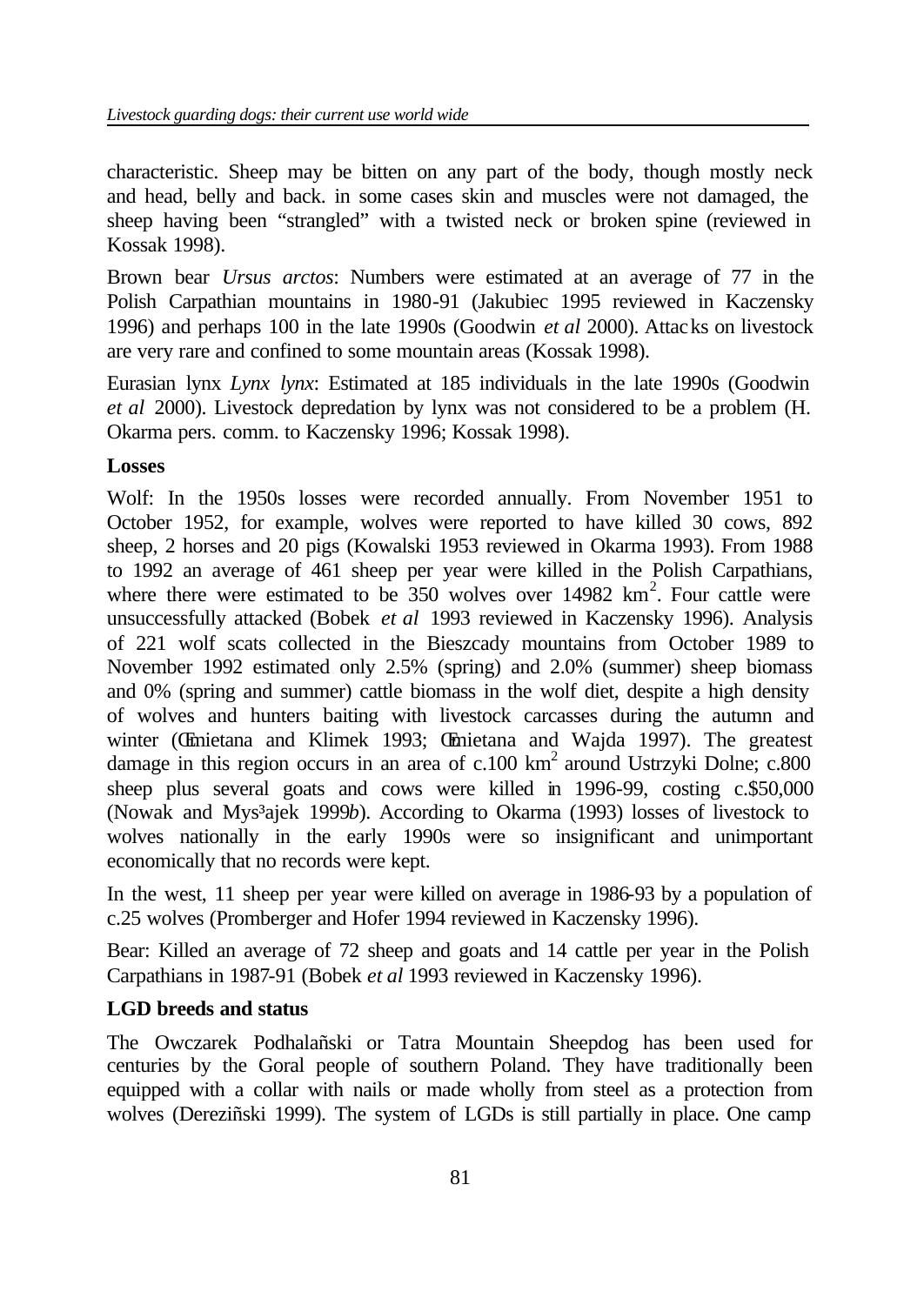of 500 sheep under the Tatra mountains studied in 1994 by Bloch (1995) had three adults. Continued use by farmers is also being complemented with efforts to reintroduce or spread LGDs where they have ceased to be used: Nowak and Mys³ajek (1999*a*) have provided detailed instructions in Polish for raising and training LGDs based on the US system in a booklet intended for livestock breeders in southern Poland. They recommended two dogs for herds of over 100 animals and three or four dogs for larger (300) herds and stated that it takes 18-20 months to raise LGDs. Œmietana (2000) has also followed the US model in raising LGDs for study in the Bieszcady mountains.

## **LGD evaluation**

At a camp of c.500 sheep protected by three Podhalañski guarding dogs near the Tatry National Park, wolves killed just one sheep (a sick animal killed 300 metres from the pasture on 14<sup>th</sup> August) from the end of April until the beginning of October 1994, even though a pack of seven wolves had a den two kilometres from the pasture and frequently approached the sheep. Wolf presence near the camp was confirmed by radio-telemetry (one wolf collared), direct observation by shepherds (one morning in summer 1994 plus three wolves seen and chased away by shepherds after the sheep was killed on  $14<sup>th</sup>$  August) and inferred by shepherds according to the varied barking of their LGDs on several other occasions. From 29<sup>th</sup> July to  $30<sup>th</sup>$  September 1994 the LGDs barked on each of 9 occasions when radiotelemetry detected the collared wolf 100-300 metres from the flock. They did not bark on a further 7 occasions when the wolf was 700-900 metres away (after Bloch 1995). Out of 284 Tatry National Park visitors responding to a questionnaire asking for information on their experiences with the LGDs in this area, only 1 had been attacked and bitten (Bloch 1995).

The very low percentage of livestock in the wolf diet in the Bieszcady mountains was presumed to be due to the permanent guarding of livestock on pastures with LGDs and shepherds, as well as high densities of wild ungulate populations in the area (Œmietana and Klimek 1993). In 1993-94, 16 farmers interviewed in the area lost a total of 39 sheep out of 1265 (3.1%) to wolves and one cow out of 400 cattle (0.3%) to a bear; none of the 193 goats or 27 horses grazed in the same area was killed in these years. Of these 16 farmers, two who grazed their flocks far from human habitation but protected them with Podhalañski guarding dogs lost 25 out of 1050 sheep (2.4%) to wolves whereas the remaining farmers who grazed their flocks near dwellings but without any form of protection lost 14 out of 215 sheep (6.5%), so the loss of farmers not using LGDs was more than twice as great even though their animals were pastured near habitation (Œmietana 2000).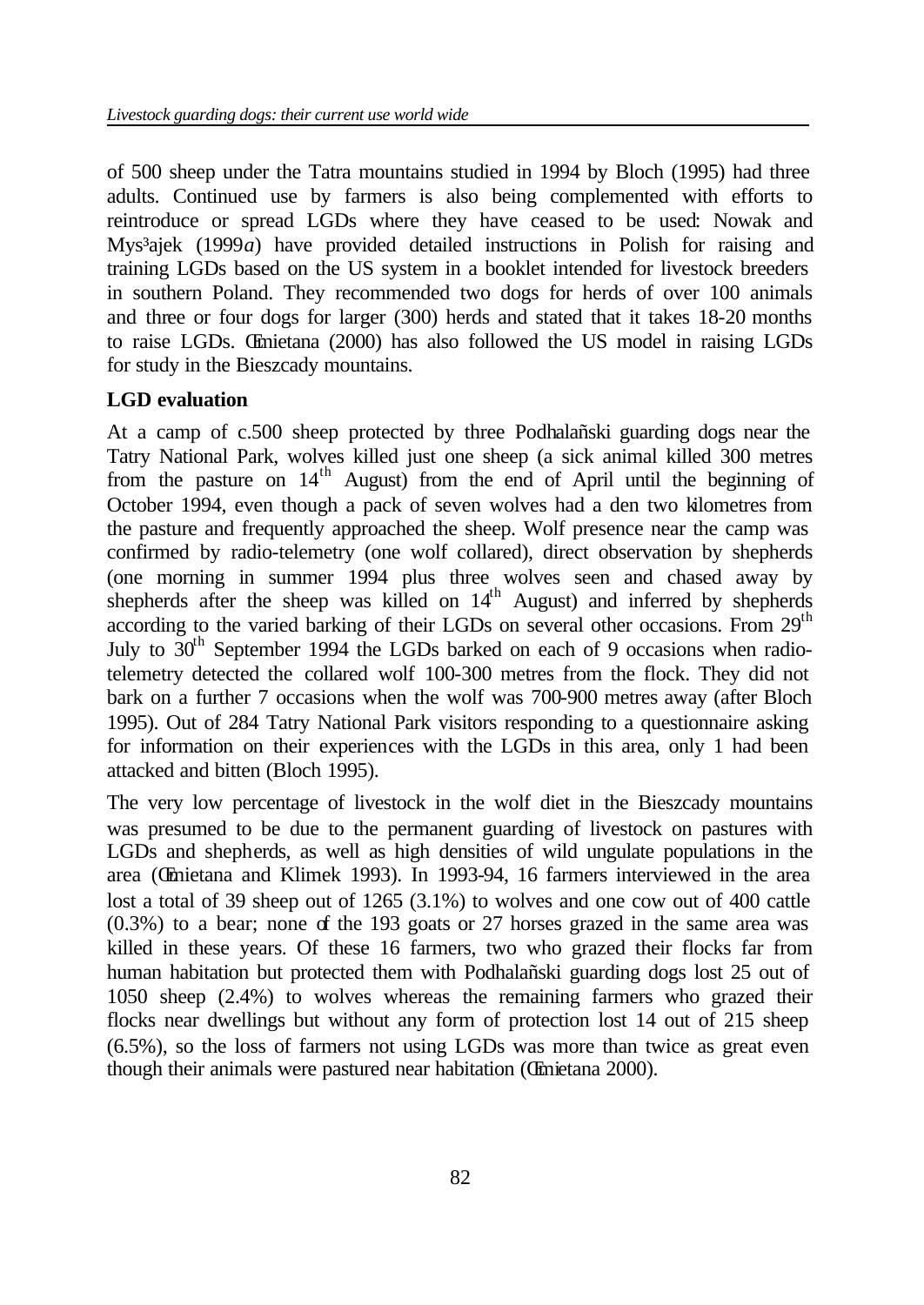Of 7 LGDs introduced to 7 sheep and goat farms in Bieszcady beginning in 1995 and raised in two stages (between the  $\overline{\tau}^h/8^{th}$  week until the 4<sup>th</sup> month of the pup's life creating a strong emotional bond between it and livestock and from the 4<sup>th</sup> month strengthening the required behaviours of staying with and accompanying the flock and reacting aggressively to threats, as well as correcting unwanted behaviour such as leaving the flock or following people), two were fully effective, two only guarded alone at night near the sheep fold and "pastured" sheep together with a shepherd and the remaining three were still being trained at the time of writing (Œmietana 2000). The main problems with training were attributed to an inconsistent approach by the farmers and holes in pens on pastures combined with distractions such as other dogs or tourists offering food and attention. Nevertheless, since the introduction of LGDs five farms have had no losses and the others only low levels (1-2 head annually) from 50-200 animals pastured.

A few daytime attacks have been recorded even in the presence of a shepherd and LGD, such as when driving the flock from the pasture which extends the animals over a long distance. If a single LGD is walking in front, wolves can attack sheep at the back of the flock. Three or four LGDs are needed for larger flocks. The additional benefit of having more dogs is that in a group their courage is increased and their is more security in case one is unavailable. Some dogs may not be aggressive towards predators but are very vigilant and so can still be useful in barking to alarm other LGDs and shepherds and distracting the attention of predators away from the flock (Nowak and Mys<sup>3</sup>ajek 1999*a*).

## **Other measures**

Enclosures: Bloch (1995) observed that sheep are brought into a fold at night, which provides some security by keeping them together and in the vicinity of LGDs and shepherds, as one of the most frightening factors for wolves is the presence of humans (Nowak and Mys<sup>3</sup>ajek 1999*a*). However, these two authors also noted that the pens currently used in southern Poland are usually 1.3 m high or less, whereas cases have been recorded of wolves pulling sheep over fences made of wire netting 1.5 m high. They suggested that, to keep wolves out, enclosures would have to be 3 m high and dug into the ground to a depth of 0.5 m, which would be expensive, time-consuming and need special permission.

*Fladry*: An old hunting technique recently also used by researchers (Okarma and Jêdrzejewski 1997) which uses lines made of thin but strong string with pieces of coloured (usually red) material 10x40 or 10x60 cm sewn on every 30-40 cm. For unknown reasons, wolves avoid crossing these lines. In using them to protect livestock the lines should be strung around the pasture (rather than around the fold), ideally attached to posts hammered into the ground so that the bottom edges of the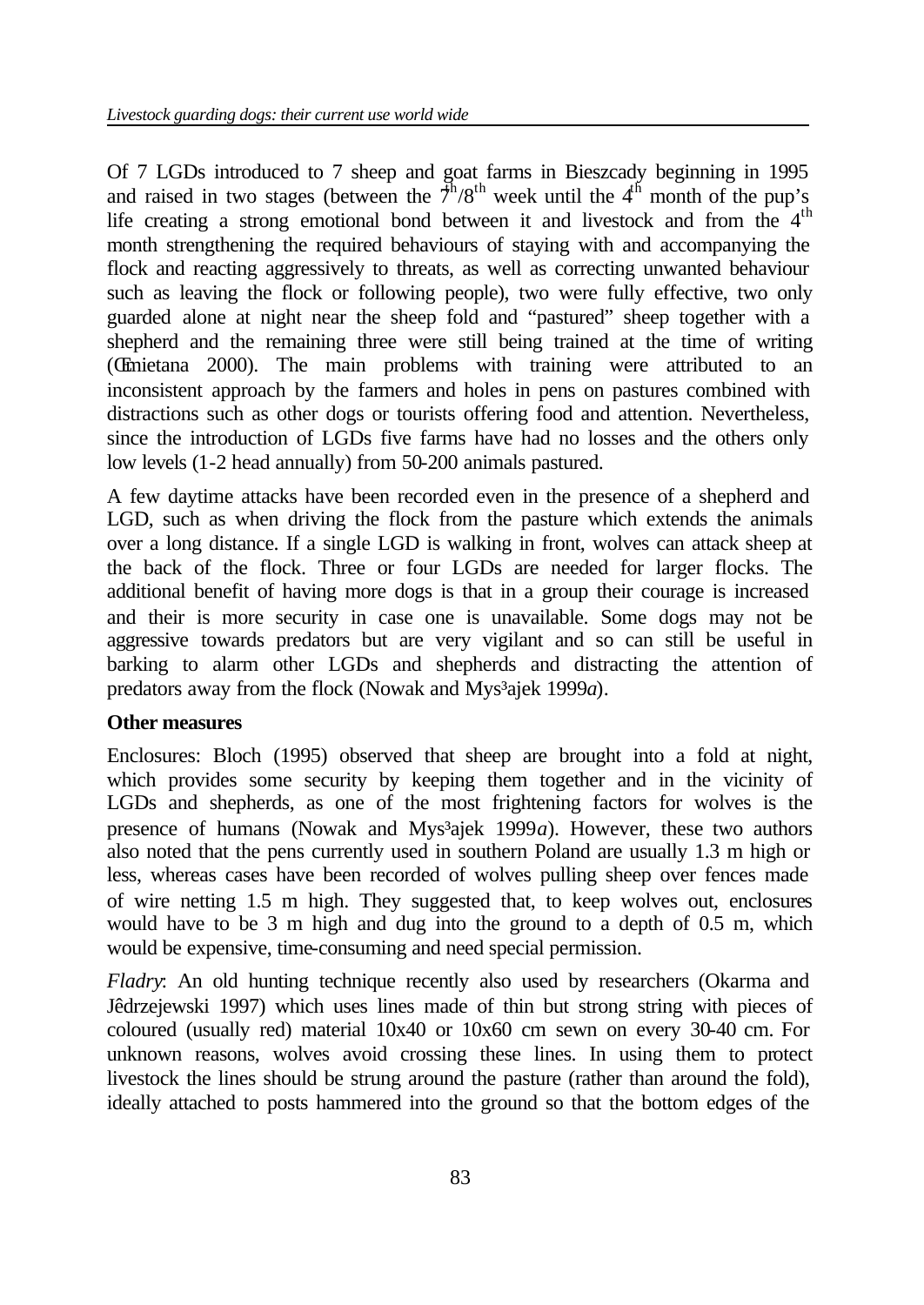material are 15-20 cm above the ground and can move in the wind. In 1998 one livestock breeder in the Bieszczady mountains used clothes instead of material, but the effectiveness was not known at the time of writing (Nowak and Mys<sup>3</sup>ajek 1999*a*; S. Nowak pers. comm. 2001). In autumn 2000 the Association for Nature "Wolf" prepared two lengths of *fladry* each 200 m long which were hung on wooden fences enclosing livestock. They intended to prepare 15-20 further lengths for use in southern Poland in 2001 (S. Nowak pers. comm. 2001).

Electric fences: Many farmers enclose pastures using electric fences with two or three parallel wires, the highest about 1 m from the ground. Nowak and Mys<sup>3</sup>ajek (1999*a*) recommended adding barbed wire at the top and bottom to help prevent wolves jumping over or digging under the fence. *Fladry* could also be added. They reported that electric fences have often been used to good effect by livestock breeders in the Bieszczady and S<sup>3</sup>onne mountains.

Aversion: One livestock breeder in the S<sup>3</sup>onne mountains used fires and lamps near the fold to frighten wolves away at night, which proved to be effective (Nowak and Mys³ajek 1999*a*).

# **Portugal**

## **Landscape**

Ranges from high and steppe mountains (heavy rain and snow in winter) to lower plains with very hot, dry summers. Least populous and most mountainous regions in the centre and north of the country. There are low numbers of wild ungulates (Fonseca 2000*a*).

## **Livestock**

Sheep and/or goats (Fonseca 2000*a*), cattle and horses (Alvares and Fonseca 2000).

## **Husbandry**

Mountain flocks are always shepherded and confined for the night. On the plains, livestock are sometimes left alone during the day and at night are kept inside small metal fences, far from villages and protected only by dogs. Flocks range in size from 20 to 200 animals (Fonseca 2000*a*).

## **Predator species and attacks**

Iberian wolf *Canis lupus signatus* Cabrera 1907: Around 300 in autumn 1996 (F. Fonseca in Tubbs 1997) and 250-300 in 1999 (Route and Aylsworth 1999). Fully protected since 1988, but restricted to the northwest and decreasing rapidly. Wolf presence is positively correlated to the occurrence of deciduous forest, agricultural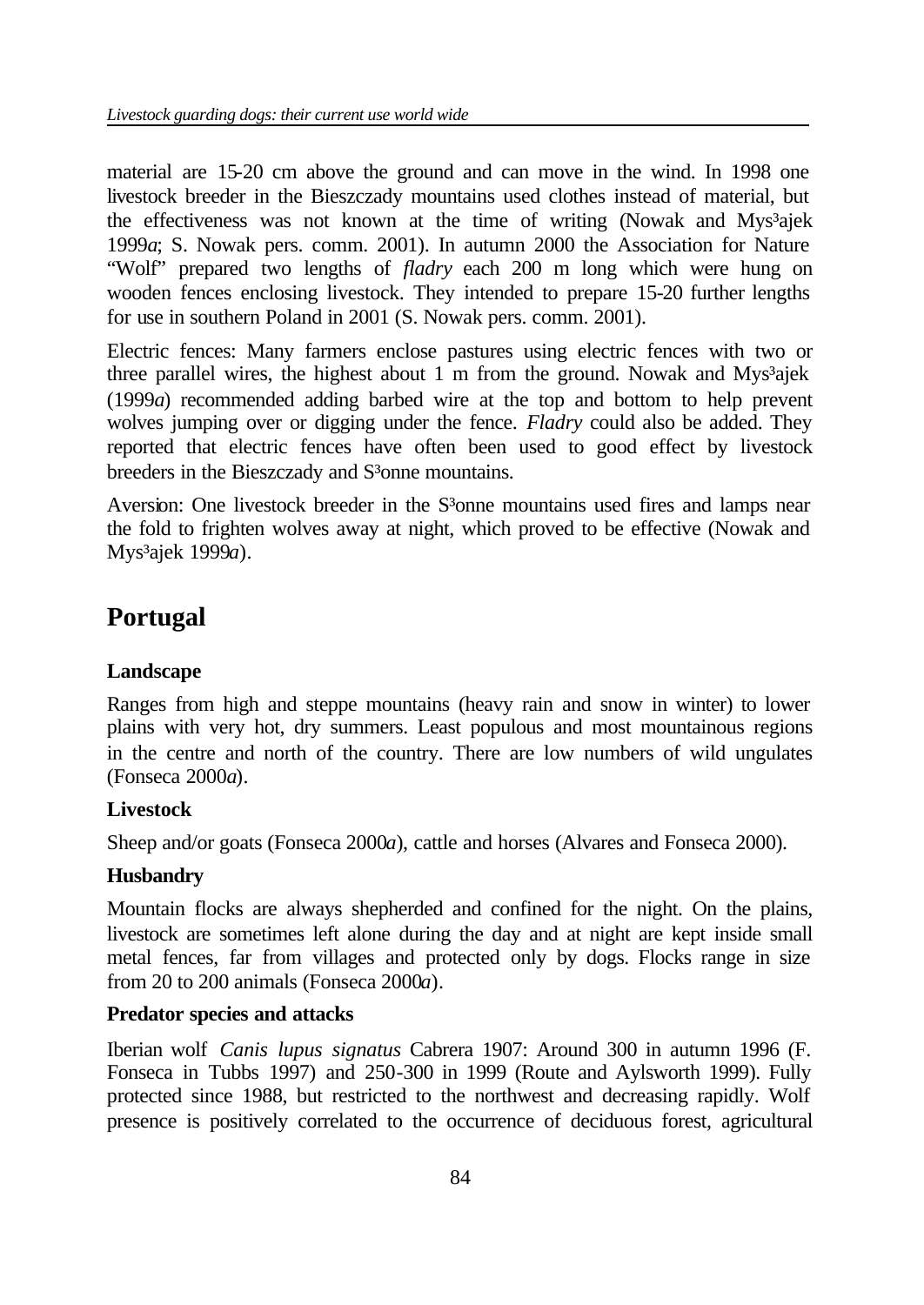land, scrub lands and special hunting areas, which tend to be the best habitat. There is a negative correlation between wolf presence and the occurrence of coniferous forests and eucalyptus plantations. Attacks on livestock are increasing. There were around 100 per year in 1990-4 and 200+ in the late 1990s (Vingada *et al* 1999). Two wolf packs in northern Portugal near the Spanish border studied by Vos (2000) in 1996 fed exclusively on livestock, especially goats. Attacks on goats mostly affected flocks larger than 100 animals. Where horses were present, they were preyed on preferentially. F. Fonseca (in Tubbs 1997) stated that more damage is done to livestock in winter.

Feral dog *Canis familiaris*: Many losses blamed on wolves are actually due to feral dogs either abandoned by hunters after the hunting season or neglected local dogs seeking additional food (WSGB 1999*b* citing Grupo Lobo as the source).

## **Losses**

Wolf diet in Portugal is almost exclusively based on domestic animals due to the low numbers of wild prey such as red and roe deer (F. Fonseca in Tubbs 1997; Fonseca 2000*a*). Euros 2900 per wolf was paid for damage in 1997 (Vingada *et al*  1999).

#### **LGD breeds and status**

The traditional use of LGDs has largely fallen out of use. Cão de Castro Laboreiro, Cão da Serra da Estrela and Rafeiro do Alentejo, the native Portuguese breeds, are becoming rare and most are used as pets or show dogs, with selection based on morphological characteristics rather than functional, behavioural or genetic aspects (Fonseca 2000*a*). An influx of breeds from abroad, the decline of livestock herding and poisoned baits intended to kill wolves have also contributed to the decline of the native LGD breeds (Pedro 1996-2000*c*).

In 1996 Grupo Lobo initiated a project to rehabilitate the use of Portuguese LGDs as a measure for wolf protection and, at the same time, to contribute to the recovery of these rare dog breeds. By March 2000 the project had placed 15 dogs (8 females and 7 males) with different flocks of sheep and/or goats. The project incorporates genetic analysis of the inbreeding coefficient for each LGD breed and has found the highest values for inbreeding in the Cão de Castro Laboreiro. The genetic data will be combined with morphological and behavioural data and pedigrees will be analysed to select the most important animals to cross according to their inbreeding coefficient and kinship value (Fonseca 2000*a*).

## **LGD training**

Flocks were selected according to the level of damage and interest of shepherds to participate in the project. Pups were selected according to the behaviour and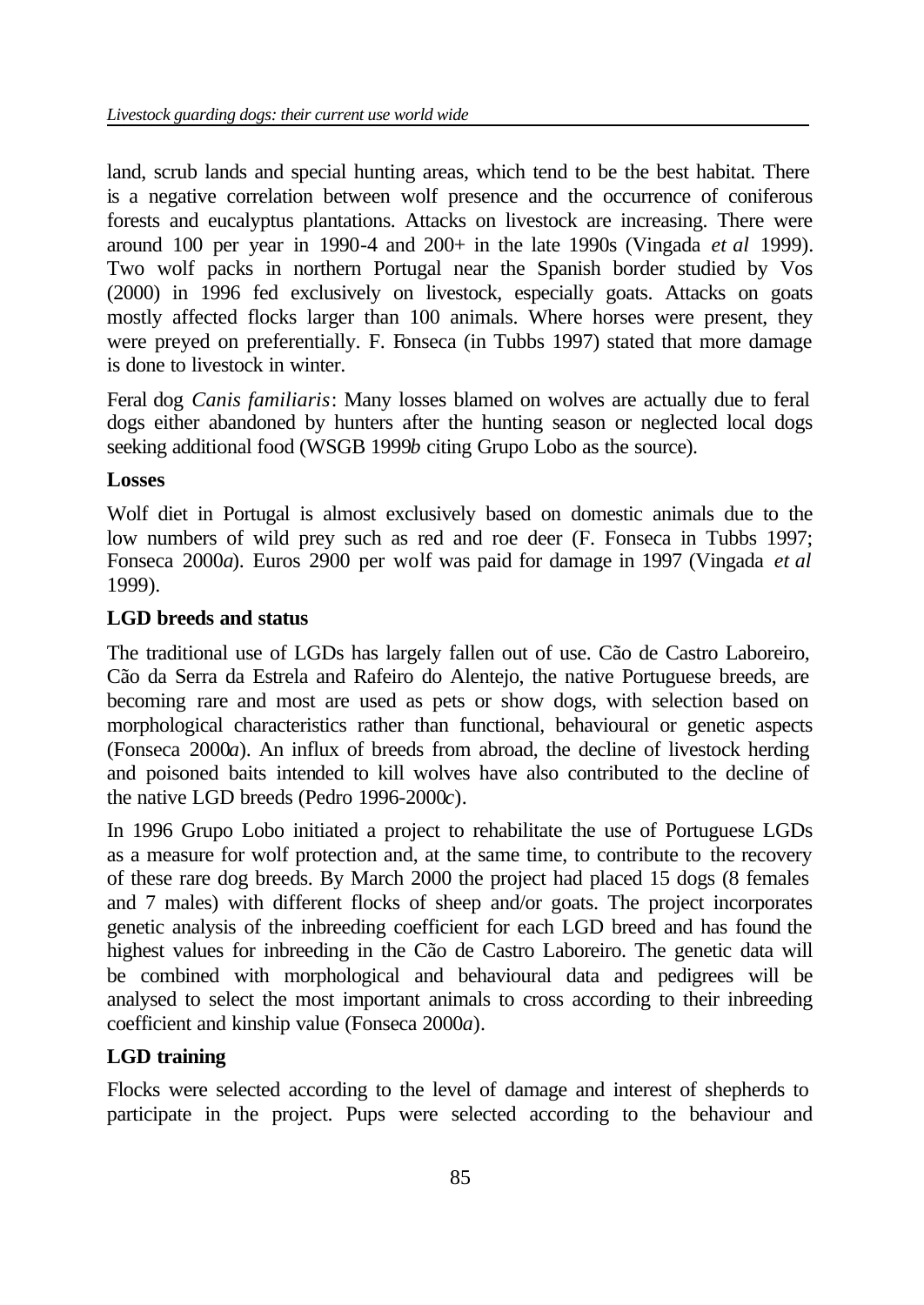morphology of the parents (working animals, whenever possible). The pups were integrated into the flocks at 2-3 months of age and were then kept in permanent contact with the flock, with minimal contact with people. From the time they were given to shepherds until they reached maturity, the dogs' physical and behavioural development were monitored on a monthly basis. This proved essential for the achievement of good working dogs as it allowed for the immediate correction of behaviour problems as they emerged and supervision of the conditions where the dogs are raised (Fonseca 2000*a*).

## **LGD evaluation**

Flower (1971 cited without reference in Ginsberg and Macdonald 1990) concluded that the greatest deterrent to wolf predation on sheep was a guarding dog and shepherd. Once LGDs in the Grupo Lobo project reached maturity they began to prove efficient in flock protection. The amount of damage caused by wolves reduced and shepherds, who had previously distrusted and disbelieved the efficiency of LGDs, began to change their attitudes. Shepherds also began to show some tolerance towards wolves (Fonseca 2000*a*).

#### **Other measures**

Illegal killing: Especially by livestock owners (Fonseca 2000*a*) using poison or shooting from night-time hunting stations (WSGB 1999*b* citing Grupo Lobo as the source).

Alternative food-base: There are conservation efforts to increase populations of wild prey, such as roe deer (*Capreolus capreolus*) and reintroduce native wild goats (F. Fonseca in Tubbs 1997; Fonseca 2000*b*) as alternative prey for wolves.

## **Romania**

## **Landscape**

The Romanian Carpathian mountains, their foothills and the Apuseni mountains in the northwest, totalling around  $70,000 \text{ km}^2$ . The highest peaks are over 2500 m a.s.l. and extensive areas lie between 1500 and 2100 m a.s.l. Large carnivores are distributed throughout the region. In the county of Braºov, the mountains are 80% forested, with beech *Fagus sylvatica* forests at lower elevations, mixed forests (beech, fir *Abies alba*, spruce *Picea abies* and mountain maple *Acer pseudoplanatus*) between 900 and 1400 m and coniferous forests above 1400 m a.s.l. Timberline is at 1600-1800 m a.s.l. The complete elevation range of the area  $(c.2000 \text{ km}^2)$  is  $c.600 \text{ m}$  to  $c.2500 \text{ m}$  a.s.l. The most important wild ungulates are red deer *Cervus elaphus*, roe deer *Capreolus capreolus* and wild boar *Sus scrofa* as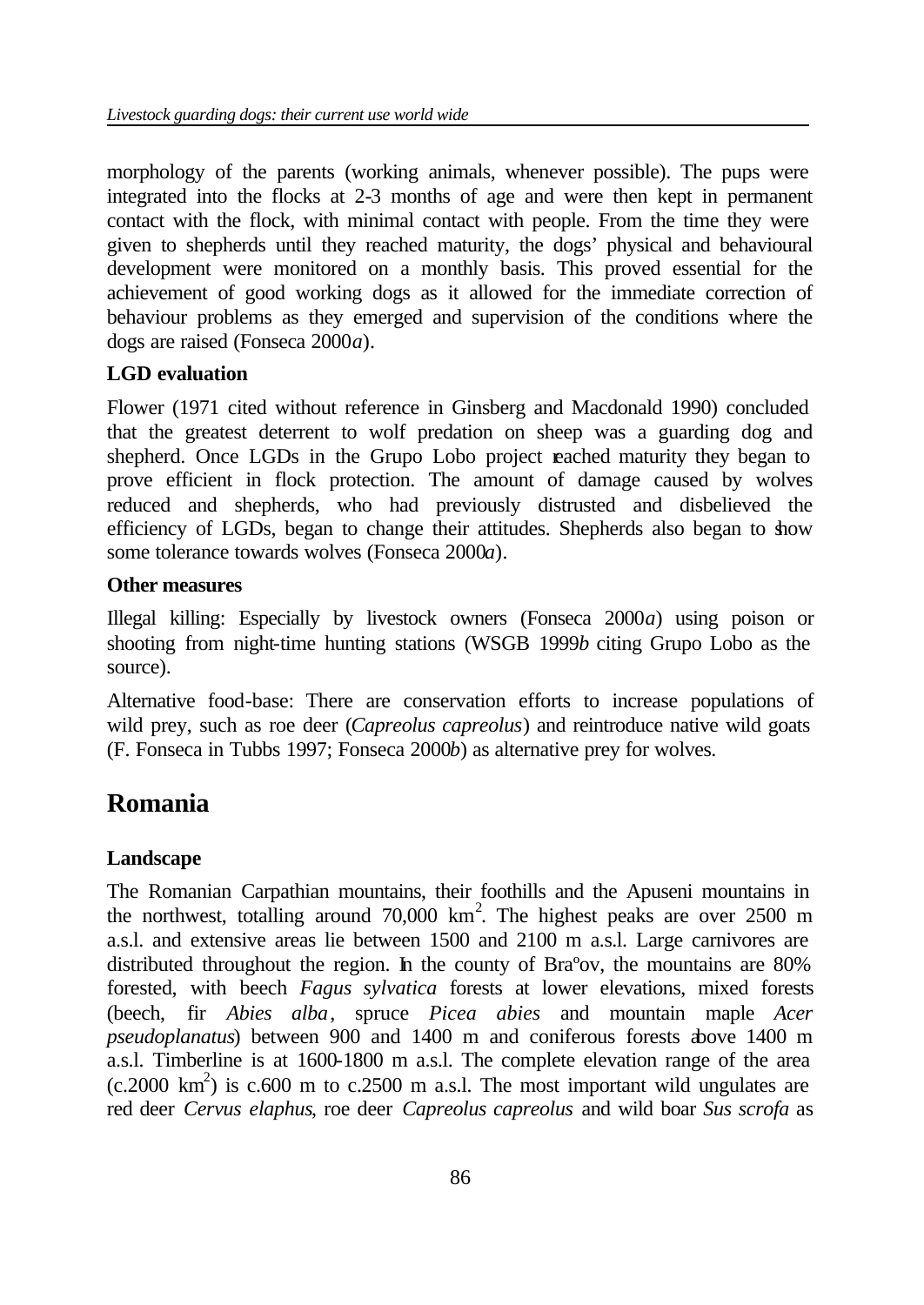well as chamois *Rupicapra rupicapra.* There is a moderate continental climate with warm summers and cold winters. Livestock is grazed on meadows and pastures, including on meadows above the timberline in summer. Around 5 million sheep and 5 million people live in the area (Mertens and Promberger 2000*b*; reviewed in CLCP 2000; Goodwin *et al* 2000).

## **Livestock**

Mertens and Promberger (2000*b*) and Mertens and Anghel (2000) reported that only sheep suffered significant damage in the area around Braºov which they monitored in 1998-2000, though cattle, pigs and horses were also common on summer pastures. Livestock husbandry has been restricted in the Retezat National Park (Vološèuk 1999) but still continues as some herders have no where else to take their animals (E. Stanciu pers. comm. 2001).

## **Husbandry**

The small (10-30 head) sheep flocks of individual owners are usually amalgamated for the summer grazing season (4.5 months long) to create flocks of 300-500 (up to 1000), sometimes also with cattle, which are walked up to the mountains in May by 3-6 contract shepherds with 5-10 LGDs (Promberger 1999; Goodwin *et al* 2000). Shepherds often own part of the flock themselves (C. Promberger pers. comm. to Kaczensky 1996). Nineteen camps in the Braºov area analysed by Mertens and Anghel (2000) in 1999 had an average of 468 sheep per camp (range 100-1000), 35.3 cows (0-70), 11.1 pigs (0-30), 3.7 horses (0-15), 7.6 dogs (3-13) or 1 dog per 64.4 sheep (11-128) and 5.28 shepherds (2-12) or 1 shepherd per 88.2 sheep (33- 200). Promberger (1999) stated that flocks are brought into secure camps and penned in small folds at night, with LGDs tied to posts around the fold and shepherds sleeping nearby. A camp in Nucºjoara valley just north of Retezat National Park seen in August 2001 had fencing and milking pens constructed from detachable willow hurdles. Another (abandoned) camp above the timber line within the NP had used cut dwarf pine *Pinus mugo* branches (R. Rigg pers. obs. 2001). Promberger has also reported (pers. comm. to Kaczensky 1996) that sheep are usually not penned at night (because, by law, fences must be moved every third night to avoid over-grazing) and, instead, they are gathered on open pastures with LGDs running freely around and shepherds sleeping next to the flock. This was the case at L. Zãnoaga, Retezat National Park in 2001 (R. Rigg pers. obs. 2001). Sheep are milked to make cheese; meat and wool are also produced (Promberger 1999).

## **Predator species and attacks**

Wolf *Canis lupus*: c.2500-2800 (Ionescu 1993*a*; Mertens and Promberger 2000*b*). Anecdotal accounts have been reported of one or two wolves luring LGDs away from sheep, allowing their pack-mates to attack the flock from a different direction.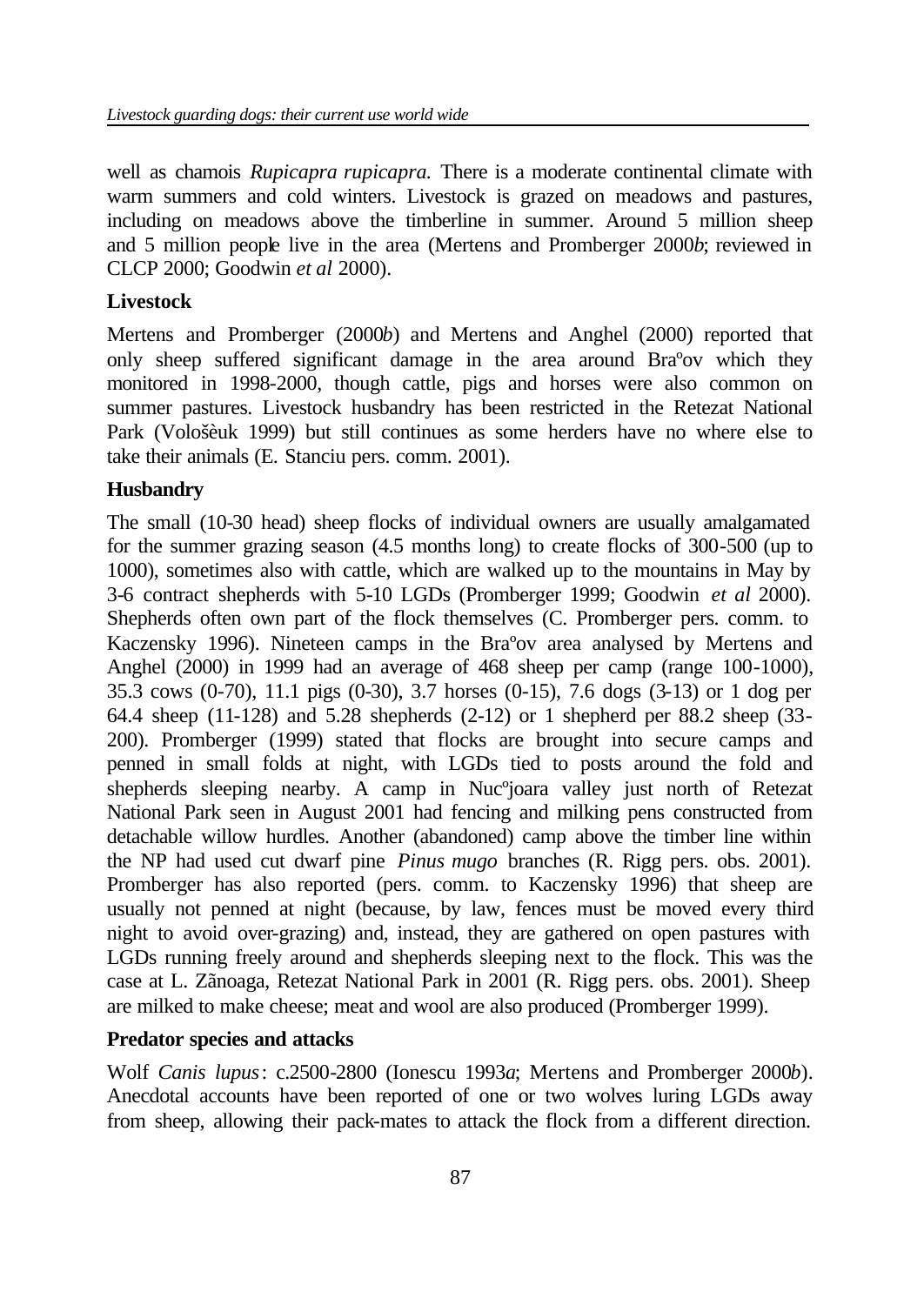Larger herds seem to suffer more depredation (C. Promberger pers. comm. to Kaczensky 1996). Flocks were mostly attacked near or within the forest and, if kept on the pastures away from the forest, suffered few losses. Wolves were observed looking for opportunities to catch sheep during the day and appeared to move from one flock to the next (Promberger *et al* 2000). After two or three unsuccessful attacks on a particular camp, wolves stopped visiting (Promberger 1999).

Brown bear *Ursus arctos*: c.5400-6600 (Ionescu 1993*b*; Mertens and Promberger 2000*b*; CLCP 2000).

Lynx *Lynx lynx*: c.1500. Damage was insignificant in the area monitored by Mertens and Promberger (2000*b*) and Mertens and Anghel (2000) in 1998-2000.

#### **Losses**

No official statistics existed for wolf damage in the mid 1990s, though it was considerable, and statistics for losses to bears were only kept on a regional level (Kaczensky 1996). At 17 and 19 camps monitored in 1998 and 1999 respectively, wolves and bears killed 2.08% of all sheep each year, or an average of 9.94 sheep per camp. In 1999, each camp lost an average of  $1.08$  sheep (range  $0.5$ ), to bears and  $1.84$  sheep (0-16) to wolves or  $2.92$  sheep (0-16) to carnivores (Mertens and Anghel 2000). This equates to an average of \$387.60 per camp each summer. In 2000 the damage was much less: 0.62% of all sheep were killed, an average of 2.92 sheep at each of 26 camps, a loss of \$116.80 per camp (Mertens and Promberger 2000*b*; Mertens and Anghel 2000).

These levels of losses appear small but are significant in Romania's economic conditions: the economic damage due to depredation on livestock in 1998 and 1999 was estimated at 12% (3% in 2000) of total expenses at the camps studied (Mertens and Promberger 2000*b*; Mertens and Anghel 2000).

## **LGD breeds and status**

Romanian Shepherd dog and Mioritic Shepherd dog (Landry 1999*b*). Traditional use and methods are fairly intact. Averages of 8.3 dogs, 5.3 shepherds, 476 sheep and 35 cattle per camp were recorded at 17 camps monitored in 1998, 19 in 1999 and 26 in 2000 (Mertens and Promberger 2000*b*). One flock of 520 non-milking sheep grazed at around 2000 m a.s.l. in Retezat National Park from June to August 2001 was attended by 4 mongrel LGDs and 2 shepherds. The shepherds had 8 horses and 2 foals around their camp and there were free-ranging herds of horses (unguarded) and cattle within a few kilometres (R.Rigg pers. obs. 2001).

## **LGD training**

LGDs are not actively trained by people; as soon as they are old enough, they are put with the flock and are expected to learn from the adult dogs (Mertens and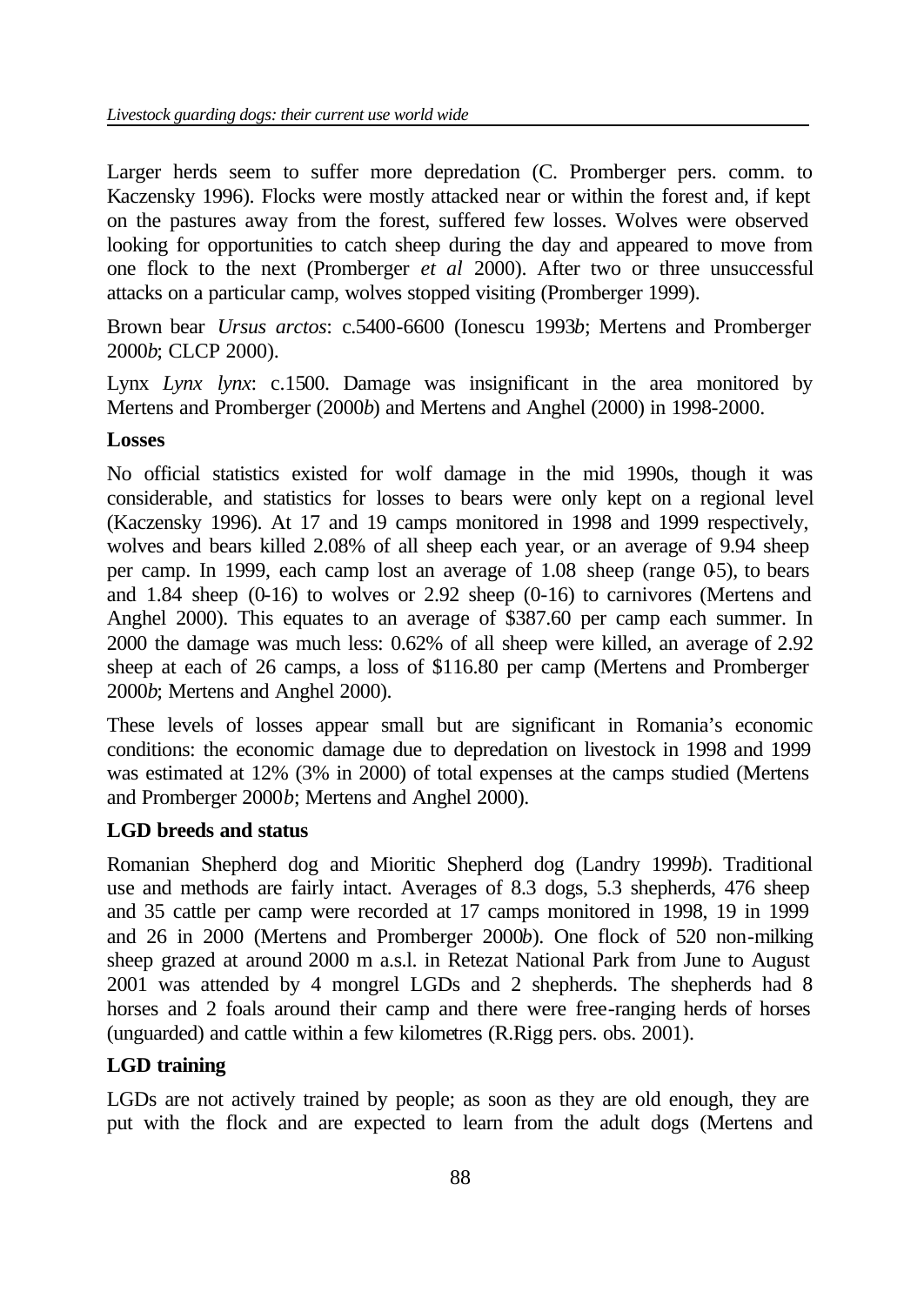Promberger 2000*b*). Some LGDs wear large, hand-made spiked collars as a protection from predators (Promberger 1999). Some wear a wooden beam hung from the collar which was originally to stop the dog chasing after wild animals, but examples seen in Retezat in 2001 were too short and high up near the neck to restrict movement significantly. These LGDs obeyed basic instructions from the shepherds, such as returning to the interior of the herd after rushing to the edge to confront and bark at a large (c.30) group of walkers (R. Rigg pers. obs. 2001).

## **LGD evaluation**

The low levels (averages of 0.62% and 2.08% of all sheep in 2000 and 1998-9 respectively) of depredation recorded at camps with LGDs would seem to indicate that LGDs are successful at protecting flocks of sheep even in areas with high numbers of large carnivores (Mertens and Promberger 2000*b*).

Although Romanian LGDs are strong, aggressive, and protective, there have been problems when they leave their flocks unattended due to lack of training. The dogs are usually poorly fed (on boiled corn flour and whey) and so often leave the flock to search for additional food. In winter the flocks are broken up and LGDs stay with their owners – mostly shepherds – away from the flocks, so they are partially socialised with livestock and partly with people (Mertens and Promberger 2000*b*).

Differences in levels of losses, linked to the quality of livestock guarding dogs available, were observable between shepherd camps (Promberger *et al* 1996). A study found that the levels of depredation depended on how well the stock is guarded: attentive shepherds with good LGDs lost few animals (Promberger 1999). According to one of the shepherds with the flock visited in Retezat on  $11^{th}$ - $12^{th}$ August 2001 that had 4 mongrel LGDs, a "big bear" had killed 2 rams and 1 sheep on different nights "a couple of weeks" earlier (R. Rigg unpub. data). These LGDs walked among the flock as it grazed, usually spaced apart, or sat/lay on prominent positions. When near the camp, some spent time around the shepherds' hut but one apparently more sheep-socialised dog stayed constantly with the flock, lying near the edge of it in the evening. When approached slowly by two people on foot, this dog stood up and moved into the flock with tail between legs, casting suspicious backward glances (R. Rigg pers. obs. 2001).

## **Other measures**

Electric fences: Trials were begun by the Carpathian Large Carnivore Project (CLCP) during the 2000 grazing season (Mertens and Promberger 2000*a*). Three fences were installed for c.2 months and one for a year, during which time no livestock within the fences were killed by large carnivores. Shepherds were often suspicious of the trials, afraid their animals could be harmed and reluctant to work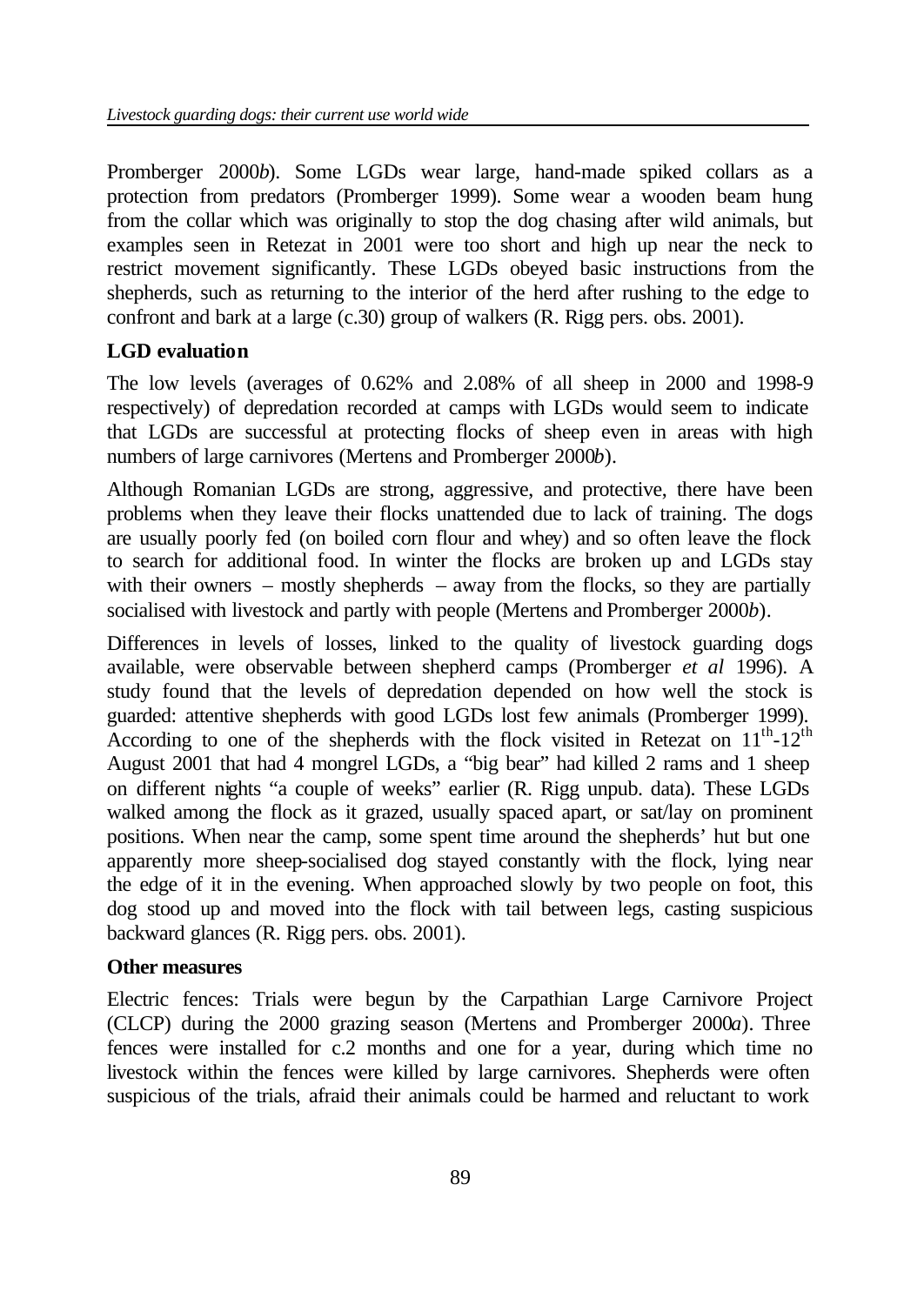with the fences, but those using them have been very satisfied (Mertens and Boronia 2000).

*Fladry*: The CLCP intended to begin testing *fladry* to protect livestock after successfully using it to capture a wolf for research purposes (Promberger *et al* 1997; Mertens and Promberger 2000*a*; Promberger-Fürpaß *et al* 2000).

Legal killing: After the Second World War the wolf population reached 4600 (Ionescu 1993*a* reviewed in Kaczensky 1996) or more than 5000 (Promberger 1999) which caused great damage to livestock, resulting in a government antipredator campaign including poisoning, unlimited shooting and trapping and killing pups. By the 1950-60s the wolf population had fallen to around 1000 in remote mountains. At present controlled hunting by professional game wardens with special permission is allowed after significant damage to livestock by large carnivores (Promberger 1999). Low levels of losses are tolerated, but if attacks become more frequent then shepherds ask local hunters (in case of wolf attacks) or Romsilva/hunters association (bear) for help (C. Promberger pers. comm. to Kaczensky 1996; CLCP 2000). In the first half of the 1990s around 10% of bear hunting licenses were reserved for shooting individuals causing damage and requests could also be made for professionals of the Romsilva forestry organisation or the hunters association to shoot further bears causing heavy livestock losses outside the hunting season (O. Ionescu pers. comm. to Kaczensky 1996).

Illegal killing: During long-term wolf research by the CLCP, hunters, poachers or shepherds killed 5 out of 12 radio-coloured wolves, some within weeks of the collar being fitted (Promberger 1999). There is some poaching with traps, snares and poison (Promberger and Mertens 2001).

Relocation: Several bears causing damage were relocated to remote areas in 1985- 92 (O. Ionescu pers. comm. to Kaczensky 1996).

## **Slovakia**

## **Landscape**

The Western Carpathian and western-most section of the Eastern Carpathian mountains: include tertiary limestones, dolomites and young volcanic rocks. Relief across the country varies from wetlands at 94 m a.s.l. to high mountains with the highest peak at 2654 m a.s.l. However, large carnivores and traditional livestock herding occur mostly in the uplands of northwest, central, north and east Slovakia in Kysuce, Turiec, Orava, Liptov, Nízke Tatry, Podpo¾na, Pohronie, Spiš, Gemer and Šariš regions. The most common tree species are beech *Fagus sylvatica*, spruce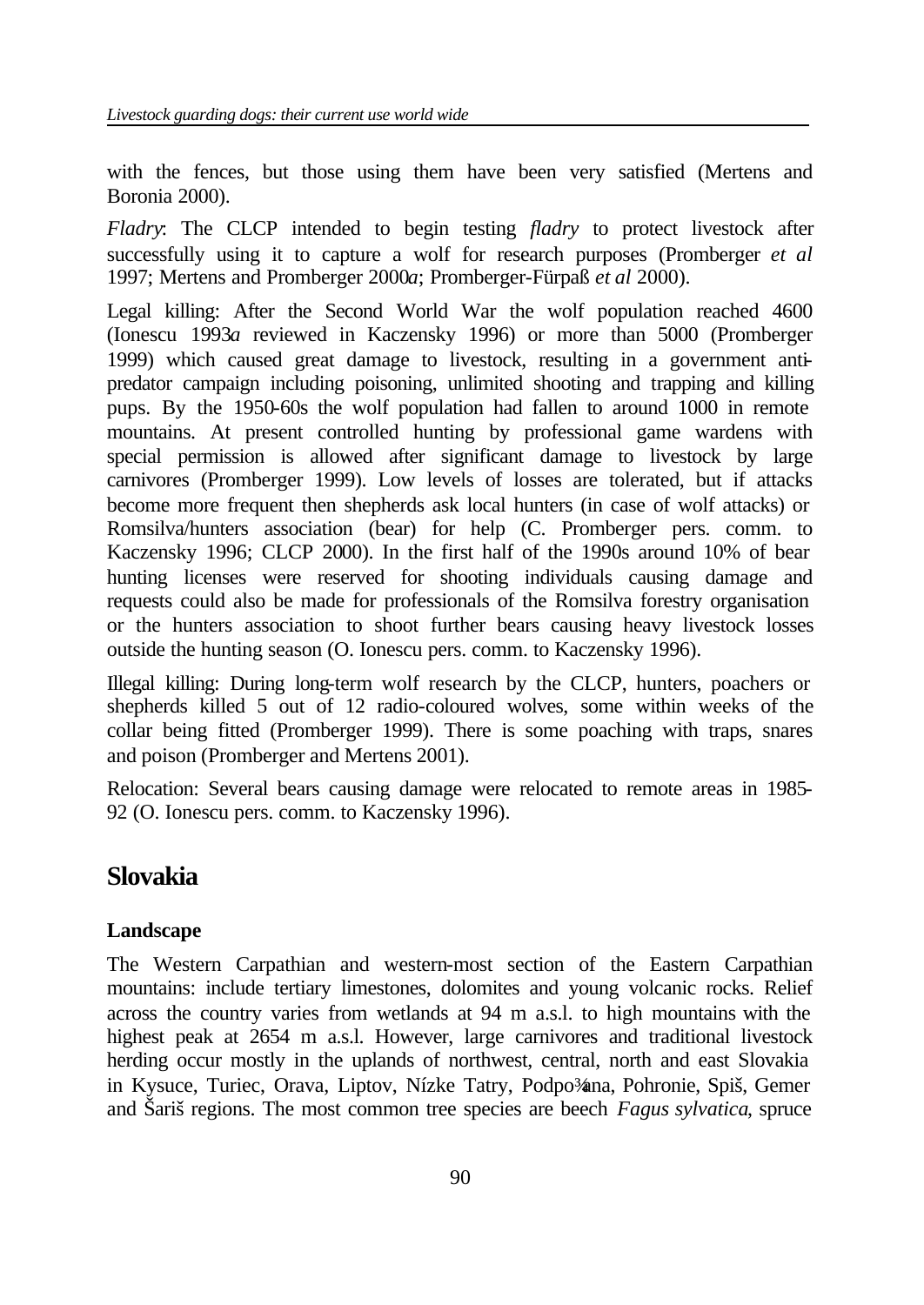*Picea abies*, oak *Quercus* spp., pine *Pinus sylvestris*, hornbeam *Carpinus betulus* and fir *Abies alba*. The main wild ungulate species are red deer *Cervus elaphus*, roe deer *Capreolus capreolus* and wild boar *Sus scrofa* (Vološèuk 1999; R. Rigg pers. obs. 1999-2001; Rigg and Finï o 2000).

#### **Livestock**

Sheep, goats and cattle (in Lit.).

#### **Husbandry**

In spring sheep are collected into flocks typically numbering 150-700 animals (often with a few goats) – occasionally  $800-1000$  – and taken by seasonally employed shepherds to graze on pastures in valleys, foothills and, in some areas or at particular times, on alpine or sub-alpine meadows, until the onset of winter. Flocks may belong to one owner or a collective, private or state-owned. Usually one shepherd with one or two small herding dogs attends the flock all day. In the evening the flock is brought into a seasonal camp called a *salaš* on or near the pastures and either gathered inside a moveable fold for the night with untrained dogs chained to posts and/or trees around it or, less typically, left un-penned with dogs chained around. Some shepherds generally sleep in a trailer or caravan (*maringotka*) nearby. In addition to being milked in the morning and evening, many flocks are also brought back to camp once during the day for milking. The milk is used to make a variety of cheeses in a wooden cabin called the *koliba* (Rigg 1999, 2001*a*,*b*,*c*). At one camp between Nízke Tatry and Muranská Planina National Parks observed from  $30<sup>th</sup>$  June to  $4<sup>th</sup>$  July 2000, which had three shepherds, 2 chained guarding dogs, one chained and two free herding dogs, two free pups (one herding, one untrained LGD) and one two month old LGD pup being socialised with lambs in a training enclosure (see cover photograph of this report), the following was the typical daily routine in taking care of c.380 sheep and goats (R. Rigg unpub. data):

- 05:00 Shepherds get up and immediately begin milking; dogs wake and bark.
- 06:30 Milking finishes; the flock lies under trees at the forest edge behind the milking pens.
- 07:00 One shepherd with herding dogs begins to take the flock out to pasture; the remaining shepherds stay in camp to make cheese.
- 11:30 The flock is brought back into camp and rests under trees.
- 13:30 The flock is rounded up for milking. Two shepherds milk while the third pushes (with herding dogs, a stick, whip or boot) the sheep and goats forward towards the milking pens. The herding dog pup joins in while the chained herding dog barks throughout.
- 14:30 Milking finishes; the flock grazes/browses near the camp.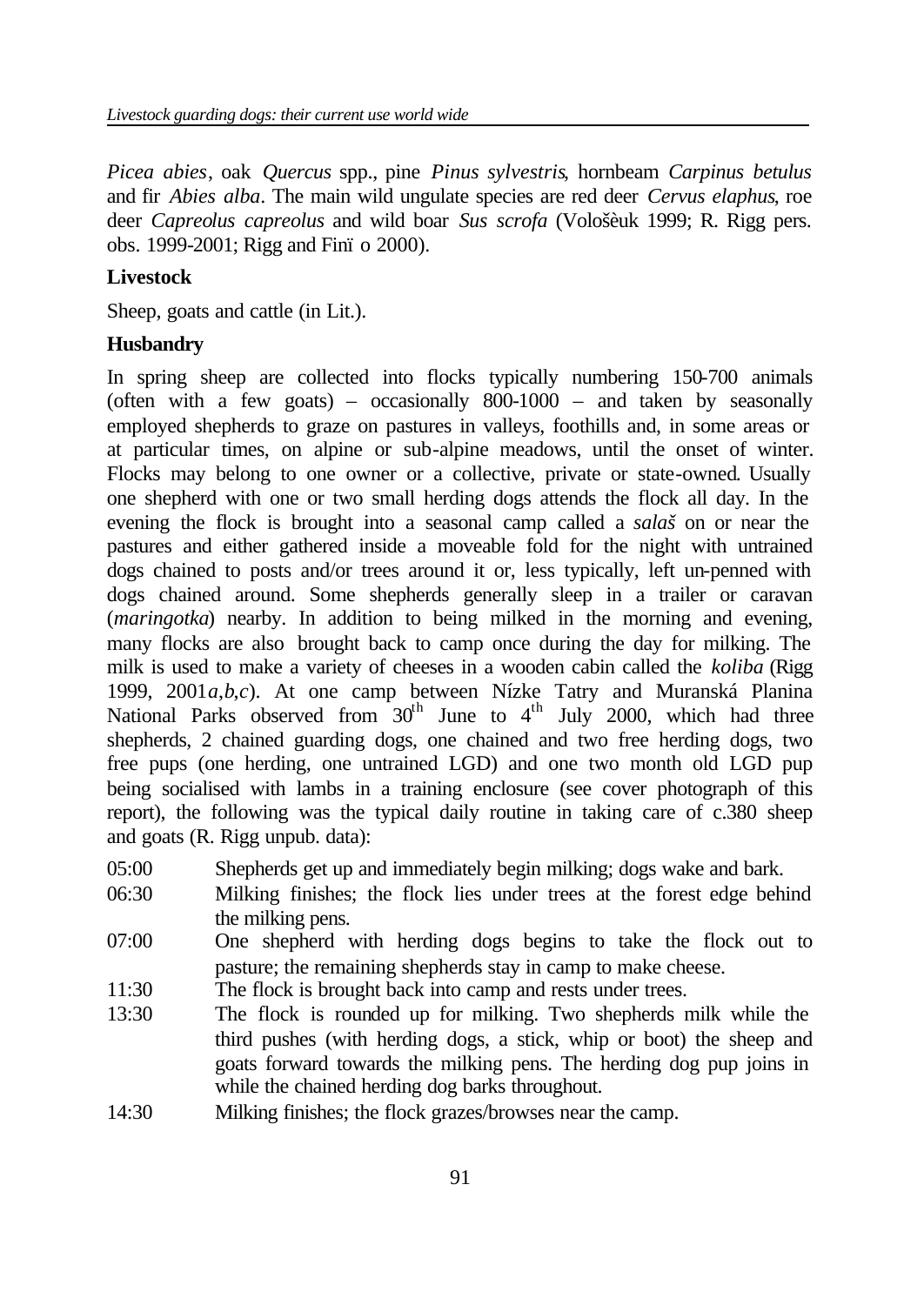- 15:15 One shepherd rounds up the flock with the two herding dogs and drives it out to pasture.
- 18:15 The flock is brought back to camp.
- 19:15 The flock moves itself to the milking pens in response to whistles and shouts from the shepherds standing in front of the *koliba*.
- 20:15 Milking finishes.
- 20:30 The flock is rounded up into a pen made of separate sections of metal fencing; the two chained guard dogs are moved nearer for the night (the shepherds began doing this after losing a sheep to a wolf two days earlier).
- 21:45 The shepherds go to bed in their *maringotka*, c.30 m from the flock.

Operations at many camps are often somewhat loosely managed, with carcasses left to rot in close proximity to live animals, on pastures or even in the camp itself. Camps and their flocks usually move to fresh pastures through the season. Livestock is kept in the village or in barns during the winter (R. Rigg pers. obs. 1999-2001).

The basis of this husbandry system of intensive utilisation of mountain pastures came to Slovakia from the Balkans and Romania with the Walachian colonisation, in the  $13<sup>th</sup>$  and  $14<sup>th</sup>$  centuries through to the  $18<sup>th</sup>$  and  $19<sup>th</sup>$  centuries (Laurinèík *et al* 1958; Podolák 1982; Stolièná 1997; Zuskinová 1999). Grazing on alpine meadows is now more restricted in the Západné, Belianské and Nízke Tatry mountains, where the timberline has been substantially lowered and the quality of grazing adversely affected (Jamnický 2000), but exceptions are sometimes granted for limited periods in parts of Nízke Tatry and livestock in other areas (e.g. Ve<sup>3</sup>/ká Fatra) is still regularly grazed on meadows above the timber line (R. Rigg pers. obs. 2001).

In areas where the pastures are not far from the village, some flocks are also taken back to the village each night during the herding season. Some villagers herd their own small numbers of cattle themselves or allow them to roam unsupervised, usually hobbled. Individual goats are often left tethered on long chains near villages (R. Rigg pers. obs. 1996-2001).

#### **Predator species and attacks**

Wolf *Canis lupus*: Naturally recovered from near extirpation in the 1950-70s (reviewed in Voskár 1993; Rigg 1998; Rigg and Finï o 1999, 2000 and Hell *et al*  2001). Population estimates vary from 140 in March 2000 and 2001 (J. Lukáè pers. comm. 2001), less than 180 individuals in March 1999 (LZVlk 2000) to the 1281 quoted in 2000's official hunting statistics; 118 were shot in the 2000 season from  $1<sup>st</sup>$  Nov. to 15<sup>th</sup> Jan. (Lehocky *et al* 2001). The population is likely to number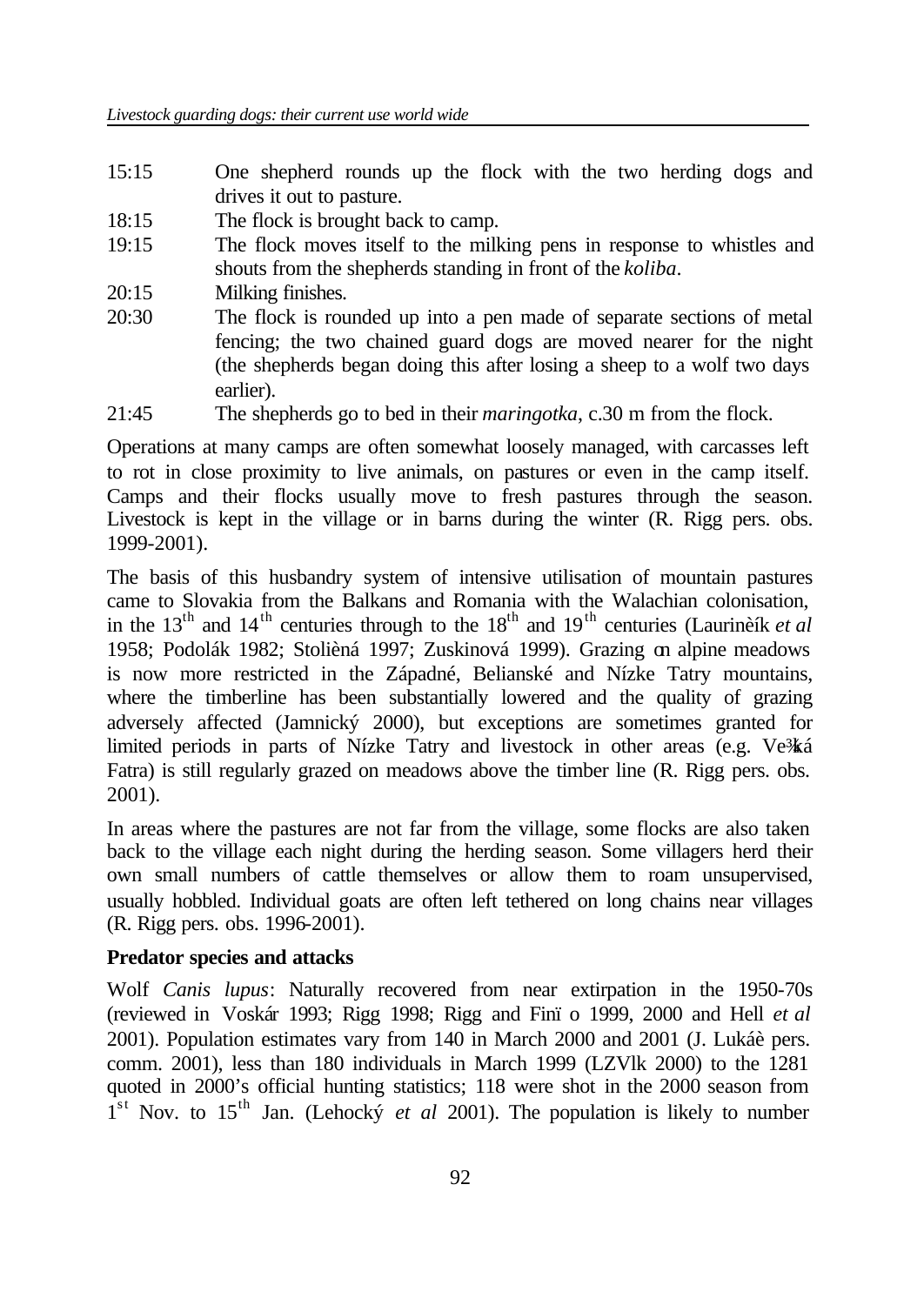between 150 and 300 individuals depending on the time of year. Brtek and Voskár (1987) reported that stray dogs (7.9%) were a more frequent food item than sheep (3.7%) in 161 scats collected in 1976-83. This has not been confirmed by an analysis of 353 scats collected from 15 mountain ranges across a wide area of central and eastern Slovakia in the 1990s, which found that domestic animals formed an insignificant portion (1.4% for sheep, cattle and dogs combined) of wolf diet (Kolenka 1997; Rigg and Finï o 2000; Strnádová 2000).

Brown bear *Ursus arctos*: Estimates for the population size in 1999-2000 were generally between 550 and 850 (Hell and Slameèka 1999 p.81; Finï o 2000; E. Baláž pers. comm. 2001). Official hunting statistics for the 2000 season quoted a figure of 1467 (Lehocký *et al* 2001). Škultéty (reviewed in Hell and Slameèka 1999 p.41-43) described successful attacks on domestic animals as occurring from April to September, though this data came from stomach contents of 27 bears shot in spring and autumn. A detailed analysis of scats from the Vysoké, Západné and Nízke Tatry by Jamnický (1988 reviewed in Hell and Slameèka 1999 p.41-43) showed that livestock are an unimportant part of the diet; preliminary results of a scat analysis in Po¾ana and Západné Tatry (E. Baláž pers. comm. 2001) and another mostly in Nízke Tatry and Západné Tatry in 2001 (R. Rigg unpub. data) agree.

Attacks often occur on animals in the fold at night but attacks by wolves – less often bears – are also reported to occur during the daytime, when the flock is out of camp, away from chained LGDs and usually attended by just one shepherd with one or two small mongrel herding dogs (R. Rigg pers. obs. 1999-2001). In 2000 at 21 flocks with a total of c.9150 sheep and goats (average 436 per flock), bears killed and wounded 28 sheep in 13 attacks (average 2.1 sheep per attack), all of which were at night, and wolves killed 16 sheep in 8 daytime attacks (average 2.0) on grazing animals and 51 sheep in 9 attacks (average 5.7 or, if an exceptional case of 22 sheep killed at one time is excluded, 3.6) on animals in the fold at night (after Finï o 2000). These results should not be taken as a representative sample, however, as this study aimed to document and describe attacks leading to losses, not to estimate levels of attacks or losses.

There is some anecdotal evidence that weather conditions influence the occurrence of attacks. The 22 sheep mentioned above, for example, were killed by wolves at night in fog and rain at the end of July (Rigg 2001*a*). The shepherd reported that 11 were killed and 11 injured (later died) outside the fold, having broken out in panic (Kubínyi 2000). In 2001, wolves killed or seriously injured c.40 sheep at the same location in the same month, again during a night-time thunderstorm (R. Rigg 2001*c*). The occurrence of vegetation cover on pastures and the proximity of a grazing flock to the forest edge also seem to be important factors (R. Rigg pers.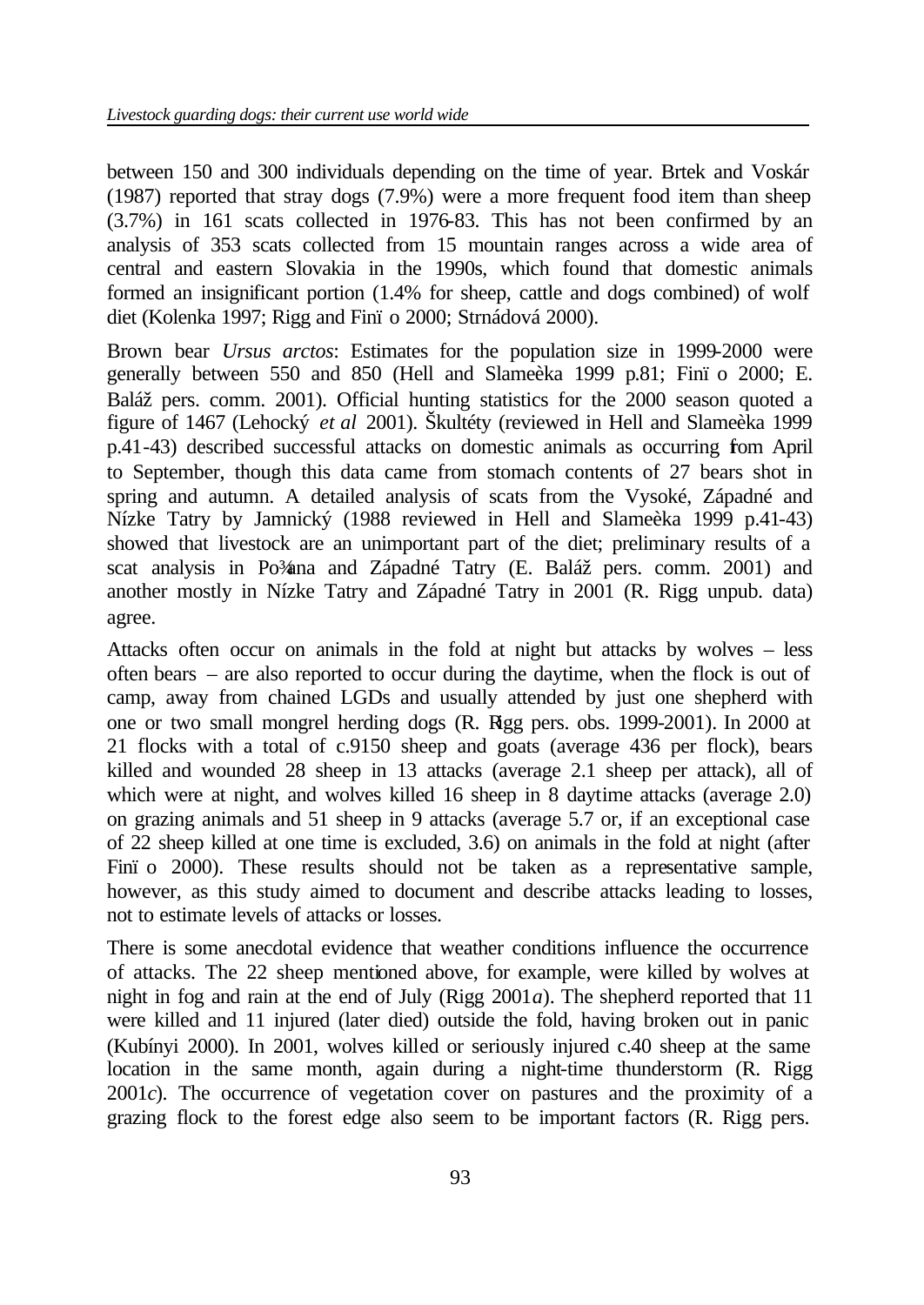obs. 2000; Finï o 2000), as well as the vigilance of accompanying shepherds. Sixteen sheep and 7 goats were killed by wolves on  $26<sup>th</sup>$  June 1999 when the flock was allowed to scatter into the forest  $(S.$  Ondruš pers. comm. 2000). On  $30<sup>th</sup>$  June 2000 a wolf killed one ewe between 9 and 10 am when the shepherd briefly left his flock to go to the toilet. He claimed to have then driven the wolf off, after considerable effort on both his part in shouting and cracking his whip and on the part of the wolf, which he described repeatedly circling round in an attempt to attack from different sides of the flock. This shepherd and others reported seeing wolves observing their flocks from the cover of bushes or at the forest edge, sometimes for long periods (R. Rigg unpub. data).

It should be noted that both shepherds and owners are prone to exaggerate, report inaccurately and even invent (Hell and Slameèka 1999 p.91) accounts of predation. For example, on  $21<sup>st</sup>$  June 2000 shepherds in the Horehron region said that wolves had killed a sheep at a neighbouring flock the day before, but the shepherds working at that flock stated that they had had no problems with predators since a wolf grabbed a sheep on the first day of herding, three weeks earlier. The owner of the first flock stated at the beginning of the 2000 season that he lost around 20 sheep every year, 5 or 6 at a time, but only minor losses occurred in 2000 (R. Rigg unpub. data).

Attacks can occur throughout the grazing season, which lasts from April/May until November, depending on the weather and location, though wolf attacks are often said to increase during pup raising in July and August (R. Rigg unpub. data.). Voskár (1993) reported wolf attacks on sheep within corrals every month from April to October inclusive (total of 131 attacks, 850 animals killed, mean 6.5 per attack, in the period 1979-89) on pastures from May to November (20, 174, 8.7) and in farmyards in November (2, 46, 23.0). Some rabbits (Finï o 2000) and poultry (S. Ondruš pers. comm. 2000) are taken by bears; for example, in summer 2000 a crowd of people sitting outside a pub in Nízke Tatry National Park watched in amazement as a bear chased free-range turkeys just across the road from them (R. Rigg unpub. data).

Lynx *Lynx lynx*: From 300 to 500 individuals (Rigg and Finï o 2000; Hell and Slameèka 2000). Hunting statistics reported 1037 in the 2000 season (Lehocký *et al*  2001). Cause only very minor losses to sheep and poultry, e.g. 5 sheep in 1997, which are not compensated (Hell *et al* 1997; Hell and Slameèka 2000 p.90).

Domestic dog *Canis familiaris:* Occasionally kill some animals in e.g. Nízke Tatry (S. Ondruš pers. comm. 2000), which may be blamed on wolves (Hell 1993 reviewed in Kaczensky 1996). Voskár (1993) reported a total of 975 sheep (1,358,000 Sk damage) killed by dogs in 20 attacks on corrals, pastures and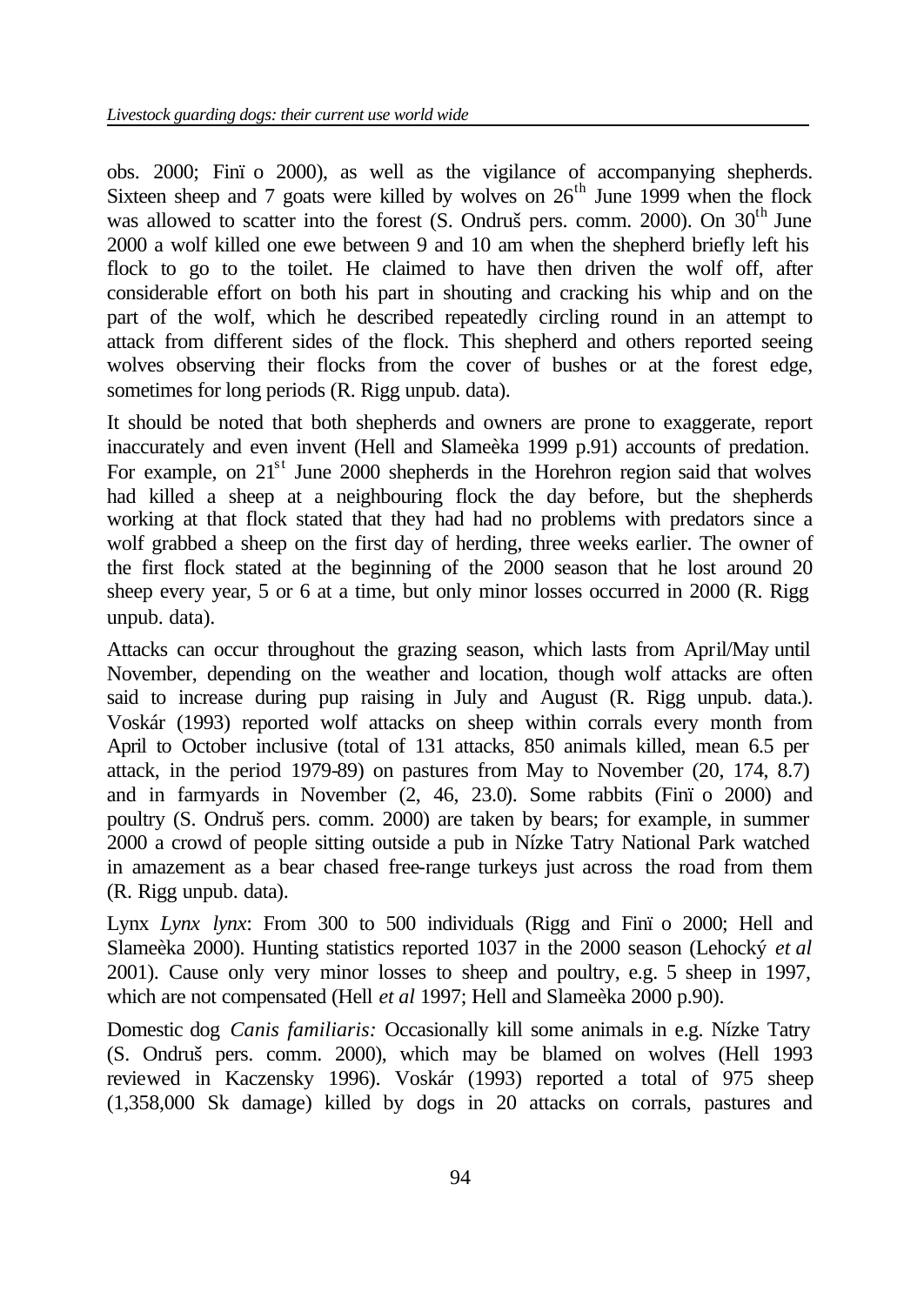farmyards and 3 heifers (23,000 Sk damage) killed in two attacks on pastures/farmyards in the period 1979-89. However, 80% (780) of these sheep were killed in just 8 attacks on farmyards.

#### **Losses**

Wolf: Voskár (1993) reported a total of 1070 sheep (1,468,000 Sk damage) in 153 separate attacks and 28 heifers (254,000 Sk) in 6 attacks killed by wolves in the period from 1979 to 1989. In 1997, wolves were reported as having killed 191 sheep, 40 cattle and 3 goats (Hell *et al* 1997; Hell and Slameèka 1999 p.90). Wolves (lynx in a handful of cases) killed, according to hunting statistics, 353 head of livestock in 1999, causing 447,500 Sk (c.£6700) worth of damage (Hell *et al* 2001). Damage by wolves is not compensated and therefore often not documented (Rigg and Finï o 2000).

Bear: In 1986 bears killed 659 sheep and 1 cow (Hell and Bevilaqua 1988 reviewed in Kaczensky 1996; Hell and Slameèka 1999). In 1997 bears killed 395 sheep, 9 cattle and 7 goats (Hell *et al* 1997; Hell and Slameèka 1999 p.90). Losses to bears are compensated after inspection of the damage by an official commission and if reasonable prevention measures are judged to have been in place (S. Ondruš pers. comm. 2000) and so are fairly comprehensively reported. Compensation paid in the Slovak Republic for sheep and goats "damaged" by bears totalled 210,816 Sk (c.£3150) in 1998, 360,991 Sk (c.£5400) in 1999 and 351,903 Sk (c.£5300) in 2000. The figures for cattle were 176,269 Sk (c.£2650), 114,190 Sk (c.£1700) and 51,496 Sk (c.£770) respectively (Kassa 2001). In hunting grounds where permission to shoot a bear was given, the owner of the hunting ground must settle damages (Hell and Slameèka 1999 p.90).

Although the numbers of livestock killed and injured by large carnivores are small on a national economic scale, they can be significant for individual concerns (Rigg and Finï o 2000). The largest reported loss during a single attack in 2000 was of 22 sheep, worth together 110,000 Sk or around £1570 (Rigg 2001*a*). Some owners do not report minor damage – even if caused by bears, which would be compensated – as they consider the process of verifying the losses too much trouble and/or are afraid of their husbandry operation being inspected and so prefer to write off such small losses (R. Rigg unpub. data; S. Ondruš pers. comm. 2000). On the other hand, some claims may be falsely made in order to receive compensation (J. Jaòák pers. comm. 2000). In the Nízke Tatry region compensation is sometimes paid even when damage is judged to have been caused by wolves (S. Ondruš pers. comm. 2000).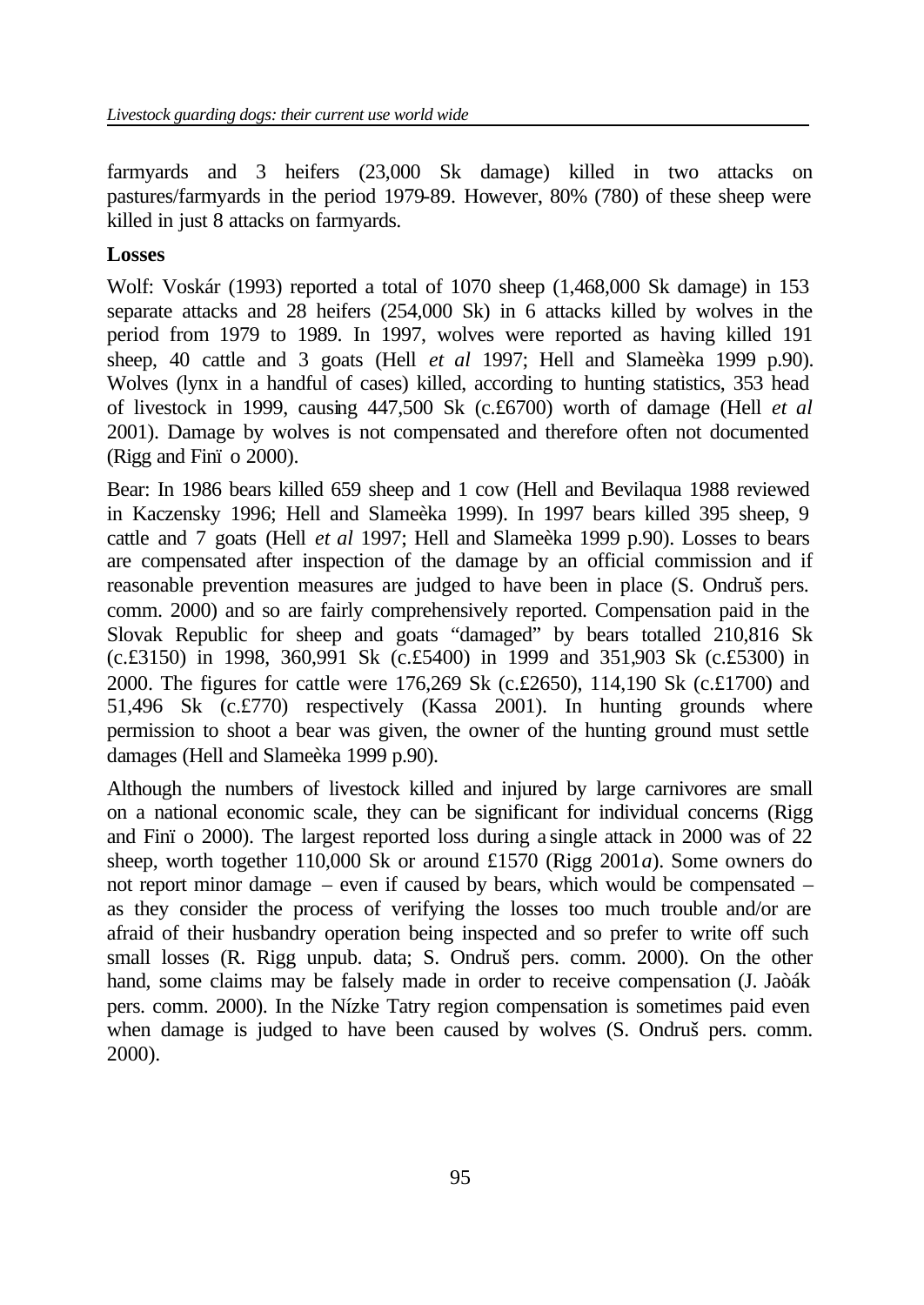#### **LGD breeds and status**

The native breed of LGD in Slovakia is the Slovenský èuvaè (Laurinèík J. *et al*  1958; Finï o 1997). In the past, every *salaš* had several for protecting livestock from predators and assisting shepherds with herding. A hunting law from the late  $19<sup>th</sup>$  century decreed that free-roaming LGDs had to have a wooden beam hung from their necks which hung below the knees of the front legs to prevent them chasing after wild animals. This law was mostly not respected, especially in the mountains where no one checked (Jamnický 2000).

Currently around 100 pedigree Slovenský èuvaè pups are born each year throughout the country (J. Goliášová pers. comm. 2001). Breeding of the Slovenský èuvaè as well as of other traditional LGD breeds has become largely focussed on exhibition dogs and the traditional system of LGDs socialised to livestock is almost never used (R. Rigg pers. obs. 1999-2001), having presumably been abandoned either due to socio-economic changes during the Communist period (Bloch 1995) or to low levels of losses when large carnivore populations were much reduced (bears in the 1920-30s, Hell and Slame`eka 1999 p.74; wolves at the end of the  $19<sup>th</sup>$ century and again in the 1950-70s, Voskár 1993; Rigg and Finï o 2000). During tours of 6-8 camps in 1999 only one free-ranging adult LGD was seen which seemed to be at least partially socialised to sheep. In May-August 2000, 8 out of a total of 32 LGDs noted at 8 different camps were not chained. Of these, two were bitches nursing pups. One other bitch and four dogs stayed in camp and did not accompany the flock to pasture. The remaining dog was the only one of the 32 LGDs seen (average 4.0 per camp) which was not chained, went with the flock to pasture and followed the livestock rather than the shepherd. He had been bought in February on the advice of Muránska Planina National Park staff who had been informed about a project to renovate the tradition of LGDs (R. Rigg unpub. data).

Dogs used for protecting livestock are currently almost always chained to stakes or trees around the fold and milking pen, though at some camps they are released at night. Many of them are crossbreeds. The Caucasian ovcharka as well as other imported breeds are used at some camps (R. Rigg pers. obs. 2000-01). Camps observed in 2000 had an average of 426 sheep (range 210-600), including a few goats (maximum 34) in many cases and 3.0 chained dogs (range 1-7). These figures can only be taken as an approximate indication; sample size was rather small (n=8) and only one flock was counted by the observer. The shepherds' statements of flock size used in the other seven cases may have been inaccurate as the one flock that was counted had c.297 ewes, 34 goats, 4 kids and 26 lambs plus another 17 lambs that stayed in or near the camp, whereas the shepherd said he had 231 sheep and goats in total (R. Rigg unpub. data).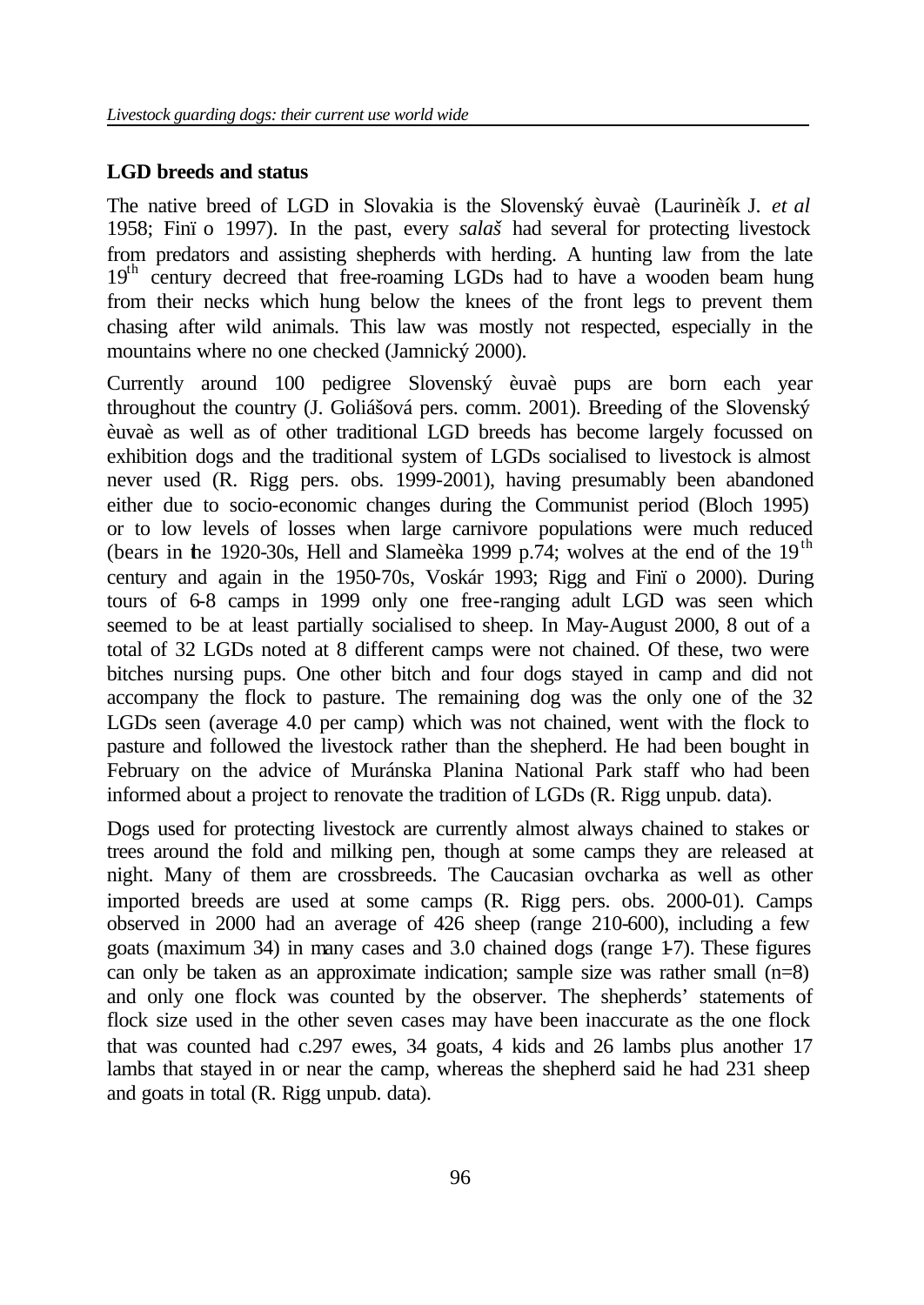A five year wolf research project launched in spring 1994 (Finï o and Bloch 1995*a*) or 1993 (Finï o and Bloch 1995*b*) had the additional aim of renovating the traditional use of free-ranging, livestock-socialised LGDs. In 1995 two seven-week old Owczarek Podhalanski pups – brother and sister – were imported to Slovakia from G<sup>3</sup>odówka in southern Poland. They were socialised with sheep during the winter at a farm in the Nízke Tatry and the project supplied their regular vaccinations as well as dog food (Bloch 1995; Bloch and Finï o 1996). Finï o (1996;  $2<sup>nd</sup>$  edition published in 1999) translated into Slovak the background information and guidelines for raising and training LGDs according to the US system (e.g. Lorenz and Coppinger 1986).

Preparation for a new project to continue these efforts to renovate the traditional use of LGDs began in 1998 (Rigg 1999). In spring 2000 the Protection of Livestock and the Conservation of Large Carnivores (PLCLC) project was launched (Rigg 2000). In its first year a total of 8 LGD pups – 5 Owczarek Podhalanski (the female imported from Poland in 1995) x Slovenský èuvaè crossbreeds, 2 Slovenský èuvaè and 1 Caucasian ovcharka – were trained at one farm and three sheep camps in the Nízke Tatry and Horehron area (Finï o 2000). The project expanded in both size and range in 2001 with funding for an additional 20 Slovenský èuvaè and Caucasian ovcharka pedigree or pure-bred pups in Nízke Tatry, Pohronie, Muránska Planina, Po¾na, Liptov, Turiec, Kysuce and Východné Karpaty, again supplying veterinary treatment and supplementary food in most cases (R. Rigg 2001*c*).

## **LGD training**

Two 7-week old Podhalañski pups imported from Poland in 1995 were raised during the winter lambing season and taken out with their flock to mountain pastures in the following spring (Bloch and Finï o 1996).

The PLCLC project roughly follows the guidelines of Lorenz and Coppinger (1986), constructing pens consisting of 6-8 metal or wooden frames 2-4 metres long and at least 1.5 metres high with deer fencing wire attached which are set up on summer pastures or in barns. Some pens have been improvised by shepherds. Ideally, one c.8 week old pup (range of 14 pups in 2001 was 511 weeks) is then placed in each pen with 5-6 sheep (initially lambs) which are replaced with different sheep every few days. However, the means and wishes of individual farmers and shepherds have led to variations, such as two or three pups together with either fewer or, sometimes, many more sheep (R. Rigg unpub. data).

## **LGD evaluation**

Two herds with socialised LGDs lost a combined total of 7 sheep to predators in 1994-95 while a single herd with a chained dog lost 12 sheep and one herd without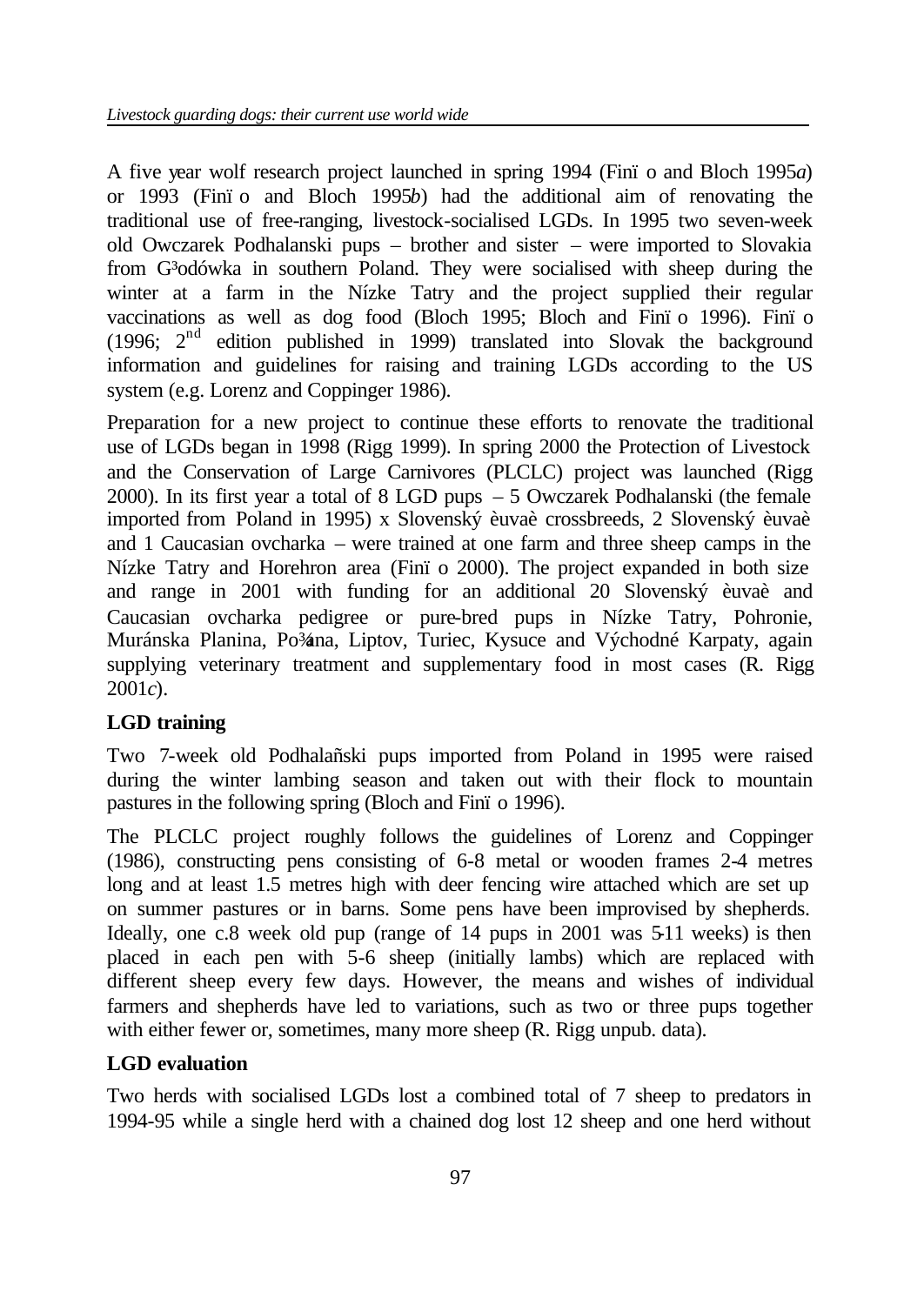any dogs lost 20 sheep (Bloch 1996 reviewed in Kazcensky 1996). The male Owczarek Podhalanski imported in 1995 was chained up in 2000 after biting several people, although he was said to have been a very effective guardian against large carnivores (R. Rigg unpub. data).

In 2000, the socialisation with lambs of two Slovenský èuvaè male pups began well, with only minor problems such as chasing of lambs, ear-chewing and leg- or tail-biting observed in July. However, in September both pups appeared timid. At least one had been harshly punished by shepherds and seemed to be insecure outside the refuge of the training pen (R. Rigg unpub. data), having only been socialised to two particular lambs which were left with the pup constantly rather than rotated with others (Finï o 2000) while the second may have been disturbed by the relocation of the sheep camp and/or his temporary separation from the flock during this process (R. Rigg unpub. data). This latter pup had shown signs of protective behaviour in the training pen on  $\mathbf{f}^t$  July, when he was just 2 months old (R. Rigg unpub. data) and Finï o (2000) noted that he led and circled the flock, watched from elevations and barked to alert shepherds by six months of age.

Socialisation of a Caucasian ovcharka male also began well although the shepherds interrupted the training period by leaving him alone in the pen for some periods. Nevertheless he appeared to be trustworthy, attentive and bonded well to the livestock by the end of the 2000 herding season (R. Rigg unpub. data.; Finï o 2000). This dog seriously injured a drunken shepherd who hit him during the night in the 2001 season, but has otherwise been trustworthy (Finï o pers. comm. 2001).

There were numerous problems with the training of the five Owczarek Podhalanski x Slovenský èuvaè crossbreeds, which were not separated from each other for much of the critical socialisation period (R. Rigg unpub. data; Finï o 2000). One had to be chained up after it bit a passer-by during its first spring out with the flock (C. Sillero pers. comm. 2001).

Alcoholism among shepherds has often caused major problems and many shepherds also resent the extra work of moving the training pens when the grass has been grazed down as well as feeding the pups and rotating different sheep in the pen. Raising pups in barns, rather than on open pastures, seems to be more promising (R. Rigg 2001*c*).

At least three very weak/ill lambs have been killed by pups in training enclosures (R. Rigg unpub. data).

## **Other measures**

Chained dogs: The current practice of chaining untrained LGDs around the fold and milking enclosure provides some protection, mainly at night, by barking to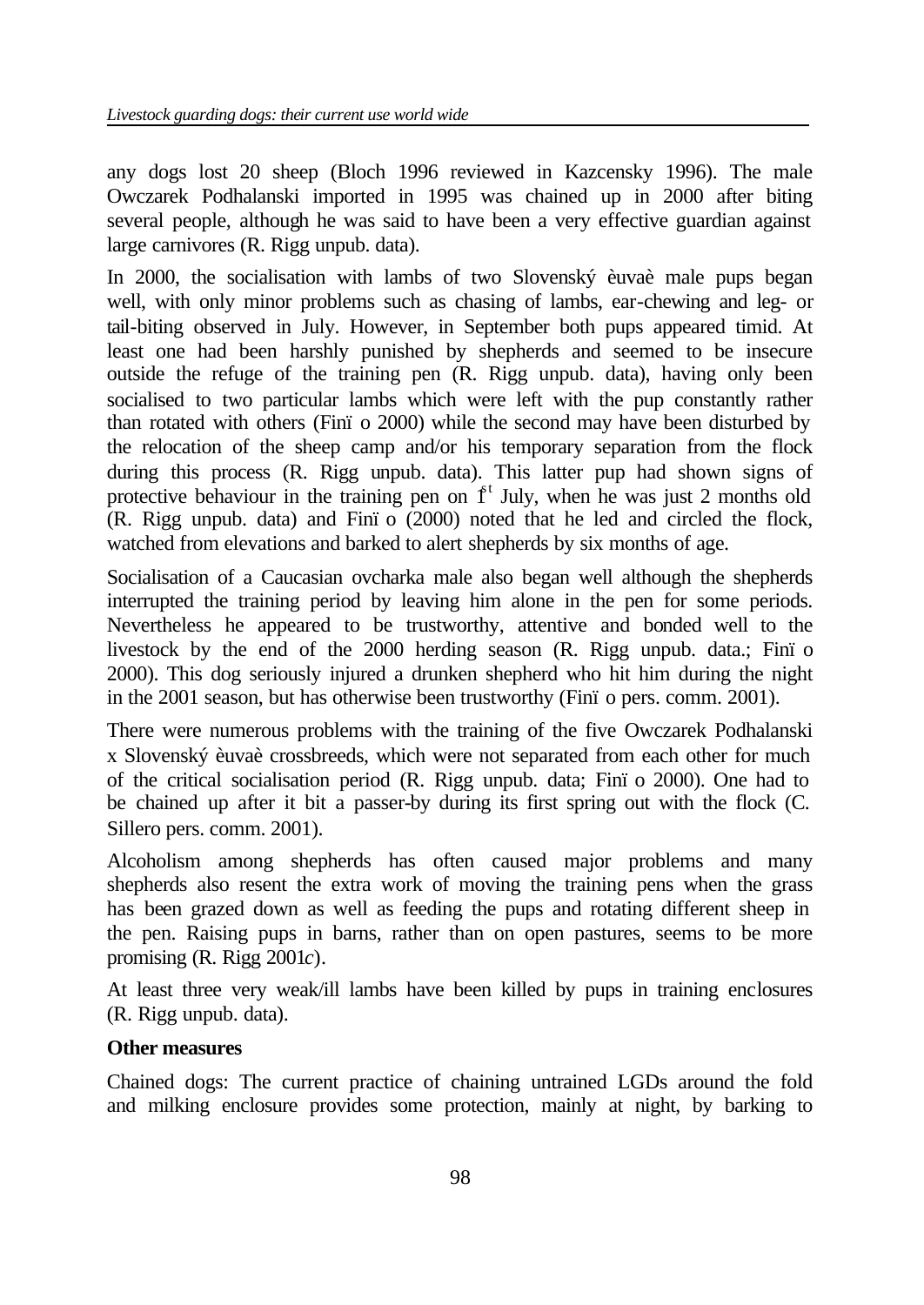alert shepherds (Bloch 1995; R. Rigg pers. obs. 2000-01) but losses have occurred when predators bypassed these dogs; their effectiveness is limited by the length of their chain (Coppinger and Coppinger 1994 reviewed in Landry 1999*b*; Bloch 1995; G. Bloch pers. comm. to Kaczensky 1996).

Aversion: Firecrackers are carried by some shepherds; they appear to be of some use in chasing off predators, though one shepherd reported that bears very quickly became habituated. One shepherd in Liptov carried a starting pistol to frighten bears. Some camps leave lamps on at night (R. Rigg unpub. data).

Legal killing: In the 2000 season, 118 wolves (no bag limit within the  $1<sup>st</sup>$  Nov. to 15th Jan. season), 31 bears (permission given for 68) and 0 lynx (exceptions issued for 4) were officially reported shot (Lehocký *et al* 2001). Permission to shoot individuals reported to be causing damage during closed seasons is given by agreement between the Environment Ministry and the Agriculture Ministry (since 1995 in the case of bears, S. Ondruš pers. comm. 2000). There is pressure to devolve decisions on permission for shooting wolves to the regional level (see, for example, Hell and Slameèka 2000 or Kubínyi 2000). Bear hunting is planned annually with the aim of regulating numbers, but always fails to meet its targets (S. Ondruš and J. Lukáè both pers. comm. 2001). Bears are generally shot from  $1<sup>st</sup>$ June to  $30<sup>th</sup>$  November (S. Ondruš pers. comm. 2001) at baiting sites with maize, molasses or fruit, often by guests who provide a substantial income to hunting clubs, which therefore lobby to be given permission for bear shooting.

Illegal killing: Especially opportunistic shooting of wolves either during hunts for wild ungulates (Hell 1993) or, in the 1990s, at baiting sites for bears. Baiting with carcasses is now banned (J. Topercer and S. Ondruš both pers. comm. 2001). Hunters officially declared 27 wolves shot in 1996, 74 in 1997 and 54 in 1998 (Hell *et al* 2001) despite full legal protection effective since 1995. An open season was again granted from 1999 due to the strong pressure of the hunting lobby (Rigg and Finï o 2000). Bears (as well as lynx) are also occasionally poached (E. Baláž, S. Ondruš and Š. Šramka all pers. comm. 2000-01).

Electric fences: A flock of c.1000 sheep in an area of the Nízke Tatry well-known for the occurrence of wolves reported no losses for 2 or 3 years since starting to use an electric fence. One shepherd working with this flock said they had stopped using the fence in 2000 because they no longer lost any sheep (Rigg unpub. data). Many shepherds are reluctant to use such fences due to the extra work they require to install and maintain (Hell 1995 reviewed in Kaczensky 1996). On the night of  $29<sup>th</sup>$ April 2000 a flock inside a fold protected by electric fence was attacked, probably by one or two wolves. Five sheep were killed, two injured and the others scattered due to poor installation of the fence. On two sides it had only one electrified wire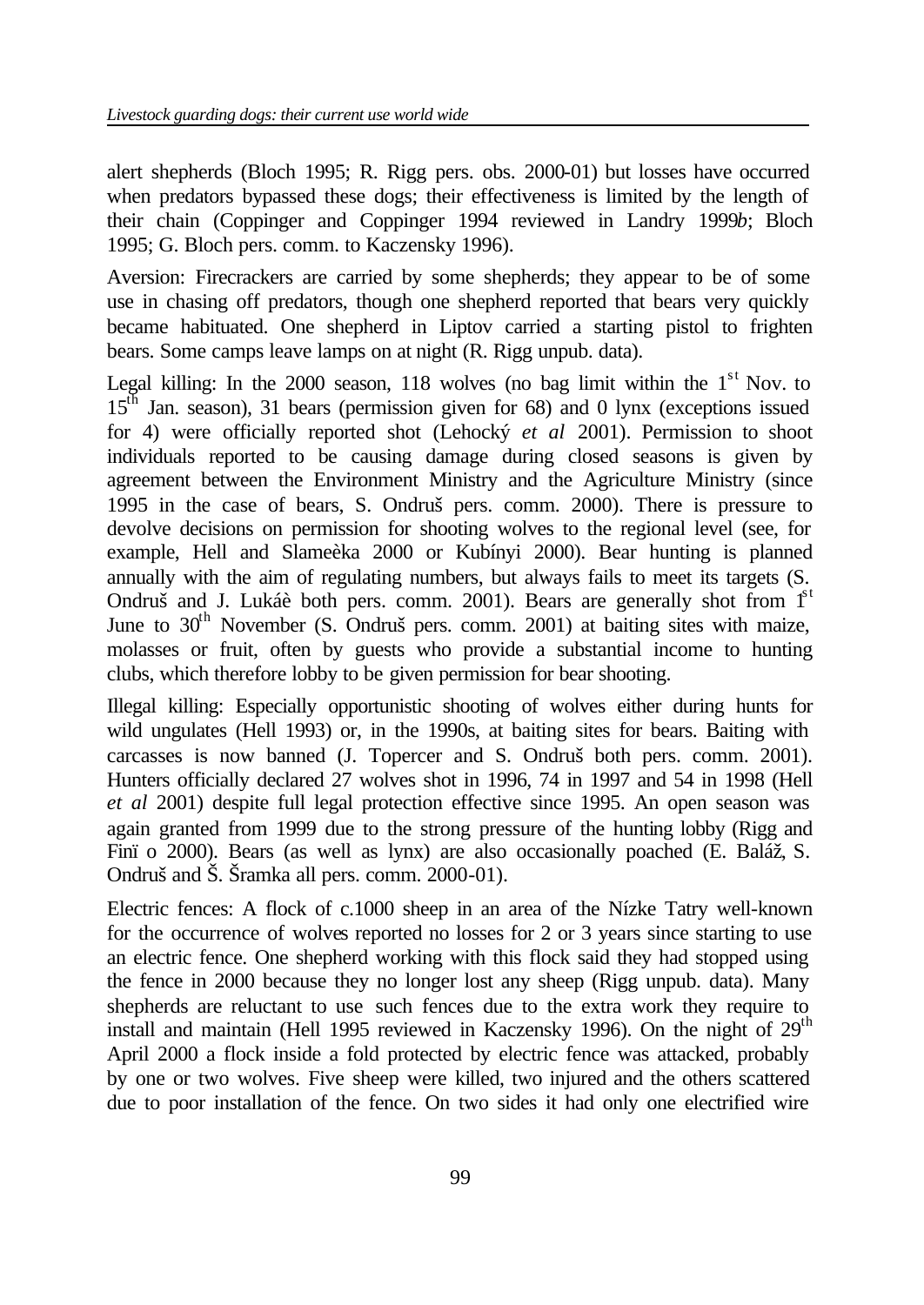c.65 cm from the ground and on the other two sides were two wires at 50 cm and 70 cm (R. Rigg pers. obs. 2000). The fence was better constructed with three wires all round in 2001 and no losses had been suffered by October (R. Rigg pers. obs. 2001).

*Fladry*: Common in the northeast near the Polish border, using rags attached to lines and suspended around folds (J. Lukáè pers. comm. 2001).

Relocation: One sheep owner said that, after he had lost 9 sheep to bears on 5 or 6 separate occasions in July 2000, Muránska Planina National Park staff advised him to move his flock to a different location, but no other pastures were available to him. Shepherds of another flock c.7 km away claimed that they had had to move their camp in 1999 due to heavy losses to a female wolf. A wolf, possibly the one they described, successfully attacked the flock again when it was set up in its original location the following year (R. Rigg unpub. data). A small number of bears causing damage have been captured and put into zoos (S. Ondruš pers. comm. 2000).

## **Spain**

## **Landscape**

From mountains (Cantabrians and Pyrenees) to plains. In areas of highest wolf density (in the western Province of Zamora and south of the Cantabrian mountains in the north) the relief is uneven, with oak *Quercus pyrenaica* woods (isolated 15-  $35 \text{ km}^2$  patches about 30 km apart), surrounded by scrub and cereal cultivation; wolves breed in the woodland or even among extensive cereal fields without tree cover. Some flat, densely populated agricultural areas colonised by wolves since the 1980s have very few wild ungulates (only wild boar *Sus scrofa*) and in the 1990s fenced motorways were built which act as barriers, although wolves use road bridges to cross. Castilla-León is a flat, cereal-growing area which is almost treeless except for scattered woods of evergreen oak *Quercus rontundifolia* and pines *Pinus* spp. (Blanco *et al* 1992; Blanco and Cortés 2000).

## **Livestock**

Sheep and goats, cattle and horses (in Lit.).

## **Husbandry**

In mountain areas, livestock is free-ranging from May to November. On the plains, livestock is always protected by shepherds (Blanco 2000). In the Cantabrian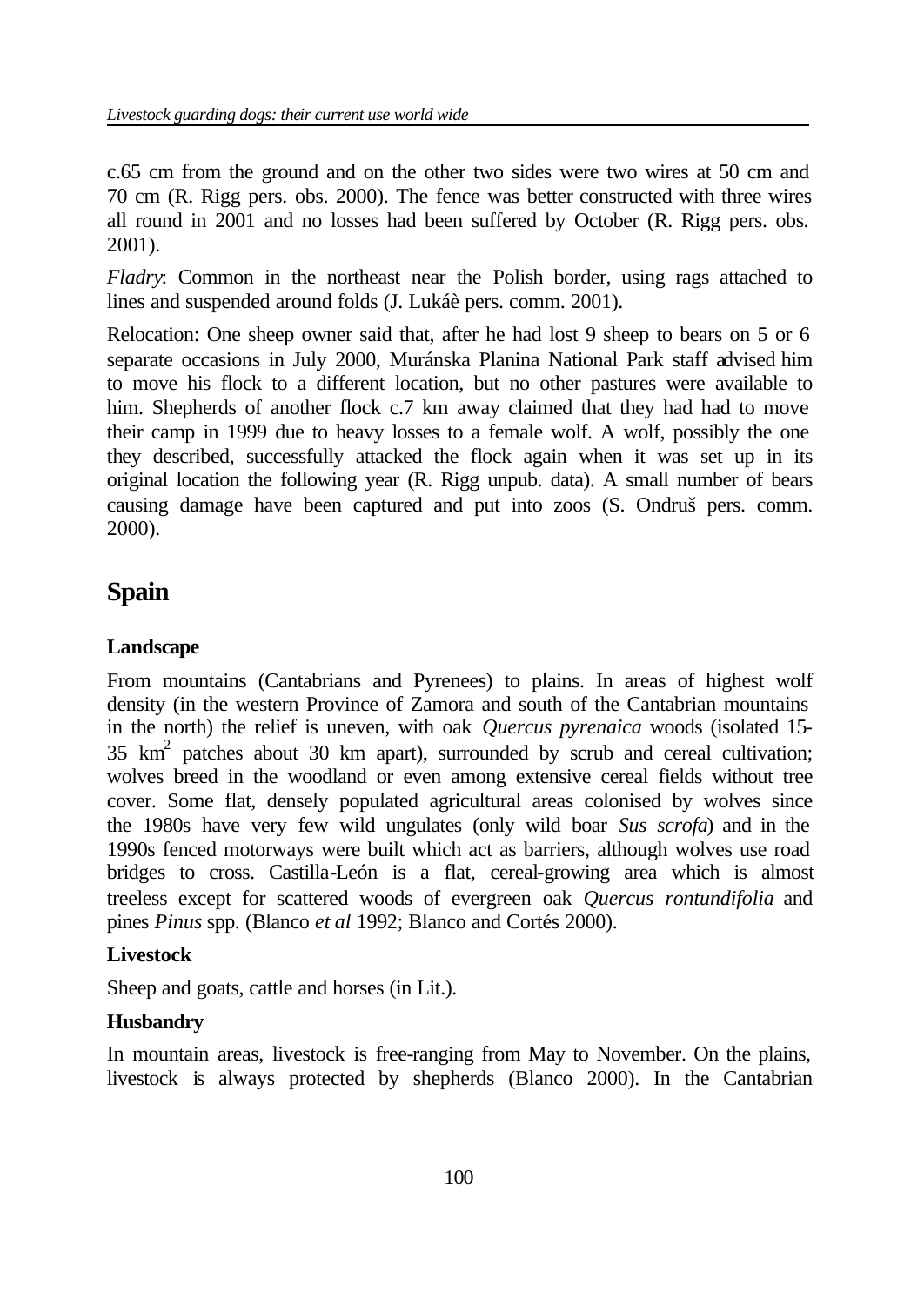mountains and the Pyrenees sheep are partly guarded whereas cattle and horses are not at all (Kaczensky 1996).

## **Predator species and attacks**

Iberian wolf *Canis lupus signatus* Cabrera 1907: An increasing population of around 2000 covering  $100,000$  km<sup>2</sup> mainly in the northwest – almost 90% in Galicia and Castilla-León (Blanco *et al* 1992; Blanco 2000). Blanco *et al* (1992) found that wolves preyed mostly (79.5%) on sheep and goats, as well as horses (17.6%) and cows (6.5%). The main factor influencing losses to wolves is the management system of livestock. The c.20% of Spain's wolves that live in mountain areas such as the Cantabrians cause c.77-80% (75% or \$1375 per wolf per year according to Blanco 2001) of the losses. Surplus killing of unguarded livestock is common even within National Hunting Reserves, where wild ungulates (red deer *Cervus elaphus*, roe deer *Capreolus capreolus*, chamois *Rupicapra rupicapra* and wild boar) are abundant. The average damage per year by wolves can be 10 times higher in the mountains than on the plains (Blanco *et al* 1992; Blanco 2000). Losses are rare where livestock is tended by shepherds throughout the day and kept indoors overnight. Wolves' diet in these areas was found to be mostly sheep scavenged from carrion pits (Blanco and Cortés 2000). Losses have been high when wolves have expanded into sheep areas such as the Basque Country and the Picos de Europa National Park. Large, private fenced estates for red deer in the south lose some animals to wolves, but the wolves have been almost extirpated there due to illegal persecution by gamekeepers (Blanco 2000).

Brown bear *Ursus arctos*: Around 80, slightly decreasing, in the Cantabrian mountains plus 5-6 in the Western Pyrenees and around 6 in a recently reintroduced Central Pyrenees population. In the Cantabrian mountains sheep are very scarce within bear range so damage is moderate and surplus killing rare (Blanco 2000). On the basis of 929 scats collected in 1983-88, Clevenger *et al* (1992) concluded that domestic animals were a supplementary source of food, obtained mostly by scavenging. Claims for losses were made in every month of the year during the period from 1973 to 1990, but increased sharply with the onset of the grazing season in May and remained high until November (Garcia-Gaona 1995 reviewed in Kaczensky 1996). Purroy *et al* (1988 reviewed in Kaczensky 1996) found that damage to horses (44% of claims, or 24% if re-calculated according to numbers available) and cattle (29% or 22%) was more, or as, important as that to sheep and goats (27% or 44%). Clevenger *et al* (1994) found that attacks appeared to be opportunistic, with the most common domestic animal species and age classes preyed on most. Sheep are common in the Pyrenees and the few remaining bears cause much more damage in relation to their numbers than those in the Cantabrian mountains (Blanco 2000).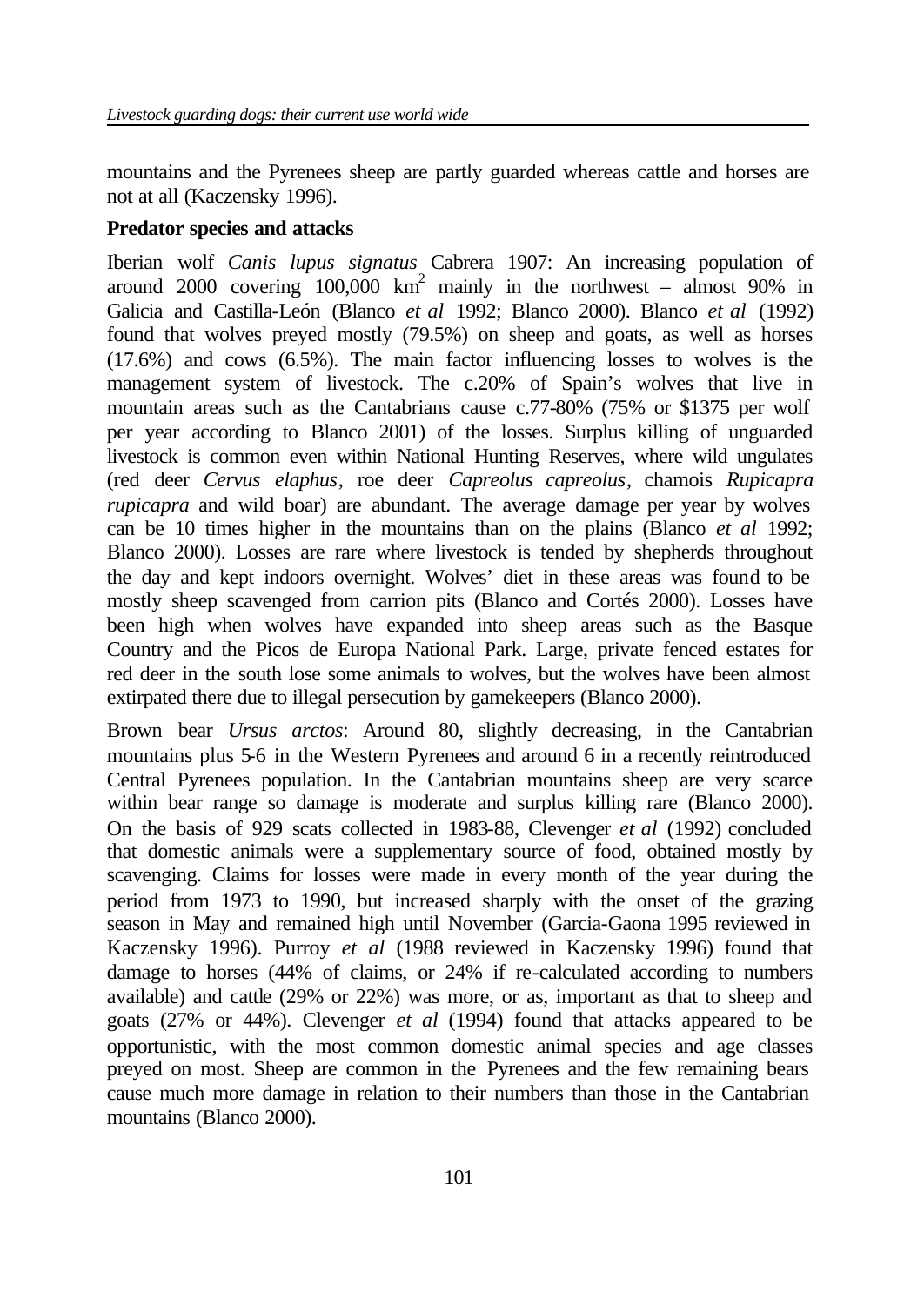Iberian lynx *Lynx pardina*: Estimated numbers of 500-1000 (525-660 in Goodwin *et al* 2000) in sharply decreasing and very fragmented populations in the southwest. Almost never attack livestock (Blanco 2000).

## **Losses**

Wolf: The annual damage to livestock in 1987/88 was \$1,008,807 or 5174 sheep and goats, 448 cattle and 1196 horses and donkeys, mostly in Asturias, Galicia and León. Each wolf on average caused \$500 of damage per year – which roughly equated to killing six sheep or one calf – but there was considerable regional variation. A total of \$262,500 was paid in compensation from March 1986 to February 1987, around 25% of the estimated livestock damage; only 1% of damage was compensated in Galicia (Blanco *et al* 1992). In the 1990s the wolf population and livestock depredation rose; current annual damage was reported by Blanco (2001) as \$825,000 to \$1,100,000. Twelve percent of farmers are affected in the areas of greatest damage, suffering losses amounting to \$440 each or 4% of average family income (Blanco 2001).

Bear: Seven million pesetas (\$43,750) in compensation is paid per year in the Cantabrian mountains, 50% of which is estimated to be caused by bears (Blanco 2000). From 1973 to 1990, 681 claims of losses to livestock were accepted, with an average of 57 livestock lost per year. Total livestock depredation claims averaged \$47,256 per year (Garcia-Gaona 1995 reviewed in Kaczensky 1996). In the Riaño National Hunting Reserve (715  $km^2$ ) in the Cantabrians 80 sheep and goats, 1 horse and 6 cattle were killed in 1974-84, an average of 7.9 livestock per year, by an estimated population of 6 bears (Purroy *et al* 1988 reviewed in Kaczensky 1996).

## **LGD breeds and status**

Mastin Espagnol. LGDs wear a spiked anti-wolf collar or *carlonca* (Blanco and Cortés 2000). J. Naves (pers. comm. to Kaczensky 1996) reported that community authorities provided professional livestock owners with LGD pups for free on request, but training was not provided and there was no assessment of their use and effectiveness. Landry (1999*b* citing V. Vignon pers. comm.) reported that LGDs are used in Castile y Leon, Galicia and Navarro in the northwest and in the Cantabrian mountains (where they were observed by Bloch, reviewed in Bloch 1995). Three to 8 dogs accompany a shepherd who remains permanently with the sheep all summer. The sheep are penned at night and often left alone with the LGDs. Flocks are brought in every evening in winter. In the Cantabrian mountains, several dogs accompany herds of 20-30 cows which are left alone in summer. The herder re-fills an automatic feed distributor for the dogs once a week.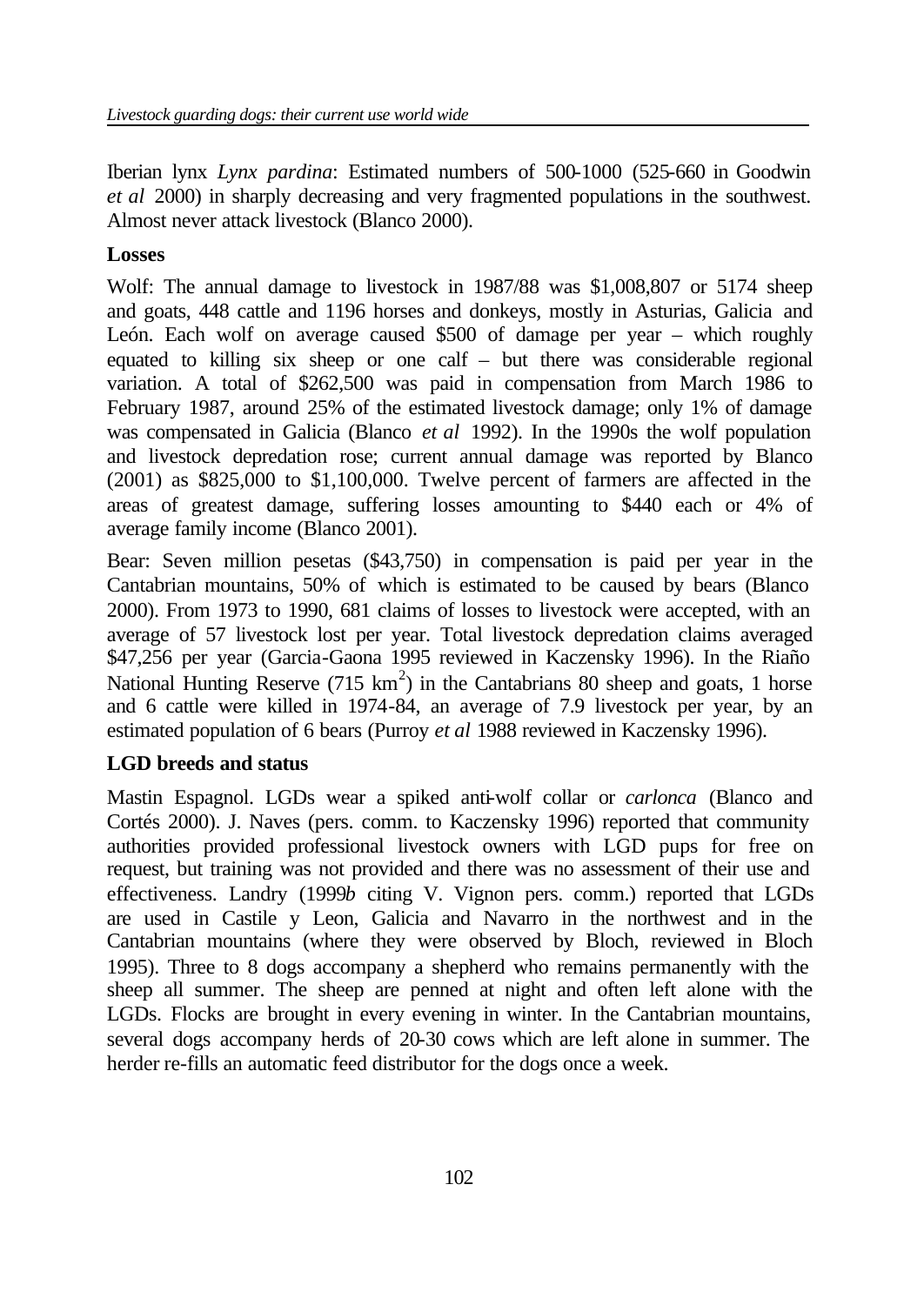## **LGD evaluation**

Unguarded livestock lost c.25 sheep per year per wolf whereas livestock guarded by shepherds and LGDs lost c.4.3 sheep per wolf per year, sometimes as low as 1- 1.5 sheep per wolf per year even in areas of higher wolf densities (reviewed in Kaczensky 1996). Annual damage per wolf calculated by Blanco *et al* (1992) varied from \$83 in the Subcantabrian area of greatest wolf density, to \$359 in areas where shepherds guard livestock and up to \$2083 in the areas of greatest damage, where livestock was not guarded.

## **Other measures**

Husbandry: In some areas livestock is tended by shepherds throughout the day and kept indoors (Blanco and Cortés 2000), in the village or other shelter (Vila *et al* 1993) overnight.

Killing predators: Several hundred wolves – up to  $550-750$  – per year are killed by hunters, mostly illegally (Blanco *et al* 1992; Blanco 1997). In 1997 in the Sierra de la Culebra Hunting Reserve, where wolves are at their highest density in Spain at 7 per 100 km<sup>2</sup> and hunting is legal, the regional government of Castille y León sold permits to hunt two wolves at the price of about \$3600 per wolf (Blanco 1997). Permits were auctioned in 1999 in Zamora, where poachers and sheep farmers were killing substantial numbers of wolves (Weyndling 1999).

# **Switzerland**

## **Landscape**

The alpine meadows of the Swiss Alps and the Jura mountains, a secondary chain of limestone mountains ranging from 372 m to 1679 m a.s.l. with deciduous forests (mainly beech *Fagus sylvatica*) on the slopes and coniferous forests (spruce *Picea abies* and fir *Abies alba*) on the ridges covering 58% of the highlands. Wild ungulates are roe deer *Capreolus capreolus* (increasing), chamois *Rupicapra rupicapra* (locally), red deer *Cervus elaphus* (low numbers) and wild boar *Sus scrofa* (Jobin *et al* 2000).

## **Livestock**

Sheep – 250,000 in the Swiss Alps, increasing from year to year (Weber 2000) and goats (Haller 1992 and Breitenmoser and Haller 1993 reviewed in Jobin *et al* 2000).

## **Husbandry**

Sheep are mostly free-ranging and unattended (Landry 2000*a*; Weber 2000).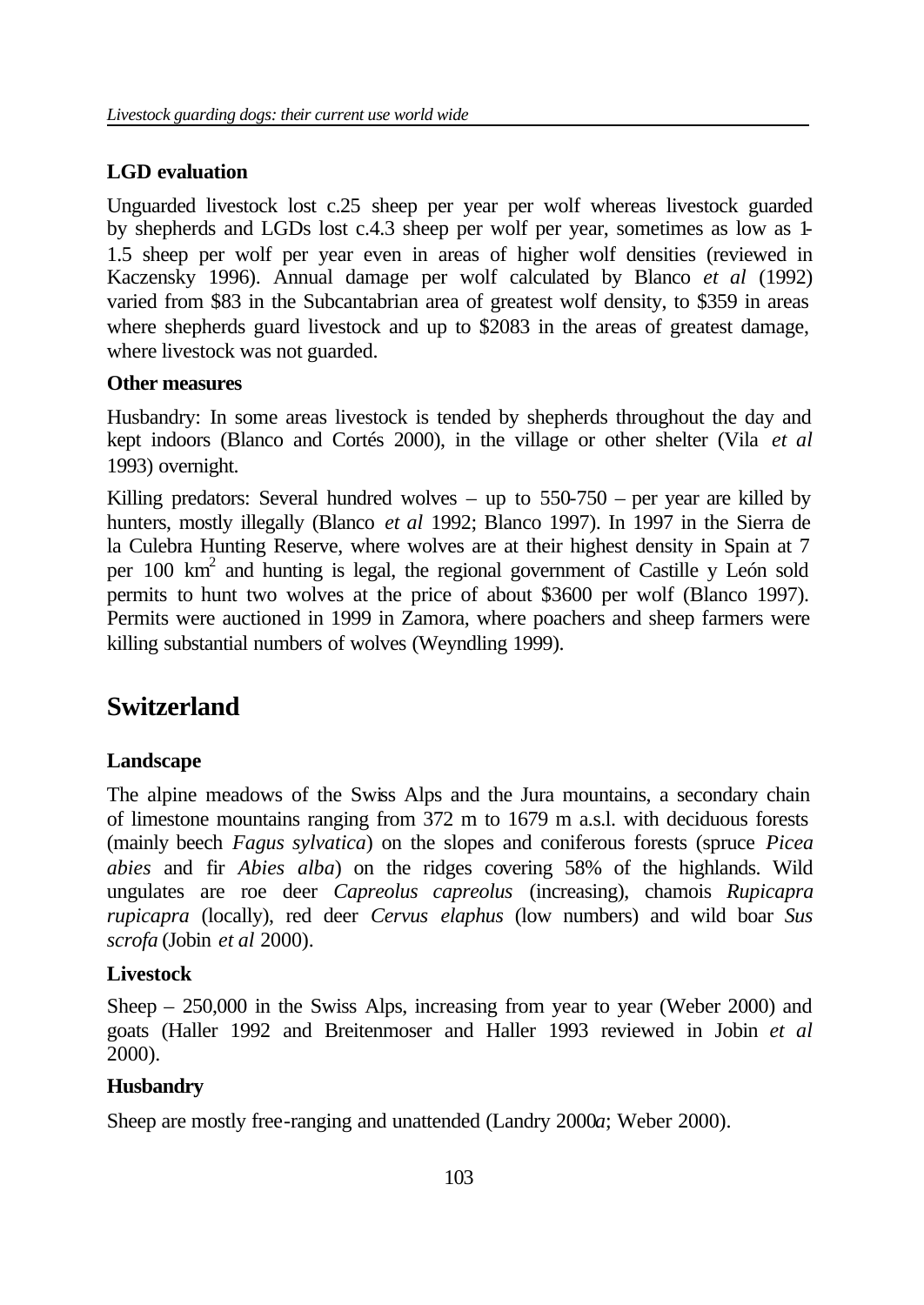## **Predator species and attacks**

Lynx *Lynx lynx*: Reintroduced in the 1970s (Breitenmoser 1983 reviewed in Jobin *et al* 2000). Kill sheep and occasionally goats in the Swiss Alps (Haller 1992 and Breitenmoser and Haller 1993 reviewed in Jobin *et al* 2000). The seasonal pattern of predation seemed to follow the grazing season, increasing in April, highest in May-July and September (with an unexplained reduction in August) and relatively high in October and November (Capt and Breitenmoser 1993 reviewed in Kaczensky 1996).

One study of 617 kills made by 29 radio-collared lynx in the Jura mountains from March 1988 to May 1998 found no predation on domestic livestock, probably due to the rarity of sheep and abundance of wild prey in the study area (Jobin *et al*  2000), whereas predation on sheep has been a temporary problem in other parts of the Jura (Vandel *et al* 1992 reviewed in Jobin *et al* 2000). Radio-collared lynx in the Jura passed by vulnerable sheep enclosures and even killed a roe deer in the immediate vicinity without taking any notice of the sheep (Kaczensky 1996). Only one lynx in the northern Jura – where grazing was, unusually, still allowed in the forest and roe deer numbers were low – regularly killed sheep (U. Breitenmoser pers. comm. to Kaczensky 1996).

Wolf *Canis lupus*: Returned to Switzerland in 1994/5 (Landry 1996; Landry 2000*a*) from Italy via France (Landry 2000*b* citing Taberlet *et al* 1996).

## **Losses**

Lynx: Losses became significant 10 years after reintroduction. In the period from 1984 until 1994, the highest losses for a single year occurred in 1988 (81, mostly sheep and goats), average 54 per year. For the same period, an average of \$13,600 was paid annually in compensation (reviewed in Kaczensky 1996).

Wolf: At least 119 sheep were killed by at least two wolves from July 1995 to May 1996 in Valais. The damage was estimated at more than SFr.57,000 (Landry 1999*b* citing Landry 1997). Around 5000 sheep graze in canton Valais near the French-Italian border; 117 sheep were killed from 1995-April 1996 by an animal believed to be a wolf. Thirty to fifty percent of damages were paid by the federal authority, the rest were covered by the canton. In 1995 damages were partially covered by the nature conservation organisations SBN and WWF (Landry 1996).

## **LGD breeds and status**

In the early 1990s, after a long absence of large carnivores in the area, Swiss livestock husbandry no longer included protection measures. Livestock guarding dogs were introduced after the reappearance of wolves in the Swiss Alps. The Swiss Wolf Project (SWP) was set up within the programme KORA (Co-ordinated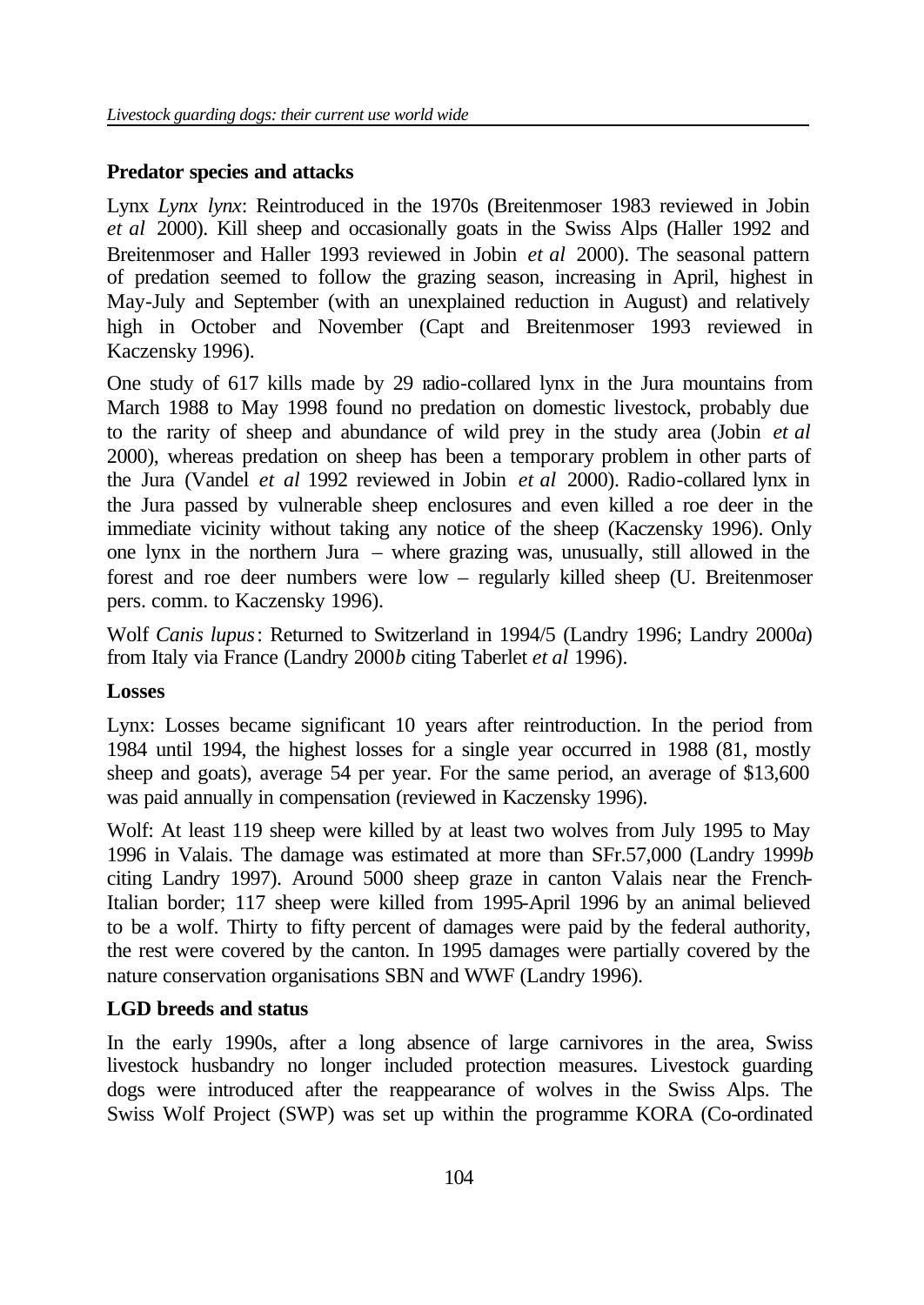research projects for the conservation and management of carnivores in Switzerland) on 1<sup>st</sup> January 1999 and by November 2000 had paid for the introduction of 25 dogs, mainly Great Pyrenees as well as St. Bernard, into different sheep flocks (Weber 2000). The best number of dogs per flock is two or four. Usually there is one dog per 100 sheep. The sheep must be in a flock, so a shepherd is also needed (Landry 1999*a*). Landry (1999*b*) proposed that traditional Swiss breeds (Swiss Grand Bouvier, Bernese Bouvier or St. Bernard) would probably be more acceptable to local farmers but would take time to selectively breed. In the meantime, imported breeds such as the Great Pyrenees will be used. The St. Bernard may not have been originally used to protect livestock.

## **LGD training**

The US model (e.g. Lorenz and Coppinger 1986) has been followed for raising and training LGDs (Landry 1999*a*).

## **LGD evaluation**

The presence of a shepherd is often required to increase the effectiveness of LGDs and to prevent conflicts with tourists and hunters, but hiring shepherds is not economically viable for sheep owners in this area (Landry 2000*a*).

## **Other measures**

Many farmers are reluctant to protect their flocks as this implies accepting the wolf's presence. However, several farmers agreed to apply preventive measures, paid for entirely by the SWP. In 2000 KORA engaged 8 shepherds and assistant shepherds to advise farmers or protect flocks in hot spots (Weber 2000).

Other guardians: In 1995 several farmers in Valais (southwest) bought donkeys and integrated them into their herds without major problems. Eighteen donkeys have been used (Weber 2000). Preliminary results show that they are good at protecting small (<50) flocks from dogs harassing sheep but their effectiveness against wolves is not yet known (Landry 2000*b*).

Electric fences: Have been used to protect smaller flocks (Weber 2000).

Legal killing: Permission can be granted by the Cantons to shoot individual wolves and lynx preying on livestock (Kaczensky 1996).

Illegal killing: Breitenmoser *et al* 1995 (reviewed in Kaczensky 1996) reported that 27 out of 103 lynx carcasses found had been illegally shot. Weber (2000) detailed cases of wolves shot illegally.

Protective collars: Thick leather belts with bells were tested against lynx predation but with inconclusive results (U. Breitenmoser pers. comm. to Kaczensky 1996).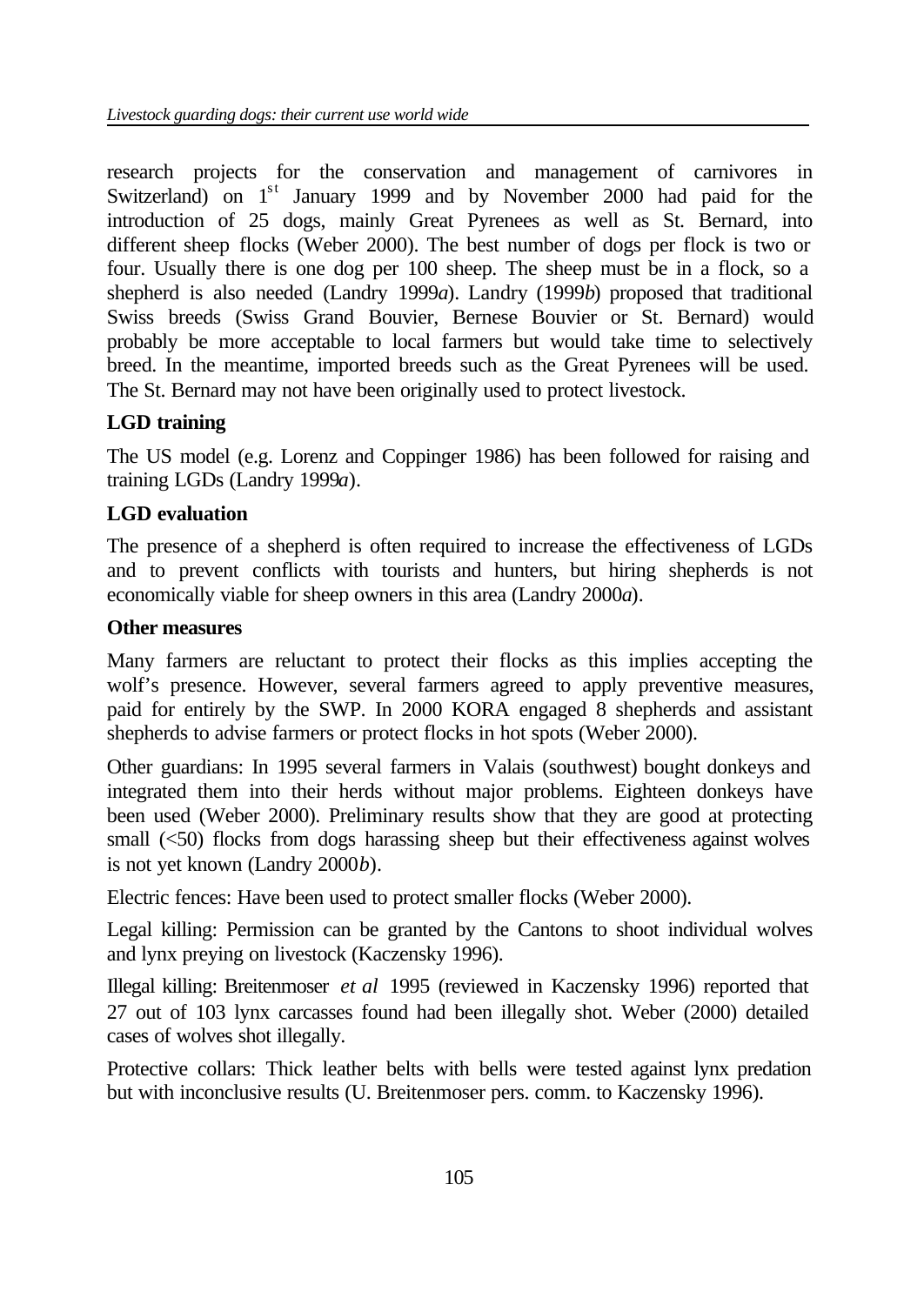Historical methods: In the past, deforestation, scare devices (noisy watermills, lanterns and fence posts), watch fires, groups to chase away bears, persecution, bounties, box traps made of rocks on lynx trails and leg hold traps were used (reviewed in Kaczensky 1996).

# **MIDDLE EAST**

## **Israel**

## **Landscape**

The Golan Heights, an area of 1000 km<sup>2</sup> in northern Israel (Reichmann *et al* 2001)

## **Livestock**

Sheep (c.5000 ewes) and cattle (c.12,000) on 350  $km^2$  of the Golan Heights in northern Israel (Gilady 2000).

## **Predator species and attacks**

Wolf *Canis lupus pallipes*: c.150-200, including 80-100 in the Golan where since 1993 there has been an increase in the number of observations of wolves and concurrently in livestock predation (Gilady 2000; Reichmann *et al* 2001).

## **Losses**

Ranchers estimated livestock losses to wolves in 1998-99 at approximately \$280,000. Predation affected around 6% of all new-born stock (Gilady 2000).

## **LGD breeds and status**

The Great Pyrenees and Maremma are raised in Israel and recently the Turkish Akbash has been tested. A government compensation fund provides financial assistance to buy LGDs (Gilady 2000).

## **LGD evaluation**

The presence of LGDs with herds may reduce predation, but it is difficult to eliminate this entirely, so some ranchers fence some pastures. Dogs require skilled training and handling; only a small proportion are good. Net fencing is the most reliable but only includes a small area and is not used everywhere. A combination of methods seems promising (Gilady 2000). This author stated that in 1999 after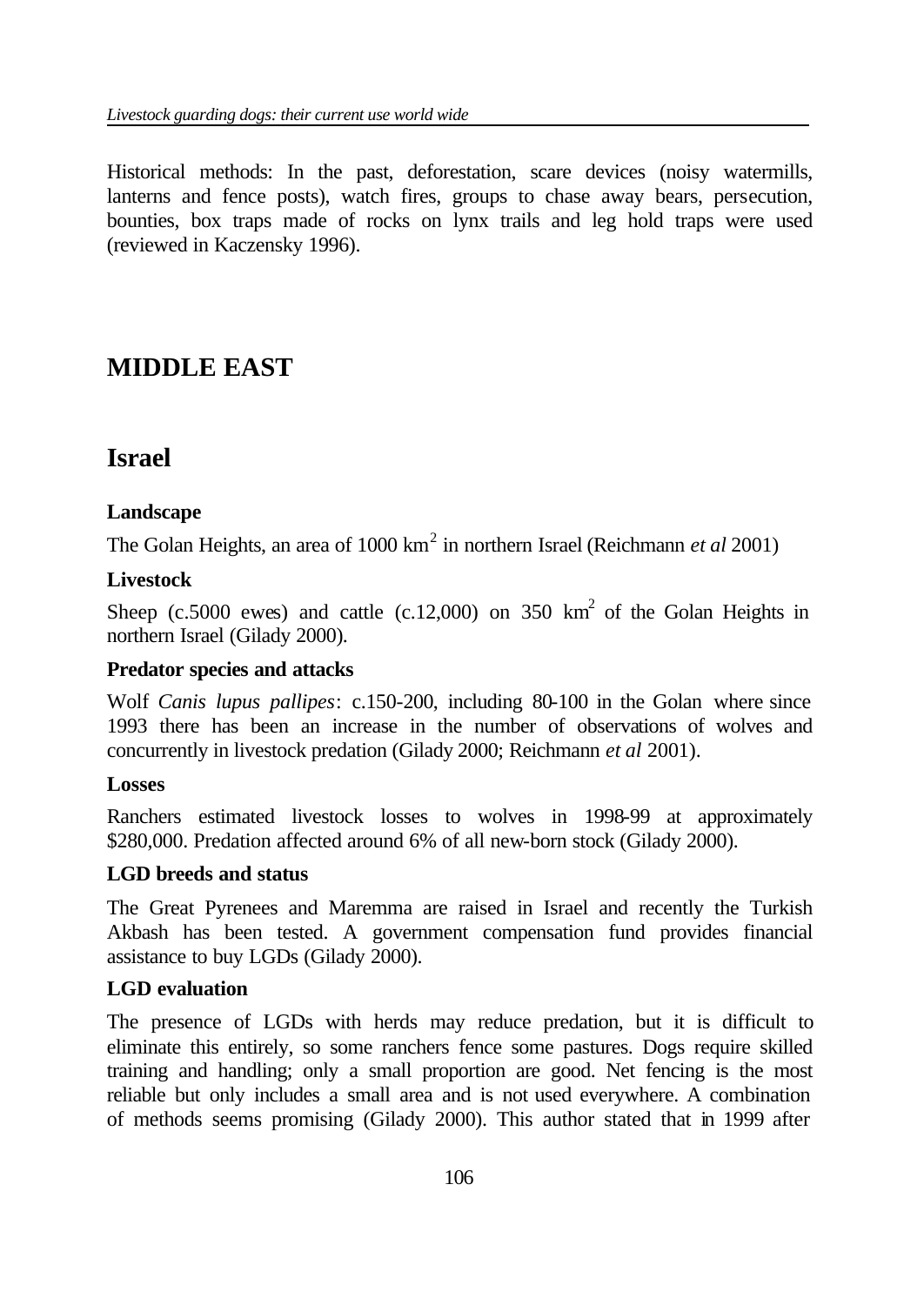"protection methods" were employed livestock predation cases were reduced by 30%.

## **Other measures** (Gilady 2000).

Removal of predators: Wolves are culled due to livestock predation and rabies transfer (despite protected status since 1954 and the present danger of extinction). Controlled hunting is conducted only by wildlife rangers or hunters with special permits during attempted predation. Foot traps are used to capture wolves where wolf damage is observed. Removal or transfer of wolves to zoos if dens are located within paddocks.

Anti-predator fencing: Fencing of pastures with a net fence. Electric fencing of birthing enclosures up to 200 ha is recommended. A government compensation fund provides financial assistance to buy electric fences and partial compensation for damage.

Aversion: Marking birthing enclosures every two or three days with dogs urinating or defecating around the perimeter.

# **Turkey**

## **Landscape**

Eastern Turkey is fairly dry. On the Anatolian Plateau there are alternating areas with an abundance of water in rivers, streams or lakes and arid, semi-desert conditions. Elevations range from 1000 m a.s.l. in valleys to 3500 m on the mountain peaks. Summers are dry with temperatures reaching 49°C. Winters have deep snow and temperatures down to –51°C (reviewed in Marker 2000*c*).

## **Livestock**

Primarily sheep, such as the Middle Eastern "fat-tailed"/Kangal-Karaman in the Sivas-Kangal region and/or goats and cattle (Taylor 1998*a*,*b*).

## **Husbandry**

Nomadic or semi-nomadic tending of livestock in large expanses of the interior. With the onset of warmer weather, flocks of sheep are moved away from the villages to *yaylas*, high summer pastures in the mountains, by shepherds with LGDs. Here the flocks are gathered into an earth-walled corral or *agil* at night and in bad weather. The corral sometimes includes a living area for the shepherds and their families. When the weather gets colder in autumn and the harvest is finished, the flocks are taken back to the villages and graze on harvested fields until they are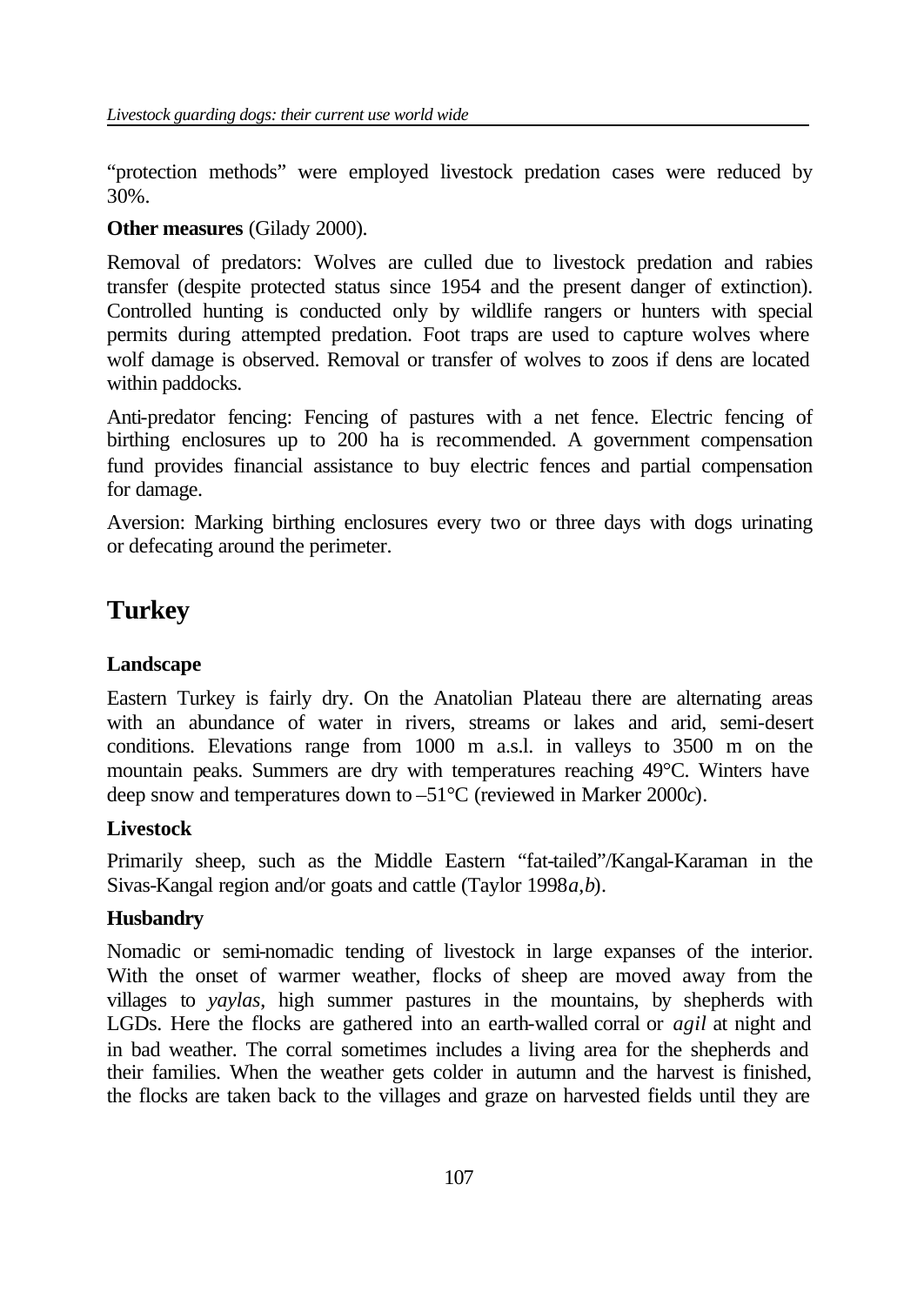confined for the winter in low barns in the villages, as are other livestock such as goats and cattle as well as the LGDs (Taylor 1998*a*,*b*, 2000).

## **Predator species and attacks**

Wolves and brown bears, foxes, stray dogs and wild boar (Turcoman Int' 2000*b*; Taylor 1998*a*, 2000).

## **LGD breeds and status**

Native LGD breeds in Turkey are termed *çoban kopegi*, shepherd's dogs (as opposed to *av kopegi* or hunting dogs). Throughout most of the country *çoban kopegi* are neither pure nor pedigree bred and vary greatly in appearance, though tend to be large and territorial. In certain limited and relatively isolated areas, however, regional breeds have been pure-bred for hundreds of years. These include the white Akbash and black-masked Karabash – two forms of Anatolian Mastiff (*sic.*) – the Kangal and the Kars Dog. The Akbash is still used for guarding livestock, though changing demographics and agricultural practices as well as unintentional crossbreeding with generic "shepherd's dogs", sometimes military patrol dogs and more popular incoming breeds such as the Kangal (Turkey's "national dog"), Karabash-coloured dogs and German Shepherds has greatly reduced the pure Akbash Dog population in its native region. There are no native herding dog breeds in Turkey; crossbreeding "shepherd's dogs" (LGDs) with German, Dutch and Belgian Shepherds has resulted in dogs which chase rather than guard livestock (Taylor 1998*a*,*b*, 2000; Nelson 1996 reviewed in Taylor 1998*b*).

## **LGD training**

A trip to Turkey recounted in Turcoman Int' (2000*b*), which had occurred "over thirty years" previously, described pups being "teased with realistically stuffed wolf skin". Good pups were said to be those that growled at this; any showing fear were "discarded". A broad head, large wide mouth, well curved tail, big feet and "a killer instinct" (of which shepherds believed a prominent dew claw to be a sign) were also favoured. The mother was said to teach the pups by knocking them down roughly and nipping their necks and ankles. At six months of age the pups began to go with the older dogs, but were only responsible for protecting the flock from other shepherds' dogs. Adult dogs covered 12 to 18 miles (19-29 km) per night while circling their flocks and hunting small game to supplement the scraps given to them by shepherds. Their ears were closely cropped and they wore iron-spiked collars with a piece of cloth beneath to protect the neck (Taylor 1998*b*).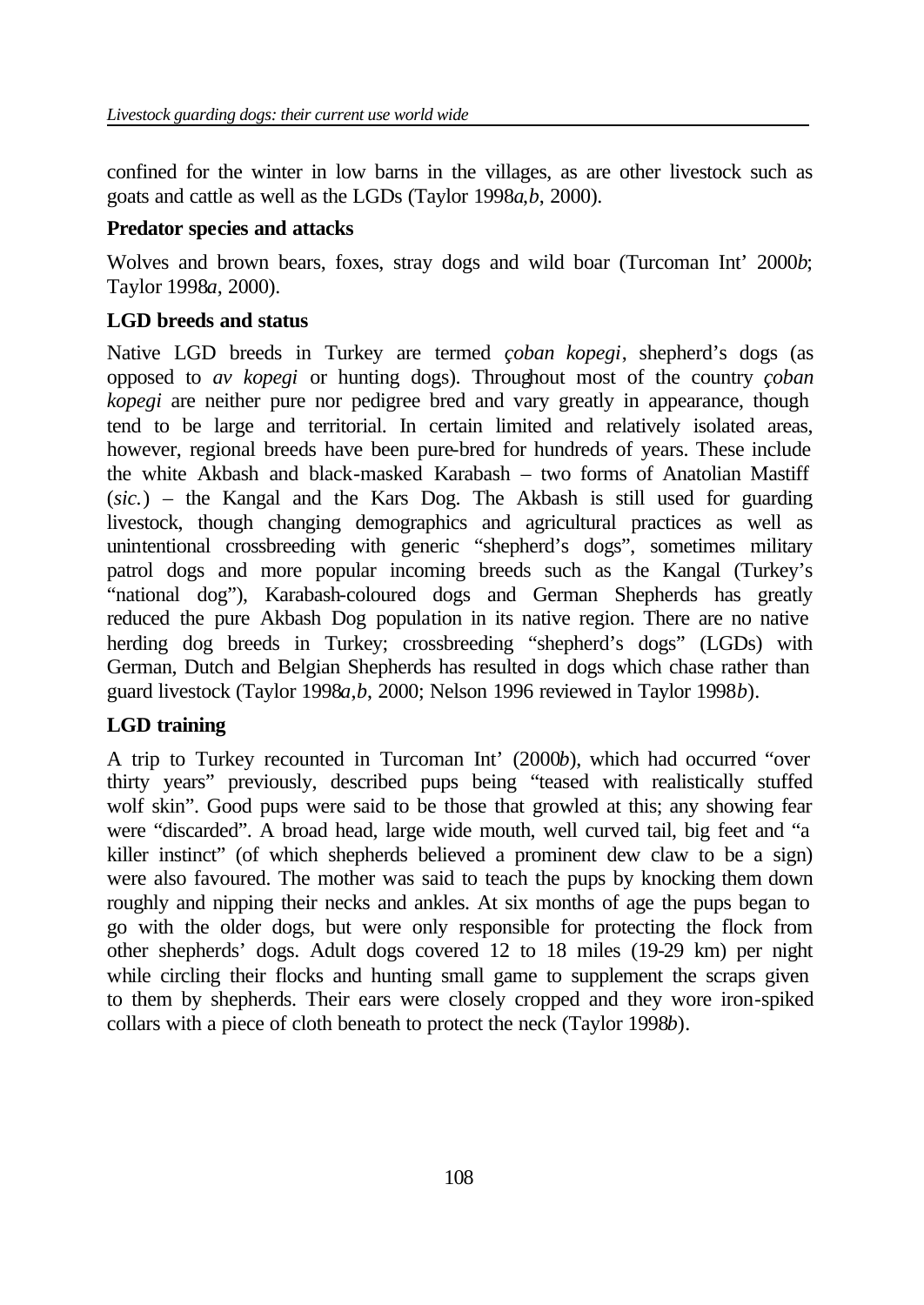### **LGD evaluation**

Over thirty years ago, shepherds within the wolf range had roughly four dogs to every thousand sheep, usually three males to one bitch. These were said to fight with and even kill wolves (Turcoman Int' 2000*b*).

# **Other livestock guarding species**

## **Donkeys**

Donkeys require less care than LGDs and are more adaptable to change of owner, climate and activity. They seem to have an inherent dislike of dogs and other canids and will bray, bare their teeth, run, chase and attempt to bite and kick such intruders (Andelt 1999*a*). Around 1000-1800 of 11,000 Texas sheep and goat producers used guard donkeys in 1989. In Texas, 59% of producers rated donkeys as good or fair for deterring predation (primarily by coyotes). In another survey, 20% rated their donkeys as excellent or good.

Donkeys were often used to defend livestock from carnivores in Namibia when farms were developing a century ago. The practice almost vanished as the elimination of predators was favoured but is now making a come-back as part of carnivore conservation initiatives. An individual female donkey with each calving herd is considered best: it is recommended to use one donkey (or jenny with foal) in small open pastures with a moderate-size herd. Geldings can also be used, but donkey stallions can be aggressive to livestock. Breeding should preferably be synchronised so that the donkey gives birth to its foal a month before the cows begin to calve. A donkey should be allowed to bond with the herd it is to protect over a period of 46 weeks. Donkeys should be tested  $-$  by challenging them with a dog in a pen or small pasture – and those that are passive should not be used for guarding. One Namibian farmer who has used donkeys since 1986 has reduced his losses to almost zero. He had lost 32 calves to predators in one year before using donkeys. Other farmers involved in a personal survey gave similar information. Farmers indicated that using donkeys provides a high success rate in livestock protection at low cost and with easy management, though success rates varied. Improper husbandry or rearing practices and unrealistic expectations were judged to account for many failures (reviewed in Marker 1999, 2000*b*; Andelt 1999*a*; Landry 1999*b*).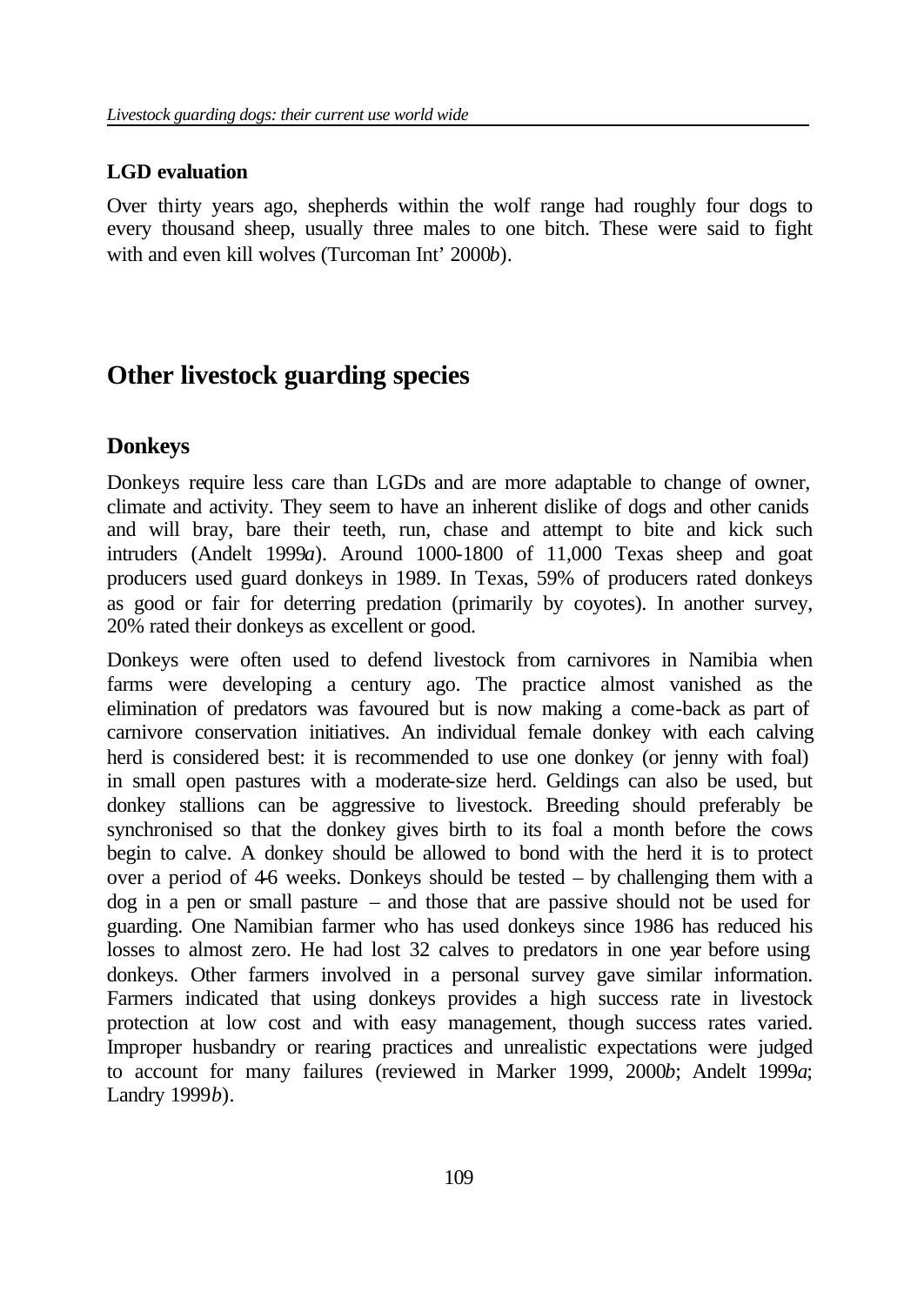Several farmers in the Valais, southwestern Switzerland, have bought donkeys since 1995to defend their sheep from wolves. It has been found that donkeys of any age can be integrated into flocks, although young animals are recommended; this process has not caused major problems and takes around a week for sheep to get accustomed to a donkey's presence. Stallions are not recommended due to their aggression, especially in autumn. One donkey consumes around 8 kg of hay daily, the same as 4-5 sheep. In barns, e.g. in winter and/or during lambing, the donkey should be placed in a stall – large enough for it to roll on the ground – near the sheep; the presence of a donkey seems to reassure the sheep. There may be some difficulties with using herding or guarding dogs in conjunction with donkeys or with grazing on steep slopes. Using several donkeys together is not recommended. A single donkey guarding a flock of up to 50 sheep in an enclosure seems to work best in the Swiss Alps and with a flock of 200-250 in mountain pastures, though their effectiveness against wolves is still unknown (reviewed in Landry 1999*b,* 2000*b*).

See also Tapscott's (1997) comprehensive "Guidelines for using donkeys as guard animals with sheep".

> *Livestock Guard Dogs, Llamas and Donkeys* http://www.colostate.edu/Depts/CoopExt/PUBS/LIVESTK/01218.html

*Guidelines for using donkeys as guard animals with sheep* http://www.gov.on.ca/OMAFRA/english/livestock/sheep/facts/donkey2.htm

### **Llamas**

Llamas are also naturally aggressive towards canids; typical responses are becoming alert, alarm calling, walking or running towards the predator, chasing, kicking, or pawing the predator, herding the sheep or positioning themselves between sheep and predator (Andelt 1999*a*).

Llamas are less expensive than LGDs, live 3 times longer and require no special feeds. Their use has been associated with reduced coyote depredation on livestock in test conditions, where 19 out of 21 growers reported fewer sheep lost to coyotes in the presence of llamas (NWRC 1997). One hundred and forty-five sheep producers surveyed by Iowa State University researchers in 1990, primarily in Montana, Wyoming, Colorado, California and Oregon, reported losing an average of 21% of their ewes and lambs to coyotes annually before acquiring a llama, and 7% with a llama in place. An average annual saving of \$1253 was reported by 87 of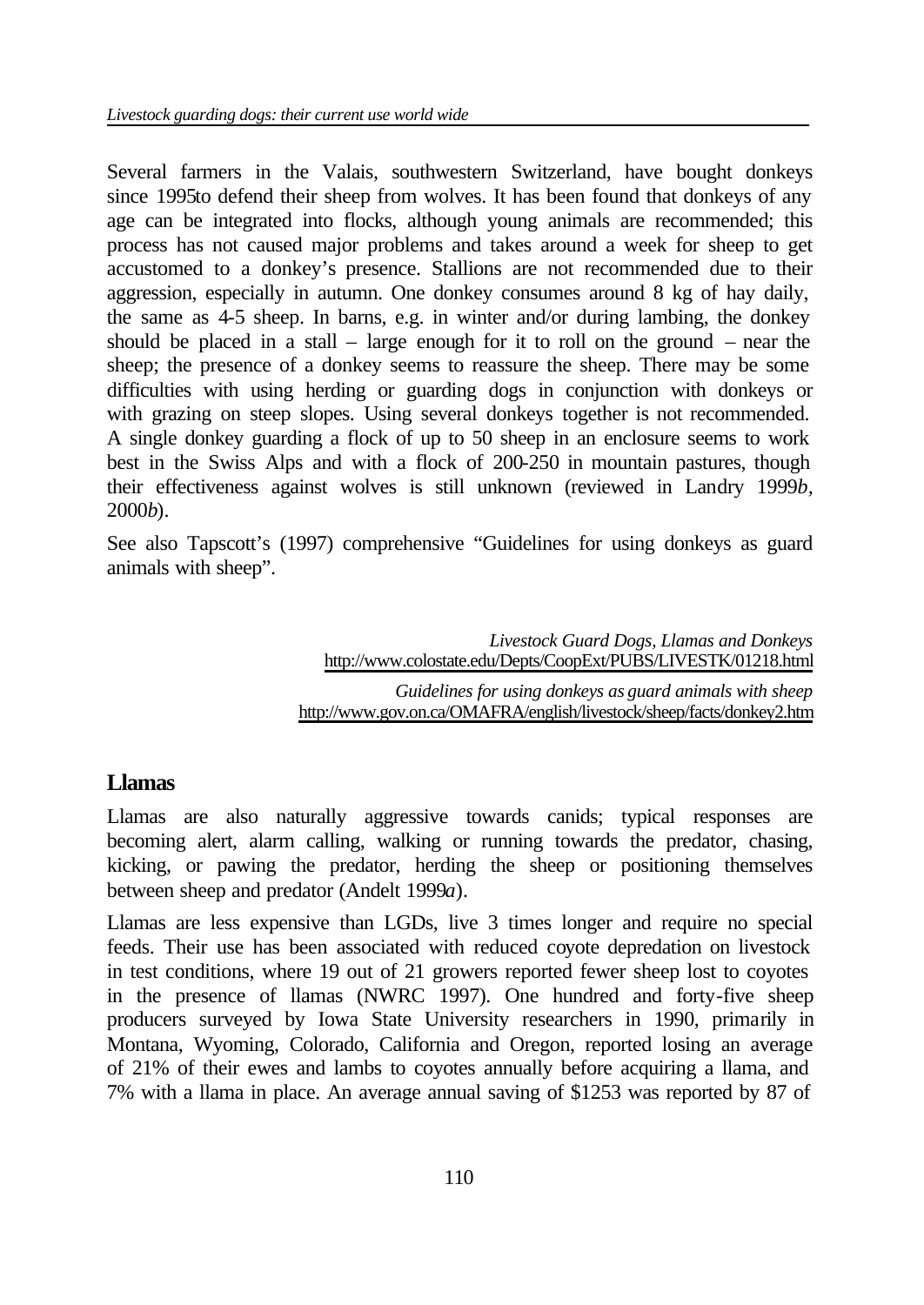the producers. Eighty percent of producers rated their guard llamas as effective or very effective.

Large males were judged to be better than smaller individuals in a trial of gelded llamas vs. border collies, with size and alertness being the best predictors of guarding effectiveness (NWRC 1997). Cavalcanti and Knowlton (1998) found that leadership, alertness and weight of llamas correlated with aggression towards dogs in trails of 20 llamas and concluded that these traits could easily be used by producers to select individual llamas for use as livestock guardians. The effectiveness of gelded males, intact males and females was similar. However, more intact males (25% of 61) than gelded males (5% of 135) attempted to breed ewes. Some llamas were aggressive toward the sheep (reviewed in Andelt 1999*a*).

Andelt (1999*a*) stated that llamas appear to be less effective than livestock guarding dogs, are most effective in fenced pastures of less than 300 acres (121 ha). and most producers use one (found to be better than more) gelded male llama for 250-300 sheep. The effectiveness of llamas in protecting livestock from wolves in Montana has been questioned (Int. Wolf 2001).

Nearly all llamas in the Iowa survey were not raised with sheep and were not trained to guard sheep. The adjustment period for llamas and sheep lasted only a few hours for half the llamas, and nearly 80% adjusted within a week. Llamas introduced to sheep in corrals were apparently more effective guardians initially than those introduced in pastures, but in time losses were similar. Success was not related to age of llama when introduced, age of llama (after 1 or 2 years old) when guarding, presence/absence of lambs when the llama was introduced or between open and covered (forests, shrub lands, gullies, ravines, etc.) habitat (reviewed in Andelt 1999*a*).

> *Llamas as livestock guardians* http://www.llamas.co.uk/livestockguards.htm *Llamas as guardians* http://members.aol.com/LostCrk431/guardianllamas.html *OnLine Brochure: Llamas for Guarding Livestock* http://www.webcom.com/~degraham/Associations/GuardILA.html

### **Cattle**

Landry (1999*b*) briefly reviewed the use of cattle and Marker (2000*a*,*b*) suggested leaving horns on some cattle and placing heifers with older cows to assist in antipredator defence.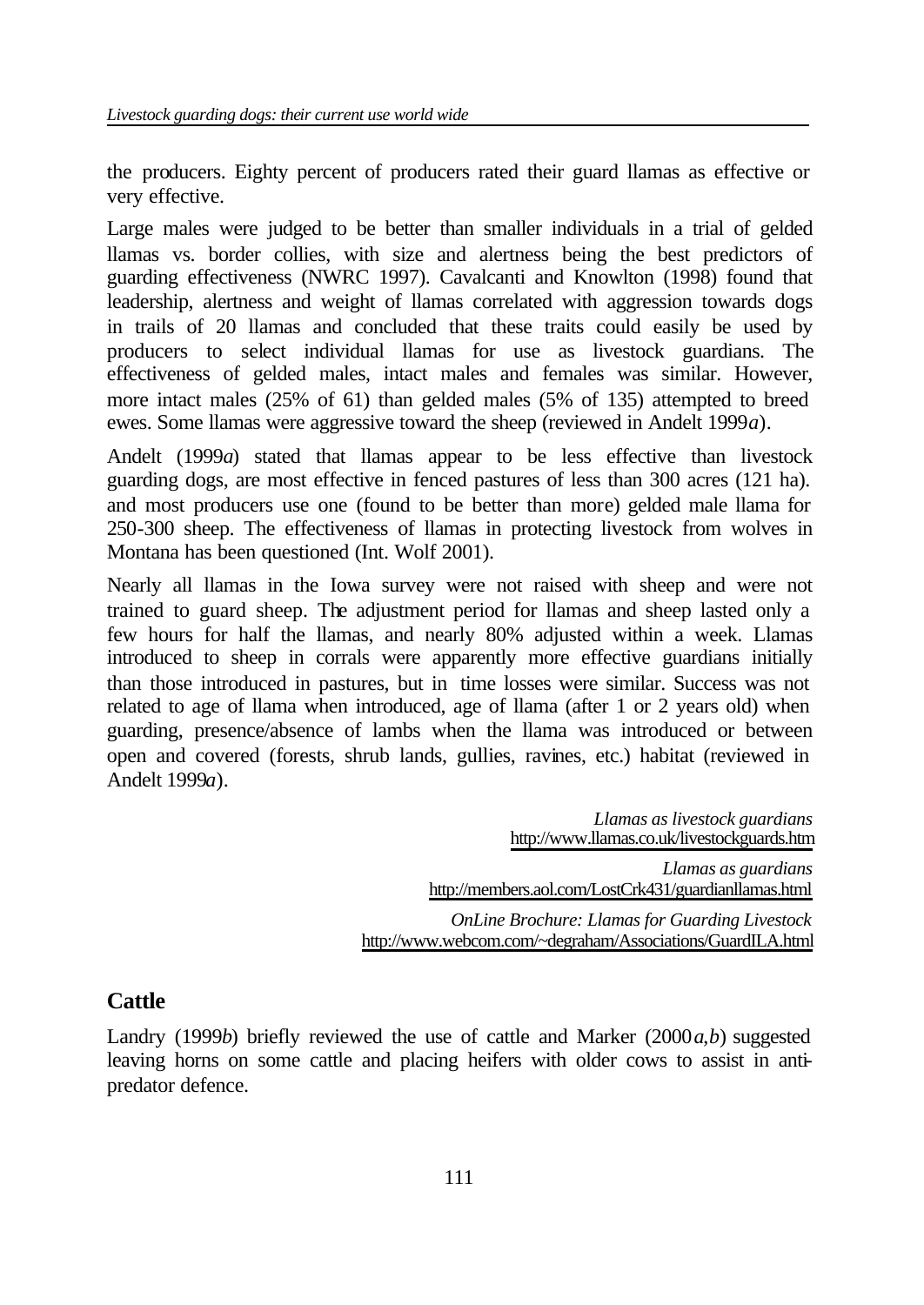## **Relative effectiveness of LGDs, llamas and donkeys**

Andelt (1999*a*) stated that LGDs effectively deter coyote and dog predation in fenced pastures and on open range, whereas llamas and donkeys appear best suited to fenced pastures of less than 300 acres (121 ha). Producers using LGDs reported a lower percentage of sheep lost than producers using llamas. Several producers indicate guard dogs can effectively deter bear and mountain lion predation, whereas llamas and donkeys were apparently afraid of mountain lions and their effectiveness in deterring bear predation was unknown. Donkeys were rated less successful than guard dogs and llamas. However, these comparisons are inconclusive because all three species were not rated in the same surveys or under the same conditions. Compared to LGDs, llamas and donkeys appeared less prone to accidental death, were longer lived, stayed in the same pasture as sheep and ate the same food, did not need to be raised with sheep and were less susceptible to lethal anti-predator devices used concurrently.

> *Livestock Guard Dogs, Llamas and Donkeys* http://www.colostate.edu/Depts/CoopExt/PUBS/LIVESTK/01218.html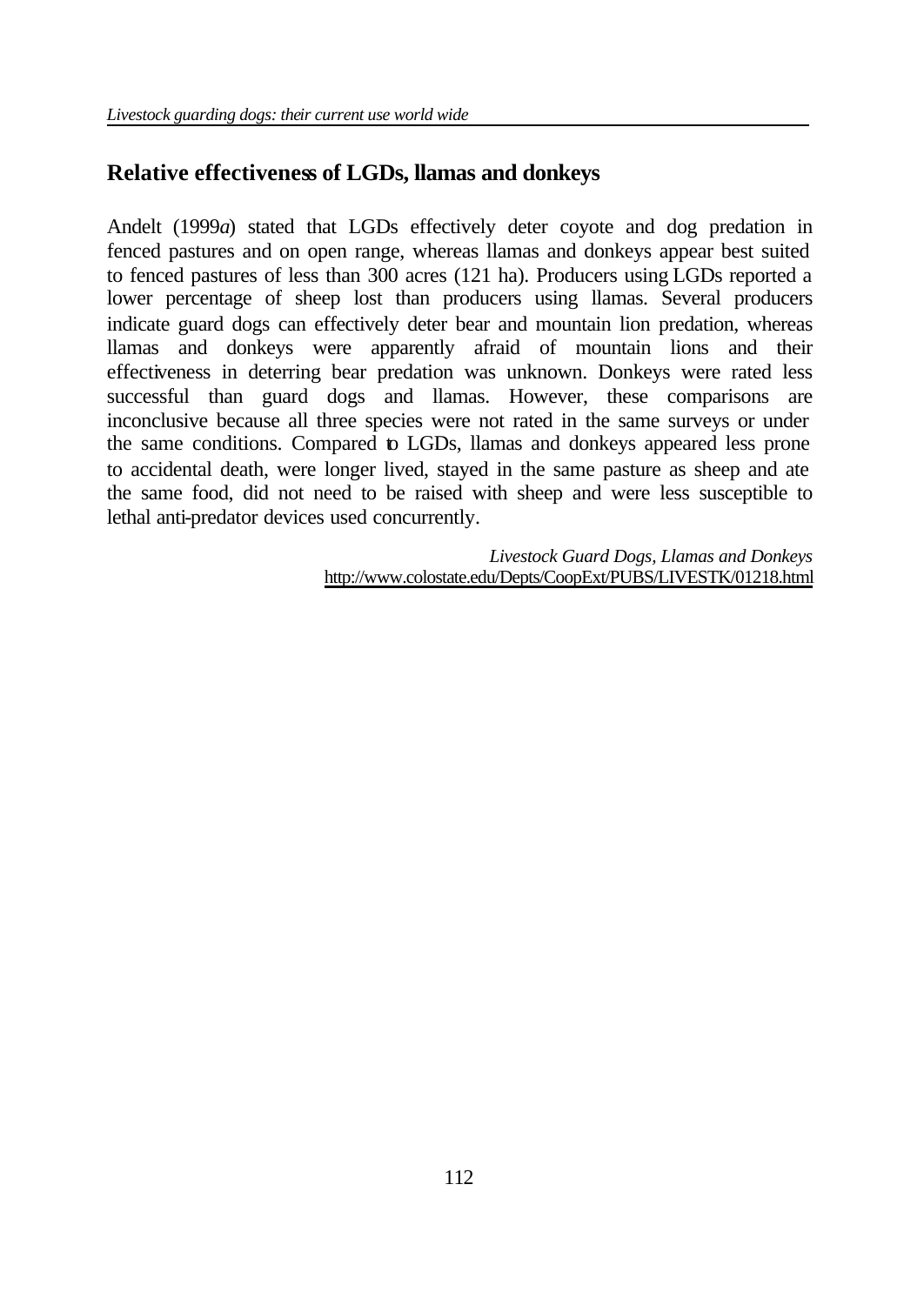## **LGDs and large carnivore -wildlife conflicts in Europe**

Many of the conclusions drawn by Kaczensky (1996) in her review of large carnivore-livestock conflicts in Europe are still current, can be applied to a much wider geographic area and are relevant to any discussion of livestock guarding dogs. She found that in none of 12 countries was predation the main problem: the issues were more social and psychological. Grazing is possible in predator range, she stated, with efficient guarding techniques, but some losses must be tolerated.

Patterns of vulnerability in Europe (after Kaczensky 1996):-

- Sheep were most vulnerable;
- Predation was lowest for lynx and highest for wolves;
- Almost everywhere losses were  $\langle 1\% \rangle$  of total available stock;
- There was no obvious link between predator population size and losses or between sheep available and lost;
- Differences in guarding techniques appeared to be the most important factor affecting predation levels – bringing flocks into barns/electric fences or employing shepherds with LGDs at night were most effective against wolves and bears, along with grazing above the timber line, herding cattle rather than sheep, shortening the grazing season and using LGDs;
- A high natural prey base did not necessarily prevent high livestock losses;
- Livestock were most vulnerable at night and on forest range;
- Seasonal patterns varied between regions.

Possible non-lethal anti-predator techniques (after Kaczensky 1996):-

- Shorten the grazing season to avoid local peaks of predation;
- Guarding LGDs must see predators approach, so they are recommend for large open areas or small fenced areas; in the former, sheep must flock and be max. 100-200 together;
- Put sheep in secure shelters in the late afternoon to avoid the main activity periods of wolf, bear and lynx (dusk, night and dawn);
- Otherwise: fence them on large open areas, or have shepherds near, use LGDs;
- Electric fencing is effective for small scale husbandry;
- Use protective collars (spikes, odour) for lynx and wolverine;
- Aversive conditioning for single problem animals, especially important individuals e.g. females in a declining population; ineffective if the whole grazing situation is problematic;
- Supplementary feed bears at remote sites this may divert them from livestock;
- Increase the natural prey base where this is low;
- Zone predator core areas must be large enough for viable populations (large interconnected areas of several  $1000-10,000$  km<sup>2</sup> for bear and wolf), minimise people conflicts with low numbers of livestock. This is the only solution where other intensive protection measures are not socially acceptable. It also requires guarding, improved husbandry and possibly staggered compensation/subsidies, technical support and different control actions/hunting quotas.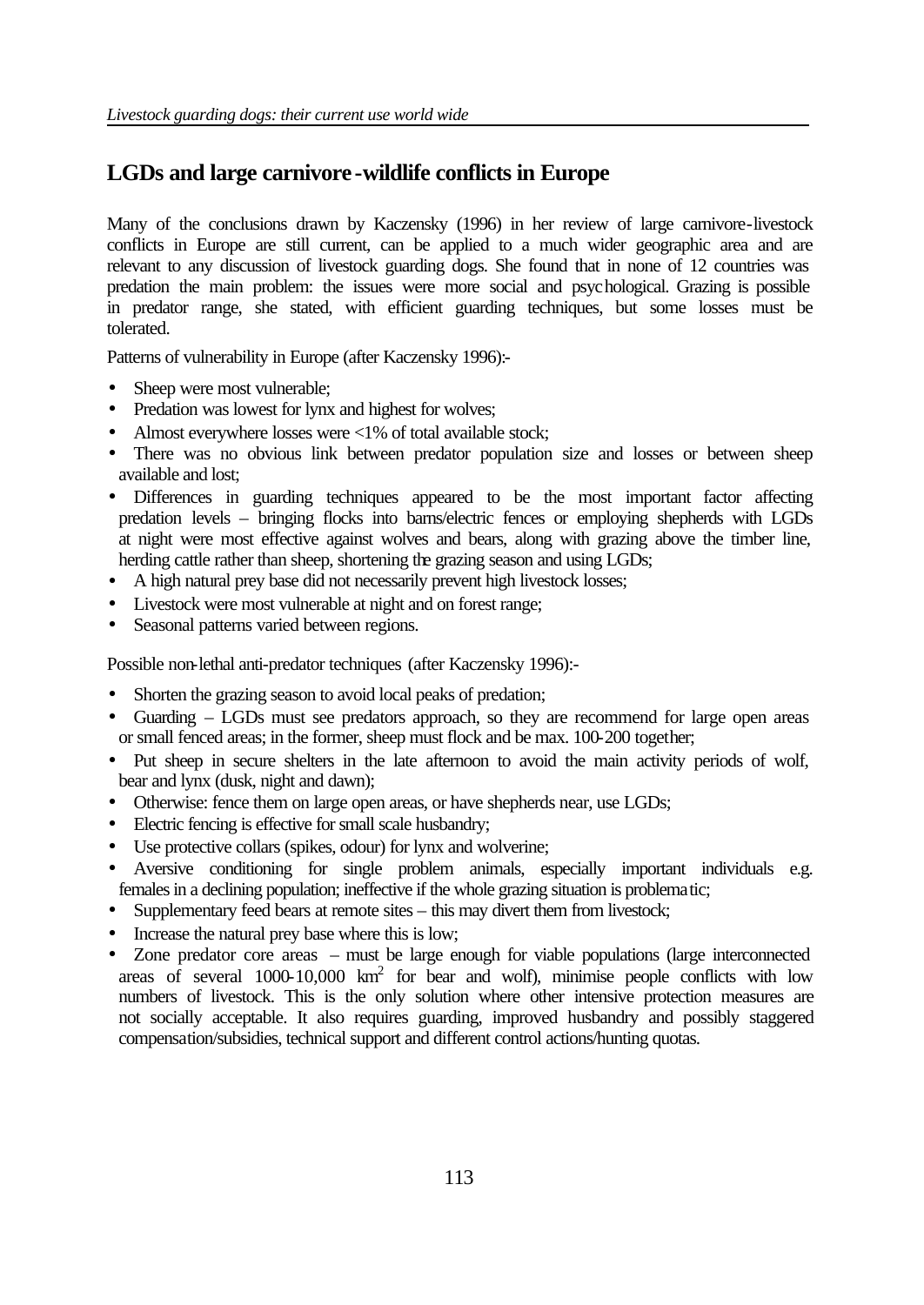# **Conclusion**

The use of livestock guarding dogs has greatly declined in many regions and for a variety of reasons. Some regional varieties, such as those of Afghanistan and Iran, may even no longer exist (de la Cruz 1995), while several others are rare and/or endangered, such as the Portuguese breeds (Fonseca 2000) and the Karakatchan in Bulgaria (Tsingarska *et al* 1998). These and others more common, at least in their country of origin, have been bred for show, as pets, property guardians or misused – Slovakia's chained dogs (Coppinger and Coppinger 1994), for example – which may have weakened their livestock protection capabilities. Crossbreeding is another threat (Kubyn 1995) to the integrity of breeds which has been found to adversely affect the guarding abilities of some dogs (Tsingarska *et al* 1998).

Nevertheless, in countries such as Italy (Ciucci and Boitani 2000) and Romania the LGD tradition seems never to have been interrupted although, despite their effectiveness against predators, the continued use of dogs and the associated need for shepherds may become unfeasible due to changing social and economic conditions (Mertens and Promberger 2000*a*). Elsewhere, as in Poland systematic, scientifically studied efforts to reverse this process and expand the use of LGDs as a strategy for encouraging large carnivore conservation are proceeding alongside and complementing traditional use (Nowak and Mys³ajek 1999*a*; Œmietana 2000).

Switzerland (Landry J.-M. 1999*b*) and France (CSM 1999) largely abandoned traditional strategies for protecting flocks from predators – including the use of livestock guarding dogs – after wolves and bears were eradicated from Alpine regions, but many farmers are now once again using LGDs as a result of recent natural recovery and reintroduction of large carnivores. In addition, livestock guarding dogs have been introduced on a trial basis to countries where there are no native breeds and their use is not traditional, such as Norway (Hansen and Bakken 1999), sometimes with very successful results, as in Namibia (Marker 2000*b*) and, most notably, the USA, where LGDs have become so widespread and well-studied (Coppinger *et al* 1988) that knowledge gained there is assisting LGD revival projects in areas of Europe where they are native but not now used (Landry 1999*b*).

Use of guarding dogs is especially appropriate for livestock protection when rare, threatened, endangered and legally protected species (Coppinger and Coppinger 1995) are causing the damage. Many LGD projects are currently operating in conjunction with broader initiatives for large carnivore conservation which, when these can provide funding and assistance to farmers for measures to reduce their livestock losses, offer a way to off-set the economic costs of using livestock guarding dogs and hence ensure they continue to be a (cost) effective option.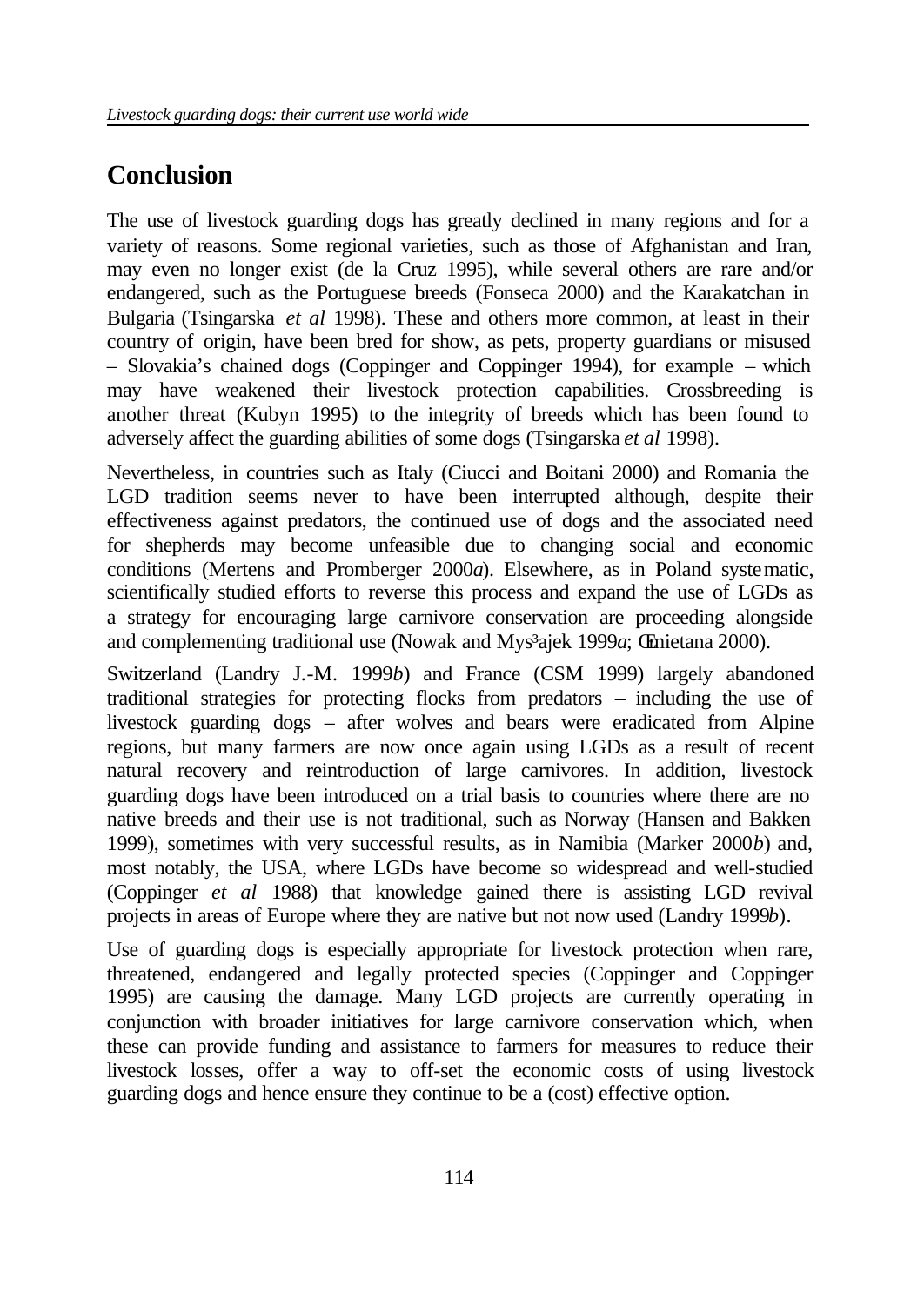### **Annex I. Directory of LGD users and experts**

#### **Australia**

Bridger, Neil PO Box 1735 **Hilltown** South Australia 5455 tel/fax: 08-88458003

#### **Bulgaria**

*Group for Retention and Breeding of the Karakatchan dog* Kiril and Metodi Str., bl.16, app.7, 2300 Pernik.

Ivanov, Ivelin *Green Balkans* 160 Shesty Septemvry Blvd. Plovdiv 4000. tel./fax: +359-32-264516 e-mail: greenbal@mbox.digsys.bg website: www.greenbalkans.org

Sedefchev, Sider *Bulgarian Biodiversity Preservation Society Semperviva* Tvrdi livadi, bl. 51, app. 90, 2300 Pernik. tel: +35976-25770

Stoev, Stilian *Nature Protection Society "Eastern Rhodopes"* Dimitar Madjarov str., bl. 42, app. 1, Madjarovo. tel: +3593720-304

Tsingarska-Sedefcheva, Elena *Balkani Wildlife Society* 8 Dragan Tzankov blvd., Sofia 1421. e-mail: balkani@bluelink.net

#### **Canada**

Sterritt, Jan and Rick *Canadian Donkey and Mule Association* Cedar Sands Farm R.R. #10 Brampton L6V 3N2 tel: +905-4558439.

#### **France**

Lequette, Benoit Parc National du Mercantour 23, rue d'Italie BP 1316, F-06100 Nice, Cedex 1

Del Oldo, Richard (dog trainer) "La Treille" 04550, Allemagne en Provence.

#### **Italy**

Boitani, Luigi Department Animal & Human Biology University of Rome "La Sapienza" Viale Università 32, 00185-Roma. tel/fax +39-06491135 e-mail: l.boitani@pan.bio.uniroma1.it

#### **Norway**

Linnell, John D.C. Research Ecologist at NINA Norwegian Institute for Nature Research Tungasletta-2 7485 Trondheim tel: +47-73 801 442 fax: +47-73 801 401 e-mail: john.linnell@ninatrd.ninaniku.no

#### **Poland**

Mys<sup>3</sup>ajek, Robert Nowak, Sabina *Stowarzyszenie dla Natury WILK* ul. Górska 69, 43-376 Godziszka. tel/fax: +48 33 817-60-90 e-mail: sabina@wolf.most.org.pl website: http://www.most.org.pl/wolf

Œmietana, Wojciech Instytut Ochrony Przyrody Polskiej Akademii Nauk ul. Lubicz 46, 31-512 Kraków.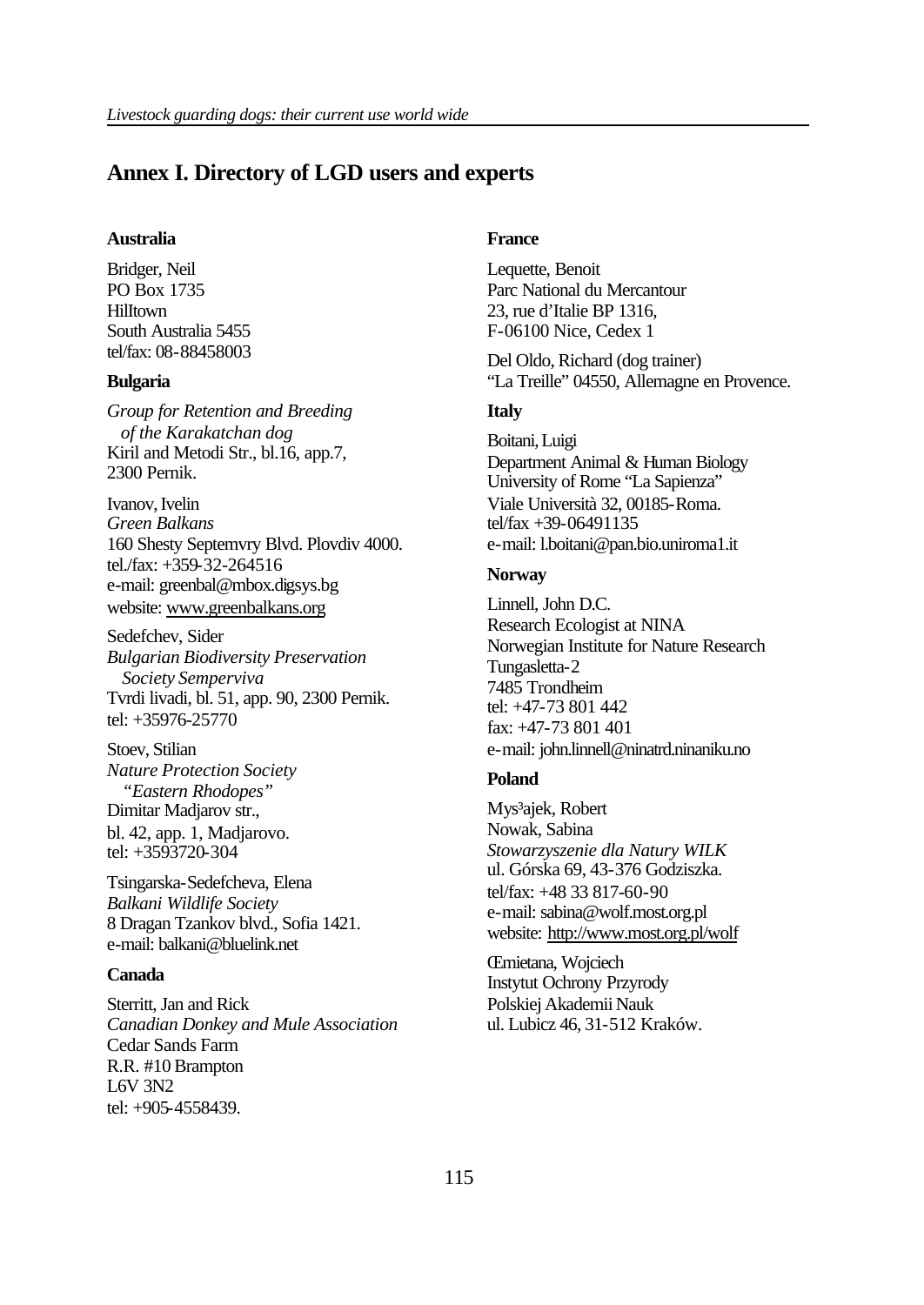#### **Portugal**

Alvares, Francisco Fonseca, Francisco Petrucci *Grupo Lobo*/Centro de Biologia Ambiental, FCUL. 1700 Lisboa e-mail: ffonseca@fc.ul.pt

#### **Romania**

Mertens, Annette Promberger, Christoph *Carpathian Large Carnivore Project* Str. Dr. Ioan Senchea 162, 2223 Zarnesti. tel: +40-94-532798 e-mail: info@clcp.ro website: http://www.clcp.ro

#### **Slovakia**

Finï o, Slavomír Institutum Forestale Zv. T.G. Masaryka 22 96092 Zvolen tel. +421-45-5314314 e-mail: findo@fris.sk

Rigg, Robin Department of Zoology University of Aberdeen Tillydrone Avenue, Aberdeen, AB24 2TZ Scotland e-mail: r.rigg@abdn.ac.uk

*Slovak Wildlife Society* Flat 5, 4 Chatsworth Road, Kilburn, NW2 4BN. United Kingdom. tel: +44-208-4517555 e-mail: slovakwildlife@hotmail.com website: http://www.slovakwildlife.org.uk

#### **Spain**

Blanco, Juan Carlos ICONA Servico de Vida Silvestre, Gran Via de S. Francisco 4, 28005 Madrid. e-mail: jc.blanco@redestb.es

#### **Sweden**

Bjärvall, Anders Environmental Protection Agency S-10648 Stockholm

Levin, Maria maria.levin@nvb.slu.se

Wildlife Damage Center Grimsö Research Station website: www.viltskadecenter.com

#### **Switzerland**

Landry, Jean-Marc *KORA* Chemin-Dessus, CH-1927 Chemin. landry@vtx.ch

Weber, Jean-Marc e-mail: jmweber@bluewin.ch

#### **USA**

*International Llama Association* P.O. Box 370505 Denver, Colorado 80237 tel: (303) 756-9004

*Rocky Mountain Llama and Alpaca Assoc*. 593 19-3/4 Road Grand Junction Colorado 81503 tel: (970) 241-7921

Andelt, William F. Dept. of Fishery and Wildlife Biology, Colorado State University Fort Collins, Colorado 80523.

Coppinger, Ray and Lorna *Livestock Guard Dog Association* Hampshire College Amherst. MA 01002. e-mail: lcfc@hamp.hampshire.edu website: www.lgd.org

de la Cruz, Catherine *Great Pyrenees Association of America* tel.: (707) 829-1655 e-mail: cdlcruz@sonic.net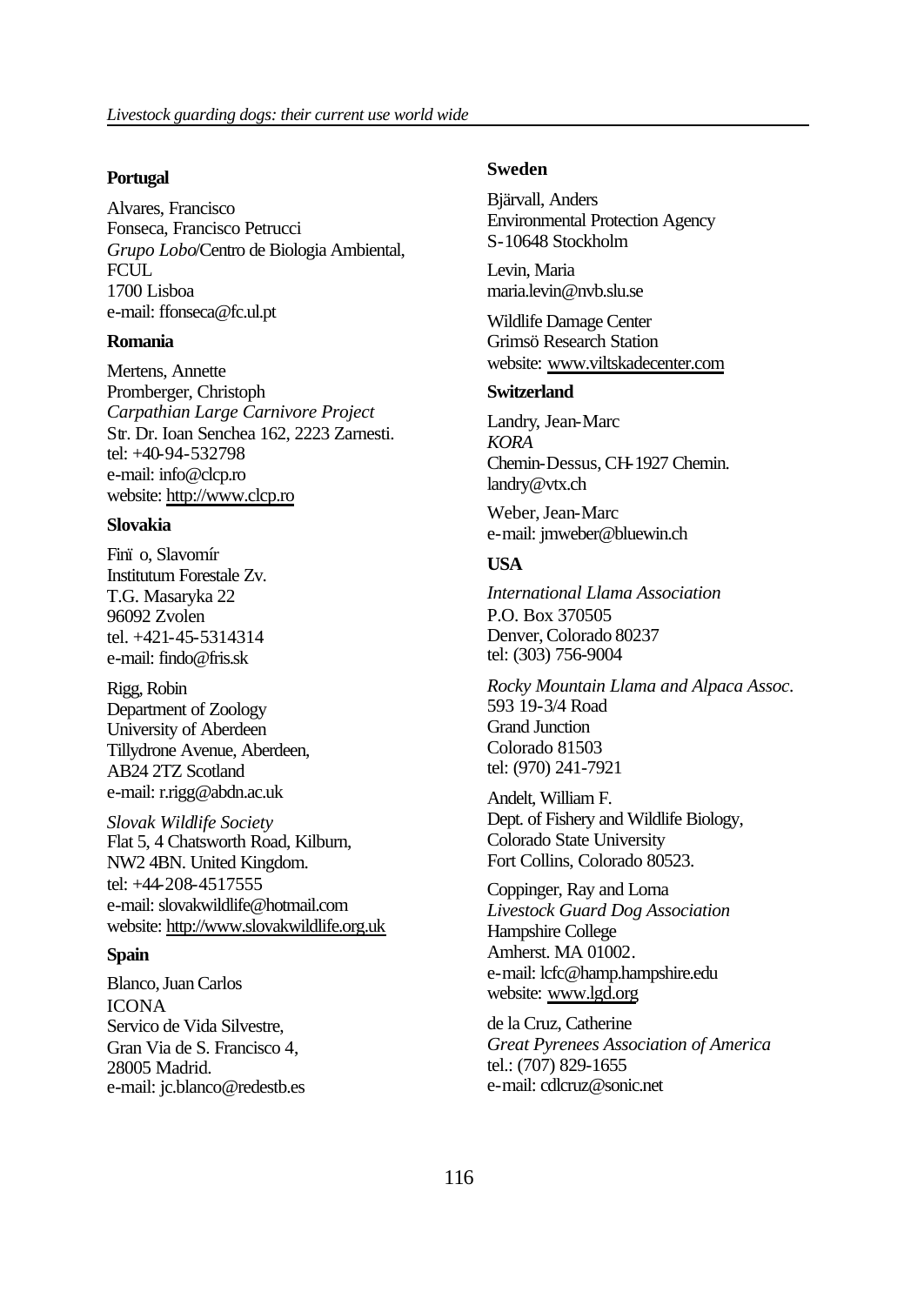Green, Jeffrey Animal and Plant Health Inspection Services (APHIS), Wildlife Services (WS) Program, 12345 W. Alameda Parkway, Suite 204, Lakewood. CO 80228. tel: (303) 969-6565 ext. 233

Woodruff, Roger Animal Damage Control LGD Project APHIS guarding dog specialist 720 O'Leary Street, NW, Olympia. WA 98502. tel.: (360) 753-9884

#### **Other related website addresses**

*Carnivore Damage Prevention News* www.large-carnivores-lcie.org www.kora.unibe.ch

*Wildlife Conservation Research Unit (WildCRU)* www.wildcru.org

> *Carnivore Conservation* www.carnivoreconservation.org

*IUCN SSC Canid Specialist Group* www.canids.org

*IUCN SSC Cat Specialist Group* http://lynx.uio.no/catfolk/csg-home.htm

*The International Association for Bear Research and Management* www.bearbiology.com

> *The Born Free Foundation* www.bornfree.org.uk

*Damage Prevention and Control* www.conservation.state.mo.us/manag/coyotes/control.html

*Internet Center for Wildlife Damage Management* www.ianr.unl.edu/wildlife/solutions/handbook/index.htm

> *Predator Defense Institute* http://www.enviroweb.org/pdi/alternat.htm

*International Canine Federation* http://www.fci.be/english

> *American Kennel Club* http://www.akc.org

*United Kennel Club* http://www.ukcdogs.com

*The Kennel Club UK* http://www.the -kennel-club.org.uk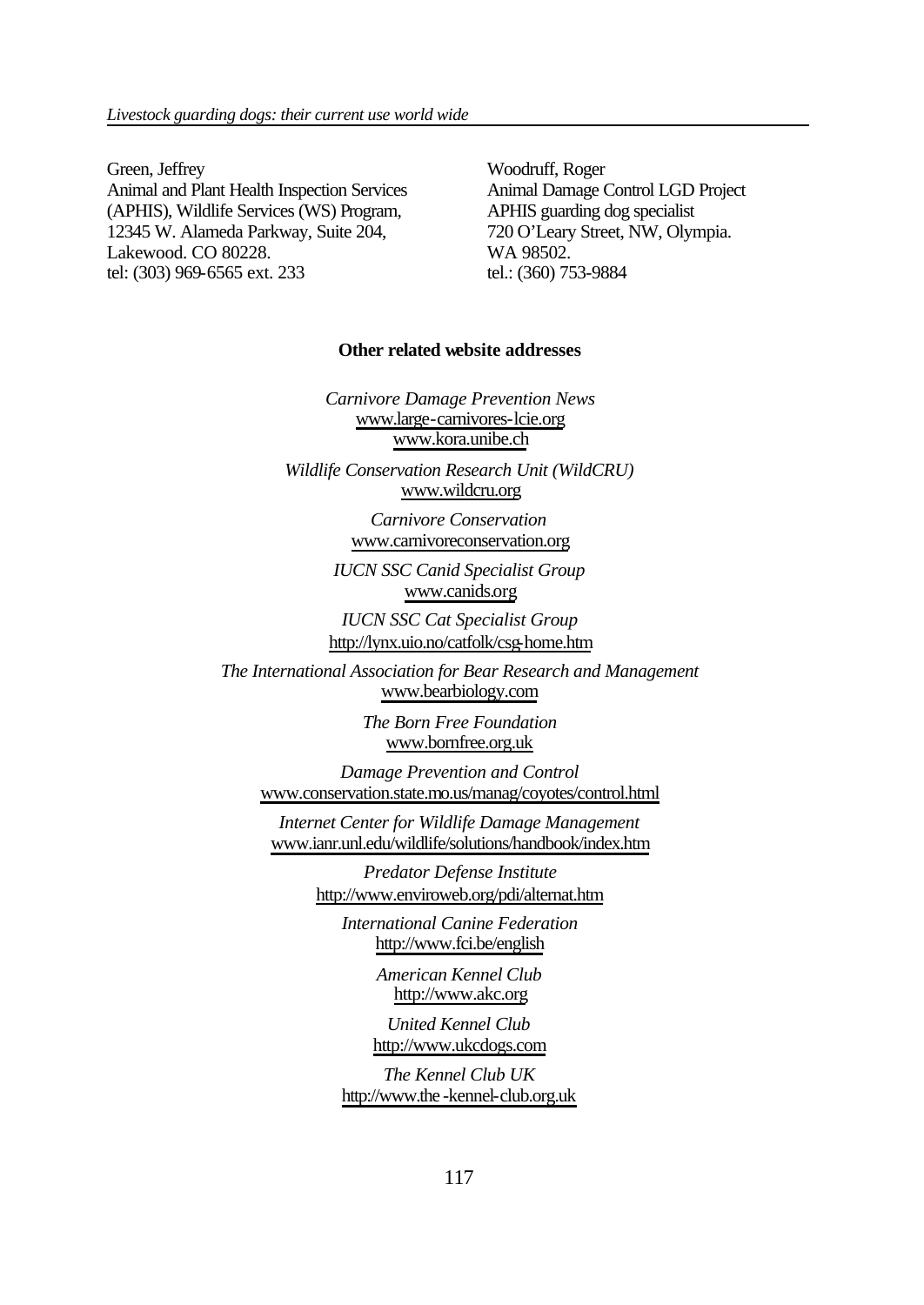### **Annex II. References**

- Adams J. (1998). Breed gallery links. The Livestock Guarding Dog Association, Amherst, MA. http://lgd.org/breedgal.html
- Alvares F.and Fonseca F. (2000). Implications of free-grazing cattle on wolf (*Canis lupus*) conservation in Portugal. Presentation. Beyond 2000: Realities of Global Wolf Restoration symposium, Duluth, Minnesota, 23<sup>rd</sup>-26<sup>th</sup> February.
- Andelt W.F. (1985). Livestock guarding dogs protect domestic sheep from coyote predation in Kansas. Proc. Great Plains Wildl. Damage Control Workshop 7: 111-113.
- Andelt W.F. (1987). Coyote predation. In: Wild furbearer management and conservation in North America. Novak M., Baker J.A., Obbard M.E. and Malloch B., eds. Ontario Minist. Nat. Resour. and Ontario Trappers Assoc., Toronto: 128-140.
- Andelt W.F. (1992). Effectiveness of livestock guarding dogs for reducing predation on domestic sheep. Wildl. Soc. Bull. 20: 55-62.
- Andelt W.F. (1999*a*). Livestock Guard Dogs, Llamas and Donkeys. Colorado State University Cooperative Extension No. 1.218. http://www.colostate.edu/Depts/CoopExt/PUBS/LIVESTK/01218.html
- Andelt W.F. (1999*b*). Relative effectiveness of guarding-dog breeds to deter predation on domestic sheep in Colorado. Wildl. Soc. Bull. 27(2): 706-714.
- Andelt W.F. and Hopper S.N. (2000). Livestock guard dogs reduce predation on domestic sheep in Colorado. J. Range Manage. 53(3): 259-267.
- Angelstam P. (1999). Large mammals, man and the landscape can trophic interactions be managed? Presentation. 2<sup>nd</sup> International Wildlife Management Congress. Gödöllõ, Hungary,  $28<sup>th</sup>$  June –  $2<sup>nd</sup>$  July.
- Arons C. (1980). Raising livestock guarding dogs. Sheep Canada. Fall: 5-7.
- Bangs E., Fontaine J., Jimenez M., Cox B., Meier T., Boyd D., Smith D., Murphy K., Mack C., Babcock I. and Niemeyer C. (2000). Gray wolf restoration in the northwestern United States. Presentation. Beyond 2000: Realities of Global Wolf Restoration symposium, Duluth, Minnesota, 23<sup>rd</sup>-26<sup>th</sup> February.
- Bendure O.D. (1948). A good dog is cheap goat insurance. Dairy Goat Journal 26: 10.
- Benson S. P. and Berg B. E. (2000). Estimating the range and population of Minnesota's wolves. Presentation. Beyond 2000: Realities of Global Wolf Restoration symposium, Duluth, Minnesota, 23<sup>rd-</sup>26<sup>th</sup> February.
- Bjärvall A. (1997). Reindeer herd moved to avoid wolf damage. European Wolf Newsletter No. 5, December. www.wolves.de/EWN/ewn5\_e.htm
- Black H.L. (1981). Navajo sheep and goat guarding dogs: a New World solution to the coyote problem. Rangelands 3: 235-237.
- Black H.L. and Green J.S. (1985). Navajo use of mixed-breed dogs for management of predators. Journal of range management 38(1): 11-15.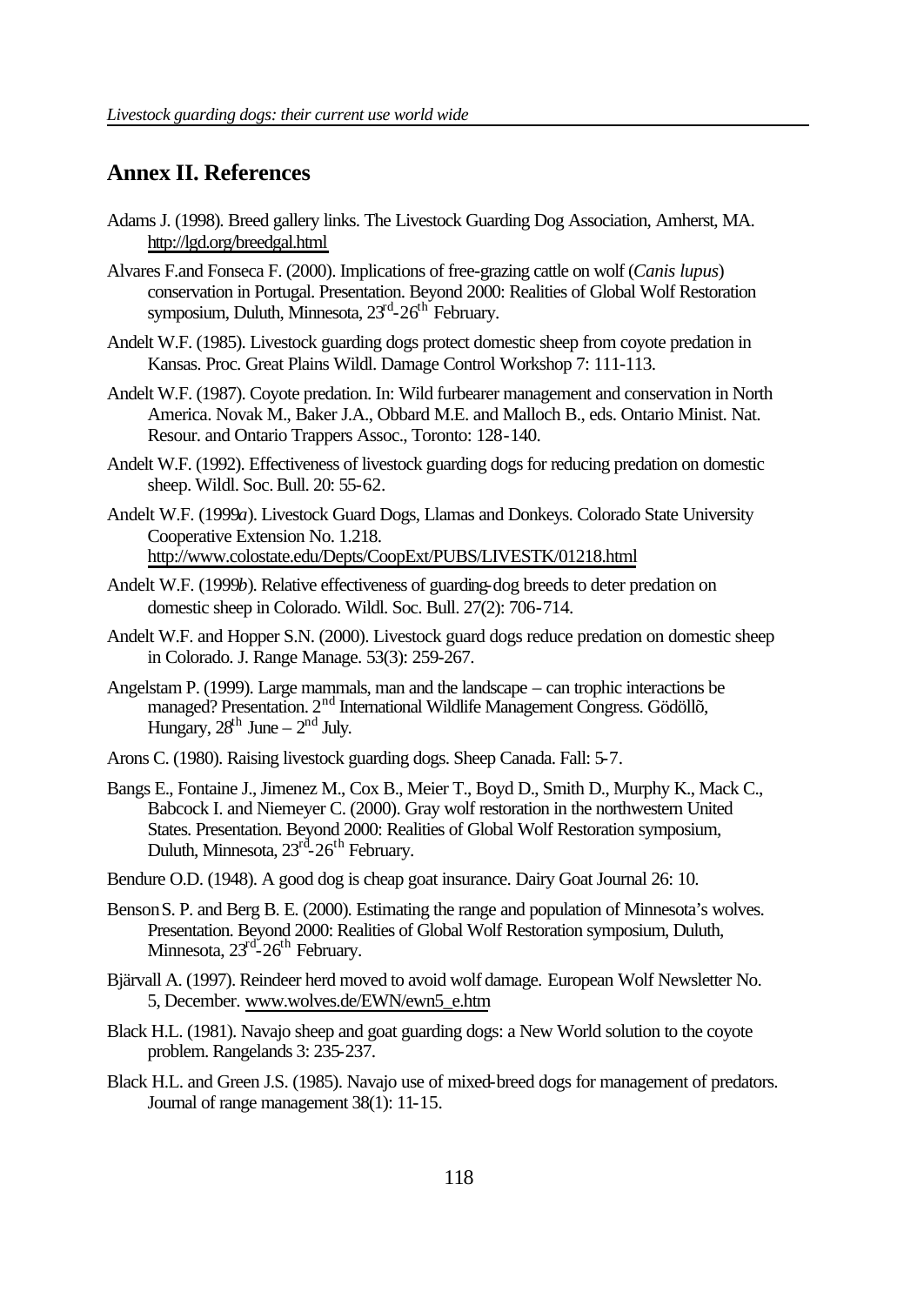- Blanco J.C., Reig S. and Cuesta L. (1992). Distribution, status and conservation problems of the wolf *Canis lupus* in Spain. Biol. Cons. 60: 73-80.
- Blanco J.C. (1997). Controversy about wolf trophy hunting. European Wolf Newsletter No. 5, December. www.wolves.de/EWN/ewn5\_e.htm
- Blanco J.C. (2000). Large carnivore damage in Spain. Carnivore Damage Prevention News 1: 5- 6. www.large-carnivores-lcie.org/public.htm and www.kora.unibe.ch/main.htm?ge/publics/cdpnews.htm
- Blanco J.C. and Cortés Y. (2000). Wolf recolonisation of agricultural areas of Spain. Presentation. Beyond 2000: Realities of Global Wolf Restoration symposium, Duluth, Minnesota, 23<sup>rd-</sup>26<sup>th</sup> February.
- Blanco J.C. (2001). Coping with depredation where wilderness is no more. Int. Wolf 11(3): 6-7.
- Bloch G.E. (1995). Renovation of livestock guarding dog-management in Slovakia and the use of livestock guarding dogs as defenders against wolves in southern Poland. Unpublished report. Gesellschaft zum Schutz der Wölfe e.V., Germany. 7 pp.
- Bloch G. (1996). Einführung. Der Herdenschutzhund. Unpublished report. Gesellschaft zum Schutz der Wölfe e.V., Germany.
- Bloch G. and Finï o S. (1996). Wolf ecology and livestock guarding dogs in the Slovakian Carpathians. European Wolf Newsletter No. 3. http://home.kassel.netsurf.de/oliver.matla/ewn3\_e.htm#Slovakia Carpathians
- Bobek B., Perzanowski K., Kwiatkowski Z., Lesniak A. and Seremet B. (1993). Economic aspect of brown bear and wolf predation in southeastern Poland. Proceedings of the Int. Wild. Manage. Congres, San Jose, Costa Rica. p.373-375.
- Boggess E.K., Henderson F.R. and Spaeth C.W. (1980). Managing predator problems: practices and procedures for preventing and reducing livestock losses. Coop. Extension Serv., Kansas State Univ., Manhattan. 19 pp.
- Boitani L. (1982). Wolf management in intensively used areas of Italy. In: Wolves of the world. Harrington F.H. and Pacquet P.C., eds. Noyes Publications, Park Ridge, NJ: 158-172.
- Boitani L. (1987). The wolf in Eurasia. In: Proc. Int. Wolf Symp., Washington, D.C., 22<sup>nd</sup> May 1987: 6-9.
- Boitani L. (1992). Wolf research and conservation in Italy. Biol. Cons. 61: 125-132.
- Boitani L. and Ciucci P. (1993). Wolves in Italy: critical issues for their conservation. In: Wolves in Europe. Promberger C. and Schröder W., eds. Workshop proceedings. Oberammergau, Germany 1992: 75-90.
- Boitani L., comp. (2000). Action plan for the conservation of wolves (*Canis lupus*) in Europe. WWF. www.large-carnivores-lcie.org/public.htm
- Børset A. (1995). Forvaltning av freda rovvilt i Møre og Romsdal 1991-94. Report No. 10. Fylkesmannen i Møre og Romsdal, Molde, Norway.
- Boscagli G. (1995). The central Italy bear population: An outline of interventions to save them. Status report. Int. Conf. Bear Res. and Manage. 9(2): 532-539.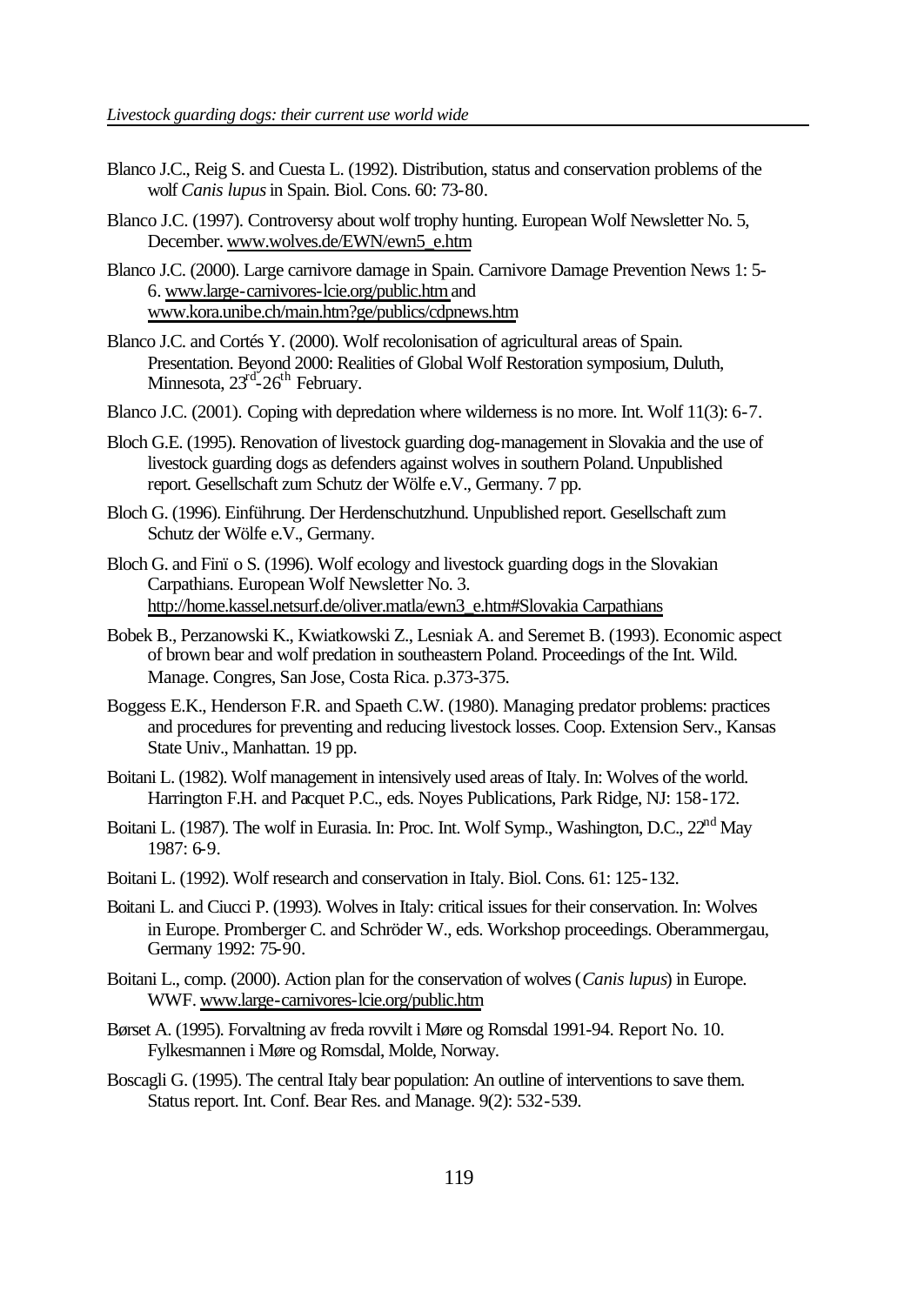- Bouvier M. and Arthur C.P. (1995). Protection et indemnisation des degats d'ours aux troupeaux domestiques dans les Pyrenees occidentales: fonctionnement, importance economique et role dans la protection de l'ours. Int. Conf. Bear Res. and Manage. 9(2): 510-521.
- Breitenmoser U. (1983). Zur Wiedereinbürgerung und Ausbreitung des Luchses *Lynx lynx* in der Schweiz. Schweizerische Zeitung für Forstwesen 134: 207-222.
- Breitenmoser U. and Haller H. (1993). Patterns of predation of reintroduced European lynx in the Swiss Alps. J. Wildl. Manage. 57: 135-144.
- Breitenmoser U., Breitenmoser-Wrsten C. and Capt. S. (1995). Re-introduction and present status of the lynx (*Lynx lynx* ) in Switzerland. Proceedings of the symposium on the status and conservation of the alpine lynx population (SCALP) 1995 Engelbrecht, Switzerland.
- Brtek ¼. and Voskár J. (1987). Potravná biológia vlka vpodmienkach slovenských Karpát. Biológia 42: 985-990.
- Camarra J.J., Salinas J.P., Larras J.P., Migot P. and Stahl P. et al (1992). Bilan d'intervention sur un ours a probleme dans les Pyrenees Atlantique. Proceedings. Pre-conference meeting of the French bear group at the Int. Conf. Bear Res. and Manage. Grenoble, 1992: 132-145.
- Capt and Breitenmoser (1993). Predation du lynx (*Lynx lynx*) sur les animaux domestiques en Suisse. In: Proceedings of the seminar Management of small populations of threatened mammals. Council of Europe, Sofia.
- Cavalcanti S.M.C. and Knowlton F.F. (1998). Evaluation of physical and behavioral traits of llamas associated with aggressiveness toward sheep-threatening canids. Applied Animal Behaviour Science 61(2): 143-158.
- Ciucci P. and Boitani L. (1998). Wolf and dog depredation on livestock in central Italy. Wildlife Society Bulletin. 26(3): 504-514.
- Ciucci P. and Boitani L. (2000). Wolves, dogs, livestock and compensation costs: 25 years of Italian experience. Presentation. Beyond 2000: Realities of global wolf restoration symposium, Duluth, Minnesota, 23<sup>rd</sup>-26<sup>th</sup> February.
- CLCP (2000). Carpathian large carnivore project annual report 2000. S&G Print, Haco International. 77 pp. http://www.clcp.ro/repo/reports.htm
- Clevenger A.P., Purroy F.J. and Pelton M.R. (1992). Food-habits of brown bears (*Ursus arctos*) in the Cantabrian mountains, Spain. Journal of Mammalogy 73(2): 415-421.
- Clevenger A.P., Campos M.A. and Hartsanchez A. (1994). Brown bear *Ursus arctos* predation on livestock in the Cantabrian Mountains, Spain. Acta theriol. 39: 267-278.
- Cluff H.D. and Murray D.L. (1995). Review of wolf control methods in North America. In: Ecology and conservation of wolves in a changing world. Carbyn L.N., Fritts S.H. and Seip D.R., eds. Proceedings of the Second North American Symposium on Wolves. Edmonton, Alberta. 1992: 491-504.
- Connolly G.E. (1982). US Fish and Wildlife Service coyote control research. In: Proc. Fifth Great Plains Wildl. Damage Control Workshop. Univ. Nebraska, Lincoln: 132-149.
- Coppinger R. and Coppinger L. (1978). Livestock guarding dogs. Hampshire College, Amherst MA. 25 pp.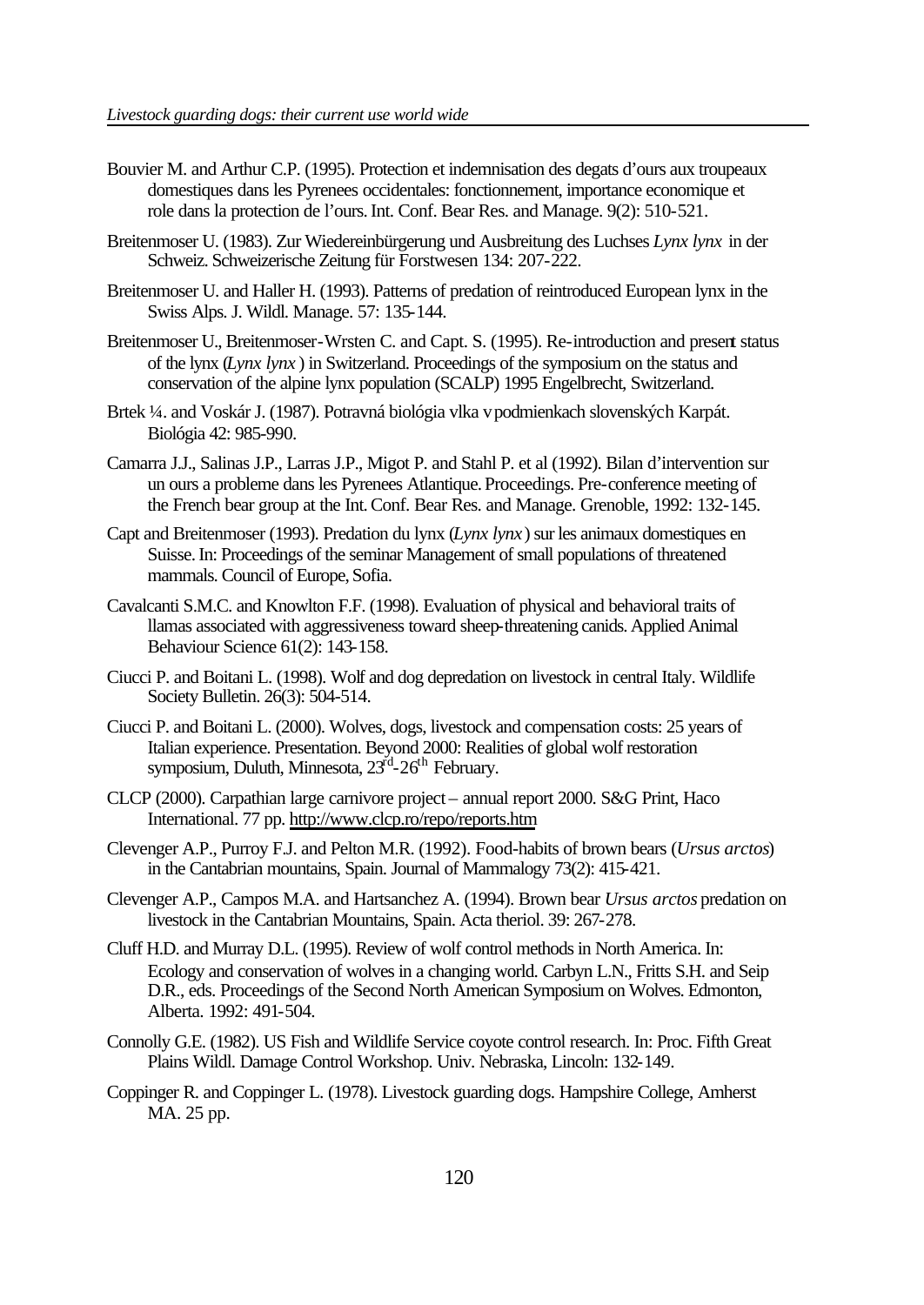Coppinger R. and Coppinger L. (1980). Livestock-guarding dogs. Country Journal 7(4): 68-77.

- Coppinger R., Lorenz J., Glendinning J. and Pinardi P. (1983). Attentiveness of guarding dogs for reducing predation on domestic sheep. J. Range Manage. 36(3): 275-279.
- Coppinger R.P., Smith C.K. and Miller L. (1985). Observations on why mongrels may make effective livestock protecting dogs. J. Range Manage. 38(6): 560-561.
- Coppinger R. and Coppinger L. (1987). Increasing the effectiveness of livestock guarding dogs/ reducing predation by wolves on livestock in Minnesota with livestock guarding dogs. Year-end Report to USDA/APHIS/ADC (grant Award 12-16-72-007). Hampshire College, Amherst, Massachusetts. 27 pp.
- Coppinger R., Glendinning J., Torop E., Matthay C., Sutherland M. and Smith C. (1987). Degree of behavioural neoteny differentiates canid polymorphs. Ethology 75: 89-108.
- Coppinger R., Coppinger L., Langeloh G., Gettler L. and Lorenz J. (1988). A decade of use of livestock guarding dogs. In: Proc. Vertebr. Pest Conf. Crabb A.C. and Marsh R.E., eds. University of Calif., Davis. 13: 209-214.
- Coppinger L. (1992). Sheepdog environments in the Old World. DogLog. Livestock Guard Dog Association 2(3-4).
- Coppinger R. and Coppinger L. (1994). The predicament of flock-guarding dogs in the Tatra mountains, Slovakia. Hampshire College, Amherst MA. 7 pp.
- Coppinger R. and Coppinger L. (1995). Interactions between livestock and wolves. In: Ecology and conservation of wolves in a changing world. Carbyn L.N., Fritts S.H. and Seip D.R., eds. Proceedings of the Second North American Symposium on Wolves. Edmonton, Alberta. 1992: 523-526.
- Cozza K., Fico R., Battistini M.-L. and Rogers E. (1996). The damage-conservation interface as illustrated by predation on domestic livestock in central Italy. Biol. Cons. 78: 329-336.
- de la Cruz C. (1995). Another view of livestock guardian dog history. AKC Gazette, 4/95. http://lgd.org/lgdhist.html
- CSM (1999). Howls erupt over the return of wolves to France. Christian Science Monitor 1<sup>st</sup> November. www.forests.org/archive/europe/p12s1111.htm
- Dahier T. (1995). La procedure de constat de dommages sur tropeaux domestiques. ONC Bull. Mensuel 201: 44-45.
- Darwin C. (1839). The Voyage of the Beagle. P.F. Collier and Son Corp.
- Darwin C. (1845). Journal of researches 2<sup>nd</sup> edition. John Murray, London.
- Dereziñski H. (1999). Owczarek podhalañski. In: Ochrona zwierz<sup>1</sup>t hodowlanych przed wilkami. Nowak S. and Mys³ajek R.W. Stowaryszenie dla Natury Wilk, Godziszka: 32-36.
- DNM (1996). Forebyggende tiltak mot rowiltskader i landbruket (Mitigation measures against carnivore damage to livestock). Internal report of the Directorate for Nature Management. Rapport 1-60.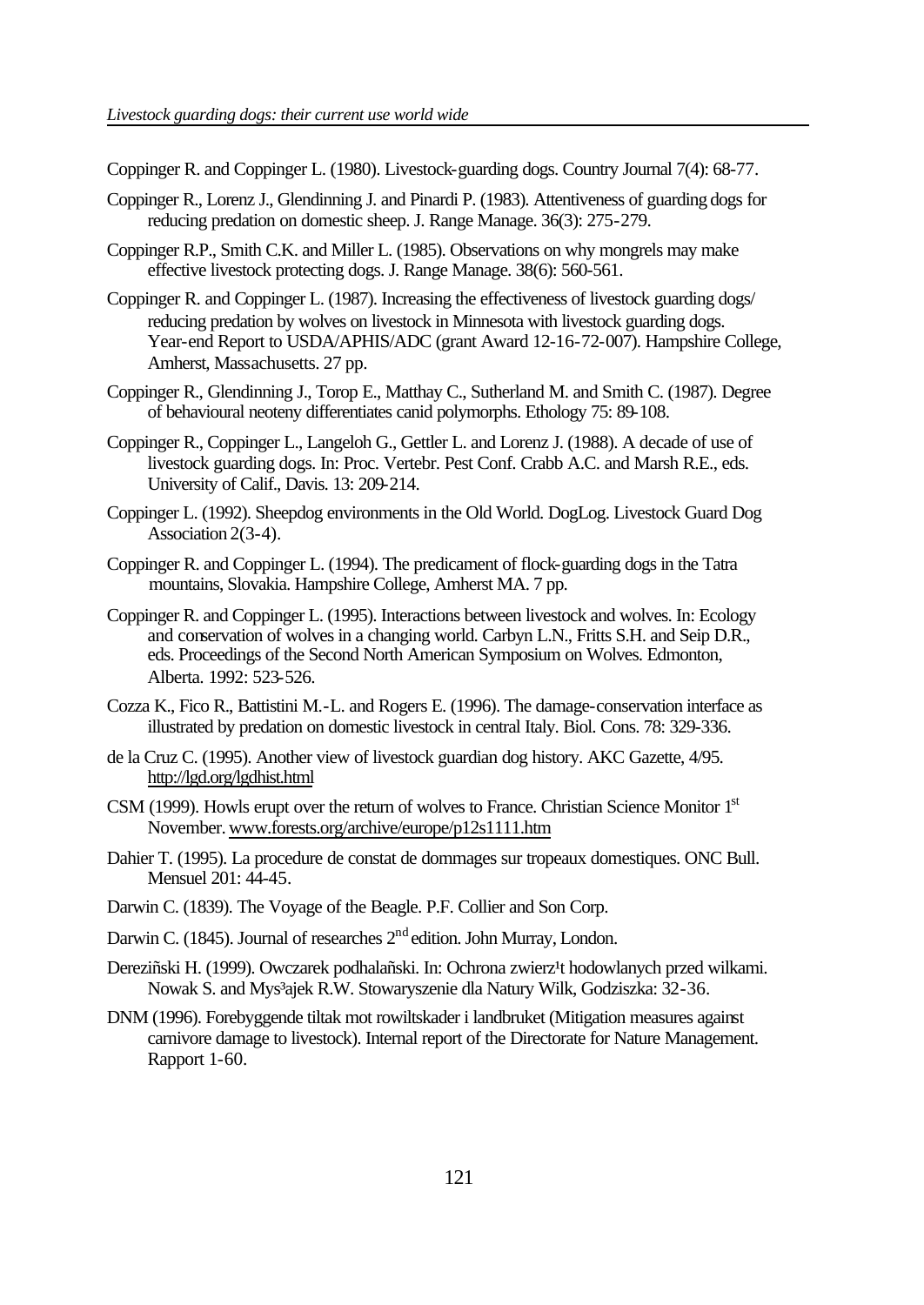- Espuno N. (2000). Effect of herd management practices on wolf predation on livestock in the Mercantour mountains, France. Presentation. Beyond 2000: Realities of Global Wolf Restoration symposium, Duluth, Minnesota, 23<sup>rd</sup> – 26<sup>th</sup> February.
- Fico R., Morosetti G. and Giovannini A. (1993). The impact of predators on livestock in the Abruzzo region of Italy. Rev. sci. tech. Off. int. Epiz. 12(1): 39-50.
- Finï o S. and Bloch G. (1995*a*). Wolf ecology and livestock guarding dogs (Slovakian Carpathians). European Wolf Newsletter No. 1. http://home.kassel.netsurf.de/oliver.matla/ewn1\_e.htm#Slovakia Carpathians
- Finï o S. and Bloch G. (1995*b*). Wolf ecology and livestock guarding dogs (Slovakian Carpathians). European Wolf Newsletter No. 2. http://home.kassel.netsurf.de/oliver.matla/ewn2\_e.htm#Slovakia Carpathians
- Fini o S. (1997). Obnovenie tradicie využ ivania pastierskych strážnych psov. Nadácia pre zachovania zveri Slovenských Karpát, Zvolen. 43 pp.
- Finï o S. (2000). Livestock guarding dogs and carnivore conservation in Slovakia. Unpublished report. Spoloènos• pre karpatskú zver, Zvolen. 24 pp.
- Fogle B. (2000). The new encyclopedia of the dog. Dorling Kindersley, London. 312 pp.
- Fonseca F.-P. (2000*a*). The recovery of livestock guarding dogs' use and the Iberian wolf conservation in Portugal – promising results. Carnivore Damage Prevention News 1: 8-9. www.large-carnivores-lcie.org/public.htm and www.kora.unibe.ch/main.htm?ge/publics/cdpnews.htm
- Fonseca P.-F. (2000*b*). Wolf conservation in Portugal and the new millennium: New directions after 25 years of research. Presentation. Beyond 2000: Realities of Global Wolf Restoration symposium, Duluth, Minnesota, 23<sup>rd</sup>-26<sup>th</sup> February.
- Freedman D.G., King J.A. and Elliot O. (1961). Critical period in the social development of dogs. Science 133: 1016-1017.
- Fritts S.H. (1982). Wolf depredation on livestock in Minnesota. US Fish and Wildlife Service Res. Publ. 145. 11 pp.
- Fritts S. H. and Mech L.D. (1981). Dynamics, movements and feeding ecology of a newlyprotected wolf population in north-west Minnesota. Wildlife Monographs 80:1-79.
- Fritts S.H. (2000). A greater tolerance: the coexistence of wolves and humans. Int. Wolf 10(1): 8- 11.
- Garcia-Gaona J. (1995). The damage attributed to brown bear in Spain. The case of Asturias. Int. Conf. Bear Res. and Manage. 9(2): 380-394.
- Genov P. and Gancev R. (1987). Der Braunbär (*Ursus arctos* L. 1758) in Bulgarien Verbreitung, Anzahl, Schäden. Z. Jagdwiss 33: 145-153.
- Genov P.W. and Wanev J.I. (1992). Berichte über Angriffe des Braunbären (*Ursus arctos* L.) auf Haustiere und Bienenvölker in Bulgarien. Z. Jagwiss 38: 1-9.
- Genov P.W. and Kostava V. (1993). Untersuchungen zur zahlenmäßigen Stärke des Wolfes under seiner Einwirkung auf die Haustierbestände in Bulgarien. Z. Jagwiss 39: 217-223.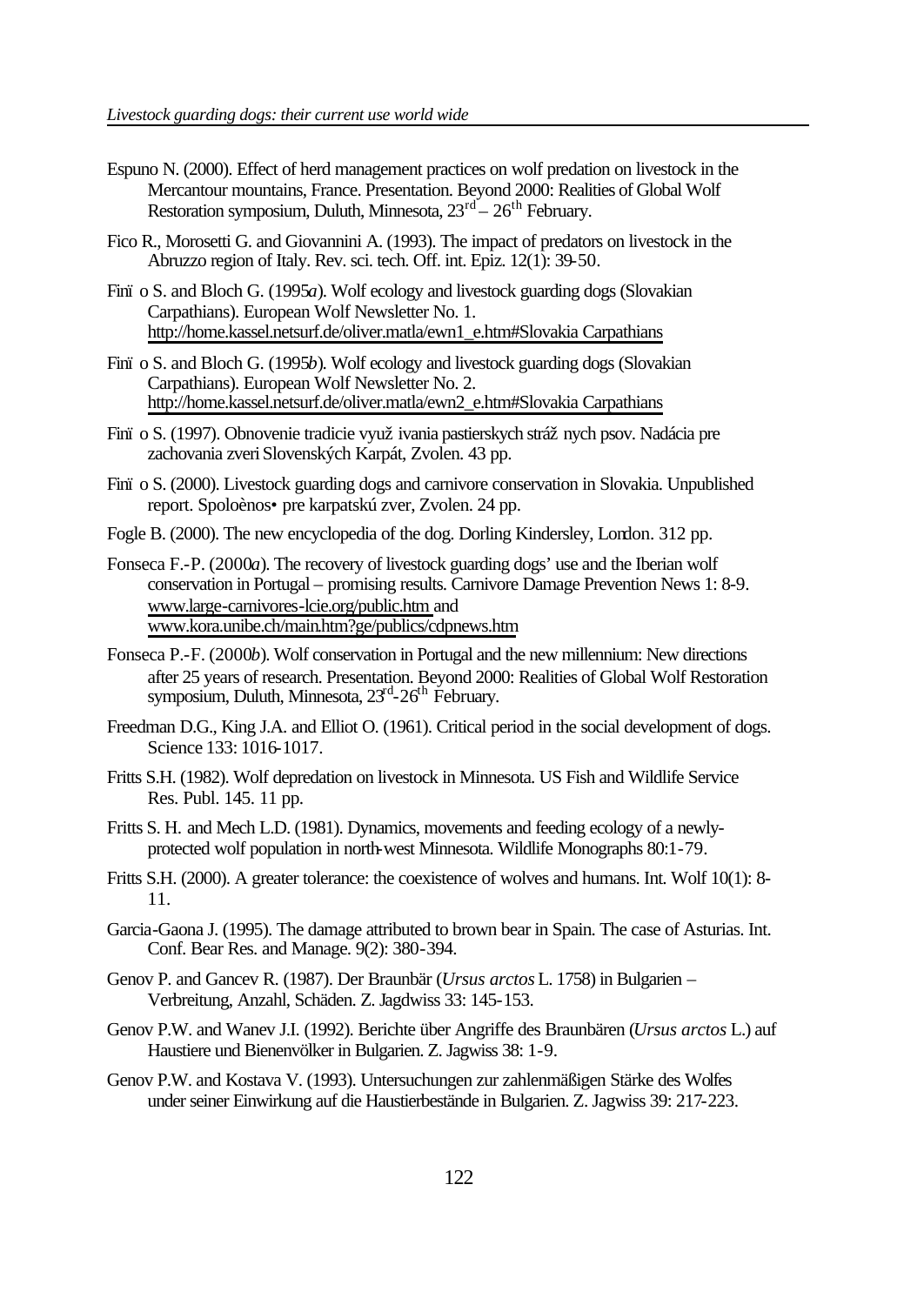- Gilady P. (2000). Wolf predation damage to livestock, the Golan, Israel. Presentation. Beyond 2000: Realities of Global Wolf Restoration symposium, Duluth, Minnesota, 23<sup>rd</sup>-26<sup>th</sup> February.
- Ginsberg J.R. and Macdonald D.W. (1990). Foxes, wolves, jackals, and dogs. An action plan for the conservation of canids. IUCN Publications, Gland, Switzerland. 116 pp. http://www.canids.org/1990CAP/90candap.htm
- Goodwin H., Johnston G. and Warburton C., comp. (2000). Tourism and carnivores the challenge ahead. Report. WWF-UK, Godalming. 25 pp. www.large-carnivores-lcie.org/public.htm
- Green J.S. (1982). Reducing coyote damage to sheep with non-lethal techniques. In: Proc. Fifth Great Plains Wildl. Damage Control Workshop. Univ. Nebraska, Lincoln: 122-131.
- Green J.S. and Woodruff R.A. (1983). Guarding dogs protect sheep from predators. US Department of Agriculture Agricultural Information Bulletin No. 455. 27 pp.
- Green J.S., Woodruff R.A. and Tueller T.T. (1984). Livestock-guarding dogs for predator control: costs, benefits and practicality. Wildl. Soc. Bull. 12: 44-50.
- Green J.S. and Woodruff R.A. (1988). Breed comparisons and characteristics of use of livestock guarding dogs. J. Range Manage. 41: 249-251.
- Green J.S. and Woodruff R.A. (1989). Livestock-guarding dogs reduce depredation by black bears. In: Bear-people conflicts. Bromley M., ed. Proc. of a symposium on management strategies. NW Territories Department of Renewable Resources, Yellowknife: 49-54.
- Green J.S. and Woodruff R.A. (1990). Livestock guarding dogs: protecting sheep from predators. US Department of Agriculture Agricultural Information Bulletin No. 588. 31 pp.
- Haglund B. (1966). De stora rovdjurens vintervanor. I. Viltrevy 4: 81-310.
- Haller H. (1992). Zur Ökologie des Luchses im Verlauf seiner Wiederansiedlung in den Walliser Alpen. Mammalia depicta. 62 pp.
- Hansen I., Hansen H.S. and Christiansen F. (1988). Kartlegging av antipredatoratferd hos ulike saueraser. Tjøtta Fagsenter report 4: 1-31.
- Hansen I., Ringsø A. and Staaland T. (1997). Bruk av vokterhund som vern mot rovdyr i beiteområder for sau. Erfaringer fra feltforsøk i Hattfjelldal. Planteforsk Tjøtta fagsenter. Rapport No. 7. 21 pp.
- Hansen I. and Bakken M. (1999). Livestock-guarding dogs in Norway: Part I. Interactions. J. Range Manage. 52(1): 2-6.
- Hansen I. and Smith M.E. (1999). Livestock-guarding dogs in Norway. Part II: Different working regimes. J. Range Manage. 52(4): 312-316.
- Hayes R.D. and Gunson J.R. (1995). Status and management of wolves in Canada. In: Ecology and conservation of wolves in a changing world. Carbyn L.N., Fritts S.H. and Seip D.R., eds. Proceedings of the Second North American Symposium on Wolves. Edmonton, Alberta. 1992: 21-.
- Hell P. and Bevilaqua F. (1988). Das Zusammenleben des Menschen mit dem Braunbären (*Ursus arctos*) in den Westkarpaten. Z. Jagdwiss 34: 153-163.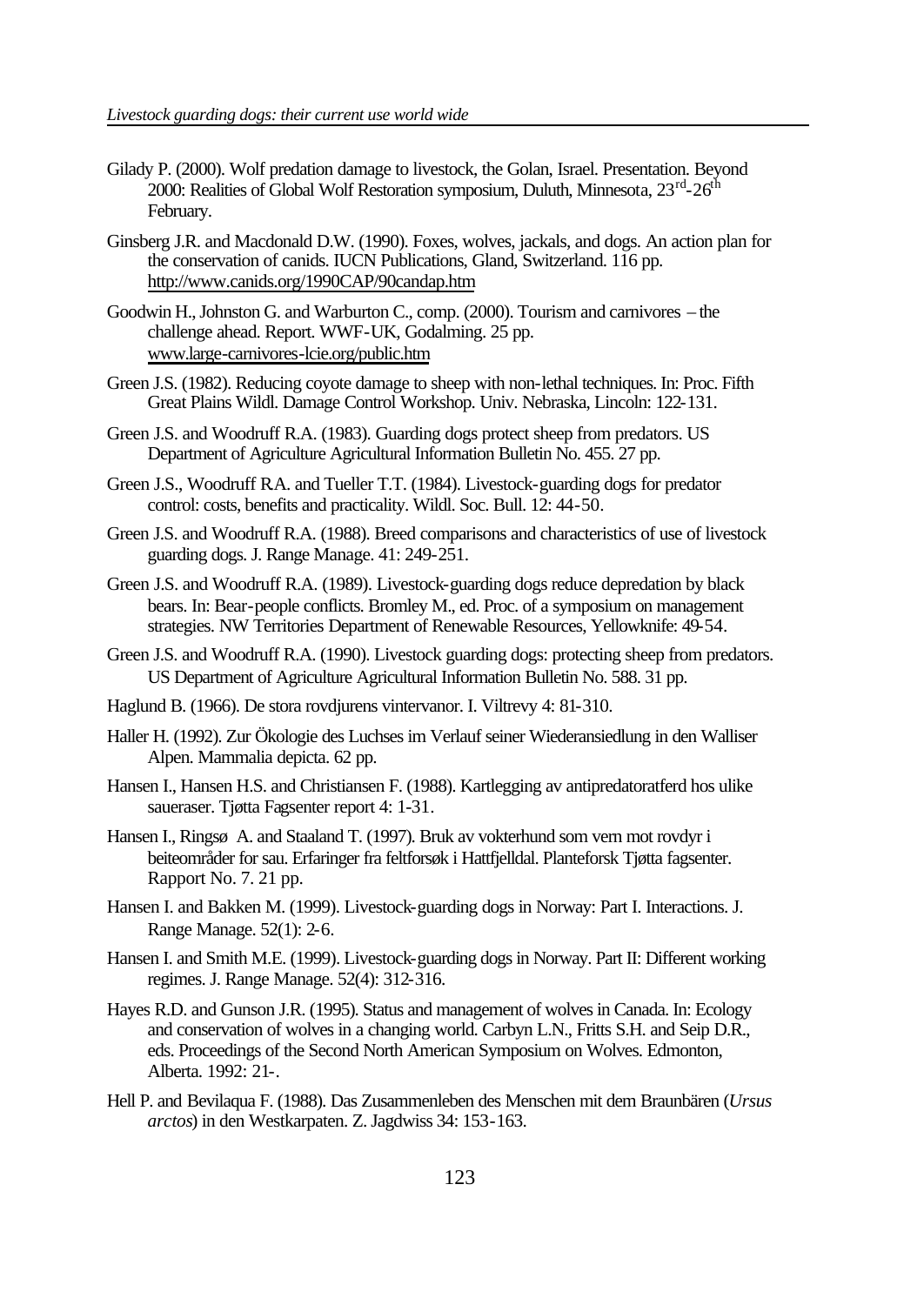- Hell P. (1993). Current situation and perspectives of the wolf in Czechoslovakia. In: Wolves in Europe – current status and prospects. Promberger C. and Schröder W., eds. Workshop proceedings. Oberammergau, Germany 1992: 37-42.
- Hell P. (1995). Biometrie und Bewirtscaftung der Populationen des Braunbären im Slowakischen Teil der Westekarpaten. Int. Conf. Bear Res. and Manage. 9(2): 143-153.
- Hell P. *et al* (1997). Monitoring vzácnych druhov zveri medveï hnedý, vlk obyèajný, rys ostrovid, tetrov hô¾y. Záv. správa referenènej úlohy MP SR, LVÚ, Zvolen.
- Hell P. and Slameèka J. (1999). Medveï v slovenských Karpatoch a vo svete. PaRPress, Bratislava. 150 pp.
- Hell P. and Slameèka J. (2000). Problematika velkých šeliem na Slovensku. Hubertlov 6: 4-6.
- Hell P., Slameèka J. and Gašparík J. (2001). Vlk vslovenských Karpatoch a vo svete. PaRPress, Bratislava. 200 pp.
- Holmes J. (1966). The Farmer's Dog. Popular Dogs, London.
- Horstman L.P. and Gunson J.R. (1982). Black bear predation on livestock in Alberta. Wildl. Soc. Bull. 10(1): 34-39.
- Hubbard C.L.B. (1947). Working dogs of the world. Sidgwick & Jackson Ltd., London. http://www.flockguard.org/greek.htm and http://www.flockguard.org/kraskyovcar.htm
- Hutt N. (2000). Wolves in the French Alps. Treading between pastoralism and advocacy. Int. Wolf 10(4): 19-21.
- Hutt N. (2001). Wolves in Norway: Norway debates wolf management. Int. Wolf 11(2): 20-22.
- Int. Wolf (2000). News and notes: wolves kill guard dogs. Int. Wolf 10(4): 25.
- Int. Wolf (2001). News and notes: wolves kill llamas. Int. Wolf 11(2): 25.
- Ionescu O. (1993*a*). Current status and prospects for the wolf in Romania. In: Wolves in Europe. Promberger C. and Schröder W., eds. Workshop proceedings. Oberammergau, Germany 1992: 51-55.
- Ionescu O. (1993*b*). The management of brown bear (*Ursus arctos* L.) in Romania. Proceedings. Management of small populations of threatened mammals seminar. Council of Europe, Sofia 1993: 56-60.
- Jakubiec Z. (1995). The analysis of danger degree of the brown bear populations in the Polish part of the Carpathians. Int. Conf. Bear Res. and Manage. 9(2): 621.
- Jamnický J. (2000). Otázniky nad kamzíkmi. Tatry 5: 8-9.
- Jarvis M. and Jarvis R. (2000). Groveland Farm guardian and herding dogs. http://www.all-animals.com/groveland/dogs.html
- Jhala Y. (2000). Human-wolf conflict in India. Presentation. Beyond 2000: Realities of Global Wolf Restoration symposium, Duluth, Minnesota, 23<sup>rd</sup>-26<sup>th</sup> February 2000.
- Jobin A., Molinari P. and Breitenmoser U. (2000). Prey spectrum, prey preference and consumption rates of Eurasian lynx in the Swiss Jura Mountains. Acta theriol. 45: 243-252.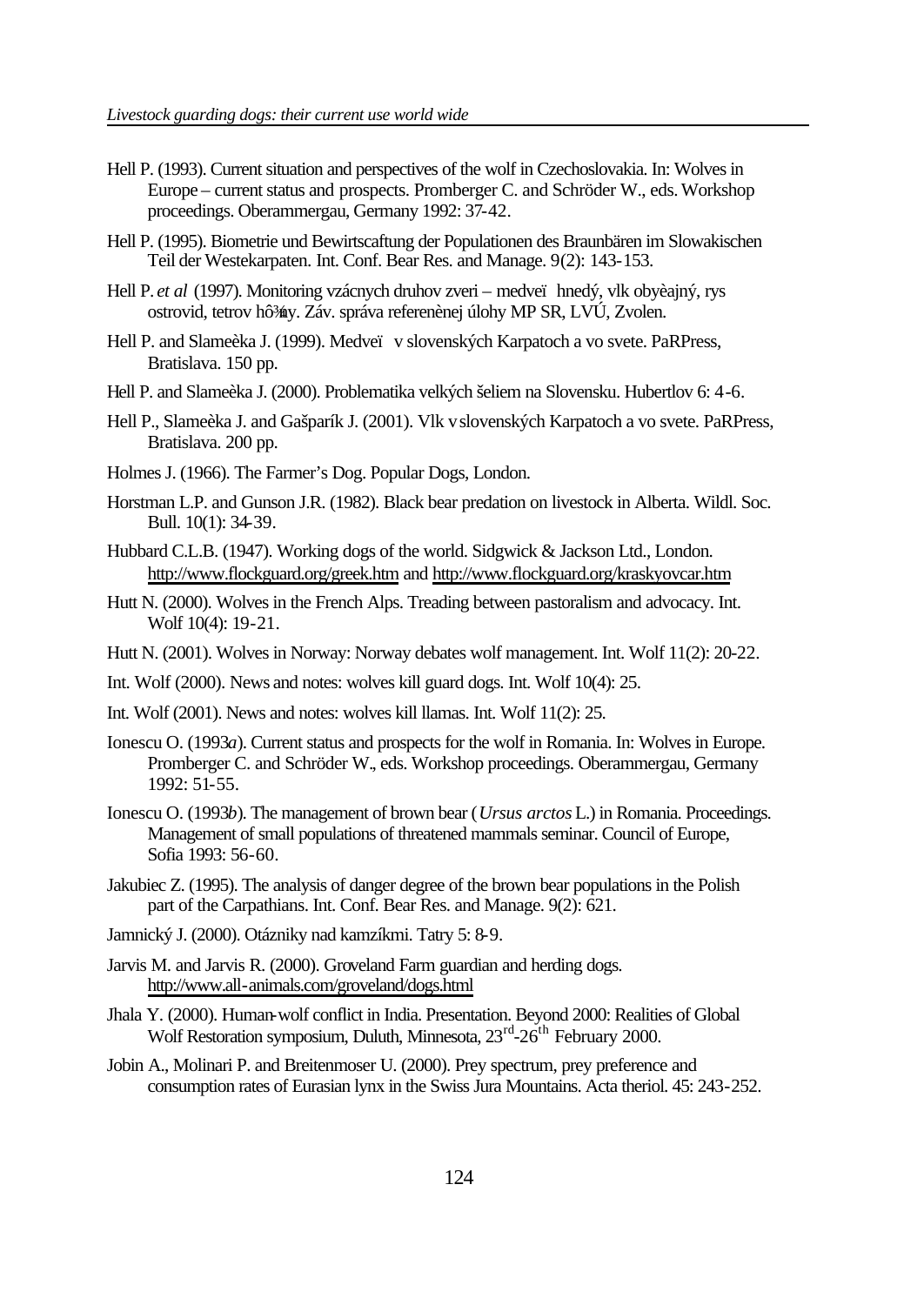- Jorgensen C.J. (1979). Bear-livestock interactions. Targhee National Forest. M.S. thesis. University of Montana, Missoula, MT. 162 pp.
- Kaczensky P. (1996). Large carnivore-livestock conflicts in Europe. Report. Wildbiologische Gesellschaft München e.V., Linderhof, Germany. 106 pp.
- Kassa M. (2001). Škody spôsobené medveï om hnedým vroku 2000. Chránené územia Slovenska. 47: 22-23.
- KCA (2000). About the Komondor. http://clubs.akc.org/kca/aboutthe.htm
- Knarrum V.A. (1996). Bjornens (*Ursus arctos*) predajson pa sau (*Ovis aries*). MSc thesis, Norwegian Technical and Natural Sciences University.
- Knowlton F.F., Gese E.M. and Jaeger M.M. (1999). Coyote depredation control: An interface between biology and management. J. Range Manage. 52(5): 398-412.
- Kolenka T. (1997). Potravná ekológia vlka vZápadných Karpatoch. Masters thesis. Lesnícka fakulta TU, Zvolen. 39 pp.
- Kossak S. (1998). Wilk zabaójca zwier<sup>1</sup>t gospodarskich? Agencja Reklamowo-Wydawnicza, A. Grzegorczyk, Warszawa. 41 pp.
- Kowalski Z. (1953). Og<sup>3</sup>aszamy alarm wilczy. £owiec Polski 1: 4-5.
- Kubínyi P. (2000). Vlkom sa u nás zapáèilo. Plus 7 dní, 18th September: 26-29.
- Kubyn S.G. (1995). Caucasian Mountain Dogs. http://www.k9web.com/dog-faqs/breeds/caucasians.html
- Kubyn S. (1998-2000). Livestock and family guardian dog comprehensive resource gateway. http://www.flockguard.org
- Kumar S. (2001). Compensation policies complicate wolf depredation conflicts. Int. Wolf 11(3): 8-9.
- Kvam T., Nybakk K., Overskaug K., Sørensen O.J. and Brøndbo K. (1995*a*). Gaupa tar mye mer rein enn antatt. Reindriftsnytt 4: 40-43.
- Kvam T., Sørensen O.J., Eggen T., Knutsen K., Overskaug K., Berntsen F. and Swenson J.E. (1995*b*). Årsrapport fra Rovdyrprosjektene i Nord-Trøndelag 1994. NINA Oppdragsmelding No. 364. 37 pp.
- Landa A., Krogstad S., Tømmerås, B.Å. and Tufto J. (1998*a*). Do volatile repellents reduce wolverine (*Gulo gulo*) predation on sheep? Results of a large-scale experiment. Wildlife biology 4: 111-118.
- Landa A., Tufto J., Franzén R., Bø T., Lindén M. and Swenson J.E. (1998*b*). Active wolverine natal dens as a minimum population estimator in Scandinavia. Wildlife biology 4: 169-178.
- Landa A., Gudvangen K., Swenson J.E. and Røskaft E. (1999). Factors associated with wolverine *Gulo gulo* predation on domestic sheep. Journal of Applied Ecology 36: 963-973.
- Landry J.-M. (1996). Wolf-like canid caused troubles. European Wolf Newsletter No. 4, December. http://www.wolves.de/EWN/ewn4\_e.htm
- Landry J.-M. (1997). La bête du Val Ferret. KORA bericht 1. Muri, Switzerland. 21 pp.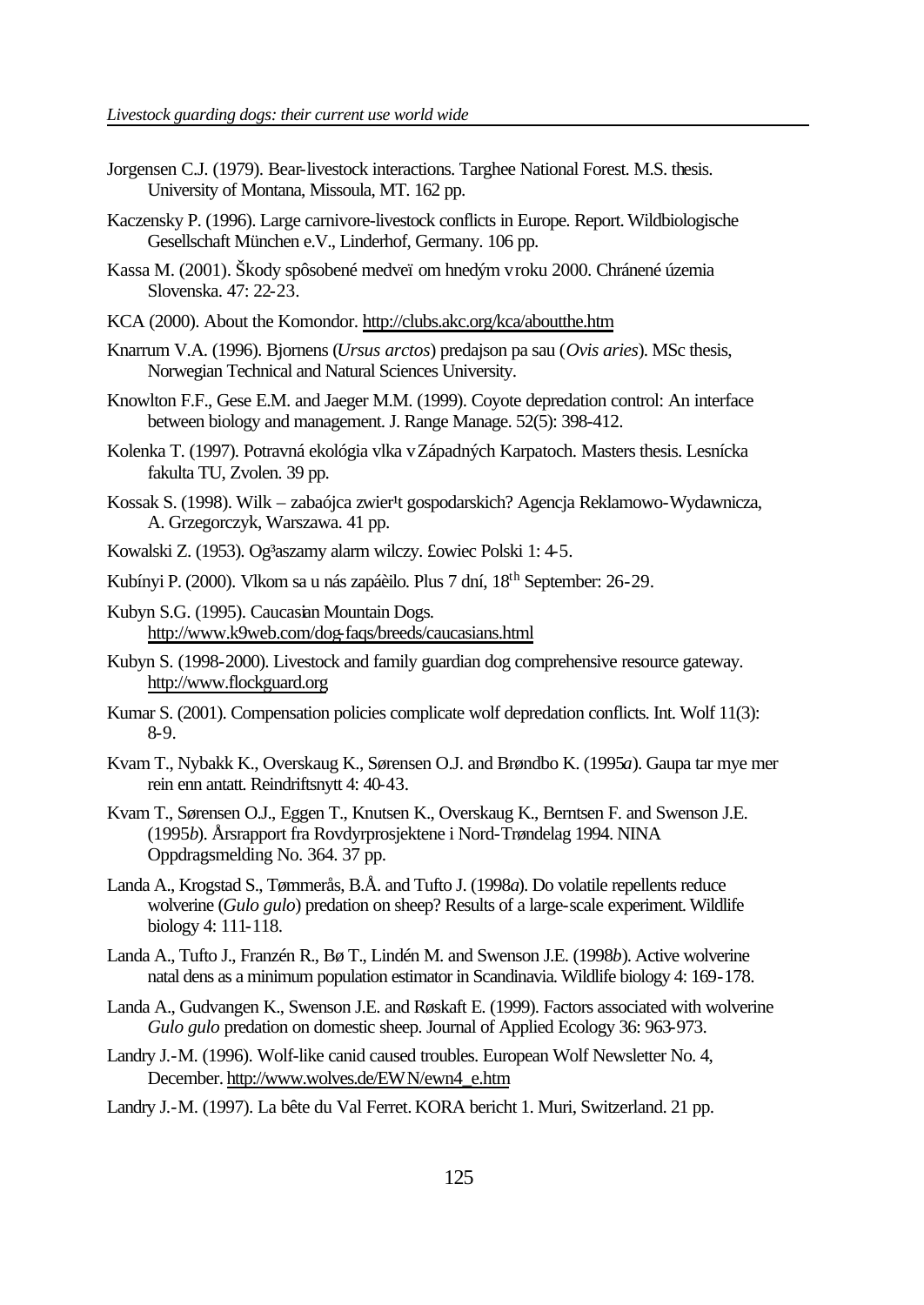- Landry J.-M. (1999*a*). Protect large carnivores by protecting livestock. Presentation. 2<sup>nd</sup> International Wildlife Management Congress. Gödöllõ, Hungary,  $28<sup>th</sup>$  June –  $2<sup>nd</sup>$  July.
- Landry J.-M. (1999*b*). The use of guard dogs in the Swiss Alps: a first analysis. KORA report No. 2. 26 pp. www.kora.unibe.ch/main.htm?ge/publics/reports.htm
- Landry J.-M. (2000*a*). Consequence of the wolf recovery in the Swiss Alps. Presentation. Beyond 2000: Realities of Global Wolf Restoration symposium, Duluth, Minnesota, 23<sup>rd</sup>-26<sup>th</sup> February.
- Landry J.-M. (2000*b*). Testing livestock guard donkeys in the Swiss Alps. Carnivore Damage Prevention News 1: 6-7. www.large-carnivores-lcie.org/public.htm and www.kora.unibe.ch/main.htm?ge/publics/cdpnews.htm
- Laurinèík J., Mikuš M., Plánovský ¼., Fischer P., Kováè V., Janotík J. and Kurz V. (1958). Ovèiarstvo a salašníctvo. SVPL, Bratislava. 495 pp.
- Lehocký M., Farkaš J. and Cibula R. (2001). Po¾ovníctvo štatistika za r. 2000. Po¾ovníctvo a rybárstvo. Roèník 53 July: 4-7.
- Lequette B. and Houard T. (1995). Wolves returned to Mercantour National Park, Maritime Alps. European Wolf Newsletter No. 1. http://home.kassel.netsurf.de/oliver.matla/ewn\_e.htm
- Lequette B., Houard T., Poulle M.L. and Dahier T. (1995). The wolf's comeback. European Wolf Newsletter No. 2. http://home.kassel.netsurf.de/oliver.matla/ewn2\_e.htm
- Lequette B., Poulle M.L., Dahier T. and Houard T. (1996*a*). Wolf monitoring in Maritime Alps. European Wolf Newsletter No. 3. http://home.kassel.netsurf.de/oliver.matla/ewn3\_e.htm
- Lequette B., Poulle M.L., Houard T and Dahier T. (1996*b*). Problems through livestock depredation. European Wolf Newsletter No. 4. www.wolves.de/EWN/ewn4\_e.htm
- Lequette B. (1997). Mercantour wolves continue to grow. European Wolf Newsletter No. 5. www.wolves.de/EWN/ewn5\_e.htm
- Lequette B., Poulle M.-L. and Dahier T. (2000). Coexistence of wolves and sheep breeding activity in the French Alps: A new challenge for 2000. Presentation. Beyond 2000: Realities of Global Wolf Restoration symposium, Duluth, Minnesota, 23<sup>rd</sup>-26<sup>th</sup> February.
- Levin M. (2000*a*). Education of wildlife damage inspectors in Sweden. Carnivore Damage Prevention News 1: 2-3. www.large-carnivores-lcie.org/public.htm and www.kora.unibe.ch/main.htm?ge/publics/cdpnews.htm
- Levin M. (2000*b*). Electrical fences against large predators. Carnivore Damage Prevention News 2: 6-7. www.large-carnivores-lcie.org/public.htm and www.kora.unibe.ch/main.htm?ge/publics/cdpnews.htm
- LGDA (1988). Welcome to the Livestock Guard Dog Association. Hampshire College, Amherst MA. 9 pp.
- Linhart S.B., Sterner R.T., Carrigan T.C. and Henne D.R. (1979). Komondor guard dogs reduce sheep losses to coyotes: a preliminary evaluation. J. Range Manage. 32: 238-241.
- Linnell J.D.C., Smith M.E., Odden J., Kaczensky P. and Swenson J.E. (1996). Carnivores and sheep farming in Norway. 4. Strategies for the reduction of carnivore-livestock conflicts: a review. NINA Oppdragsmelding 443: 1-118.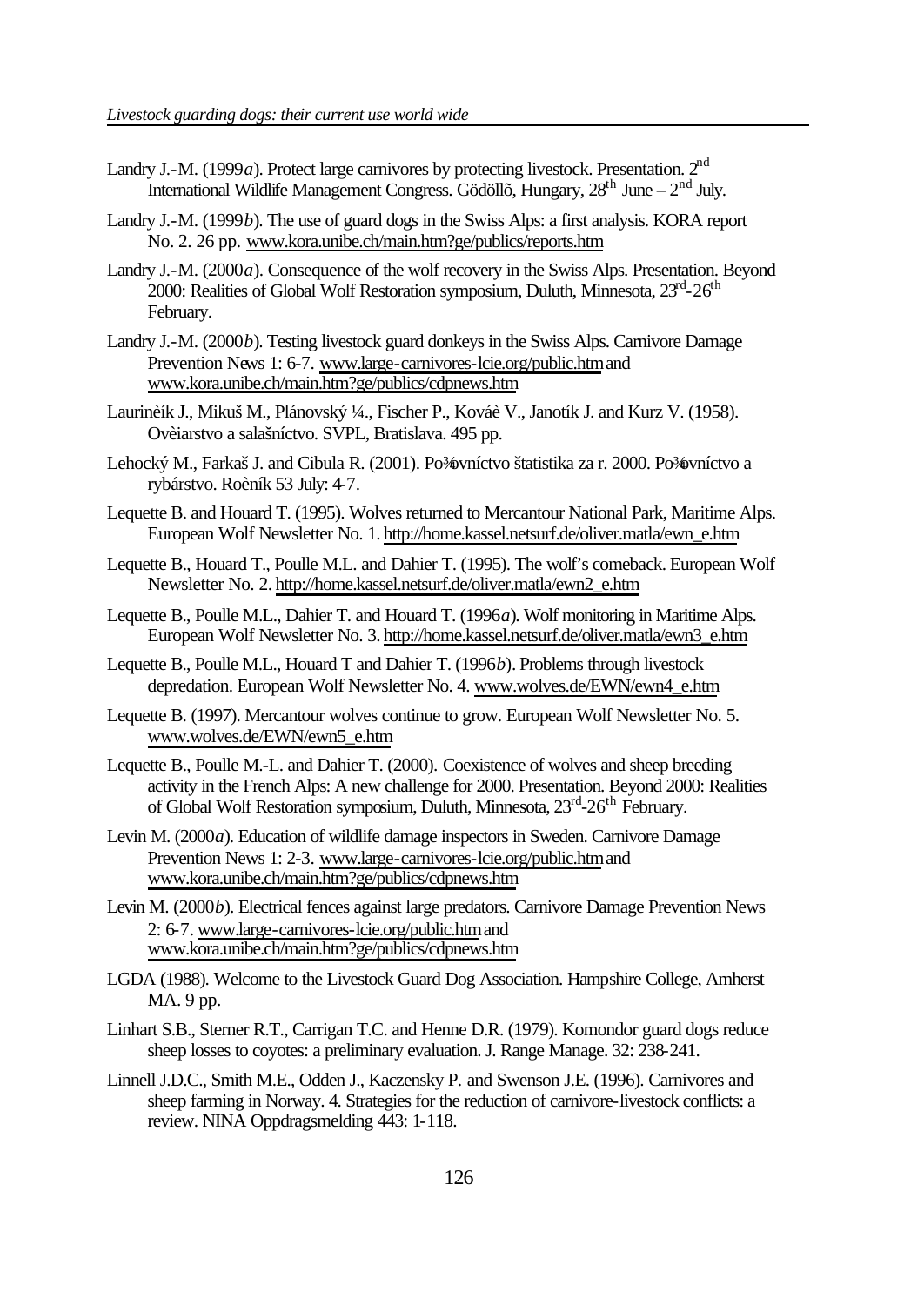- Linnell J.D.C. (2000). Norwegian brown bears: holders of an unwanted world record. Carnivore Damage Prevention News 1: 4-5. www.kora.unibe.ch and www.large-carnivores-lcie.org
- Linnell J., Odden J., Kvam T., Anderson R. and Moa P. (2000*a*). Who did it? Age and sex specific depredation rates of Eurasian lynx on domestic sheep. Carnivore Damage Prevention News 2: 9-10. www.kora.unibe.ch and www.large-carnivores-lcie.org
- Linnell J.D.C., Odden J., Smith M., Aanes R. and Swenson J.E. (2000*b*). Large carnivores that kill livestock: Do problem individuals exist? Wildlife Society Bulletin 27: 698-705.
- Lorenz K. (1937). Der Kumpan in der Umwelt des Vogels. J. Ornithol. 83: 137-213.
- Lorenz J.R. (1985). Introducing livestock-guarding dogs. Extension Circular 1224/June. Oregon State University Extension Service. 4 pp.
- Lorenz J.R. and Coppinger L. (1986). Raising and training a livestock-guarding dog. Extension Circular 1238/April. Oregon State University Extension Service. 8 pp.
- Lorenz J.R., Coppinger R.P. and Sutherland M.R. (1986). Causes and economic effects of mortality in livestock guarding dogs. J. Range Manage. 39(4): 293-295.
- LZVlk (2000). Vlk zachranca lesa. Leaflet. Abies, Tulèík. 8 pp. www.wolf.sk
- Marker L. (1999). Reducing conflicts between Namibian farmers and cheetahs. Presentation. 2<sup>nd</sup> International Wildlife Management Congress. Gödöllõ, Hungary,  $28<sup>th</sup>$  June –  $2<sup>nd</sup>$  July.
- Marker L. (2000*a*). Cheetah conservation in Southern Africa. Felid Taxon Advisory Group Action Plan - III. http://www.csew.com/felidtag/pages/Reports/ActionPlan2000\_III.htm
- Marker L. (2000*b*). Donkeys protecting livestock in Namibia. Carnivore Damage Prevention News 2: 7-8. www.kora.unibe.ch and www.large-carnivores-lcie.org
- Marker L. (2000*c*). Livestock guarding dogs. Unpublished Panel Report.
- Marker-Kraus *et al* (1996). Cheetah survival on Namibian farmlands. Fairstep. Cape Town, South Africa.
- McGrew J.C. and Blakesley C.S. (1982). How Komondor dogs reduce sheep losses to coyotes. J. Range Manage. 35(6): 693-696.
- Mech L.D., Fritts S.H. and Paul W.J. (1988). Relationship between winter severity and wolf depredations on domestic animals in Minnesota. Wild. Soc. Bull. 16(3): 269-272.
- Mech L.D., Harper E.K., Meier T.J. and Paul W.J. (2000). Assessing factors that may predispose Minnesota farms to wolf depredation on cattle. Presentation. Beyond 2000: Realities of Global Wolf Restoration symposium, Duluth, Minnesota, 23<sup>rd</sup>-26<sup>th</sup> February.
- Meier T., Bangs E., Fontaine J., Boyd D., Jimenez M., Cox B., Mack C. and Niemeyer C. (2000). Livestock depredation and wolf control in the northern Rocky Mountain states. Presentation. Beyond 2000: Realities of Global Wolf Restoration symposium, Duluth, Minnesota, 23<sup>rd</sup>-26<sup>th</sup> February.
- Meier T. (2001). Wolf depredation remains a controversial issue. Int. Wolf 11(3): 4-5.
- Meriggi A., Rosa P., Brangi A. and Matteucci C. (1991). Habitat use and diet of the wolf population in northern Italy. Acta theriol. 36(1-2): 141-151.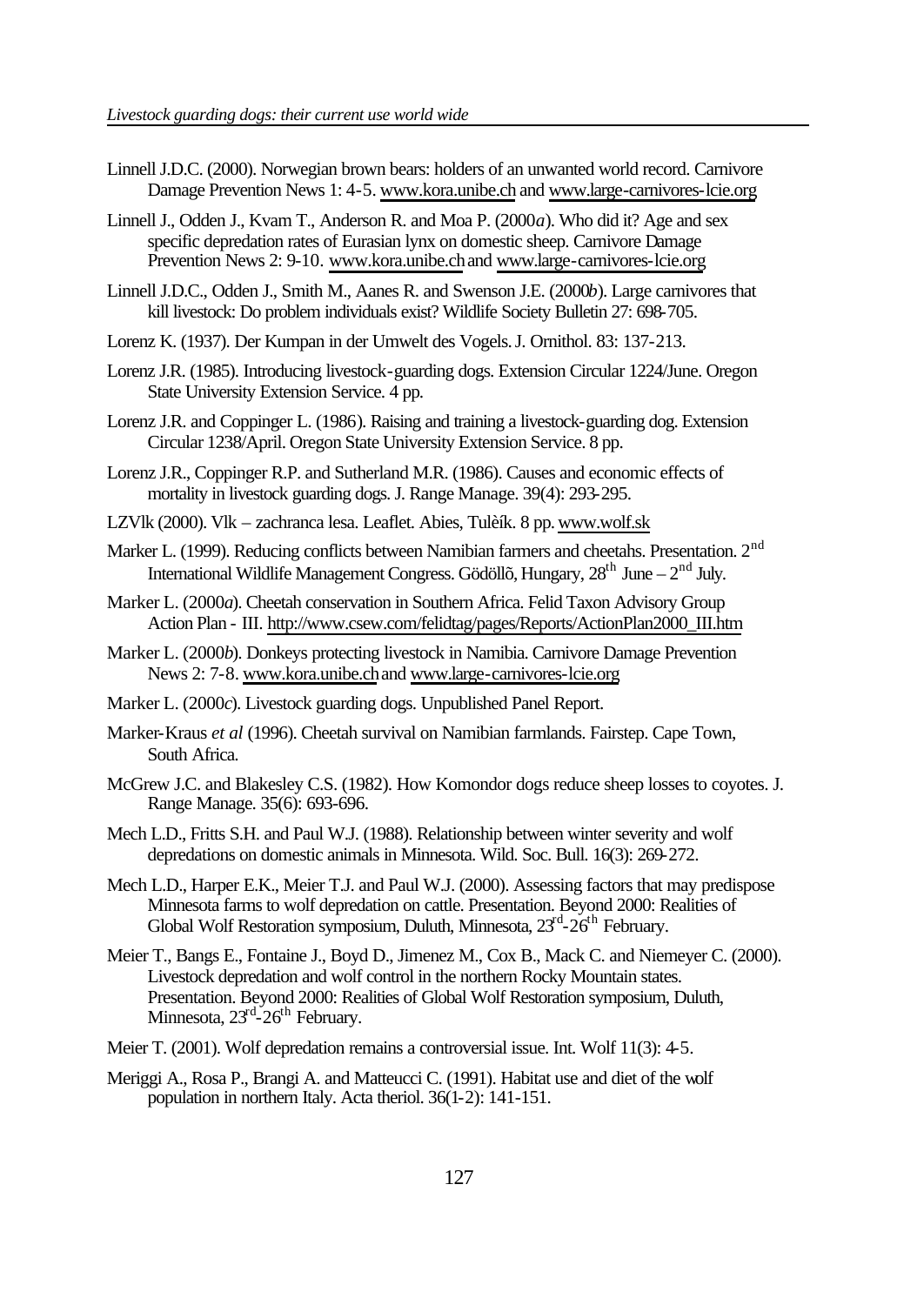- Mertens A. and Anghel C. (2000). Livestock depredation In: Carpathian large carnivore project annual report. CLCP. S&G Print, Haco International: 18-19. http://www.clcp.ro/repo/reports.htm
- Mertens A. and Boronia V. (2000). Livestock conflicts. In: Carpathian large carnivore project annual report. CLCP. S&G Print, Haco International: 45-46. http://www.clcp.ro/repo/reports.htm
- Mertens A. and Promberger C. (2000*a*). Electric fences and fladries in Romania. Carnivore Damage Prevention News 1: 4. www.large-carnivores-lcie.org/public.htm and www.kora.unibe.ch/main.htm?ge/publics/cdpnews.htm
- Mertens A. and Promberger C. (2000*b*). Problems in damage prevention in Romania. Carnivore Damage Prevention News 2: 5-6. www.large-carnivores-lcie.org/public.htm and www.kora.unibe.ch/main.htm?ge/publics/cdpnews.htm
- Mortensen A.J. (1995). Forvaltningen av fredet rovvilt i Oppland. Report No. 7. Fylkesmannen i Oppland, Lillehammer, Norway.
- Musiani M., Visalberghi E. and Boitani L. (1999). The avoidance of virtual barriers by wolves in captivity. Presentation. 2nd International Wildlife Management Congress. Gödöllõ, Hungary,  $28<sup>th</sup>$  June –  $2<sup>nd</sup>$  July.
- Musiani M., Visalberghi E. and Boitani L. (2000). Captive wolves' avoidance of flag barriers and management implications. Presentation. Beyond 2000: Realities of Global Wolf Restoration symposium, Duluth, Minnesota, 23<sup>rd</sup>-26<sup>th</sup> February.
- Musiani M. (2000). Preventing wolf predation on livestock with light-mobile barriers. Carnivore Damage Prevention News 1: 3-4. www.large-carnivores-lcie.org/public.htm and www.kora.unibe.ch/main.htm?ge/publics/cdpnews.htm
- Mysterud I. (1980). Bear management and sheep husbandry in Norway, with a discussion of predatory behaviour significant for evaluation of livestock losses. In: Bears – their biology and management. Martinka C.J. and McArthur K.L., eds. Bear Biol. Assoc. Conf. Ser. 3: 233-241.
- Mysterud I. and Warren J.T. (1991). Mortality transmitters new instrument for animal loss research on Norwegian ranges. Acta vet. scand. 32: 415-424.
- Mysterud I. and Warren J.T. (1994). Morketap i seks norske beiteomrader. Sau og geit 2: 130- 132.
- Naess A. and Mysterud I. (1987). Philosophy of wolf policies I: General principles and preliminary exploration of selected norms. Conservation Biology 1: 22-34.
- Nedelec L., Arthur C.P. and Chaumeil D. (1995). Evolution spatial-temporelle et characteristiques ecoethologiques des attaques d'ours sur betail domestique dans les Pyrenees occidentales francais de 1968-1991. Int. Conf. Bear Res. and Manage. 9(2): 338- 363.
- Nedkvitne J.J., Garmo T.H. and Staaland H. (1995). Beitedyr i kulturlandskap. Landbruksforlaget, Oslo.
- Nelson D. (1996). Classification of the native dogs of Turkey. Int. Symposium on the Turkish Shepherd Dogs. Konya, Turkey.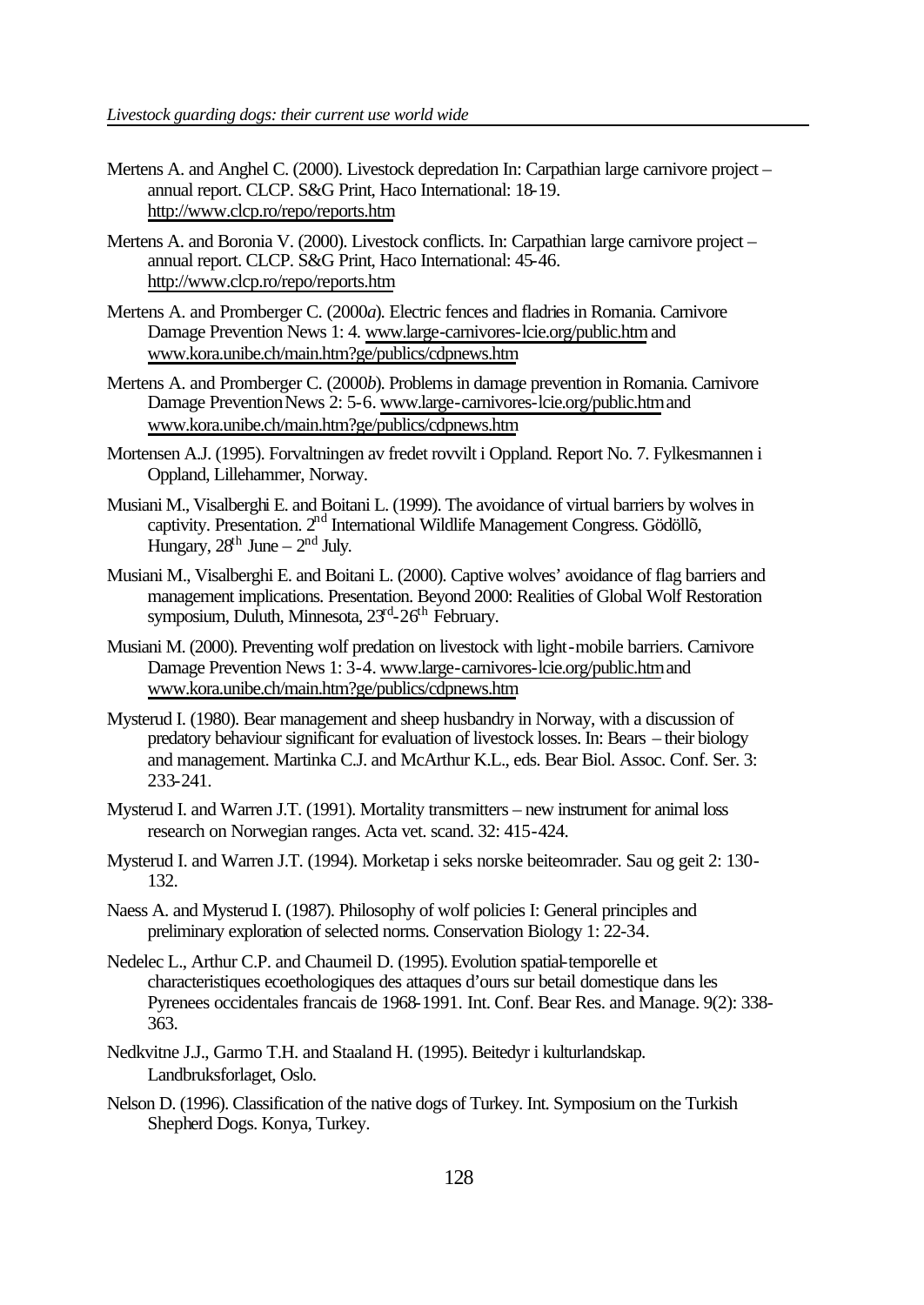- NMFA (1997). Bear watch. Shepherds and sheep dogs could be the key to preserving Norway's endangered bear population. Norwegian Ministry of Foreign Affairs. http://balder.dep.no/ud/publ/nn/97/17/enviro-1.html
- Nowak S. and Mys<sup>3</sup>ajek R.W. (1999*a*). Ochrona zwierz<sup>1</sup>t hodowlanych przed wilkami. Stowaryszenie dla Natury Wilk, Godziszka. 40 pp.
- Nowak S. and Mys³ajek R. (1999*b*). Wolfnet. Stowaryszenie dla Natury Wilk, Godziszka. 14 pp.
- NWRC (1997). Sensory and behavioural methods for managing coyote predation on livestock. Nat. Wild. Res. Center website. http://www.aphis.usda.gov/ws/nwrc/utah.htm
- Orbigny A. (1826). Voyage dons l'Amerique Meridionale 1: 175-177.
- Okarma H. (1993). Status and management of the wolf in Poland. Biol. Cons. 66: 153-158.
- Okarma H. and Jêdrzejewski W. (1997). Live-trapping wolves with nets. Wildlife Society Bulletin 25: 78-82.
- ONC (1989). Bilan de la predation du lynx sur le cheptel domestique dans le Massif du Jura en 1989. Unpublished report. 18 pp.
- Paul W.J. (2000). Trends and management of wolf-livestock conflicts in Minnesota. Presentation. Beyond 2000: Realities of Global Wolf Restoration symposium, Duluth, Minnesota, 23<sup>rd</sup>- $26<sup>th</sup>$  February.
- Pedro S.R. (1996-2000*a*). Characteristics of the breed. http://www.geocities.com/mop07231/cl\_descP2.htm
- Pedro S.R. (1996-2000*b*). Raising and training the Castro Laboreiro Dog. http://www.geocities.com/mop07231/cl\_raiseP3.htm
- Pedro S.R. (1996-2000*c*). A "forgotten jewel" versus a "dying breed". http://www.geocities.com/mop07231/cl\_jewelP6.htm
- Pfeifer W.K. and Goos M.W. (1982). Guard dogs and gas exploders as coyote depredation control tools in North Dakota. Proc. Vertebr. Pest Conf. 10: 55-61.
- Phillips M. and Jenkins P. (2000). Wolf-livestock interactions. Presentation. Beyond 2000: Realities of Global Wolf Restoration symposium, Duluth, Minnesota, 23<sup>rd</sup>-26<sup>th</sup> February.
- Podolák J. (1982). Tradièné ovèiarstvo na Slovensku. Veda, Bratislava. 232 pp.
- Promberger C. and Hoffer D. (1994). Ein Managementplan für Wölfe in Brandenburg. Bericht an das Ministerium für Umwelt, Natur und Raumordnung des landes Brandenburg. Wildbiologische Gesellscahft München e.V., Linderhof. 200 pp.
- Promberger C., Süth P., Roschak C., Ionescu O., Munteanu I. and Petre L. (1996). Carpathian wolf project. European Wolf Newsletter No. 4. www.wolves.de/EWN/ewn4\_e.htm
- Promberger C., Ionescu O., Petre L., Sandor A., Minca M., Fürpaß B. and Sürth P. (1997). Net capture method successful. European Wolf Newsletter No. 5. www.wolves.de/EWN/ewn5\_e.htm

Promberger C. (1999). Project wolf. BBC Wildlife Magazine 17(6): 70-76.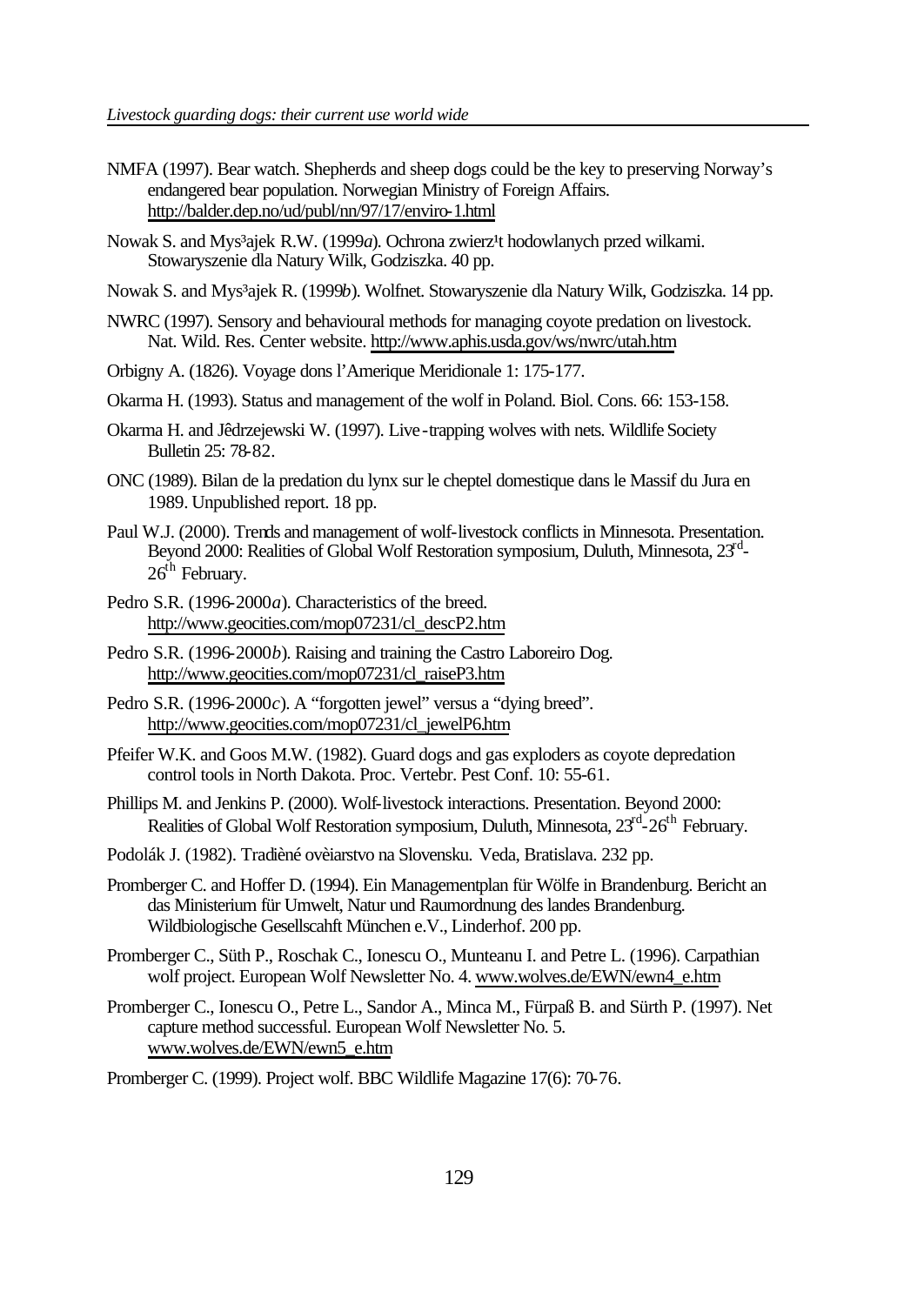- Promberger C., Süth P., Scurtu M. and Ionescu O. (2000). Research wolves. In: Carpathian large carnivore project – annual report. CLCP. S&G Print, Haco International: 11-13. http://www.clcp.ro/repo/reports.htm
- Promberger-Fürpaß B., Mertens, A. and Promberger C. (2000). Experiences with different traps. In: Carpathian large carnivore project – annual report. CLCP. S&G Print, Haco International: 26-29. http://www.clcp.ro/repo/reports.htm

Promberger C. and Mertens A. (2001). Wolf-livestock conflicts in Romania. Int. Wolf 11(3): 7-8.

- Purroy F.J., Clevenger A.P., Costa L. and Buruaga M.S. (1988). Demografia de los grandes mamiferos (jabali, corzo, lobo y oso) de la Reserva National de Caza de Riano: Analisis de la predacion e incidencia en la ganaderia. Biologia Ambiental, Il Congreso Mundial Vasco: 375-387.
- Reichmann A., Pevzner D., Gavrieli G., Court L., Gilady P. and Harel E. (2001). The Golan Wolf Study: Ecology, food habits and livestock depredation. Abstract. Canid biology and conservation conference.  $17^{\text{h}}$ -21st September 2001. Oxford University. www.carnivoreconservation.org
- Reuters (2000). France plans to put wolves in firing line. Reuters  $11<sup>th</sup>$  March. www.forests.org/archive/europe/frkiwolf.htm
- Rigg R. (1998). Slovakian wolves. Wolf Print 2: 16-17.
- Rigg R. and Finï o S. (1999). The wolf in Slovakia. Wolves newsletter. Wolf Society of Great Britain, Reading. Winter: 4-5.
- Rigg R. (1999). Wolves in sheep's clothing: livestock guarding dogs. Wolves newsletter. Wolf Society of Great Britain, Reading. Autumn: 5-7.
- Rigg R. and Finï o S. (2000). Wolves in the Western Carpathians: past, present and future. Presentation. Beyond 2000: Realities of Global Wolf Restoration symposium, Duluth, Minnesota, 23<sup>rd</sup>-26<sup>th</sup> February. www.slovakwildlife.org.uk/poster.htm
- Rigg R. (2000). Resolving conflict. Wildlife Times. The Born Free Foundation, Horsham. Summer: 19.
- Rigg R. (2001*a*). Wolves in Slovakia. International Wolf Newsletter. March. www.wolves.de/cgi-bin/iwn.pl?lang=\_e&article=2#1809
- Rigg R. (2001*b*). Wolves of Slovakia. Wolves. Haliburton Forest Wolf Centre, Ontario: 3-5.
- Rigg R. (2001*c*). Overcoming traditional prejudices in Slovakia. Wolves newsletter. Wolf Society of Great Britain, Reading. No.3: 1-3.
- Route B. and Aylsworth L. (1999). World wolf status report. International Wolf Center, Ely, Minnesota. 4 pp.
- Sagør J.T., Swenson J.E. and Røskaft E. (1996). Compatibility of brown bear *Ursus arctos* and free-ranging sheep in Norway. Biol. Cons. 81: 91-95.
- Sari D. (2000). Character and behaviour. http://home.wxs.nl/~sro.sarisins/charactersro.html
- Scott J.P. (1962). Critical periods in behavioural development. Science 138: 949-958.
- Scott J.P. (1968). Evolution and Domestication of the Dog. Evol. Biol. 2: 243-275.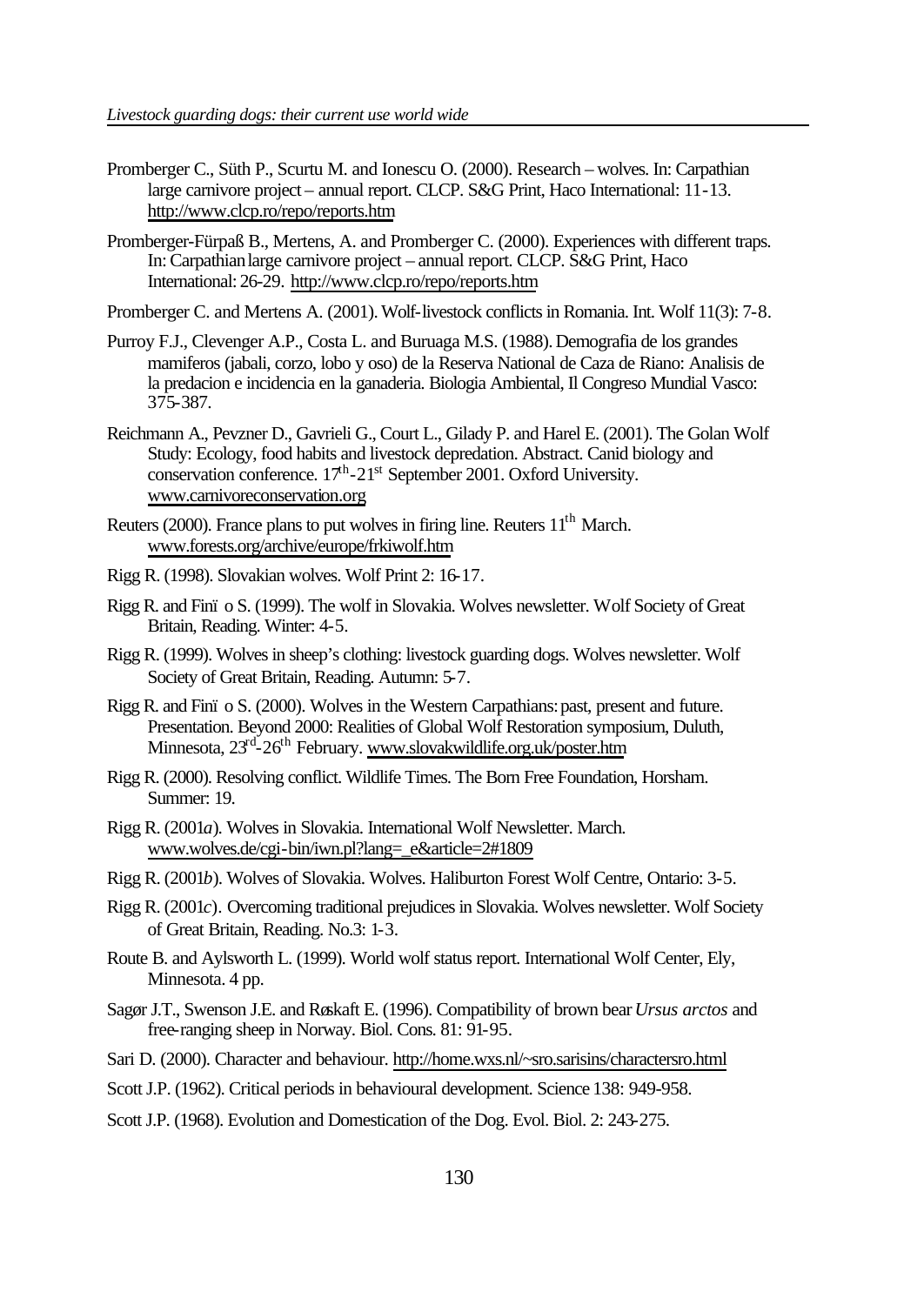- Scott J.P and Fuller J.L. (1965). Genetics and the social behaviour of the dog. Univ. of Chicago Press, Chicago.
- Schultz R.N., Skuldt L.H., Brett M., Wydeven A.P. and Stewart J.M. (2000). Pilot testing of nonlethal depredation control methods for timber wolves (*Canis lupus*). Presentation. Beyond 2000: Realities of Global Wolf Restoration symposium, Duluth, Minnesota, 23<sup>rd</sup>-26<sup>th</sup> February.
- Sedefchev S. (2000). Livestock protection the tradition of livestock protection in Bulgaria. Wolf Print 8: 10-11.
- Skalicky V. (1999). The origin of the Mid-Asian Ovcharka. http://circlezfarms.org/v\_skalicky\_article-history\_of\_central\_asian\_shepherd.htm
- Œmietana W. and Klimek A. (1993). Diet of wolves in the Bieszcady Mountains, Poland. Acta theriol. 38: 245-251.
- Œmietana W. and Wajda J. (1997). Wolf number changes in Bieszcady National Park, Poland. Acta theriol. 42: 241-252.
- Œmietana W. (2000). Wykorzystanie owczarków podhalañskich do ochrony owiec i kóz przed atakami du¿ych drapie¿ników w bieszczadach. In: Bioró¿norodnoœæ i ochrona ssaków w Polsce. VIII. Ogólnopolska Konferencja Teriologiczna, Lublin: 113-114.
- Sponenberg D.P. (2000). Livestock guard dogs: what is a breed, and why does it matter?" http://www.mindspring.com/~skocher/Sponenberg.htm
- Staaland T., Ringsø A.J. and Hansen I. (1998). Vokterhund som forebyggende tiltak mot rovdyrskader. Proc. Husdyrforsøksmøtet, Norges landbruksøgskole, Ås, Febr. 10-11th 1998: 453-457.
- Stolièná R., ed. (1997). Slovakia: European contexts of the folk culture. Veda, Bratislava. 367 pp.
- Strnádová J. (2000). Predaèný efekt vlka dravého na populáciu diviaèej zveri a jeho význam v dynamike výskytu klasického moru ošípaných u diviakov na Slovensku. Masters thesis. Prírodovedecká fakulta Univerzity Komenského, Bratislava. 65 pp.
- Svarte Y. (2000) Advance notice of a potential decision to kill members of a family group or family groups of wolves in Østerdalen, Hedmark County. Directorate for Nature Management ref. 2000/6096 ARTS/VI/MOK 445.24, Trondheim, Norway, 19<sup>th</sup> October.
- Swenson J.E., Gerstl N., Dahle B. and ZedrosserA., comp. (2000). Final draft action plan for conservation of the brown bear (*Ursus arctos*) in Europe. WWF International, Gland. www.large-carnivores-lcie.org/public.htm
- Taberlet P., Gielly L. and Bouvet J. (1996). Analyses génétiques (ADN) d'échantillons de loups provenant du Valais (Suisse). Université Joseph Fourier, Laboratoire de biologie des populations d'altitude de Grenoble. 7 pp.
- Tapscott B. (1997). Guidelines for using donkeys as guard animals with sheep. Ministry of Agriculture, Food and Rural Affairs, Government of Ontario, Canada. http://www.gov.on.ca/OMAFRA/english/livestock/sheep/facts/donkey2.htm
- Taylor T. (1997). The Kangal dog: an introduction. http://www.people.unt.edu/~tlt0002/kdhome.htm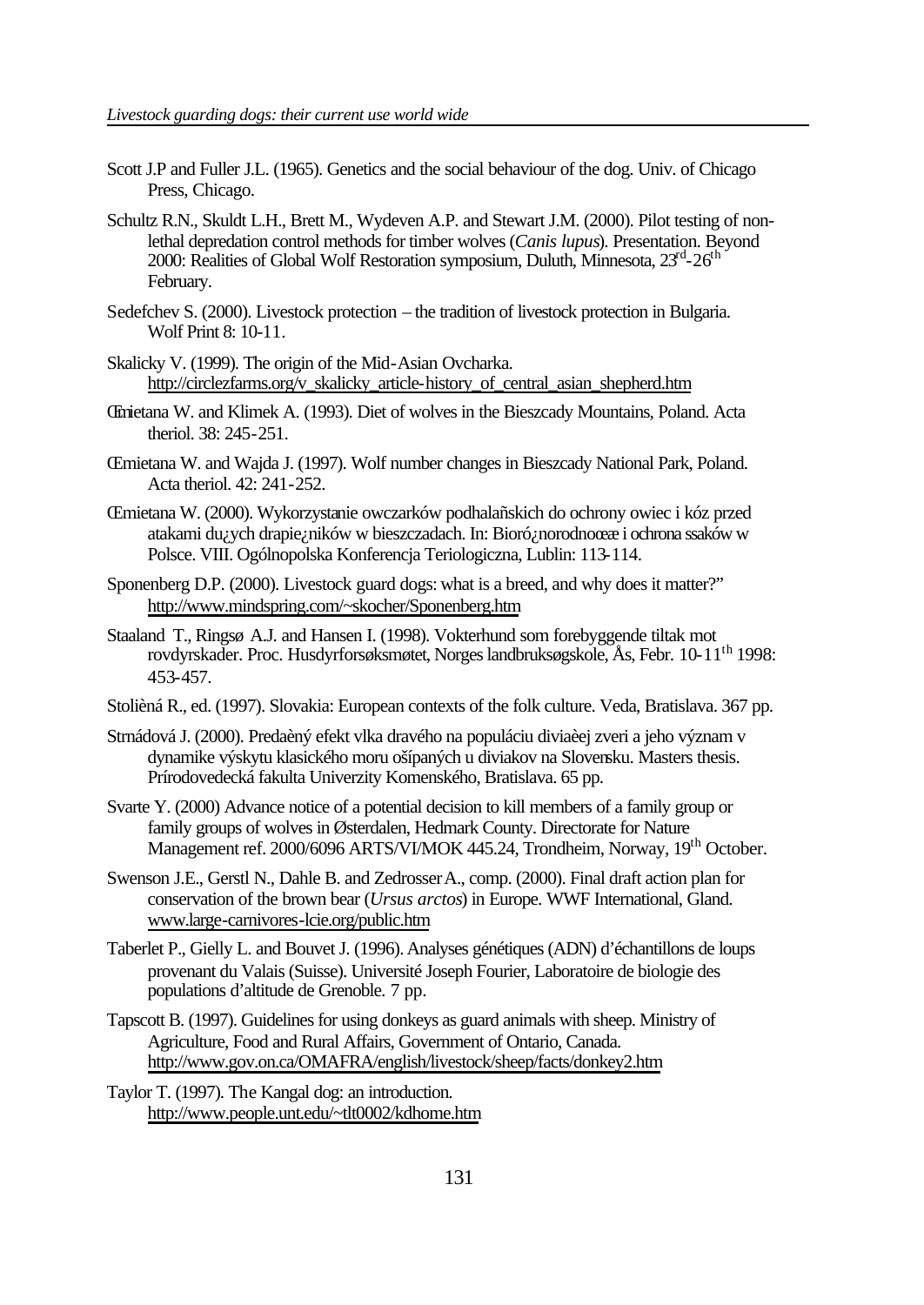- Taylor T. (1998*a*). The ancient origins of the Akbash Dog. http://www.people.unt.edu/~tlt0002/adogs2.htm
- Taylor T. (1998*b*). The native dogs of Turkey. http://www.people.unt.edu/~tlt0002/newad.htm
- Taylor T. (2000). Livestock guarding dogs. Bloodlines, United Kennel Club, March-April. http://people.unt.edu/~tlt0002/BloodlinesLGD.htm
- Tubbs N.J. (1997). The wolves of Iberia. Int. Wolf 7 (4): 17-18.
- Tsingarska E. (1996). Heavy persecution of wolves. European Wolf Newsletter No. 4, December. http://www.wolves.de/EWN/ewn4\_e.htm
- Tsingarska E., Stoev S., Stoeva M., Sedefchev S., Sedefchev A., Todorov Y. and Doutsov A. (1998). Wolf-man co-existence in Bulgaria. Unpublished report. 7 pp.
- Tsingarska E. (1999). Wolves in Bulgaria. Wolf Print 6: 10-13.
- Turkoman Int' (2000*a*). Alabai. The national dog of Turkmenistan. Turcoman Int' Magazine. http://www.turcoman.btinternet.co.uk/alabay-turkmenistan.htm
- Turkoman Int' (2000*b*). Karabas the magnificent. Turcoman Int' Magazine. http://www.turcoman.btinternet.co.uk/anatolian-karabas.htm
- USDA (1998). Livestock guarding dogs. United States Department of Agriculture, Animal and Plant Health Inspection Service, Wildlife Services. January. http://www.aphis.usda.gov/oa/pubs/gdog.html
- Vandel J.M., Stahl P., Migot P. *et al* (1992). Predation du lynx sur le cheptel domestique dans le massif du Jura. ONC Bull. Mensuel 166: 28-43.
- Vandel J.M. and Stahl P. (1993). Predation du lynx sur le cheptel domestique dans le Massif du Jura. Seminar proceedings. Management of small populations of threatened mammals. Council of Europe, Sofia 1993: 76-78.
- Vila C., Castroviejo J. and Urios V. (1993). The Iberian wolf in Spain. In: Wolves in Europe. Promberger C. and Schröder W., eds. Workshop proceedings. Oberammergau, Germany 1992: 104-109.
- Vines G. (1981). Wolves in dogs' clothing. New Scientist 10: 648-652.
- Vingada J.V., Eira C., Scheich S., Fonseca C., Soares M., Correia F.L., Faria M., Carmo P., Ferreira A., Soares A. and Bobek B. (1999). Conservation of the Iberian wolf (*Canis lupus* signatus) in Portugal – the everlasting conflict with man. Presentation.  $2<sup>nd</sup>$  International Wildlife Management Congress. Gödöllõ, Hungary.  $28<sup>th</sup>$  June –  $2<sup>nd</sup>$  July.
- Vološèuk I., ed. (1999). The national parks and biosphere reserves in Carpathians the last nature paradises. ACANAP, Tatranská Lomnica. 248 pp.
- Vos J. (2000). Food habits and livestock depredation of two Iberian wolf packs (*Canis lupus signatus*) in the north of Portugal. Journal of Zoology 251(4): 457-462.
- Voskár J. (1993). Ekológia vlka obyèajného (*Canis lupus*) a jeho podiel na formovaní a stabilite karpatských ekosystémov na slovensku. Ochrana prírody 12: 241-276.
- Wabakken P. and Maartmann E. (1994). Final report from the brown bear-domestic sheep project in Hedmark County 1990-93. NINA rapport 58: 1-49.